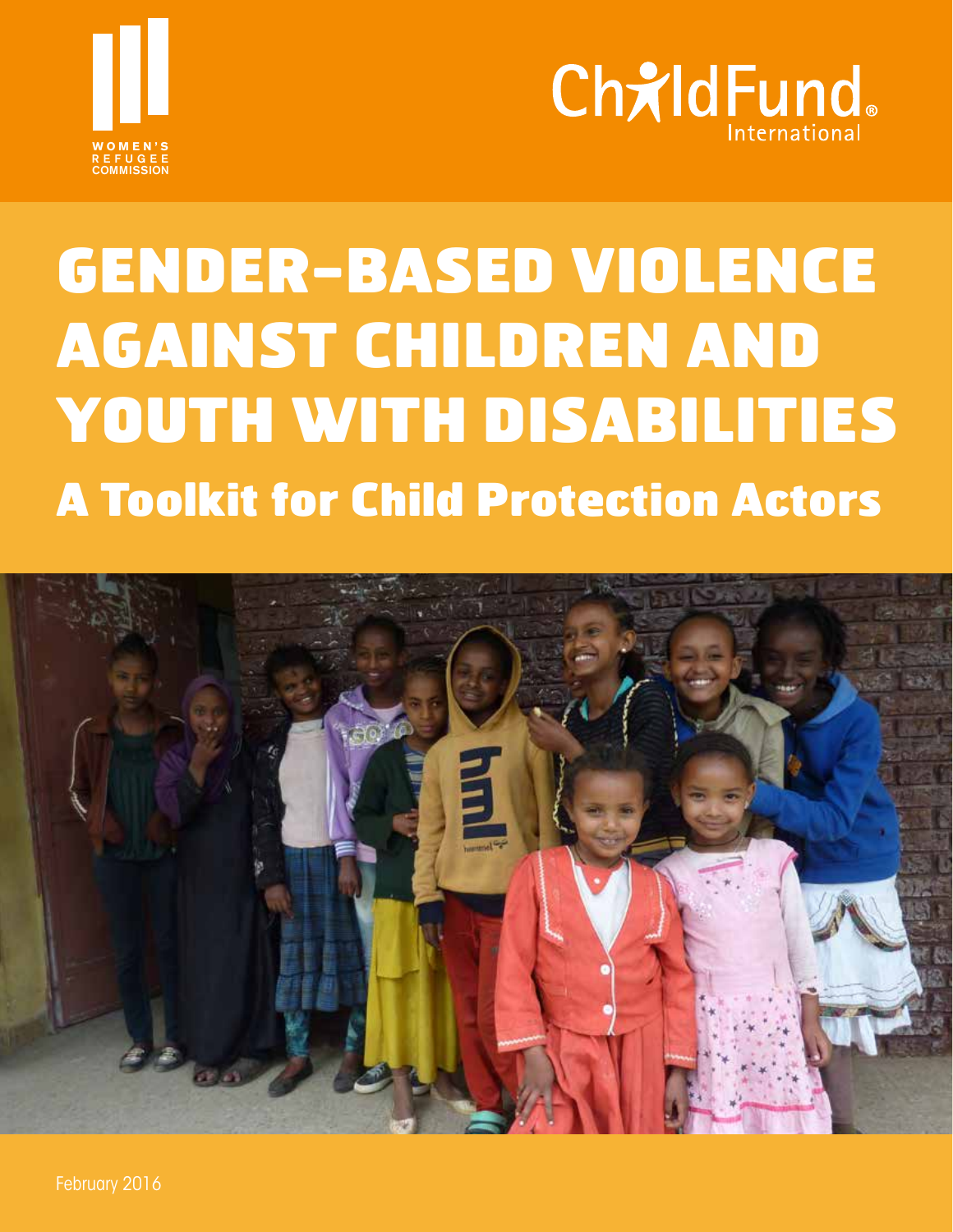

# ACKNOWLEDGEMENTS

Childfund International is a child-focused, non-government organization whose mission is to help deprived, excluded and vulnerable children have the capacity to improve their lives, and have the opportunity to become young adults, parents and leaders in their communities. ChildFund also exists to promote societies whose individuals and institutions participate in valuing, protecting and advancing the worth and rights of children.

The Women's Refugee Commission (WRC) works to improve the lives and protect the rights of women, children and youth displaced by crisis and conflict. WRC researches their needs, identifies solutions and advocates for programs and policies to strengthen their resilience and drive change in humanitarian practice.

ChildFund commissioned the development of this Toolkit, which was designed and piloted in partnership with the Women's Refugee Commission. This toolkit was researched and written by Emma Pearce, Senior Disability Program Officer at the WRC, with contributions and feedback from: Kathryn Paik, Adolescent Girls Program Officer, WRC; Danielle Roth, Technical Specialist, Gender and Youth, ChildFund; Jessica Izquierdo, Health Technical Advisor, ChildFund; Carmen Madriñán, Senior Child Protection Advisor, ChildFund; Tigist Tarekegn, Child and Women Development Program Officer, ChildFund Ethiopia; and Dale Buscher, Senior Director of Programs, WRC. The report was designed by Diana Quick and Joshua Julian.

Thank you to Childfund Ethiopia and their local partners for their participation in this project. Special thanks is extended to the staff of Sheger CFDCS who played a central role in the piloting of the child- and youth-led participatory tools, and to Elena Jenkin, Research Fellow at the Alfred Deakin Institute for Citizenship and Globalization for sharing tools and resources that were adapted for this project. For more information about involving children with disabilities in research, please go to *[Voices of children with disability: Inclusive practice for research](http://www.voicesofchildrenwithdisability.com)*.

Finally, ChildFund International and WRC are deeply grateful to the girls, boys, young women and men with disabilities and their families who shared their valuable time, perspectives and ideas for change throughout this project.

Cover photo © ChildFund/Danielle Roth

**© 2016**

ChildFund International 2821 Emerywood Parkway Richmond, Virginia 23294-3725 USA [global@childfund.org](mailto:global%40childfund.org?subject=) *[www.childfund.org](http://www.childfund.org)*

Women's Refugee Commission 122 East 42nd Street, New York, NY 10168-1289 t. 212.551.3115 [info@wrcommission.org](mailto:info%40commission.org?subject=) [womensrefugeecommission.org](http://womensrefugeecommission.org)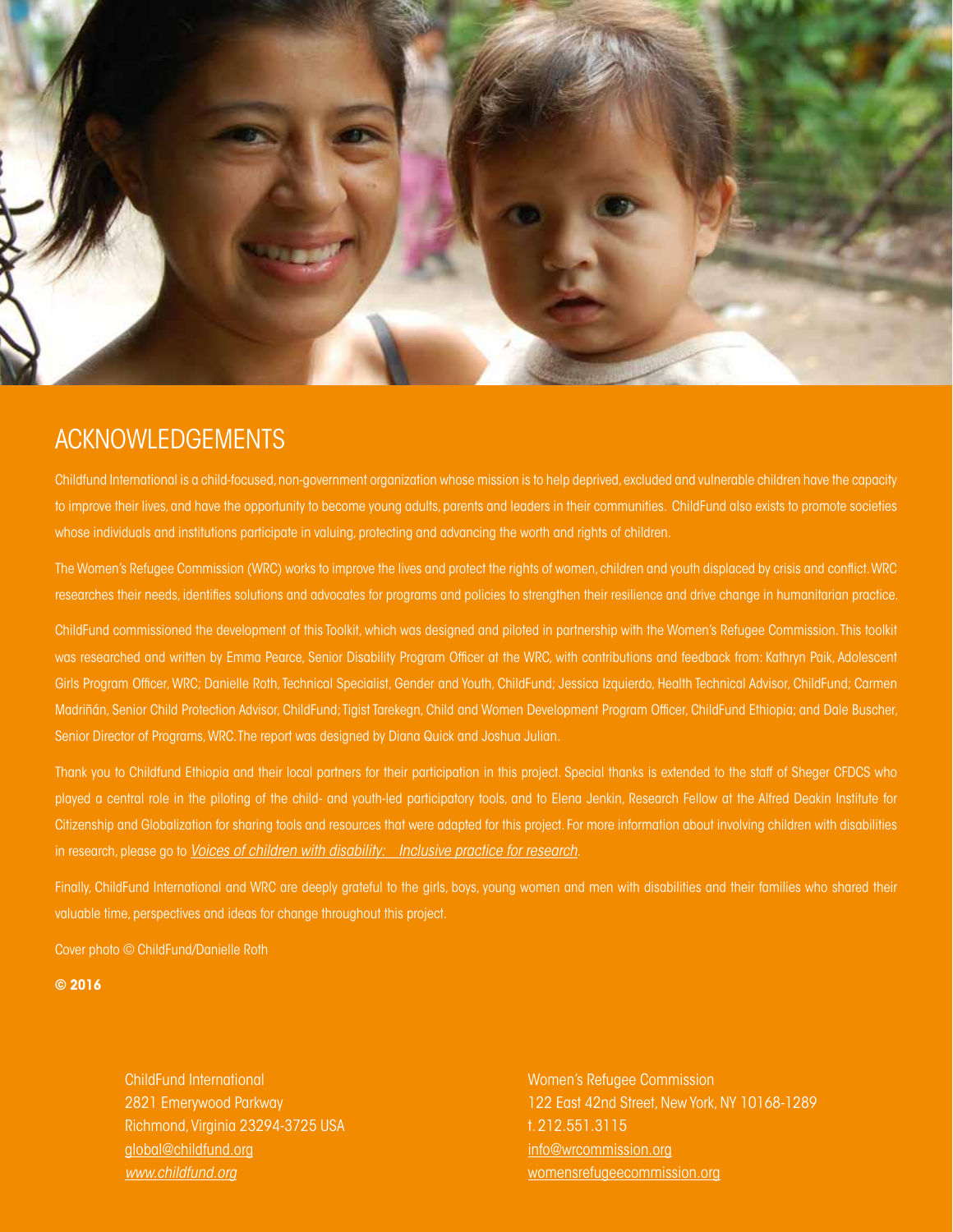# **TABLE OF CONTENTS**

| <b>PART 2: CAPACITY DEVELOPMENT TOOLS ON DISABILITY INCLUSION</b>                                    |    |
|------------------------------------------------------------------------------------------------------|----|
| TOOL 1: INCLUDING CHILDREN AND YOUTH WITH DISABILITIES IN GBV PROGRAMMING - A Self-Assessment Tool 8 |    |
|                                                                                                      |    |
|                                                                                                      |    |
|                                                                                                      |    |
| GENERAL GUIDANCE ON INCLUDING CHILDREN AND YOUTH WITH DISABILITIES IN GBV ASSESSMENTS31              |    |
|                                                                                                      |    |
|                                                                                                      |    |
|                                                                                                      |    |
|                                                                                                      |    |
|                                                                                                      |    |
|                                                                                                      |    |
|                                                                                                      |    |
|                                                                                                      |    |
|                                                                                                      |    |
|                                                                                                      | 64 |
|                                                                                                      |    |
|                                                                                                      |    |
|                                                                                                      |    |
|                                                                                                      |    |
|                                                                                                      |    |
|                                                                                                      |    |
|                                                                                                      |    |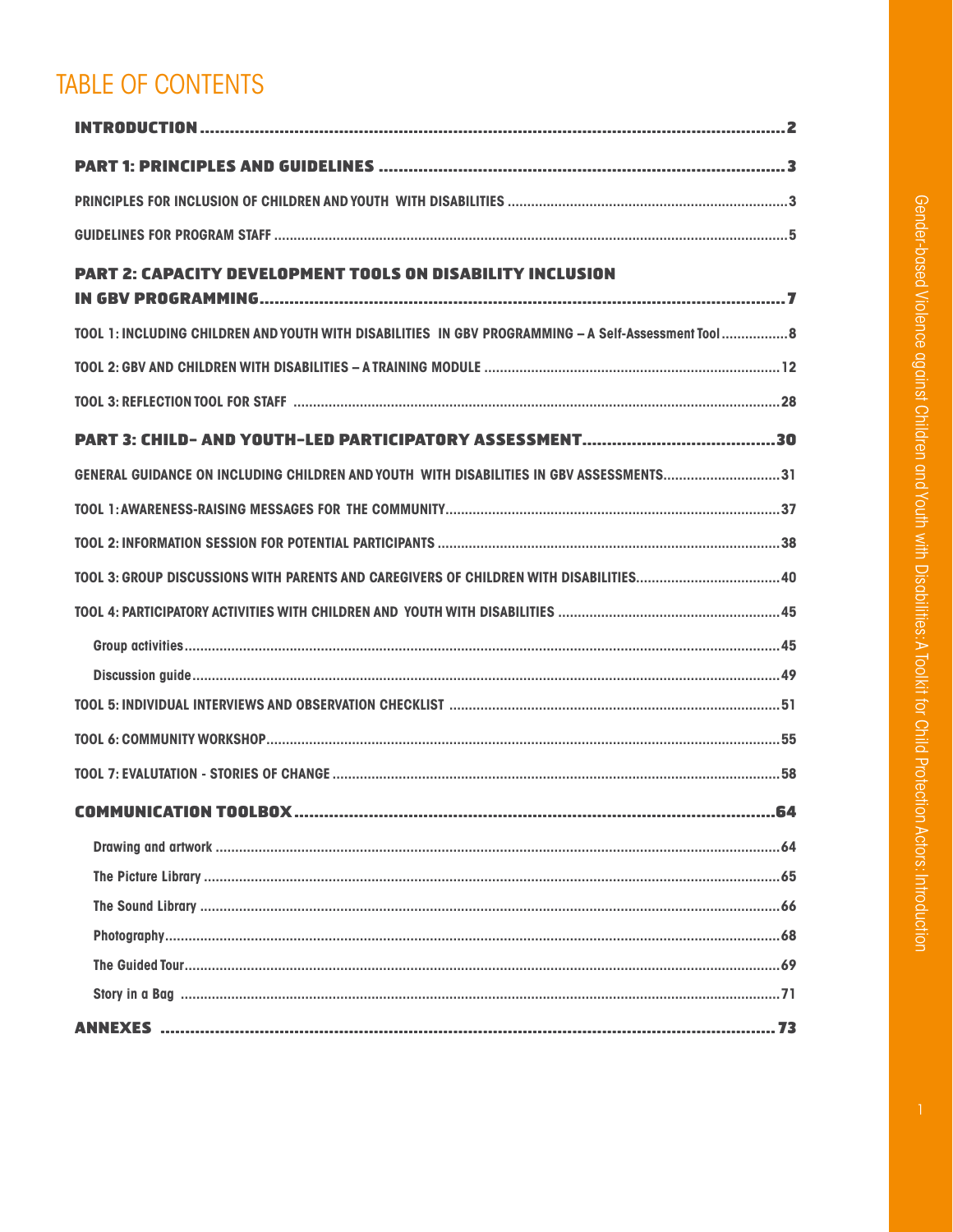# <span id="page-3-0"></span>INTRODUCTION

Children with disabilities are those who have "long-term physical, mental, intellectual or sensory impairments which in interaction with various barriers may hinder their full and effective participation in society on an equal basis with others."1 Studies suggest that children with disabilities are at a greater risk of experiencing physical and sexual violence than children without disabilities.2 They may be hidden in communities due to stigma and discrimination, and excluded from school and other educational opportunities. Adolescent girls and boys with disabilities, particularly those with intellectual disabilities, may be excluded from activities that increase their knowledge about violence, sex and healthy relationships, as well as from peer networks that might protect them from violence.<sup>3</sup> Girls, boys, young women and young men with disabilities have unique insights into critical issues that shape their daily lives and the obstacles they face. They also have a variety of skills and capacities to contribute to programming for children and youth, but are rarely consulted in program design and planning.

To address this gap, ChildFund International commissioned the development of this Toolkit, entitled *Gender-based Violence against Children and Youth with Disabilities: A Toolkit for Child Protection Actors.* ChildFund and Women's Refugee Commission worked together to design and pilot participatory tools primarily for use by ChildFund staff and partners. They may also be useful to a wide range of actors engaged in child protection, GBV prevention and response, and for youth engagement programs in both development and humanitarian contexts. This toolkit was developed in Ethiopia, where the tools were piloted, with input and participation of ChildFund staff and partners, as well as children and youth with and without disabilities.

This toolkit was designed to reflect on and address capacity development needs of staff on disability inclusion; identify gender-based violence (GBV) prevention and response needs of children and youth<sup>4</sup> with disabilities; and foster their participation in both planning and implementation of activities to prevent and reduce the risks of violence. Please see *[Annex 1: Pilot Methodology5](#page-74-1)* for a summary of the methodology used to design, pilot and evaluate the tools.

#### **The toolkit consists of three parts:**

- **Part 1:** Principles and guidelines for inclusion of children and youth with disabilities in GBV programming.
- **Part 2:** Capacity development tools for staff and partners on disability inclusion in GBV programming.
- **Part 3:** Child- and youth-participatory tools to gather information about GBV concerns of children with disabilities and to foster their participation in community programs and activities.

These tools are designed to complement existing ChildFund guidelines and tools on participatory program planning and GBV prevention and response, including:

- *[We've got something to say! Promoting Child and Youth Agency: A facilitator's guide](https://childfundintl.sharepoint.com/sites/programs/ProgramDevelopment/gendernetwork/Gender%20Network%20Library/GBV%20Resources/Tools%20and%20Resources%20for%20Working%20on%20Gender-based%20Violence%20Issues/Weve_Got_Something_To_Say_dvd.pdf)*
- *[We've got something to say! Talking to Youth about Ledership, Livlihoods, and Health](https://childfundintl.sharepoint.com/sites/programs/ProgramDevelopment/gendernetwork/Gender%20Network%20Library/GBV%20Resources/Tools%20and%20Resources%20for%20Working%20on%20Gender-based%20Violence%20Issues/Weve_Got_Something_To_Say_Part2_dvd.pdf)*
- *[Child- and Youth-friendly Participatory Action Research Toolkit](https://childfundintl.sharepoint.com/sites/programs/ProgramDevelopment/Shared%20Documents/Child_Friendly_PAR_Toolkit.pdf#search=Participatory%20Action%20Toolkit)*
- *Conceptual framework on gender-based violence against children*<sup>6</sup>
- *Take action! Child- and youth-centered GBV prevention toolkit*

ChildFund staff, its partners and other actors are encouraged to adapt these tools to their individual programs and contexts, and to integrate elements into standard capacity development and participatory program planning on GBV.

<sup>1</sup> United Nations, Convention on the Rights of Persons with Disabilities (Geneva: United Nations, 2006).

<sup>2</sup> UNICEF, *State of the World's Children: Children with Disabilities* (New York: UNICEF, 2013).

<sup>3</sup> Women's Refugee Commission & International Rescue Committee, "I see that it is possible": Building capacity for disability inclusion in gender-based violence programming (New York: WRC, 2015). *[http://wrc.ms/disability\\_GBV](http://wrc.ms/disability_GBV)*

<sup>4</sup> Children are defined as those who are 0-18 years of age, and young people (or youth) as those who are 15-24 years of age.

<sup>5</sup> *<https://www.womensrefugeecommission.org/disabilities/resources/1290-youth-disabilities-toolkit-methodology>*

<sup>6</sup> To access these additional resources please contact ChildFund at *[global@childfund.org](mailto:global%40childfund.org?subject=)*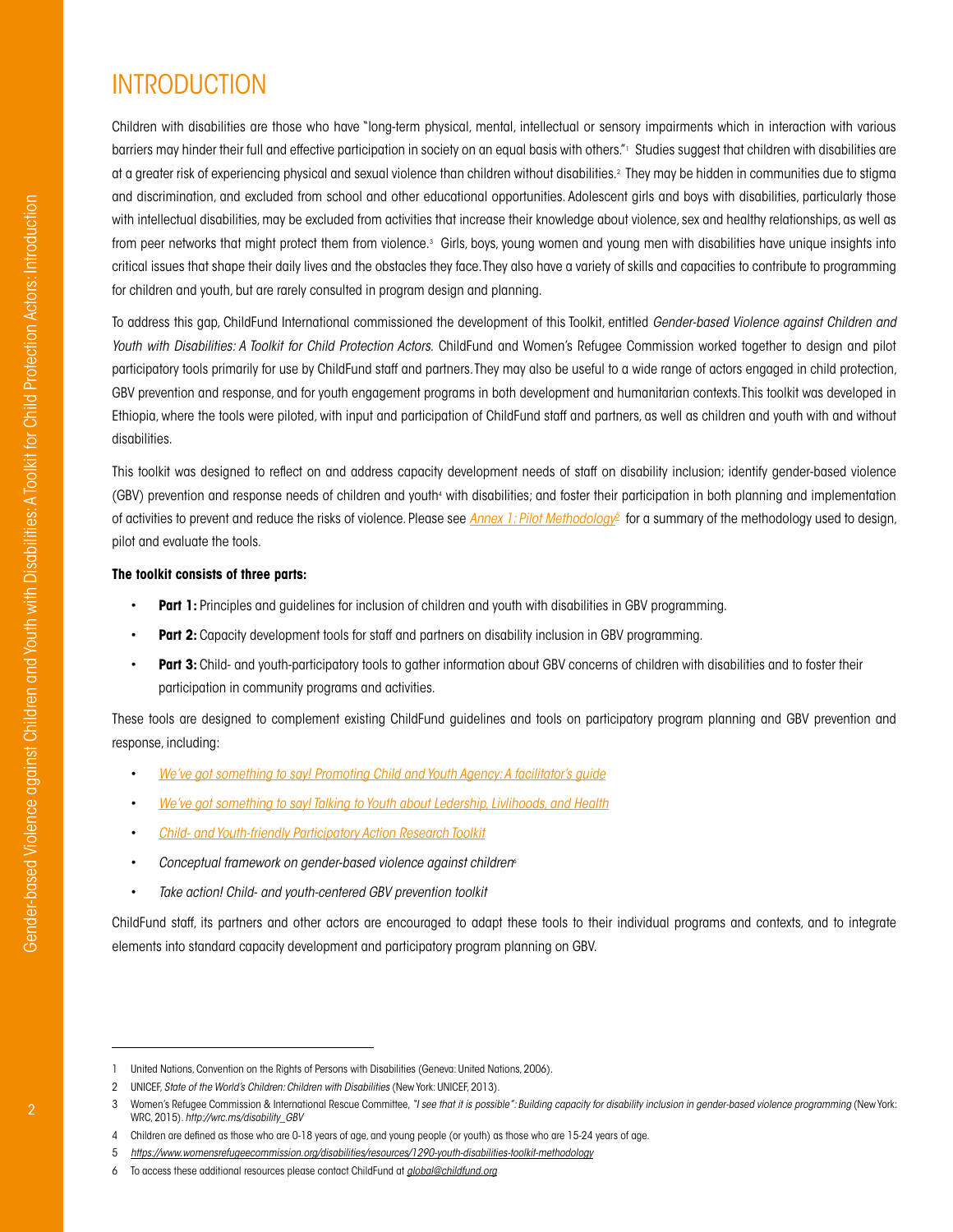# <span id="page-4-0"></span>PART 1: PRINCIPLES AND GUIDELINES FOR THE INCLUSION OF CHILDREN AND YOUTH WITH DISABILITIES IN GBV PROGRAMMING

ChildFund International has a particular interest in promoting the rights of the most deprived, excluded and vulnerable children, and this requires it to ensure that girls, boys, young women and young men with disabilities are adequately represented in all programs and activities, including those addressing child protection and GBV. ChildFund's framework for development places child and youth agency as a key element throughout the program cycle, from assessment, design and implementation through monitoring and evaluation. Similarly, the Women's Refugee Commission puts children and youth with disabilities at the center of humanitarian programs and advocacy, working with them as partners to identify protection concerns and risks, as well as to explore their ideas for change. Operational and participatory research is used to build bridges between children and youth with and without disabilities, their communities and humanitarian actors, strengthening their capacity and creating space where the most marginalized have a voice on issues that affect them.

In GBV prevention and response programming for children and youth, it is critical to understand the gendered nature of violence against children. Gender norms and inequality, social structures and age all intersect with other sources of social disadvantage to influence the vulnerability of girls and boys to different forms of violence. When gender and age intersect with disability, it becomes even more critical for program staff to understand and adopt inclusive programming approaches in child protection and GBV programs and activities, fostering the participation of children and youth with disabilities, who are routinely exposed to multiple kinds of violence, abuse and exploitation.

In the principles and guidelines below, particular attention is given to girls, who are disproportionately affected by GBV due to their intersecting identities as both young and female. The forms of GBV that they are exposed to may include, but are not limited to sex-selective abortion, child sexual abuse,7 rape, trafficking, forced prostitution, child marriage, dowry-related violence and female genital mutilation. When disability is also part of girls' identity, they may also be exposed to differential forms of violence and human rights violations, which have both disability- and gender-related dimensions, such as forced or coerced sterilization, withholding of assistive devices for mobility and/or communication, and denial of assistance for personal hygiene and or daily tasks.<sup>8</sup>

The following principles are proposed to foster the participation of children and youth with disabilities, and those affected by disability, in communitybased child protection and GBV programs, strengthening their foundational assets<sup>,</sup> to in turn mitigate their risk of violence, abuse and exploitation across different life stages.

# <span id="page-4-1"></span>PRINCIPLES FOR INCLUSION OF CHILDREN AND YOUTH WITH DISABILITIES

#### Principle 1: Children and youth with disabilities have a right to participation and inclusion in programs

The United Nations Convention on the Rights of Persons with Disabilities (CRPD) requires states parties to ensure that persons with disabilities are protected in situations of risk, and "that protection services are age-, gender- and disability-sensitive."<sup>10</sup> Exclusion of children and youth with disabilities from existing activities and programs, whether inadvertent or purposeful, is therefore a form of discrimination. Program staff and development actors must recognize the diversity of the populations they serve, including the different risks faced by girls and boys with different types of disabilities at different life stages, and by those living in households with persons with disabilities. The inclusion of children and youth with disabilities and those affected by disability in ongoing and new programming is critical to reducing their risk of GBV and should be a core dimension of programming – not something "special" or separate.

*"When I come to the event and I see there are persons with disabilities, I feel like I am not alone. And when I see other [non-disabled] people there, I feel equal."* 

<sup>7</sup> Child sexual abuse is defined as "any form of sexual activity with a child by an adult or by another child who has power over the child." International Rescue Committee, *Caring for child survivors of sexual abuse: Guidelines for health and psychosocial service providers in humanitarian settings* (New York: IRC, 2012), p. 15.

<sup>8</sup> Human Rights Council, 20th Session, Thematic study of the issue of violence against women and girls with disabilities, A/HRC/20/5, 30 March 2012. [http://www.ohchr.org/Documents/](http://www.ohchr.org/Documents/HRBodies/HRCouncil/RegularSession/Session20/A-HRC-20-5_en.pdf) *[HRBodies/HRCouncil/RegularSession/Session20/A-HRC-20-5\\_en.pdf](http://www.ohchr.org/Documents/HRBodies/HRCouncil/RegularSession/Session20/A-HRC-20-5_en.pdf)* (accessed 2 November 2012).

Evidence suggests that supporting children and youth, particularly during adolescent years, to develop human, social, financial and physical assets, improves their health, reduces their risks and equips them with the skills to positively impact their families and communities. Education, communication skills, friendships and social networks, as well as having vocational skills and opportunities in older adolescence are considered the "building blocks of economic and social empowerment." For more information about asset-based approaches, please refer to: Women's Refugee Commission, *Strong girls, powerful women. Program planning and design for adolescent girls in humanitarian settings* (New York: WRC, 2014). *[http://wrc.ms/](http://wrc.ms/StrongGirlsReport) [StrongGirlsReport](http://wrc.ms/StrongGirlsReport)*

<sup>10</sup> United Nations, Convention on the Rights of Persons with Disabilities (Geneva: United Nations, 2006).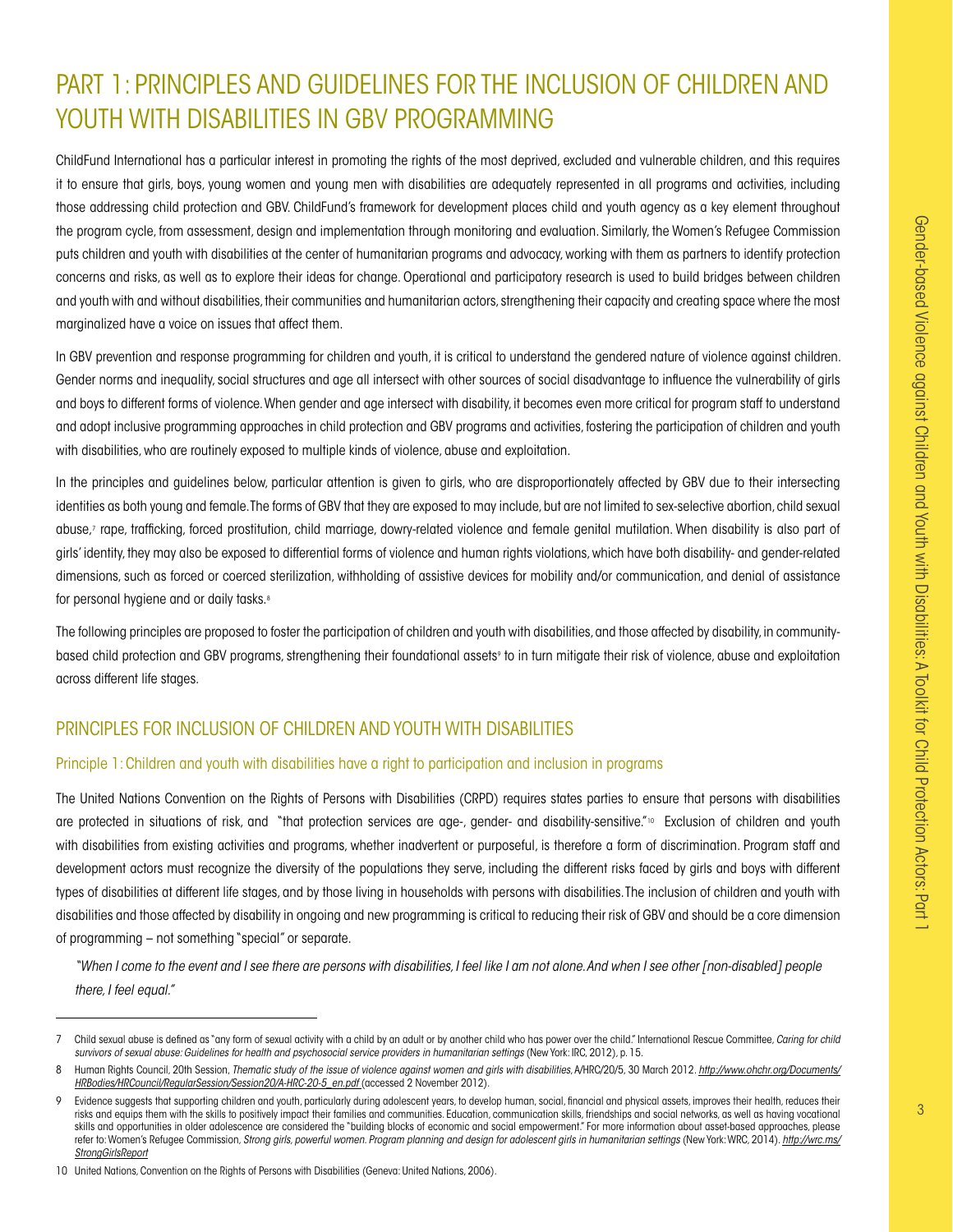— Girls with disabilities presenting to women's organizations in Northern Caucasus as part of a program evaluation

#### Principle 2: See the girl, boy, or young person first, not their disability

Children and youth with disabilities have life experiences, dreams and goals like other children and youth, and, when asked, may identify simply as friends, daughters, sons, sisters, brothers and so forth. They are exposed to the same stigma, discrimination and inequality based on age and gender as other girls, boys, young women and young men. Yet, these factors are often overlooked, as program staff, families and communities prioritize the disability-related needs of this group.

*"We want to learn things, we want to go to school, we want to make friends, and we want to be productive. Someday, some of us want to be wives and mothers. But people forget about girls with disabilities. They forget we have goals and dreams."*

— Bolia, 16-year-old girl living in Burundi

#### Principle 3: Do not make assumptions

Program staff often make assumptions about what children and youth with disabilities can and cannot do, or what activities would be most suitable for them. Taking time to consult with them, exploring their interests and providing them with opportunities allows children and youth with disabilities to be recognized as the experts on their situations and enables them to provide insights into issues that shape their daily lives.

*"I can work hard and I can prove that despite what they said in the hospital in the Congo, I am not 'worthless'. Instead, I am a girl with a lot* 

*to share and to offer."*

— Sifa,16-year-old refugee living in Burundi

#### Principle 4: Identify and value all contributions

Participation will look different for every individual, and vary according to their personal preferences, the type of activity and how familiar they are with program staff and peers. Program staff should take the time to watch, listen, talk and interact with individuals to learn more about them, what their preferences are, and their skills and capacities. It is also important to avoid setting rigid standards for "participation." Everyone has something to contribute – this may be a picture, a gesture or a detailed discussion – all of which should be valued and recognized in efforts to engage meaningfully with children and youth with disabilities.

*"At these events, parents were standing aside and our children were at the front and the officials were paying attention to them….I was really proud, and I was thinking, is it really my daughter?"*

— Mother of a girl who is deaf in Northern Caucasus

#### Principle 5: Work with families and caregivers

Program staff should seek to understand the concerns, priorities and goals not only of girls, boys, young women and young men with disabilities, but also of those who may be taking on caregiving roles for persons with disabilities, as they may also be excluded from community activities and opportunities. It is critically important to engage caregivers of children and youth with more profound disabilities, including parents and siblings. By engaging wider family units, the development community can both support and strengthen healthy relationships and balanced power dynamics among caregivers, children and youth with disabilities and other family members. This is particularly important when working with girls and young women with disabilities who are likely to have less power and status in society due to age, gender and disability norms.

*"My daughter is growing up. She is getting bigger, so taking care of her can be challenging. But we do it together, my oldest daughter and me….She loves to be outside and to see things and greet people.…I know she enjoys this, so I try hard to take her out."*

<span id="page-5-0"></span>— Mother of a 14-year-old girl with intellectual disabilities living in a refugee camp in Ethiopia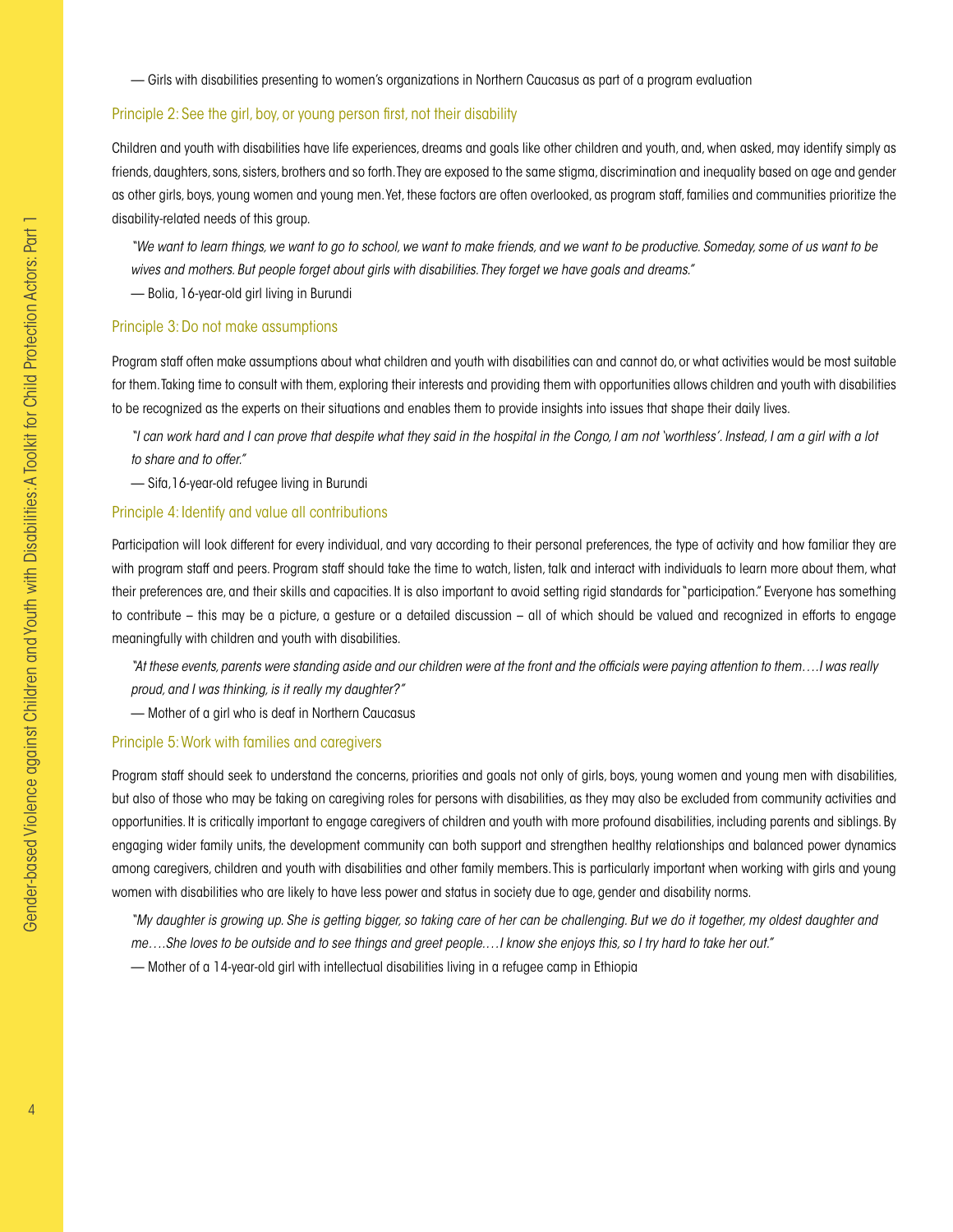

Visiting children with disabilities and their families at home. © WRC/Emma Pearce

### GUIDELINES FOR PROGRAM STAFF

Girls, boys, young women and young men with disabilities should have the opportunity to participate in the same programs and activities as other children and young people. It is critical to identify and remove barriers to existing programs and activities, and avoid setting up separate programs and activities that may further marginalize children and youth with disabilities from their peers and communities.

Following are practical steps that program staff can take to support implementation of the above principle, and to ensure that existing child protection and GBV programs are accessible to and inclusive of children and youth with disabilities and those affected by disability.

#### 1. Profile diversity among children and youth with disabilities in the community

Children and youth with disabilities are a diverse group, with varying needs, concerns and capacities. Program staff can better understand this diversity by collecting and analyzing population data that is disaggregated by sex, age and disability, and conducting assessments to identify the profiles of girls, boys, young women and young men in a community. This should include vulnerability factors, such as living with both parents, just one parent or alone; being in or out of school; and different types of disability, including of those who have multiple disabilities and are isolated in their homes. Assessments should also include infants with disabilities and their caregivers, so as to identify gaps in both service provision and parenting approaches, which may differ between girls and boys. Finally, pregnant women and mothers with disabilities may face a unique combination of GBV risk factors, making them a priority for activities which target parents and caregivers, and enabling them in turn to foster safe and caring environments for infants and children with disabilities.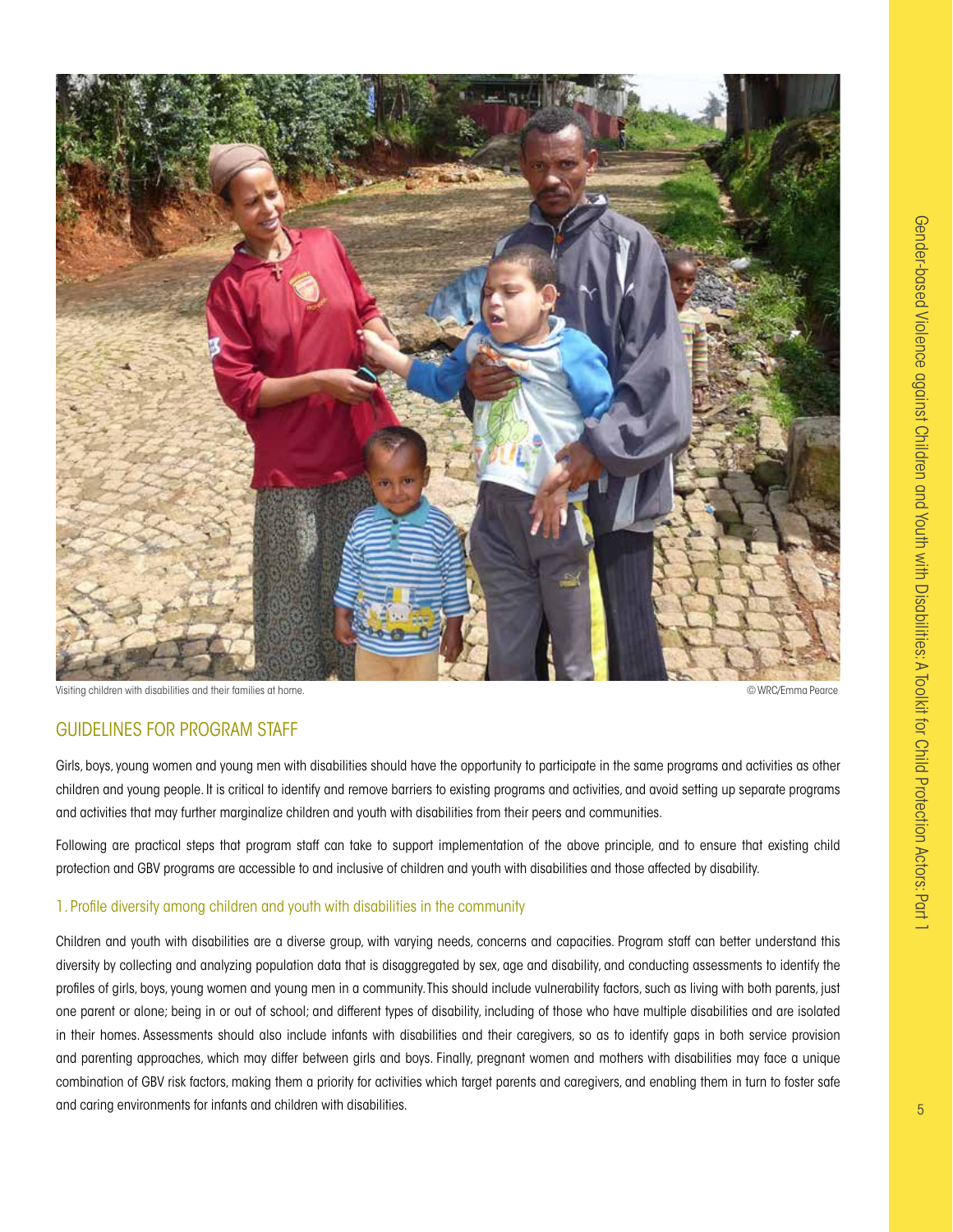#### 2. Outreach is critical

Children and youth with disabilities, and often their siblings, may be isolated and hidden within their communities. They may lack confidence and social networks, and their mobility and access to public spaces may be restricted, particularly if they are female, due to a variety of attitudinal and environmental barriers, including security. Assessments and evaluations should therefore include an outreach component to engage children and youth with disabilities and their caregivers who are isolated in their homes. In some contexts it may be possible to support existing children and youth groups to undertake such outreach, so they themselves may provide information to children and youth with disabilities and their caregivers about available activities, establish communication preferences, build trust and develop strategies to address barriers to participation.

#### 3. Put children and youth at the center of program decision-making

Involving children and youth with disabilities in GBV program design and evaluation is critical to accurately identifying barriers to their participation in programs, developing effective strategies to improve their participation, and understanding what changes matter most to them. Participatory approaches, such as ranking exercises, photo elicitation and story-telling are examples of ways, in addition to more traditional qualitative methods (e.g., focus group discussions and one-on-one interviews), to effectively explore the concerns and ideas of individuals who have different communication needs. Children and youth with and without disabilities can be encouraged to work together to identify their own goals and the foundational assets that they wish to develop. This gives them ownership over the programs and activities that affect them, fosters protective peer networks and supports the development of important life/leadership skills.11

*"These are our ideas that we would like to see in the future….We would like a place to meet with some girls at a café or a place for just girls with and without disabilities – just girls, without adults."* 

– Girls with disabilities presenting to women's organizations in Northern Caucasus as part of a program evaluation

#### 4. Make safe spaces "safe" for ALL girls

Establishing safe physical spaces where girls can meet separately from boys, connect with peer and social networks, learn skills and safely access information and services, is an effective method of reaching those who may be socially isolated, lack confidence and fear for their safety outside of their homes. Program staff managing safe spaces can support girls' groups to reflect on what makes that space "safe" for them. They can establish their own ground rules about keeping activities open and welcoming to girls with different types of disabilities, thereby reducing the risk of stigmatization and discrimination. Girls' groups can also play a critical role in defining whom should be included in future activities, and conducting outreach to groups of girls who are more isolated and excluded, such as those with intellectual disabilities.

#### 5. Identify mentors with disabilities

Creating a network of strong, young female leaders with disabilities in a community will not only improve the status of women and girls and challenge social norms relating to gender, but also highlight the skills and capacities of persons with disabilities. Children and youth with disabilities want to be seen as leaders, friends, and community members; people who can make valuable contributions to their community. Program staff should recruit young women and men with disabilities as volunteers and staff in all types of programs, including GBV programs.

<sup>11</sup> Women's Refugee Commission, *Strong girls, powerful women. Program planning and design for adolescent girls in humanitarian settings* (New York: WRC, 2014). *[http://wrc.ms/](http://wrc.ms/StrongGirlsReport) [StrongGirlsReport](http://wrc.ms/StrongGirlsReport)*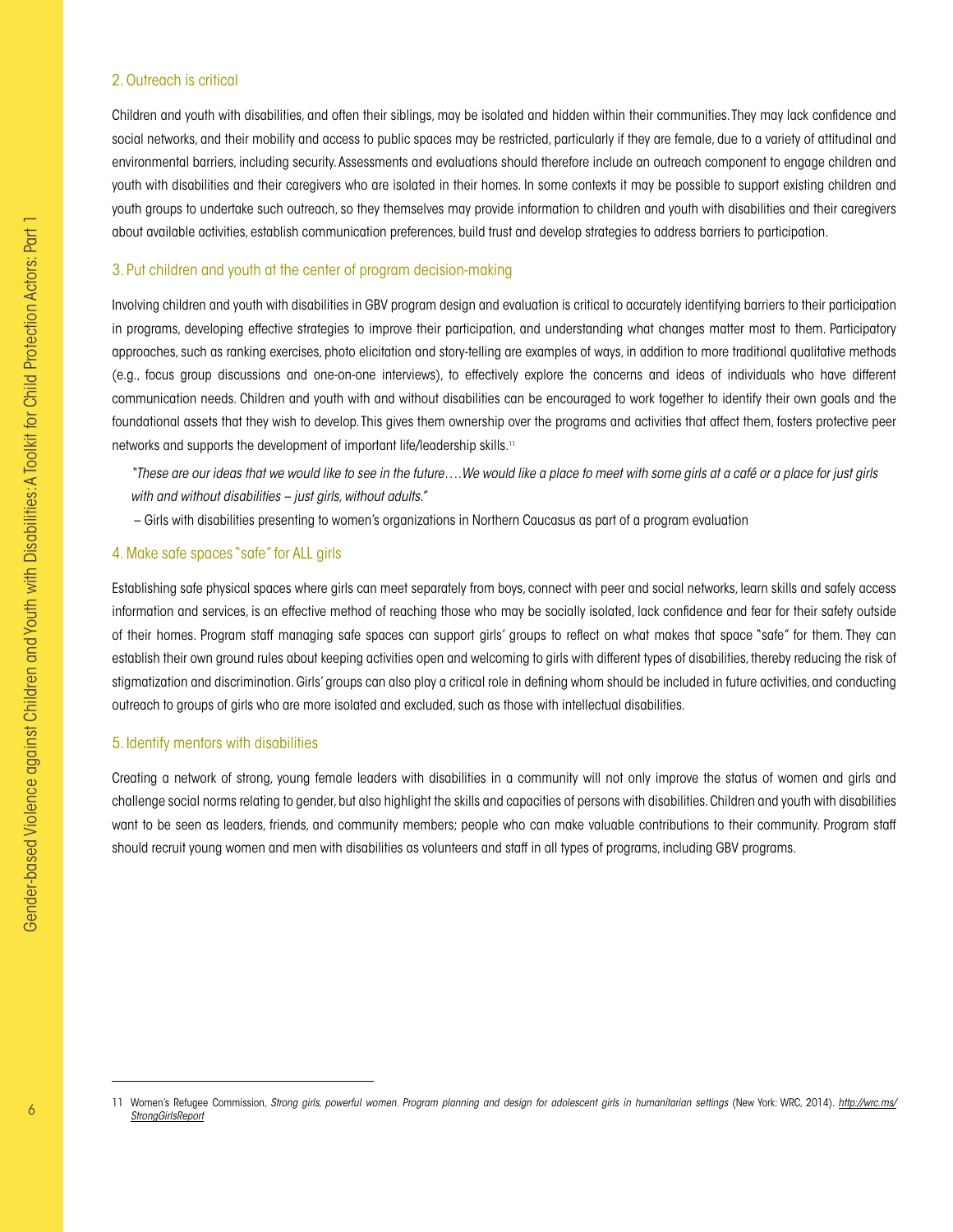# <span id="page-8-0"></span>PART 2: CAPACITY DEVELOPMENT TOOLS ON DISABILITY INCLUSION IN GBV PROGRAMMING

This section of the toolkit provides tools to strengthen the capacity of staff to include children and youth with disabilities in GBV programming. These tools seek not only to improve the knowledge of staff on GBV against children and youth with disabilities, but also to foster reflection on how attitudes might influence their work in this field. While child protection and GBV actors are particularly aware of age- and gender-based power dynamics in their work with children, they may require further support to reflect on their own attitudes, and the attitudes of others, relating to disability, and how these may compound inequality, discrimination and exclusion in relationships, households and the community. As disability inclusion is often an evolving area of work for many organizations, it is also critical to support staff in reflecting on progress, highlighting successes and exploring challenges, so that they can define their own capacity development goals. Hence, the tools in this section facilitate reflective and experiential learning processes.

It is recommended that the activities and content presented in these tools be integrated and mainstreamed throughout core child protection and GBV training packages, including through case studies and examples centered on children and youth with disabilities. Over time, staff will increasingly recognize that responding to the needs of children and youth with disabilities is a core part of their work and that they have the skills to do this effectively throughout their daily work.

There are three tools to support the capacity development of staff and partners:

**Tool 1: Including children and youth with disabilities in GBV programming** – A self-assessment tool to identify gaps in knowledge, attitudes and practices relating to children and youth with disabilities and GBV, and goals for capacity development.

**Tool 2: Gender-based violence and children with disabilities** – A training module for staff, including activities, case studies and other materials, that can be run independently or integrated into existing training on prevention of GBV against children. The training activities foster reflection on how personal experiences and values impact upon work with children and youth with disabilities, as well as apply this knowledge to case studies and practice examples.

**Tool 3: A reflection tool for staff to monitor and evaluate change in knowledge, attitudes and practices relating to disability inclusion in GBV programs for children and youth.**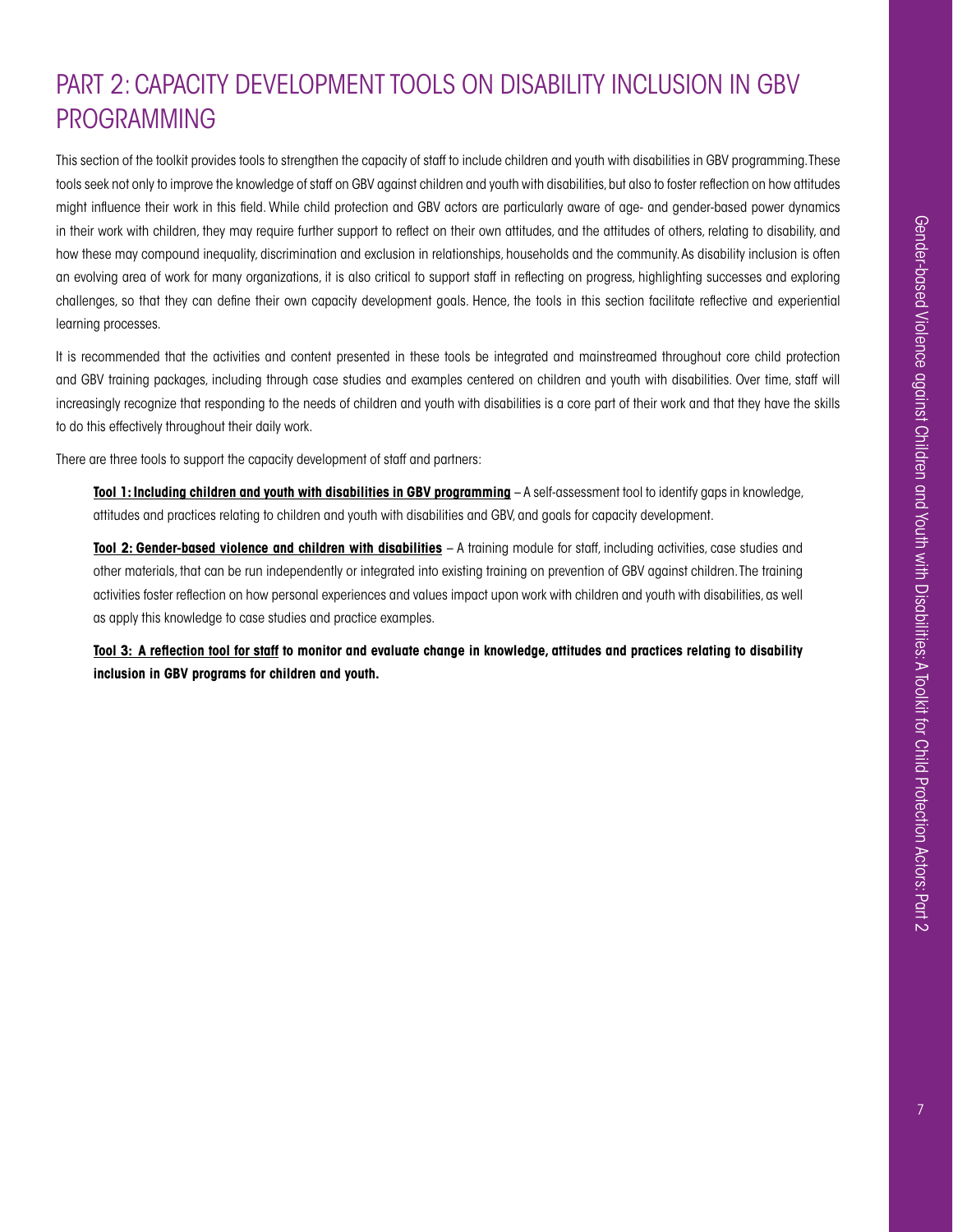# <span id="page-9-0"></span>[TOOL 1: I](#page-9-0)NCLUDING CHILDREN AND YOUTH WITH DISABILITIES IN GBV PROGRAMMING – A SELF-ASSESSMENT TOOL

#### Purpose of this tool

This tool will help to identify areas for capacity development of staff on the inclusion of children and youth with disabilities in GBV programming. It is a self-assessment tool which will help staff to reflect individually, and then as a group, on their own knowledge and practices relating to children and youth with disabilities and GBV, and identify areas that they wish to strengthen in the future.

#### How to use this tool

**To supervisor or manager:** Please share this form with each member of your team, so that each has time to reflect on their own individual competency. You can then have a meeting as a team to share everyone's reflections on the self-assessment, and to identify the common strengths and gaps across the team. As a supervisor or manager, you should complete one form that reflects the current competency and progress of your wider team as a whole. There is no need to identify individual staff members. You may also want to encourage your staff to keep their own forms, as they can use them to reflect on their own individual progress over time.

For each statement given in the questionnaire, you can evaluate your team's performance by giving scores according to the scale below. The written responses/reflections box are designed to provide examples, and to prompt reflection about where on the scale you and your staff are currently located.

*It is OK if you do not understand some of the questions. This tool is simply meant to help you identify additional follow-up, knowledge and skills that might be needed in relation to this subject. It can also help you to track changes in knowledge and understanding over time.*

Scoring scale

- **1 = Not started:** We are not doing this and have not yet attempted to develop or learn in this area.
- **2 = Just begun:** We have begun to do this, but it is still very new and challenging.
- **3 = Half way there:** We are actively applying this in our work, but need to learn more.
- **4 = Good:** We are making good progress and are able to work in this area.
- **5 = Excellent:** We do this very well and feel we are a role model for others in this area. We are confident and could train others.

|    | KNOWLEDGE OR COMPETENCY                                                                                                                 | <b>NOT</b><br><b>STARTED</b> | <b>JUST</b><br><b>BEGUN</b> | <b>HALF WAY</b><br><b>THERE</b> | <b>GOOD</b> | <b>EXCELLENT</b> | <b>WRITTEN RESPONSE /</b><br><b>REFLECTION</b>                                                   |
|----|-----------------------------------------------------------------------------------------------------------------------------------------|------------------------------|-----------------------------|---------------------------------|-------------|------------------|--------------------------------------------------------------------------------------------------|
|    |                                                                                                                                         |                              |                             |                                 |             |                  | Please list these barriers faced by:                                                             |
|    |                                                                                                                                         |                              |                             |                                 |             |                  | Girls with disabilities                                                                          |
|    | We can identify the barriers that<br>prevent children and young people                                                                  |                              |                             |                                 |             |                  | Boys with disabilities                                                                           |
|    | with disabilities from participating in                                                                                                 |                              |                             |                                 |             |                  | Young women with disabilities                                                                    |
|    | our activities.                                                                                                                         |                              |                             |                                 |             |                  | Young men with disabilities                                                                      |
|    |                                                                                                                                         |                              |                             |                                 |             |                  | How are barriers different for children with<br>physical, sensory and intellectual disabilities? |
| 2. | We know the root causes of gender-<br>based violence against children and<br>young people with disabilities.                            |                              |                             |                                 |             |                  | Name these root causes of violence:                                                              |
| 3. | We recognize the different factors that<br>make girls and young women with<br>disabilities more vulnerable to gender-<br>based violence |                              |                             |                                 |             |                  | Please list these factors:                                                                       |
|    | At individual levels                                                                                                                    |                              |                             |                                 |             |                  |                                                                                                  |
|    | At family or household levels                                                                                                           |                              |                             |                                 |             |                  |                                                                                                  |
|    | At societal levels                                                                                                                      |                              |                             |                                 |             |                  |                                                                                                  |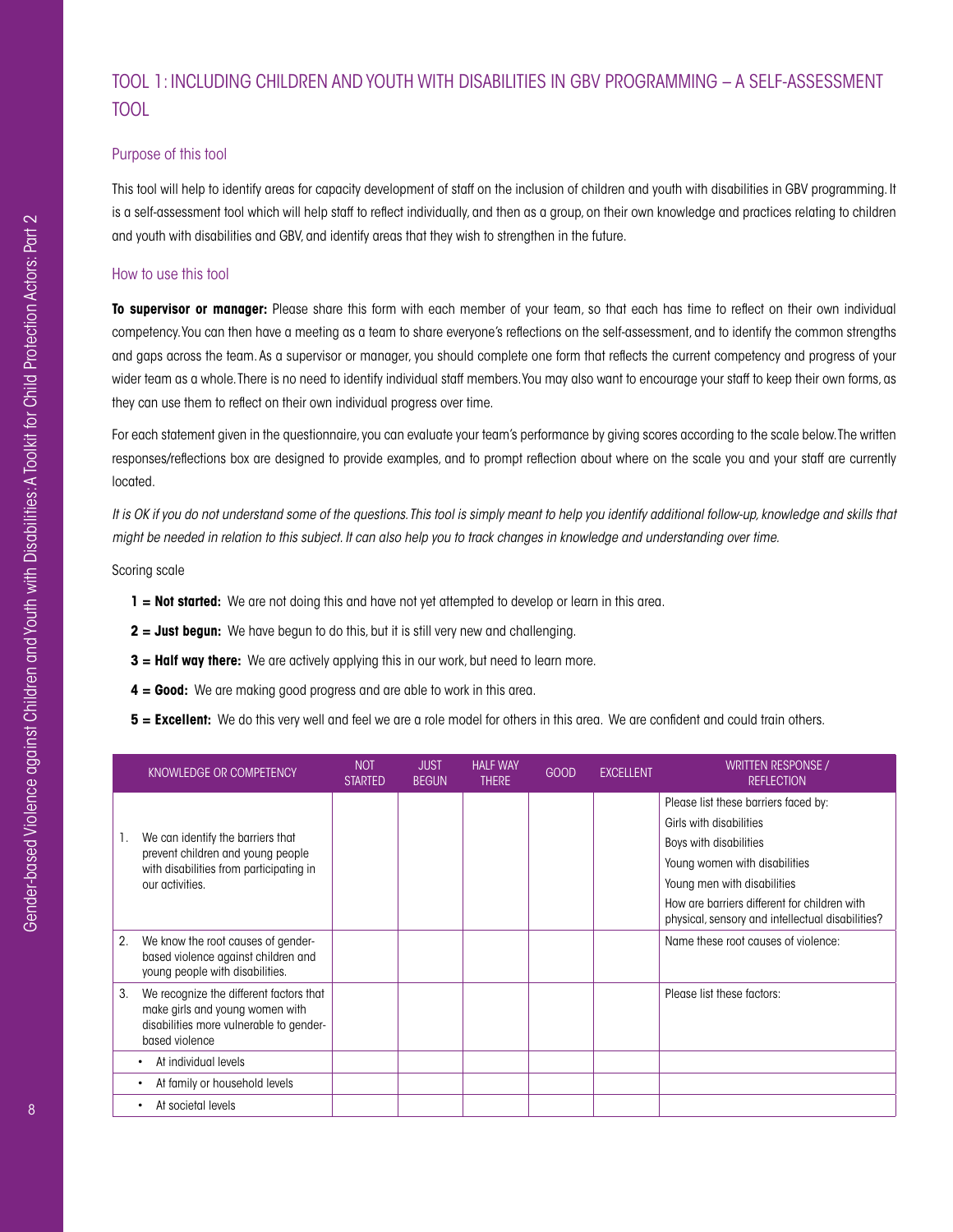|    | KNOWLEDGE OR COMPETENCY                                                                                                                  | <b>NOT</b><br><b>STARTED</b> | <b>JUST</b><br><b>BEGUN</b> | <b>HALF WAY</b><br><b>THERE</b> | GOOD | <b>EXCELLENT</b> | <b>WRITTEN RESPONSE /</b><br><b>REFLECTION</b>                                                                                                              |
|----|------------------------------------------------------------------------------------------------------------------------------------------|------------------------------|-----------------------------|---------------------------------|------|------------------|-------------------------------------------------------------------------------------------------------------------------------------------------------------|
| 4. | Children and young people with<br>disabilities who are most vulnerable<br>to violence are being reached with                             |                              |                             |                                 |      |                  | Please list the groups of children with<br>disabilities who you believe are most<br>vulnerable to violence:                                                 |
|    | our activities                                                                                                                           |                              |                             |                                 |      |                  | How are they involved in your activities?                                                                                                                   |
| 5. | We have strategies and approaches<br>to:                                                                                                 |                              |                             |                                 |      |                  | Please list the strategies or approaches that<br>you use:                                                                                                   |
|    | ensure the dignity of children with<br>disabilities                                                                                      |                              |                             |                                 |      |                  |                                                                                                                                                             |
|    | promote self-reliance of children<br>with disabilities                                                                                   |                              |                             |                                 |      |                  |                                                                                                                                                             |
|    | facilitate active participation of<br>children with disabilities in the<br>community                                                     |                              |                             |                                 |      |                  |                                                                                                                                                             |
| 6. | We use the Convention on the Rights<br>of Persons with Disabilities in our GBV<br>work with children with disabilities.                  |                              |                             |                                 |      |                  | Give an example of how a certain article in the<br>Convention applies to your work:                                                                         |
| 7. | We use different approaches<br>and strategies with children with<br>disabilities of different ages:                                      |                              |                             |                                 |      |                  | Please list the strategies or approaches that<br>you use:                                                                                                   |
|    | as infants and young children                                                                                                            |                              |                             |                                 |      |                  |                                                                                                                                                             |
|    | as children and adolescents                                                                                                              |                              |                             |                                 |      |                  |                                                                                                                                                             |
|    | as young people                                                                                                                          |                              |                             |                                 |      |                  |                                                                                                                                                             |
| 8. | We are able to communicate with                                                                                                          |                              |                             |                                 |      |                  | Please describe how you might communicate<br>with a child who is unable to move or speak:                                                                   |
|    | children and young people with<br>different types of disabilities.                                                                       |                              |                             |                                 |      |                  | Please describe one challenge that you<br>continue to face:                                                                                                 |
| 9. | We have the knowledge and skills<br>to work with families and caregivers                                                                 |                              |                             |                                 |      |                  | Please describe one strategy or approach that<br>you already use:                                                                                           |
|    | of children and young people with<br>disabilities.                                                                                       |                              |                             |                                 |      |                  | Please describe one challenge that you<br>continue to face:                                                                                                 |
|    | 10. We are able to support children<br>with disabilities who are survivors<br>of violence to access appropriate<br>services and support. |                              |                             |                                 |      |                  | Please describe the referral linkages,<br>networking and partnerships that you draw on<br>when supporting child survivors of violence<br>with disabilities: |
|    | Our strengths and capacities - What we are good at:                                                                                      |                              |                             |                                 |      |                  |                                                                                                                                                             |

Our gaps and weaknesses – What we need to get better at:

Capacity development goals – In the next 12 months, we would like to improve…

1.

2.

3.

 $\overline{9}$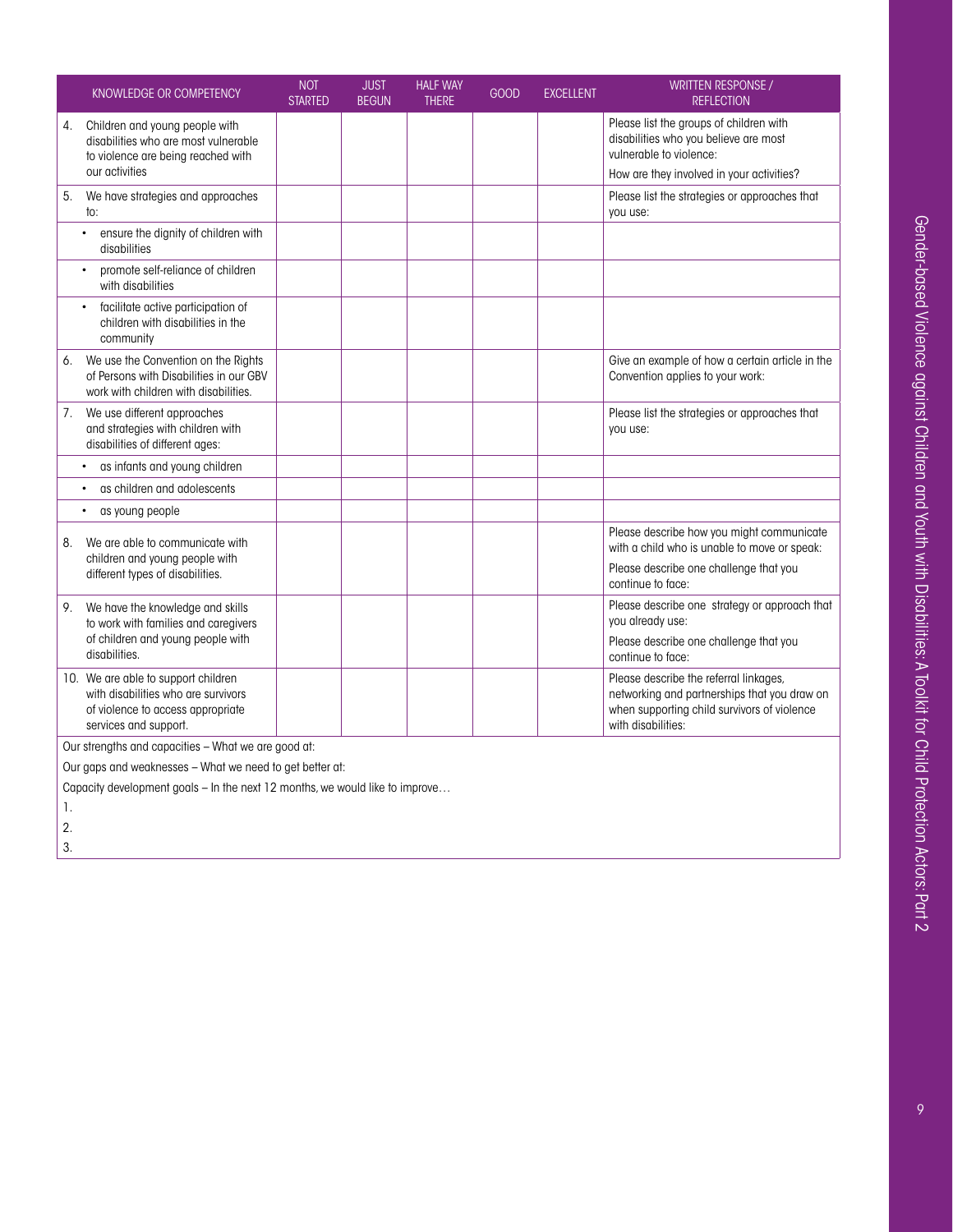# TOOL 1 ATTACHMENT 1: INCLUDING CHILDREN AND YOUTH WITH DISABILITIES IN GBV PROGRAMMING – A SELF-ASSESSMENT TOOL

| <b>WRITTEN RESPONSE</b><br><b>REFLECTION</b> | How are barriers different for children with physical, sensory<br>Please list these barriers faced by:<br>Young women with disabilities<br>and intellectual disabilities?<br>Young men with disabilities<br>Boys with disabilities<br>Girls with disabilities | Name these root causes of violence:                                                                            | Please list these factors:                                                                                                            |                      |                                            |                                 | Please list the groups of children with disabilities who you<br>How are they involved in your activities?<br>believe are most vulnerable to violence: | Please list the strategies or approaches that you use: |                                                  |                                                                  |                                                                                        |
|----------------------------------------------|---------------------------------------------------------------------------------------------------------------------------------------------------------------------------------------------------------------------------------------------------------------|----------------------------------------------------------------------------------------------------------------|---------------------------------------------------------------------------------------------------------------------------------------|----------------------|--------------------------------------------|---------------------------------|-------------------------------------------------------------------------------------------------------------------------------------------------------|--------------------------------------------------------|--------------------------------------------------|------------------------------------------------------------------|----------------------------------------------------------------------------------------|
| EXCELLENT                                    |                                                                                                                                                                                                                                                               |                                                                                                                |                                                                                                                                       |                      |                                            |                                 |                                                                                                                                                       |                                                        |                                                  |                                                                  |                                                                                        |
| GOOD                                         |                                                                                                                                                                                                                                                               |                                                                                                                |                                                                                                                                       |                      |                                            |                                 |                                                                                                                                                       |                                                        |                                                  |                                                                  |                                                                                        |
| HALF WAY<br>THERE                            |                                                                                                                                                                                                                                                               |                                                                                                                |                                                                                                                                       |                      |                                            |                                 |                                                                                                                                                       |                                                        |                                                  |                                                                  |                                                                                        |
| <b>BEGUN</b><br><b>LSIN</b>                  |                                                                                                                                                                                                                                                               |                                                                                                                |                                                                                                                                       |                      |                                            |                                 |                                                                                                                                                       |                                                        |                                                  |                                                                  |                                                                                        |
| STARTED<br><b>NOT</b>                        |                                                                                                                                                                                                                                                               |                                                                                                                |                                                                                                                                       |                      |                                            |                                 |                                                                                                                                                       |                                                        |                                                  |                                                                  |                                                                                        |
| KNOWLEDGE OR COMPETENCY                      | We can identify the barriers that prevent children and young<br>people with disabilities from participating in our activities.<br>Ξ,                                                                                                                          | We know the root causes of gender-based violence against<br>children and young people with disabilities.<br>2. | women with disabilities more vulnerable to gender-based violence<br>We recognize the different factors that make girls and young<br>က | At individual levels | At family or household levels<br>$\bullet$ | At societal levels<br>$\bullet$ | vulnerable to violence are being reached with our activities<br>Children and young people with disabilities who are most<br>4                         | We have strategies and approaches to:<br>زما           | ensure the dignity of children with disabilities | promote self-reliance of children with disabilities<br>$\bullet$ | ities in the<br>facilitate active participation of children with disabili<br>community |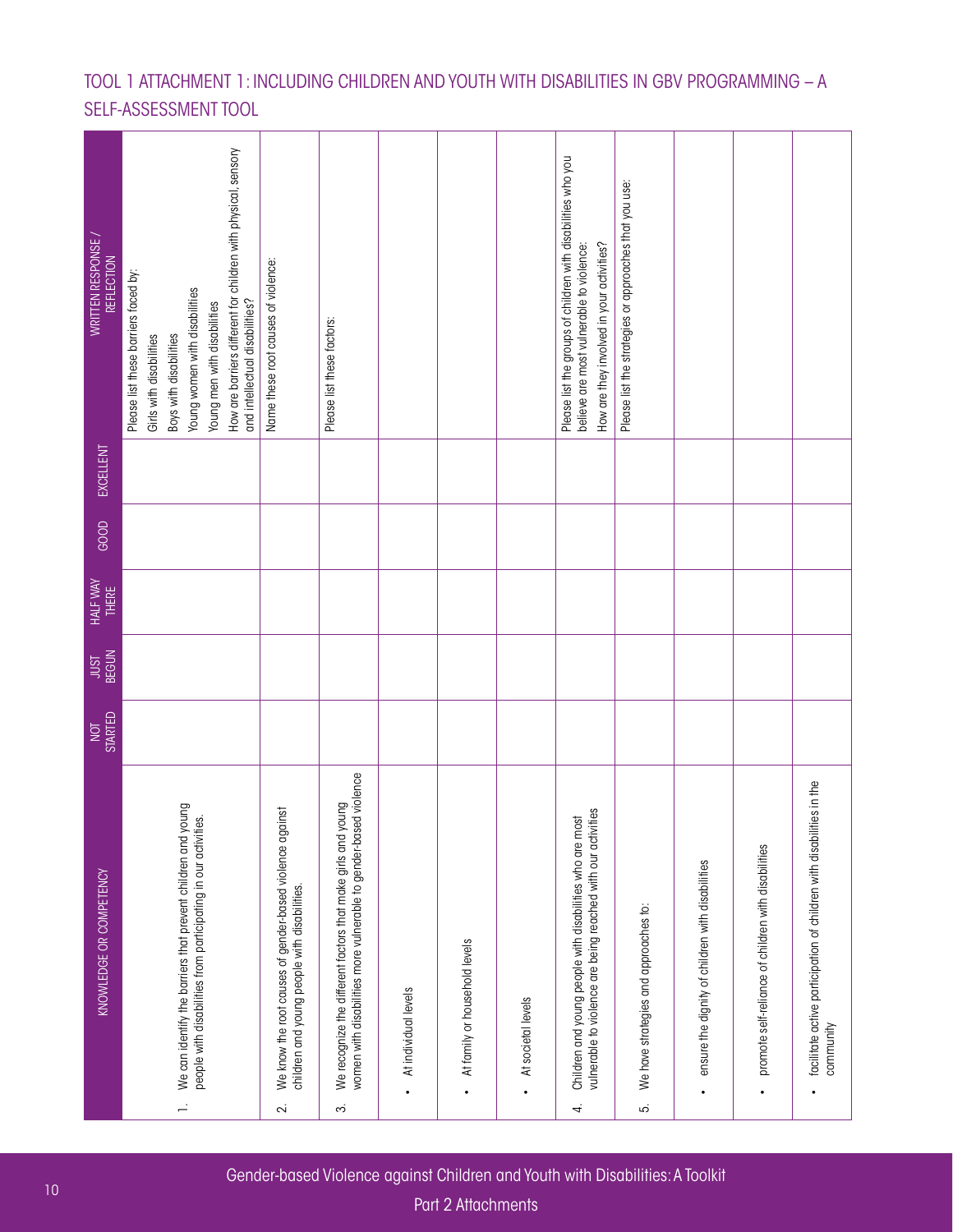| KNOWLEDGE OR COMPETENCY                                                                                                                      | <b>STARTED</b><br>NOT | <b>JUST</b><br>BEGUN | <b>HALF WAY</b><br><b>THERE</b> | GOOD | EXCELLENT | WRITTEN RESPONSE /<br>REFLECTION                                                                                                                         |
|----------------------------------------------------------------------------------------------------------------------------------------------|-----------------------|----------------------|---------------------------------|------|-----------|----------------------------------------------------------------------------------------------------------------------------------------------------------|
| We use the Convention on the Rights of Persons with Disabilities<br>in our GBV work with children with disabilities.<br>∽                    |                       |                      |                                 |      |           | Give an example of how a certain article in the Convention<br>applies to your work:                                                                      |
| We use different approaches and strategies with children with<br>disabilities of different ages:<br>$\ddot{\sim}$                            |                       |                      |                                 |      |           | Please list the strategies or approaches that you use:                                                                                                   |
| as infants and young children<br>$\bullet$                                                                                                   |                       |                      |                                 |      |           |                                                                                                                                                          |
| as children and adolescents<br>$\bullet$                                                                                                     |                       |                      |                                 |      |           |                                                                                                                                                          |
| as young people<br>$\bullet$                                                                                                                 |                       |                      |                                 |      |           |                                                                                                                                                          |
| We are able to communicate with children and young people with<br>different types of disabilities.<br>∞                                      |                       |                      |                                 |      |           | Please describe how you might communicate with a child<br>Please describe one challenge that you continue to face:<br>who is unable to move or speak:    |
| and<br>caregivers of children and young people with disabilities.<br>We have the knowledge and skills to work with families<br>$\infty$      |                       |                      |                                 |      |           | Please describe one strategy or approach that you already<br>Please describe one challenge that you continue to face:<br>use:                            |
| e survivors<br>We are able to support children with disabilities who are<br>of violence to access appropriate services and support.<br>$\Xi$ |                       |                      |                                 |      |           | partnerships that you draw on when supporting child<br>Please describe the referral linkages, networking and<br>survivors of violence with disabilities: |
| Our strengths and capacities - What we are good at:                                                                                          |                       |                      |                                 |      |           |                                                                                                                                                          |
| Our gaps and weaknesses - What we need to get better at:                                                                                     |                       |                      |                                 |      |           |                                                                                                                                                          |
| Capacity development goals - In the next 12 months, we would like to improve                                                                 |                       |                      |                                 |      |           |                                                                                                                                                          |
| $\overline{\phantom{a}}$                                                                                                                     |                       |                      |                                 |      |           |                                                                                                                                                          |
| $\sim$                                                                                                                                       |                       |                      |                                 |      |           |                                                                                                                                                          |
| က                                                                                                                                            |                       |                      |                                 |      |           |                                                                                                                                                          |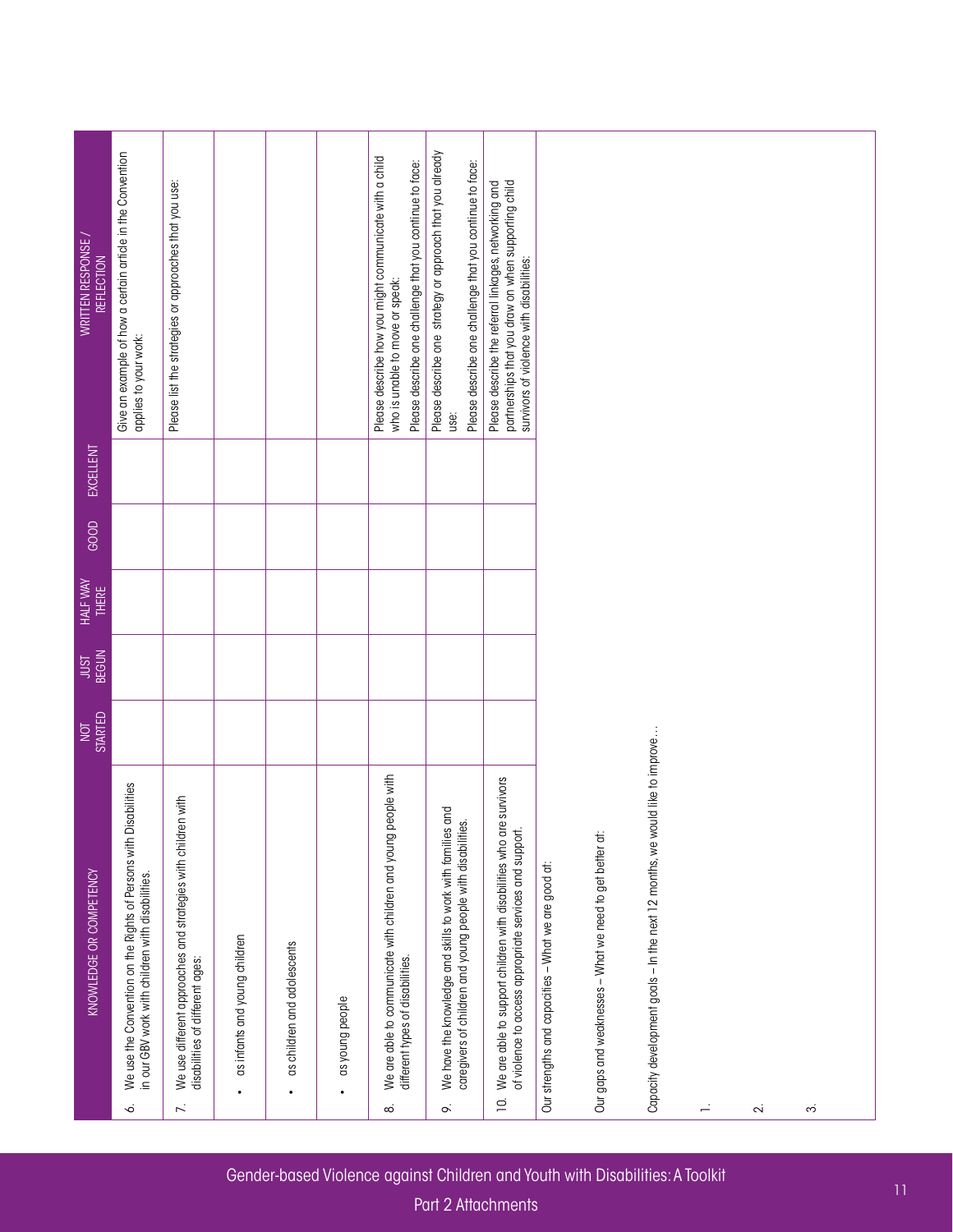#### <span id="page-13-0"></span>Purpose of this training module

This training module is designed to support staff working with children and youth to:

Identify how social norms relating to age, gender and disability increase the risk of violence for children and youth with disabilities.

Develop strategies to foster disability inclusion in community-based protection mechanisms.

### How the training module should be implemented

This training module is designed to strengthen the capacity of staff and partners to incorporate disability inclusion into their work. It



© Stacey Patino

assumes that participants already have a basic understanding of gender-based violence, as well as the standards and principles for working with children. It is meant to be used in conjunction with any wider training on child protection and GBV that your organization conducts. Additional ChildFund International resources on GBV include:

- *• Conceptual framework on gender-based violence against children*
- *• Take action! Child- and youth-centered GBV prevention toolkit*

The training module is built around participatory activities, and takes approximately 5 hours to complete. The objectives, activities and suggested time allocation are summarized in the table below. Some additional tools, including images and sample case studies, are provided to assist in the facilitation of activities. Facilitators are encouraged to adapt these according to local contexts and to integrate activities from this module into other trainings on GBV and child protection.

#### **Table 1: Contents of the training module**

| <b>ACTIVITY</b>                                                | <b>PURPOSE</b>                                                                                                                                                                            | time required |
|----------------------------------------------------------------|-------------------------------------------------------------------------------------------------------------------------------------------------------------------------------------------|---------------|
| <b>Activity 1: Vote with your feet</b>                         | To reflect on how personal experi- ences and values impact upon our work with<br>children and youth with disabilities                                                                     | 30 minutes    |
| <b>Activity 2: Understanding disability</b>                    | To develop a common understanding of disability                                                                                                                                           | 45 minutes    |
| Activity 3: Act like a man/ Act like a woman                   | To identify how social norms and inequality relating to gender affects women,<br>men, girls and boys with disabilities                                                                    | 60 minutes    |
| <b>Activity 4: Who has the power?</b>                          | To reflect on power dynamics between girls, boys, young women and young<br>men with disabilities and others - including family members, peers, community<br>members and service providers | 60 minutes    |
| <b>Activity 5: Vulnerability to and resilience against GBV</b> | To identify the factors that make children and youth with disabilities more<br>vulnerable to GBV                                                                                          | 45 minutes    |
|                                                                | To identify the factors that protect children and youth with disabilities from GBV                                                                                                        |               |
| <b>Activity 6: Fostering, inclusion in community- based</b>    | To identify barriers to access and participation of children with disabili- ties in<br>community-based activities                                                                         |               |
| child protection mechanisms                                    | To develop strategies that promote access and inclusion of children and youth<br>with disabilities in community- based activities                                                         | 60 minutes    |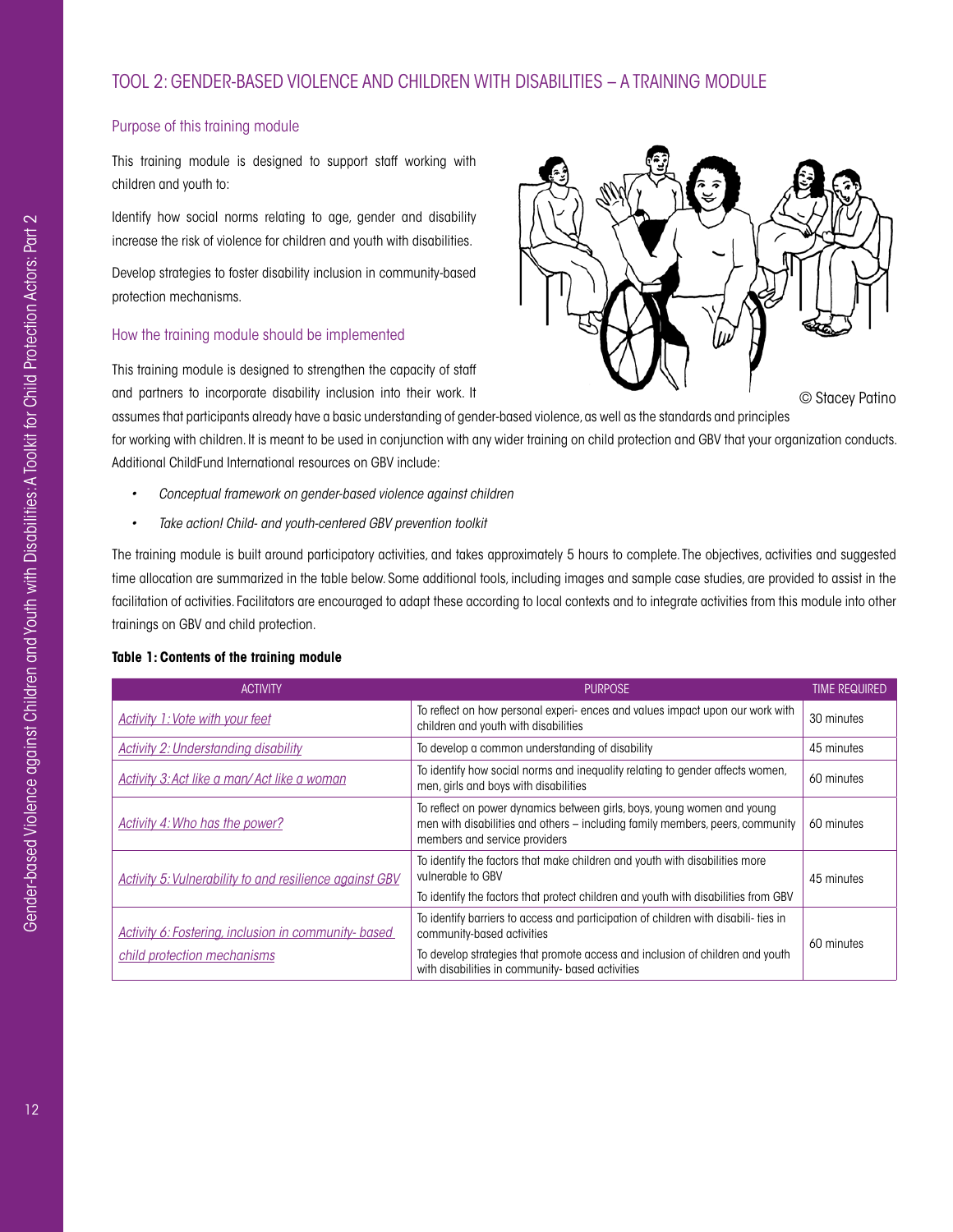# <span id="page-14-0"></span>TOOL 2, ACTIVITY 1: VOTE WITH YOUR FEET

#### Purpose of activity

• To reflect on how personal experiences and values impact our work with children and youth with disabilities.

#### Activity description

#### **Timing: 30 minutes**

Place four signs around the room – "Strongly agree," "Agree," "Disagree" and "Strongly disagree." Read the statements, then ask participants to move to the sign that reflects their own perspective on each statement. Alternatively, people may stay seated, and hold up signs to indicate their answers. Ask participants to discuss their different positions around the room.

This activity will take approximately 30 minutes to conduct, depending on the level of discussion. The discussion is the most important part of this activity, but additional notes are provided in purple to help the facilitator to summarize or recap each statement. This activity may also be conducted at the end of training activities to reflect change in knowledge and attitudes.

#### **Statements**

*Read these statements, and ask participants to move to the sign or hold up the sign that reflects their own perspective on each statement.*

#### **Statement 1: It is OK to restrain a child with disabilities, if it is for their own safety.**

Children with disabilities have a right to freedom from violence, abuse and exploitation. Families may sometimes resort to negative coping strategies, such as tying a child with disabilities up, locking them inside and even using medicine to keep them "calm." There are many factors that may lead families to use restraint: perhaps they lack the skills to communicate effectively with their child; they may feel "shame" at having a child with disabilities; or have fears that the child will be harmed if they go outside the home. Often families will restrain adolescent girls with disabilities because of the risk of rape or sexual abuse that they face in the community. It is our job to work with families and the community to ensure a protective environment for girls, boys, young women and young men with disabilities both inside and outside the home.

### **Statement 2: Young people with intellectual disabilities need information about GBV, so that they can engage in healthy, consensual relationships.**

Young people with disabilities, including those with intellectual disabilities, have the same sexual desires as those without disabilities. Many will want to have relationships, marriage and children in the future. Stigma and discrimination mean that they do not have the same opportunity as other young people to learn about sex, relationships and violence, through both formal and informal information networks. GBV education is particularly important for children and young people with intellectual disabilities, as studies show that they are 3.6 times more likely to experience sexual abuse than their non-disabled peers.12 It is therefore critical that we provide opportunities for them to acquire the knowledge and skills to engage in healthy relationships, and to recognize and report violence if it does occur.

#### **Statement 3: Children and young people with disabilities cannot make their own decisions.**

Children and young people with disabilities have a right to be involved in decisions that affect them. While it is important to engage with the parents and guardians of persons with disabilities under the age of 18 years, they should still be involved in decisions, so that their interests and evolving capacities are recognized and highlighted through our work with them and the wider community. Persons with disabilities over the age of 18 years are adults, and therefore have a right to make their own decisions. Individuals do not lose their legal capacity to make decisions simply because they have a disability,<sup>13</sup> and we should take measures to ensure that decisions are made in a way that reflects the rights, will and preferences of the individual, are tailored and appropriate to the person's circumstances, and reviewed on a regular basis to ensure that all opportunities to participate in decisions are optimized.14

<sup>12</sup> Lisa Jones, et. al. "Prevalence and risk of violence against children with disabilities: A systematic review and meta-analysis of observational studies," *The Lancet*, vol. 380 no. 9845 (2012): pp. 899-907.

<sup>13</sup> United Nations, From exclusion to equality. Realizing the Rights of Persons with Disabilities: Handbook for parliamentarians on the Convention on the Rights of Persons with Disabilities (Geneva: United Nations, 2007). *<http://www.un.org/disabilities/default.asp?id=212>*

<sup>14</sup> Article 12: Equal recognition before the law. United Nations, Convention on the Rights of Persons with Disabilities (Geneva: United Nations, 2006).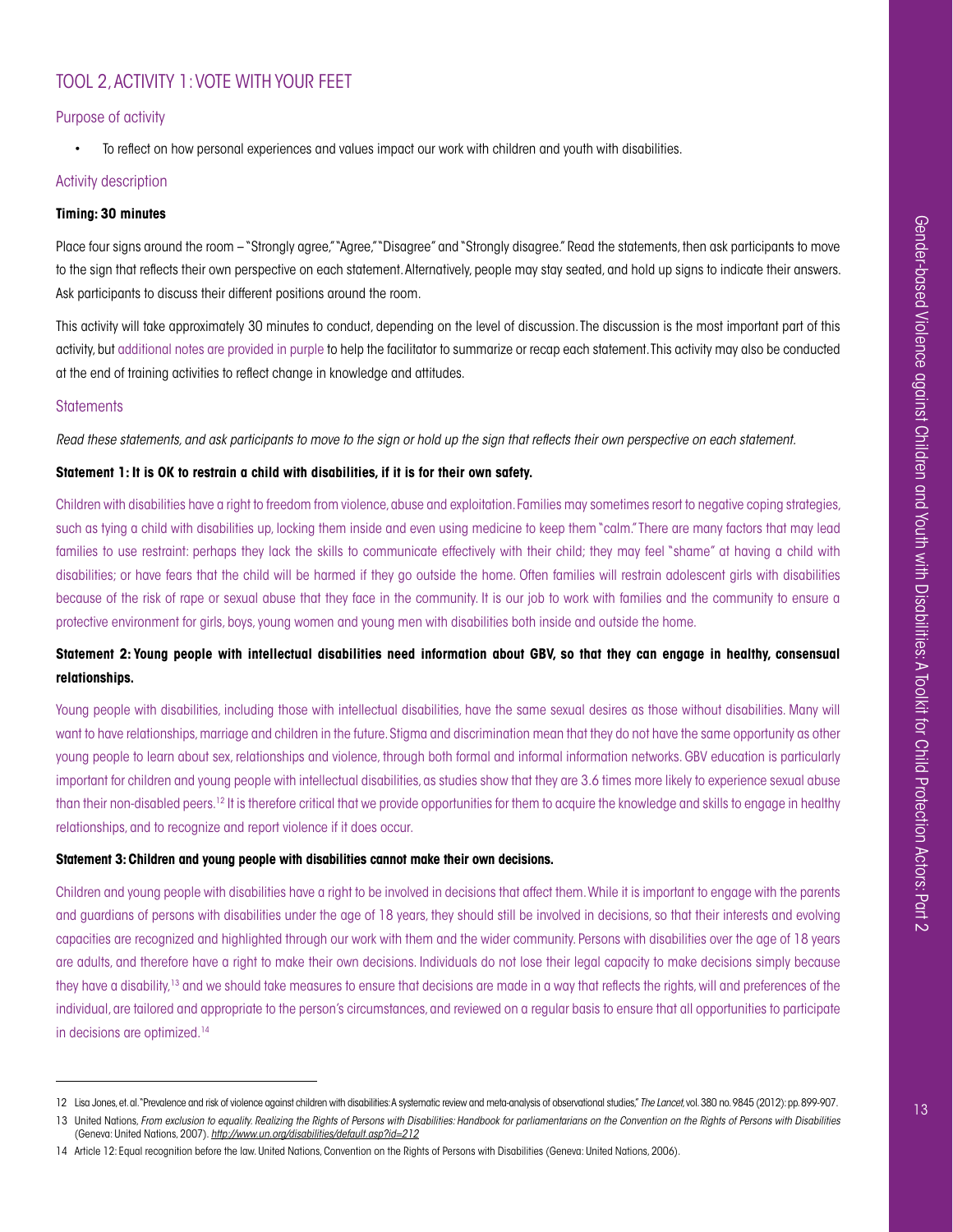#### **Statement 4: Children and youth with disabilities can contribute to GBV programs and activities.**

Children and youth with disabilities are the best people to advise us on the barriers they experience, and to make suggestions for how we can address those barriers. We must include young women and girls with disabilities in our activities if we want to strengthen the agency of children in their communities, promote gender equality and end violence.

#### <span id="page-15-0"></span>TOOL 2, ACTIVITY 2: UNDERSTANDING DISABILITY

Purpose of activity

To develop a common understanding of disability.

# LEARNING POINTS

• Disability happens when a health condition interacts with societal barriers that make it difficult to do everyday things and participate in community life in the same way as others.

*"Persons with disabilities include those who have long-term physical, mental, intellectual or sensory impairments which in interaction with various barriers may hinder their full and effective participation in society on an equal basis with others."* 

*(Convention on the Rights of Persons with Disabilities, 2006)*

- There are different kinds of disabilities. Some disabilities are obvious, like not being able to walk and thus using a wheelchair, and some are invisible, like a mental disability or being deaf. Some people have more than one type of disability.
- There are many different ways in which society may view or interact with persons with disabilities that can result in their exclusion or inclusion in our society.
	- » Charitable model: People may look at persons with disabilities as not having any capacity to help themselves and think they must be "cared for" or "protected."
	- » Medical model: People may think that persons with disabilities need to be cured through medical interventions before they can actively participate in the community.
	- » Social model: People instead look at the barriers that exist in the community and remove them so that persons with disabilities can participate like others.
	- » Rights-based model: Persons with disabilities have the right to equal opportunities and participation in society. We all have a responsibility to promote, protect and ensure this right is actualized, and persons with disabilities should be able to claim these rights.

While the medical and charitable model may seem well-intentioned, they result in children and youth with disabilities being even further marginalized and hidden from the wider community. They affect their power and status in relationships, households and the community, and their access to the same opportunities as other children and young people. Both of these approaches result in other people making decisions for children and youth with disabilities, and fail to recognize their capacities and contributions. It is better to use a social or rights-based model, which are the models promoted by the Convention on the Rights of Persons with Disabilities, and are also in line with approaches to strengthen the self-agency of children and youth.

#### Activity description

#### **Timing: 15 minutes**

*Attachment 1: Types of disabilities*

Ask participants: "What is disability? Who are people with disabilities?"

Ask everyone to draw a picture representing the different types of disabilities they know exist in the community. Stick these on the wall. Alternatively, you can use your own pictures of persons with different types of disabilities [*[see Attachment 1: Types of disabilities](#page-24-0)*. page 23.]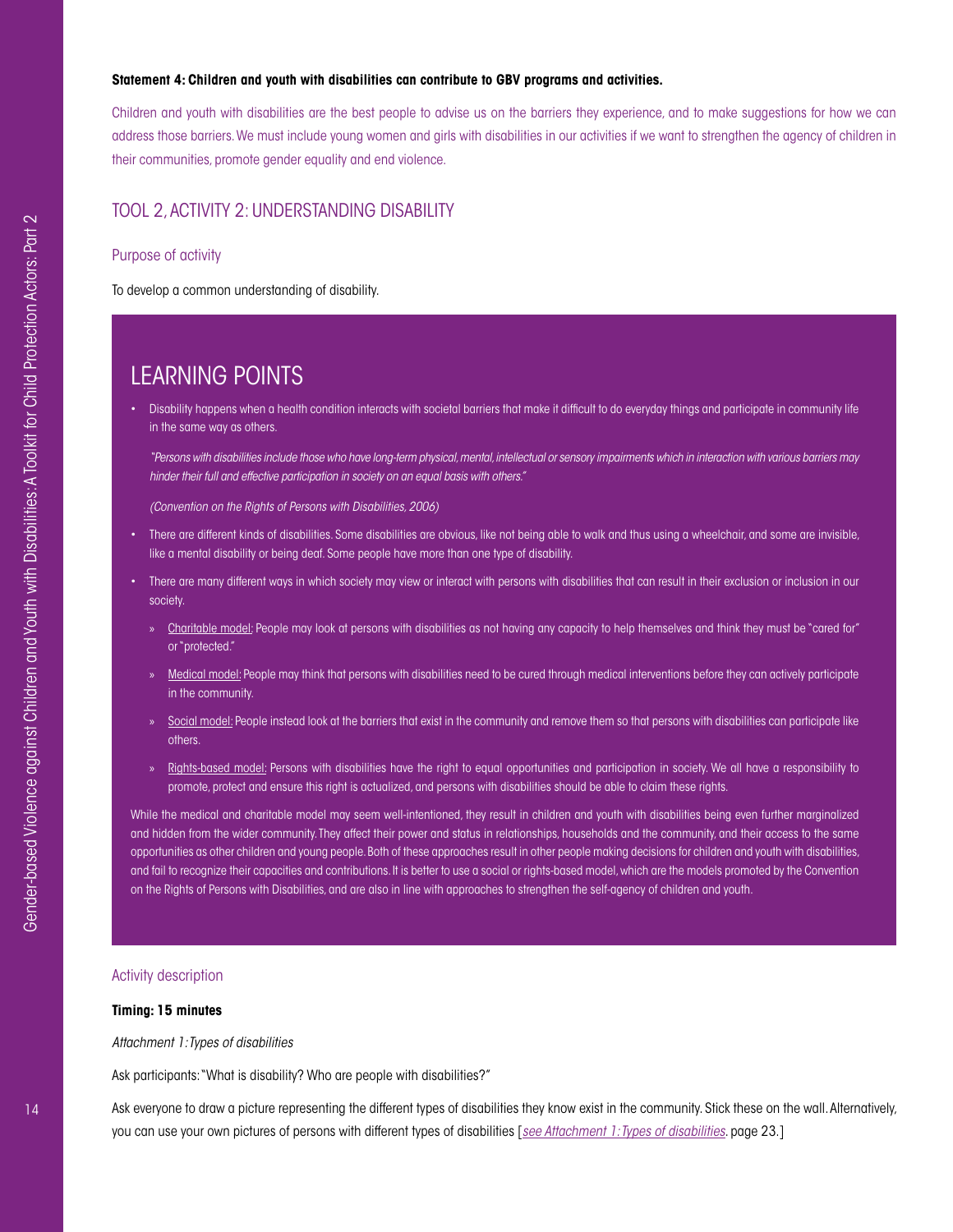If it is not raised, ask the group about persons who are isolated in their homes, or those with more "hidden" disabilities, like intellectual or mental disabilities. Highlight that today we are talking about the GBV concerns of persons with different types of disabilities and how they can access our programs.

#### Activity description

#### **Timing: 30 minutes**

*Attachment 2: Quotes – Models of disability*

There are many different ways in which society may view or interact with persons with disabilities that can result in their exclusion or inclusion in our society. Describe the four different models of disability:

Charitable model

Medical model

- Social model
- Rights-based model

Give a scenario (or show pictures) such as:

- A young woman using a wheelchair
- Parents with a hearing-impaired daughter
- A man with intellectual disabilities

Ask participants to give examples of the type of things people would say about these individuals when using different models of disability [*[see](#page-25-0) [Attachment 2: Quotes – Models of Disability](#page-25-0)* for examples – you may also give these quotes to the participants.]

What are the advantages and disadvantages of each approach?

How does each approach make the person with disabilities feel?

How does each approach contribute to equality and non-discrimination?

### <span id="page-16-0"></span>TOOL 2, ACTIVITY 3: ACT LIKE A MAN/ACT LIKE A WOMAN

#### Purpose of activity

To identify how social norms and inequality relating to gender affect women, men, girls and boys with disabilities.

# LEARNING POINTS

- Persons with disabilities are exposed to violence and discrimination based on both gender and disability, which results in inequality and power imbalances in their relationships with spouses, family and wider community members.
- In some settings, community members believe that persons with disabilities are unable to, or should not, undertake tasks that are expected of other men and women. They may be denied the right to marry, to have children or to earn an income because of these perceptions, or face stigma and discrimination when engaging in those activities.
- Children and youth with disabilities are also affected by social norms and inequality, increasing their risk of violence. Types of violence and vulnerability to GBV will be different for girls and boys of different ages and with different types of disabilities, as it is influenced by societal norms relating to age, gender and disability.
- Children with disabilities, particularly girls with disabilities, may be denied the right to education, particularly in low-income settings where families may prioritize non-disabled children for limited resources. They may also have less access to the formal and informal networks that promote protective skills and knowledge relating to GBV and healthy sexual relationships throughout different life stages.
- Some children and youth with disabilities are dependent on others for daily care and activities. This may be used by others as a way of controlling or exercising power over the individual. It also hinders their ability to socialize, access services or move about freely in the community.
- Disability also affects others in the household. Women and girls may often assume additional caregiving responsibilities for family members with a disability. Hence, they may also be isolated and have reduced access to social and economic assets and support.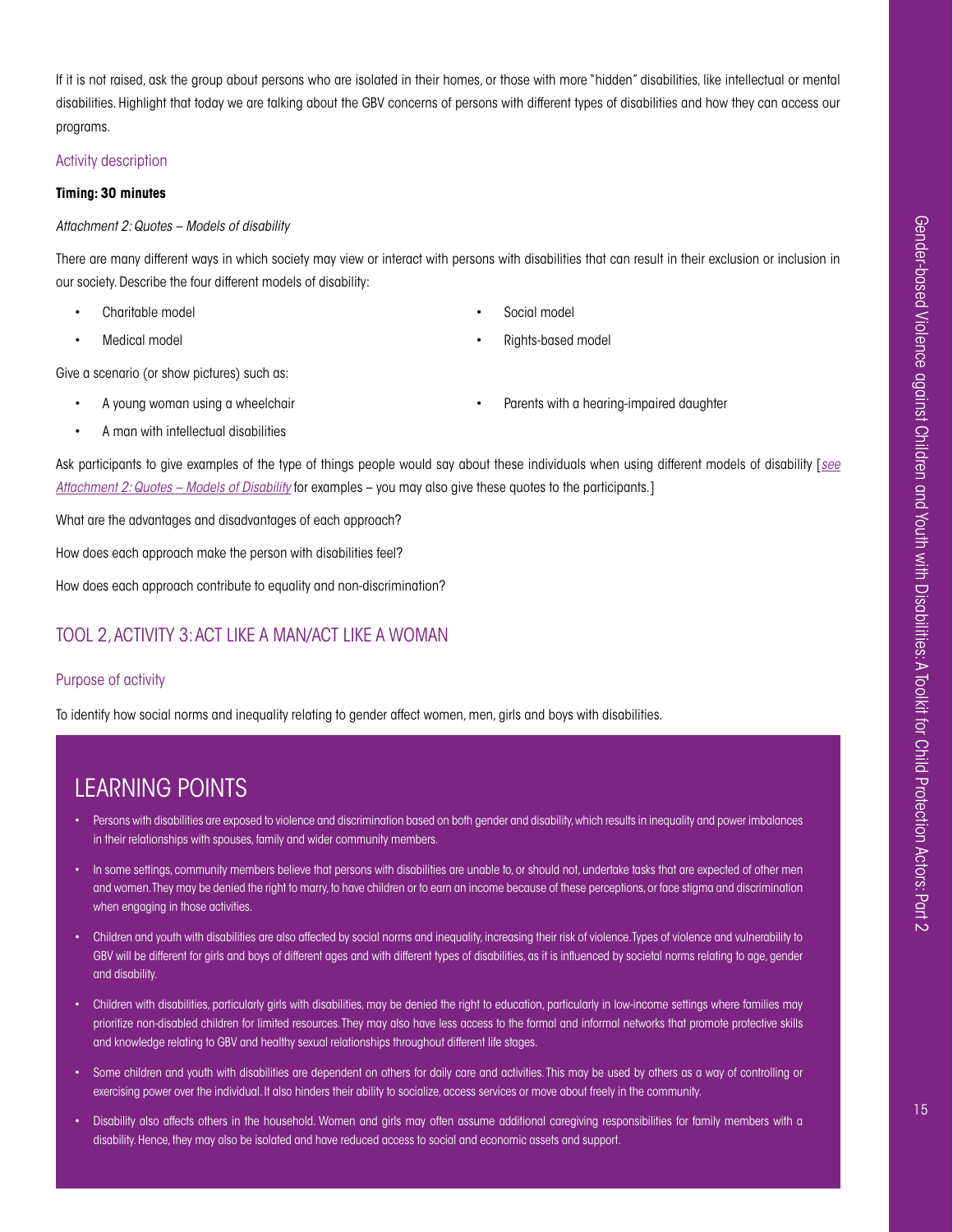#### Activity description

#### **Timing: 60 minutes**

Introduce the activity by asking participants if they have ever been told to "act like a man" or "act like a woman" based on their gender. This activity will encourage participants to look more closely at these two phrases, what is means to be a man or a woman in society, and how this affects women, men, girls and boys with disabilities.

Separate participants into two groups. One group will focus on "Act like a man" and the other will focus on "Act like a woman."

On one side of the flipchart paper the groups should write how society expects a man or a woman to act. This can include their behaviors and how they should look, as well as what they should feel and say. Some responses for Act Like A Man might include "physically strong" and "a protector," whereas Act Like A Woman may include "homemaker" and "pretty or attractive."

On the other side of the flip chart paper, ask participants to write down how society perceives a man or a woman with disabilities. Some responses for men with disabilities might include "weak" or "unproductive," and responses for women with disabilities might include "undesirable" and "unfit as wives and mothers."

Ask each group to present on their responses and facilitate a full group discussion on the following questions:

- What are the consequences for women and men who act outside of the gender "box"? How does it affect their power in relationships, households and communities?
- Do women and men with disabilities fit into these "boxes"? Why/Why not? Is it different for women and men with different types of disabilities (e.g., intellectual disabilities)? How does it affect their power in relationships, households and communities?
- Are the social norms for girls and boys different from those for women and men? If so, how do social norms about gender change according to the age of a person?
- What might happen to girls and young women with disabilities if they do not or cannot carry out the roles expected of them in society? Explore different categories, such as: social, recreational, educational, domestic, hygienic and cultural roles or activities. How might this affect their power in relationships with parents, peers, teachers, other care providers and the wider community?
- What might happen to boys and young men with disabilities if they do not or cannot carry out the roles expected of them? Explore different categories, such as: social, recreational, educational, domestic, hygienic and cultural roles or activities. How might this affect their power in relationships with parents, peers, teachers, other care providers and the wider community?
- What tasks might a man or a woman (parents/caregivers) need to adopt if a child has a disability? Who makes decisions about the allocation of caregiving within a household? Do women and men assume the same roles for caring for individuals with disabilities? How does this affect their power in relationships, households and communities?
- What tasks might children need to adopt or start doing if someone in their household has or acquires a disability? Do girls and boys assume the same roles for caring for individuals with disabilities? What might be the consequences for children who take on caregiving roles? How does this affect their power in relationships, households and communities?

### <span id="page-17-0"></span>TOOL 2, ACTIVITY 4: WHO HAS THE POWER?

#### Purpose of activity

To reflect on power dynamics between girls, boys, young women and young men with disabilities and others, including family members, peers, community members and service providers.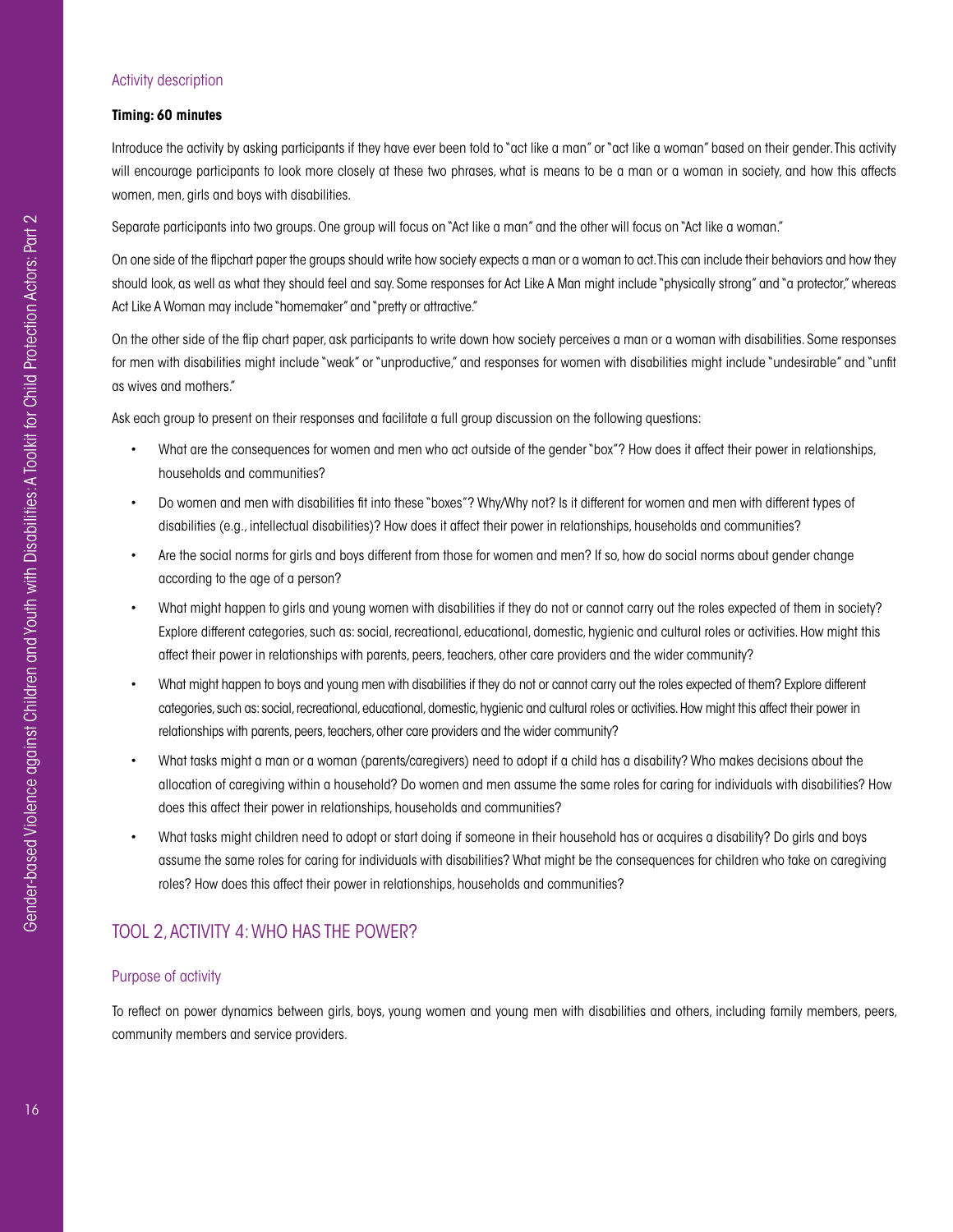# LEARNING POINTS

• In every society, there are dominant and subordinate groups. Most individuals have multiple and changing group memberships throughout their lives, as well as interactions where they have more or less power than others. Persons with disabilities tend to be treated like a subordinate group in society.

|     | <b>DOMINANT GROUPS</b>                        |      | <b>SUBORDINATE GROUPS</b>                               |
|-----|-----------------------------------------------|------|---------------------------------------------------------|
|     | Have the power – they are the decision makers |      | Don't have power – other people make decisions for them |
|     | Define reality or "truth"                     |      | Have no voice                                           |
| -3. | Controls resources and opportunities          | 3.   | Access to services and resources is mediated by others  |
| 4   | Sets the standards and rules                  |      | Expected to fit in                                      |
| !ა. | Seen as "the norm"                            | $5-$ | Seen as "less than normal"                              |

*[Adapted from CARE Gender, Equity, and Diversity Training Materials, Module 1.\* ]*

- Most children and youth with disabilities, particularly women and girls, have experienced a long history of disempowerment and subordination by family members, caregivers, partners and even service providers – who make decisions for them, control resources and opportunities and set the standards and rules about what is considered "normal." Many of these people perceive that they are acting in the "best interests" of the individual with disabilities, and therefore fail to reflect on their dominant position and how they use their power during their interactions.
- We must work with children and youth with disabilities to strengthen their self-agency, and wherever possible avoid reinforcing negative and harmful power dynamics between children with disabilities and others.

\* CARE's Gender Equity and Diversity Training Materials. Copyright 2014 Cooperative for Assistance and Re-lief Everywhere, Inc. (CARE). Used with permission. *<http://www.care.org/sites/default/files/documents/Gender%20Equity%20and%20Diversity%20Module%201.pdf>*

#### Activity description

#### **Timing: 60 minutes**

Separate participants into four groups. Give each group a quote from the list below. They should discuss:

- Who has the power and how are they using this power in their interaction with the person with disabilities?
- What could they do differently to foster more positive power dynamics, and self-agency among children and youth with disabilities?

Ask each group to share their perspectives. The following notes in purple can assist in facilitating a large group reflection on each scenario.

#### **Group 1:**

*"My daughter with intellectual disabilities is safer if she stays inside the house. So I don't let her go out – I keep the door locked."*  — Mother of a girl with intellectual disabilities

In this scenario, the mother has the power. Sometimes parents, families and communities take actions based on the charitable model of disability. They believe that that they are acting in the best interest of the child, but instead this approach may reduce their access to the same opportunities as other children. We must engage with family members to explore the interests of the child, and at the same time as addressing their concerns about safety in the community. In this way we can foster more healthy power interactions between the mother and her daughter.

#### **Group 2:**

*We would like to meet with some girls at a café or a place for just girls with and without disabilities – just girls, no adults. We need a space where we can meet. A place just for girls, no adults."* 

— Group of deaf girls presenting at an NGO planning workshop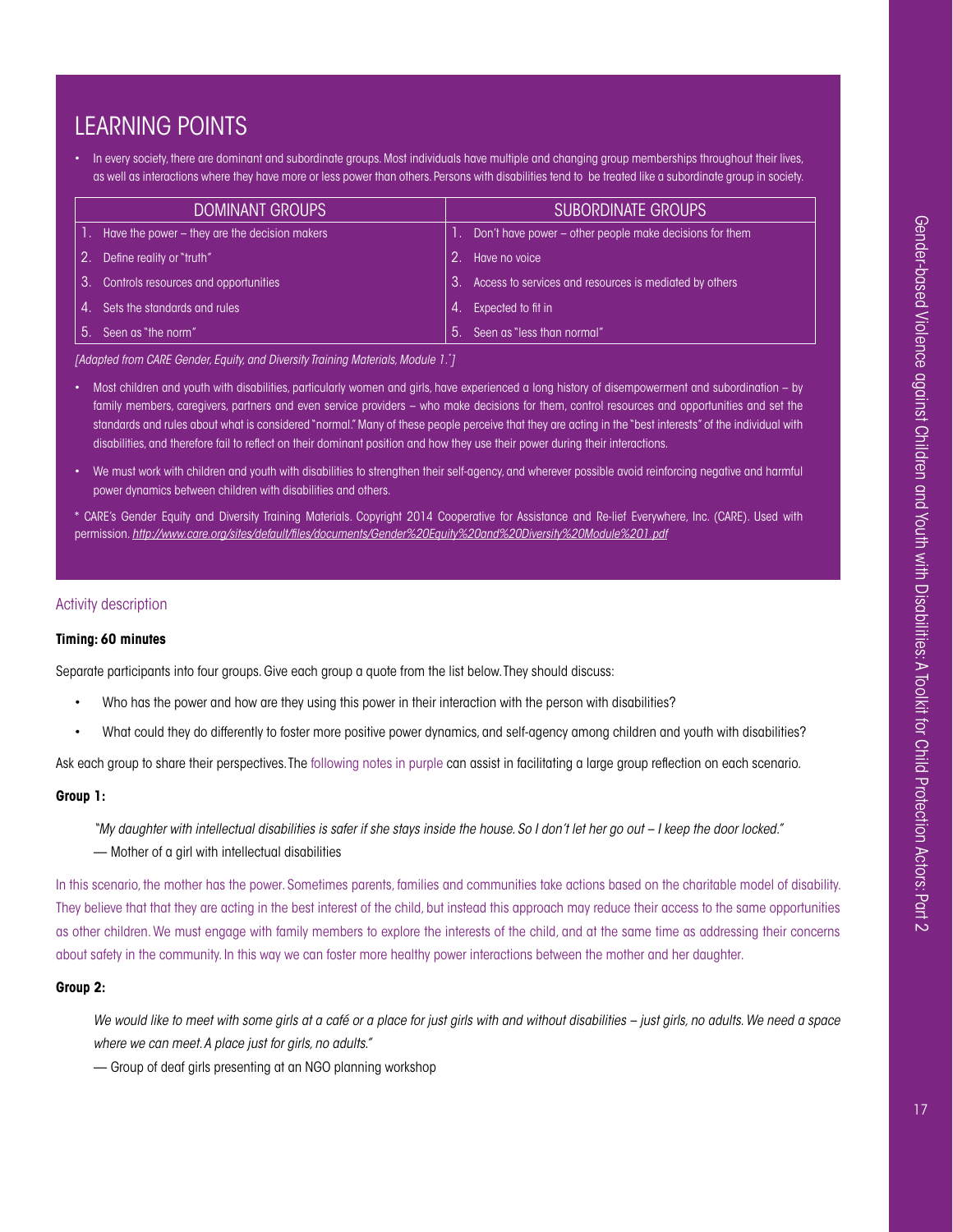In this example, the Deaf girls – often considered a subordinate group – have power to express their opinions and contribute to decision-making. We often run activities with just girls or just boys, so that they have a safe space to explore gender-related concerns. This also provides them with an opportunity to collectively mobilize around an issue or a topic that is important to them – we call this child and youth agency. Agency is a form of collective power to change things, and is an important goal for much of our work with marginalized groups. We want the most marginalized and excluded to have a voice over issues that affect them, and the space to share these views with others. In this case, the NGOs created space for the girls to have a voice – they have shared some of their power with the girls.

#### **Group 3:**

- *"The females who have intellectual disability also need education, because they have relationships."*
- Group discussion with young deaf men

The young deaf men have an opportunity to share their opinion and to have a voice – they have some power. They are using their power to advocate for the rights of others. This is a positive sign. They are, however, talking about women, rather than supporting women to speak for themselves, which might be the next step moving forward.

#### **Group 4:**

*"When I was talking to her mother about making a referral for a medical examination, Inaam became upset and started yelling. I think she may have behavioral problems."* 

*"We can't include him in other children activities. He will be teased and won't succeed like others."*  — Facilitator of a child friendly space

— GBV counsellor

Child protection and GBV actors also have power and are often in a dominant group when engaging with children and youth with disabilities. They may not realize that sometimes they are making decisions which further marginalize and subordinate someone with a disability. In these examples, the counsellor and facilitator are setting rules about what is considered "normal" behavior, defining standards about what type of participation is appropriate and even denying opportunities from the children and young people with disabilities.

#### **Full group:**

Close this activity by asking participants to reflect on their own experiences and interactions with girls, boys, young women and young men with disabilities:

- What kind of power relationship do they think they have with these individuals?
- What assumptions or stereotypes do they hold about children, adolescents and young adults with disabilities?
- What assumptions or stereotypes do they hold about those with different types of disabilities for example, someone with an intellectual disability?
- What concerns or fears do they have about working with girls, boys, young women and young men with disabilities?

### <span id="page-19-0"></span>TOOL 2, ACTIVITY 5: VULNERABILITY AND RESILIENCE TO GBV

#### Purpose of activity

To identify the factors that make children and youth with disabilities more vulnerable to GBV.

To identify the factors that protect children and youth with disabilities from GBV.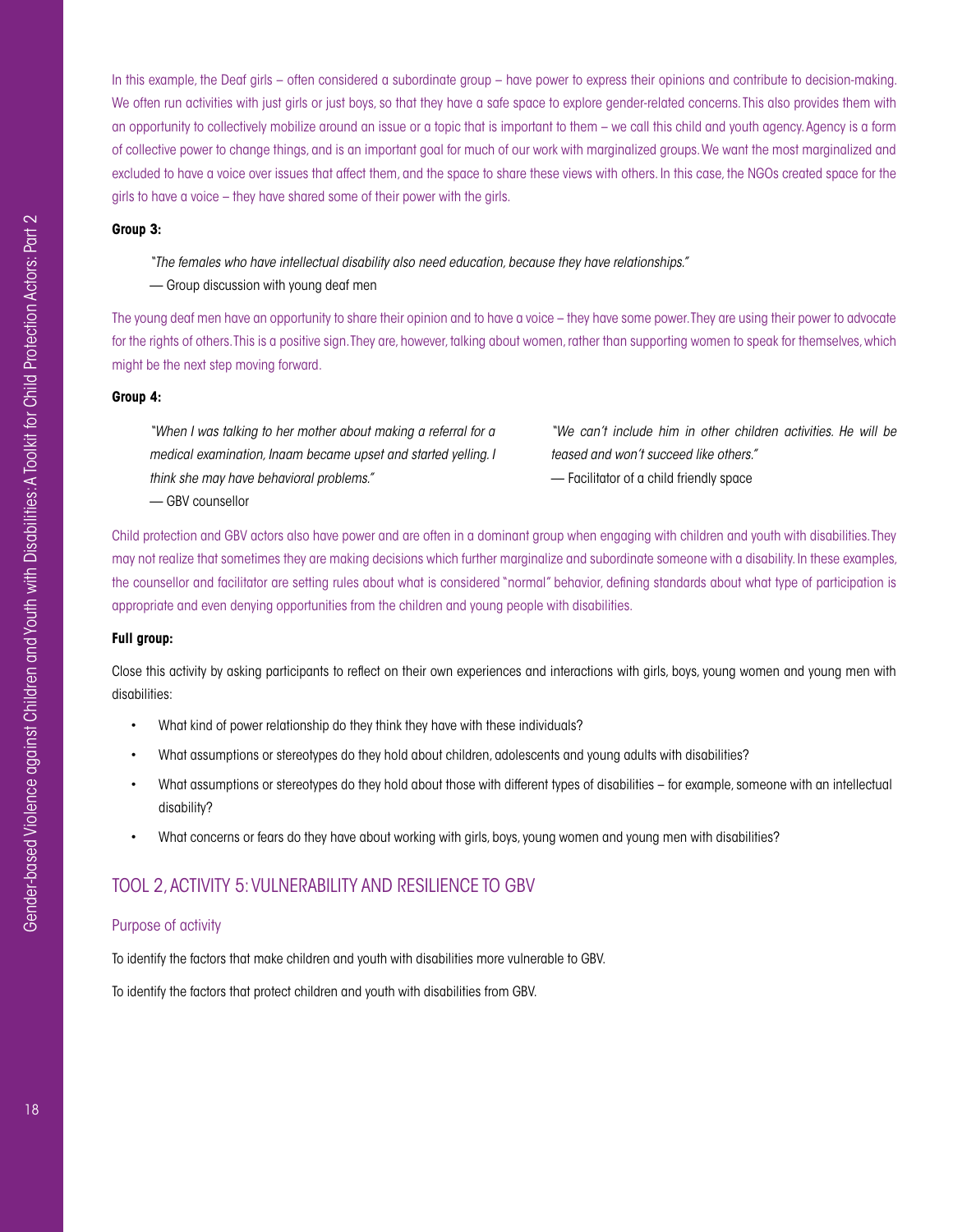# LEARNING POINTS

Children and youth with disabilities are vulnerable to all forms of GBV. Factors related to disability that may increase vulnerability to GBV include:

- Stigma and discrimination Children and youth with disabilities experiencing negative attitudes in their communities, which leads to multiple levels of discrimination and greater vulnerability to violence, abuse and exploitation, especially for women and girls with disabilities. It may also reduce their participation in community activities that promote protection, social support and empowerment. Discrimination on the basis of both gender and disability can also affect infants and young children, as some families may prioritize boys with disabilities more than girls with disabilities for appropriate care and services. Lastly, stigma and discrimination relating to disability also affect parent of children with disabilities, who may be exposed to the negative attitudes of their spouses, family and other community members. This disproportionately affects mothers of children with disabilities who assume primary caregiving roles in most settings.
- Perceptions about capacity of children and youth with disabilities Perpetrators perceive that children and youth with disabilities will be unable to physically defend themselves or effectively report incidents of violence, which makes them a greater target for violence. This is particularly true for women and girls with physical disabilities, and children and youth with intellectual disabilities, who experience a number of barriers to reporting violence. If they experience violence, people may not listen to them or believe them, reducing their access to services, and adding to impunity for perpetrators.
- Isolation and a lack of community support Children and youth with disabilities may be hidden by family members from the wider community because of their disability. Some families may resort to tying up their children and/or locking them inside the home to prevent them from moving around the community where families fear they may experience violence. Others find it difficult to move outside of their homes and meet other people. Isolation adds to the risk of violence for children and youth with disabilities both inside and outside the home, particularly for girls. A lack of community support and friendships can mean that they do not acquire the information and skills they need or have people to go to when they experience violence.
- Lack of information knowledge and skills Girls, boys, young women and young men with disabilities often have little information about sex, healthy relationships and violence, which means that they are less able to protect themselves or to negotiate safe relationships in later life. This is particularly true for children and youth with intellectual disabilities who are consistently excluded from programs and activities, and information is usually not conveyed in a way that they can understand, making them more easily targeted by perpetrators of violence and hindering their access to support and assistance. Adolescent girls with disabilities may be excluded from protective peer networks and programs that would serve to strengthen important assets and support their transition into adulthood.
- Extreme poverty and lack of basic needs Disability also has an impact upon households and communities, reinforcing poverty and hindering social and human development. Households may face added costs related to disability-specific services and have reduced opportunity for income generation as they assume additional caregiving responsibilities. Lack of income for basic needs increases the risk that children and youth with disabilities may be abused and exploited.
- Environmental barriers and a lack of transportation Children and youth with disabilities may have difficulty accessing the same activities as other children and youth, due to a lack of transportation or inaccessible infrastructure. This reduces their opportunity to develop protective factors, such as education, peer networks and leadership skills, and adds to risk factors like isolation.

#### Option 1: Case Studies

#### Activity description

#### **Timing: 45 minutes**

#### *[Attachment 3: Case studies](#page-26-0)*

Break into small groups. Give each group a case study to discuss [see Attachment 3: Case studies, p. 33]. Each case study represents a girl or boy with disabilities at different life stages. Each group should discuss the same questions:

- What types of violence is the child with disabilities experiencing in this case study?
- How are other people in the case study affected? In what ways?
- Identify three factors that make children with disabilities in the case study more vulnerable to GBV.
- Identify any factors in the case study that might protect children with disabilities from GBV.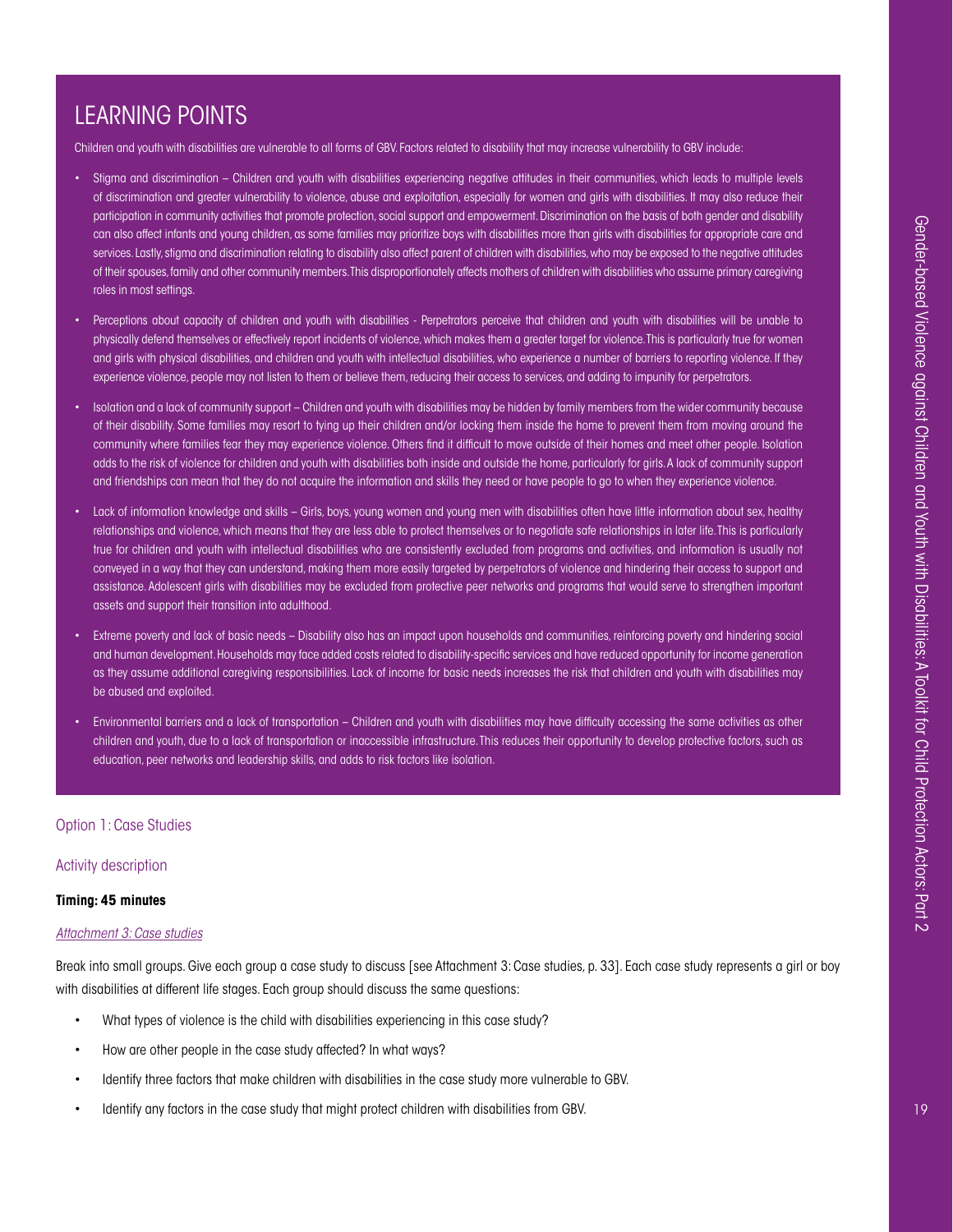Ask each group to present back the three factors that make the person with a disability vulnerable to GBV. Write these on a flip chart.

What factors increase vulnerability of children and youth with disabilities to GBV? Do these affect both girls and boys with disabilities in the same way? If not, how are they different?

What factors protect children and youth with disabilities from GBV? Do these affect girls and boys with disabilities in the same way? If not, how are they different?

Option 2: Power Walk<sup>15</sup>

#### Activity description

#### **Timing: 45 minutes**

#### *[Attachment 4: Power walk](#page-27-0)* (page 26)

Two volunteers are each given a character – Abeba, a girl with a disability, and Aster, a girl without a disability. The rest of the group will read out different scenarios experienced by each character. The volunteers take steps forward or a step backwards according to how the scenario increases or decreases the risk of violence for the individual and their family members at different stages in their lives. Each girl may have both positive and negative things happening in a single scenario, and so they may take multiple steps forward or backwards accordingly. There may also be events that affect the other women and girls in the family, and this may have additional impact on the individual.

As the activity is being conducted, write up the factors that make girls with and without disabilities more vulnerable to GBV, and the factors that protect them from GBV at different stages in their life. Write the factors for Abeba and Aster in different colors, as this will help to compare in the discussion later. The following table may be a useful way to record this information during the activity.

|                                                                  | <b>RISK FACTORS</b> | <b>PROTECTIVE FACTORS</b> |
|------------------------------------------------------------------|---------------------|---------------------------|
| As infants and young children<br>(Life stage I: 0-5 years)       |                     |                           |
| As children and young adolescents<br>(Life stage II: 6-14 years) |                     |                           |
| As adolescents and young adults<br>(Life stage III: 15-24 years) |                     |                           |

Summarize the activity by asking the group to reflect on:

- How are the risk and protective factors different for Abeba and Aster? How do they change at different stages in their lives?
- What kind of power exists in the relationships around them? How does this affect their vulnerability or resilience to GBV?
- <span id="page-21-0"></span>• Are there any other people in the stories of Abeba and Aster who may be affected or at risk of GBV?

<sup>15</sup> Activity adapted from: *Building capacity for disability inclusion in gender-based violence programming in humanitarian settings – A toolkit for GBV practitioners. [https://](https://womensrefugeecommission.org/?option=com_zdocs&view=document&id=1173) [womensrefugeecommission.org/?option=com\\_zdocs&view=document&id=1173](https://womensrefugeecommission.org/?option=com_zdocs&view=document&id=1173)*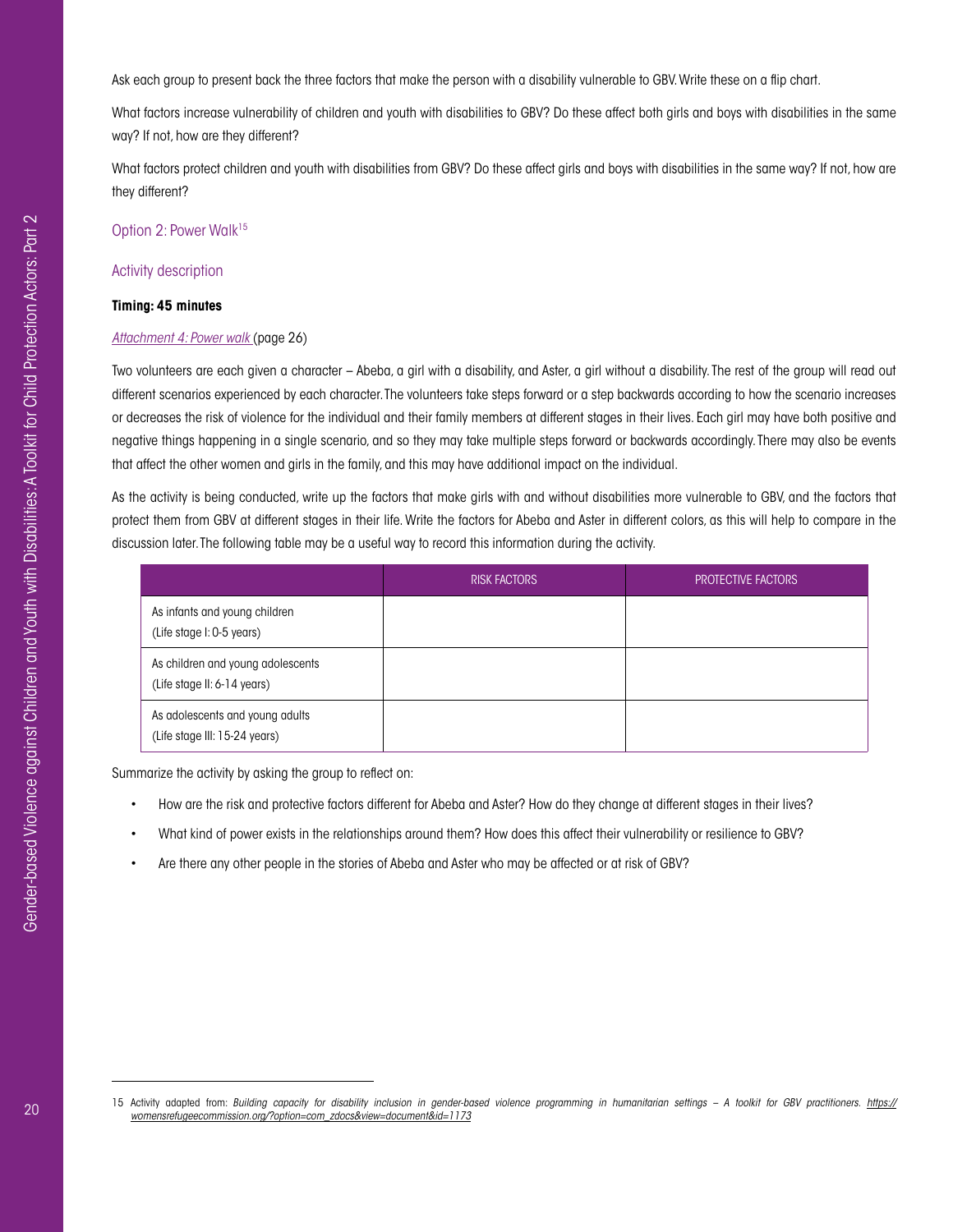# TOOL 2, ACTIVITY 6: FOSTERING INCLUSION IN COMMUNITY-BASED CHILD PROTECTION MECHANISMS

#### Purpose of activity

To identify barriers to access and participation of children and youth with disabilities in community-based activities.

To develop strategies that promote access and inclusion of children and youth with disabilities in community-based activities.

# LEARNING POINTS

- There are many things that prevent girls, boys, young women and young men with disabilities from being included in our activities, not just their health condition. Potential barriers include:
- » Attitudinal barriers Negative stereotyping of children and youth with disabilities, social stigma and discrimination by staff, families and community members.
- » Communication barriers From written and spoken information, including media, flyers and meetings, and complex messages that are not understood by children and youth with disabilities.
- » Physical or environmental barriers Such as buildings, schools, clinics, water pumps, roads and transport that are not accessible to children and youth with disabilities.
- » Other barriers Rules, policies, systems and other norms that may disadvantage persons with disabilities, particularly women and girls.
- Previous research suggests that attitudinal barriers have the most significant impact on inclusion of persons with disabilities in GBV prevention and risk mitigation – but they can also be the biggest facilitator! \*
- Analyzing potential barriers is a first step in planning strategies and actions to include children and youth with disabilities in our programs.

*\* Women's Refugee Commission & International Rescue Committee, "I see that it is possible": Building capacity for disability inclusion in gender-based violence programming (New York: WRC, 2015). [http://wrc.ms/disability\\_GBV](http://wrc.ms/disability_GBV)*

#### Activity description

#### **Timing: 45 minutes**

*Attachment 3: Case studies (page 25)*

#### **Part 1**

Put four signs on the wall: "Physical barriers"; "Attitudinal barriers"; "Communication barriers"; and "Other barriers."

Give each group a case study [see Attachment 3: Case studies] and a community-based activity to discuss (e.g., Child protection committees; youth groups; safe spaces for adolescent girls; maternal and child health information sessions).

Ask participants to discuss:

What barriers might the child or young person with disabilities and their caregivers face in participating in this activity?

Ask them to write each "barrier" on a separate sticky note. They should present these barriers and place them on the wall under the sign that relates to that type of barrier.

Recap this activity using the following questions for discussion:

• What barriers are preventing children and youth with disabilities from accessing our community-based protection activities? How is it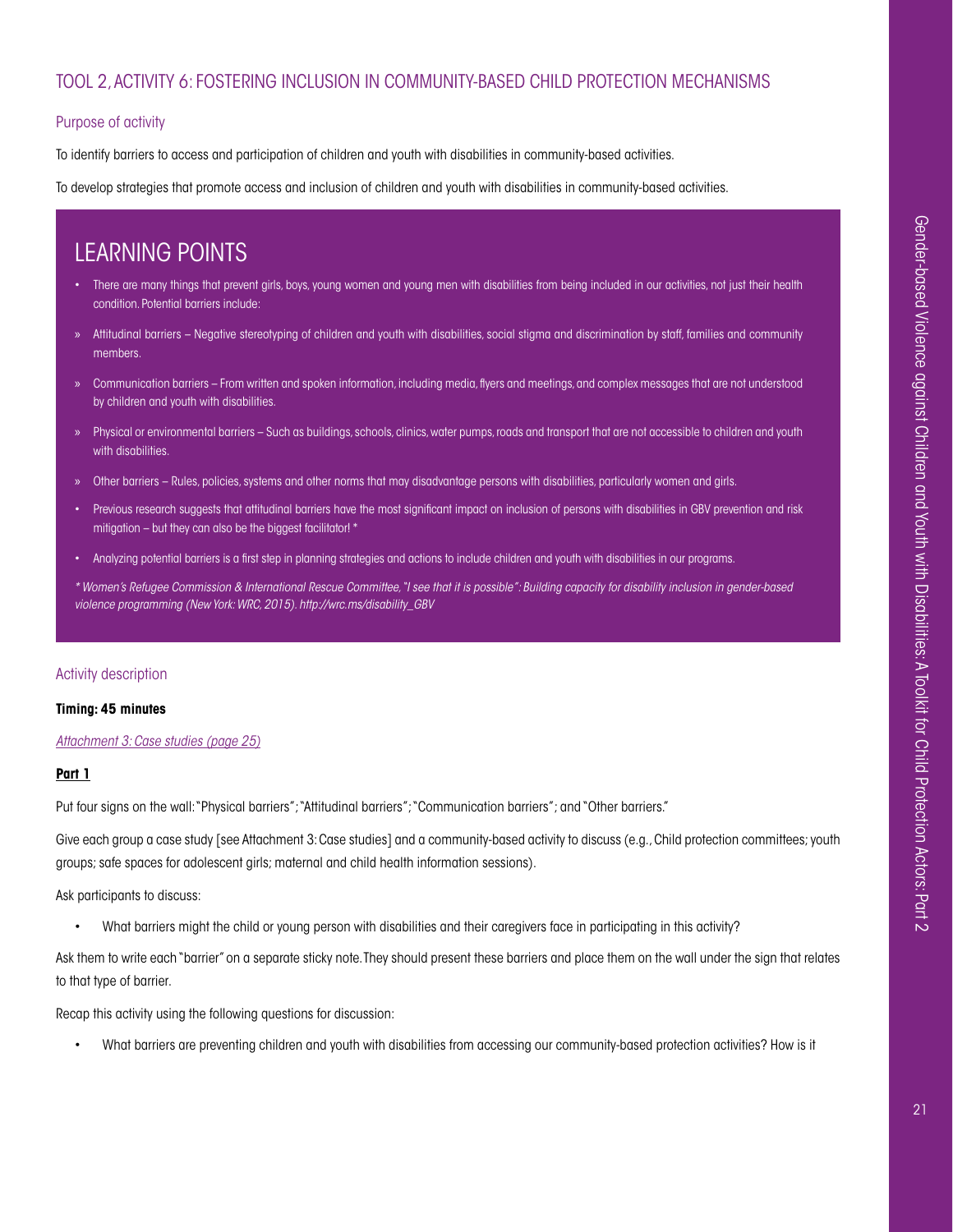different for girls and boys with disabilities?

- Are caregivers or other family members and community members also affected? If so, how?
- What barriers do you think are actually the most common or most significant in this community?

Allow other participants to comment and make suggestions. Leave the barriers on the wall for the next activity.

#### **Part 2**

In the same groups, ask participants to pick one barrier that children and youth with disabilities face in accessing community-based protection activities. They should then discuss:

One thing we could do to help to overcome this barrier (for example, we could organize for the girls to walk together to the women's center and escort girls who are blind).

<span id="page-23-0"></span>One way in which children and youth with disabilities could contribute to our community-based activities (for example, the girls who are blind could run a class with the other girls on how to guide blind persons).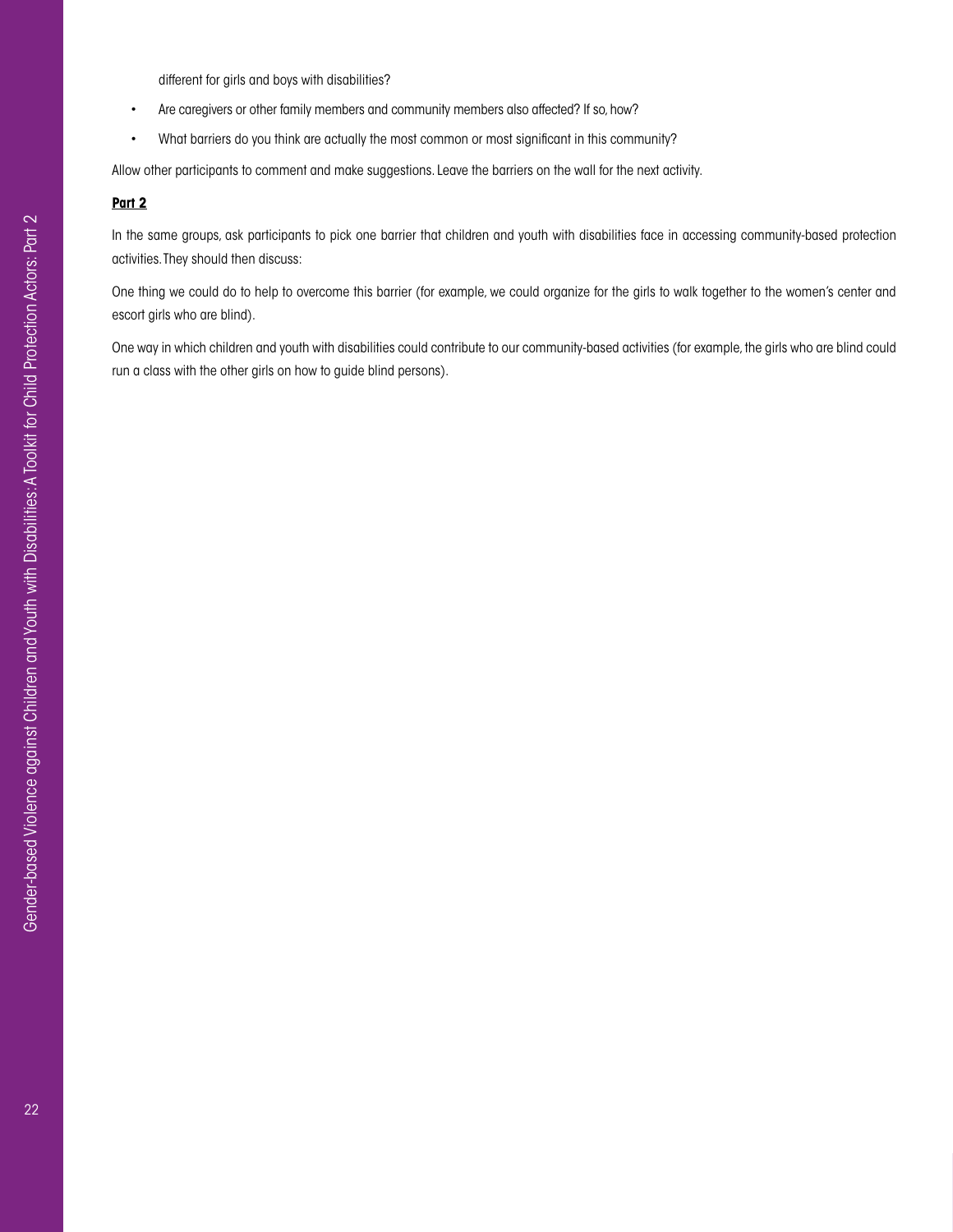<span id="page-24-0"></span>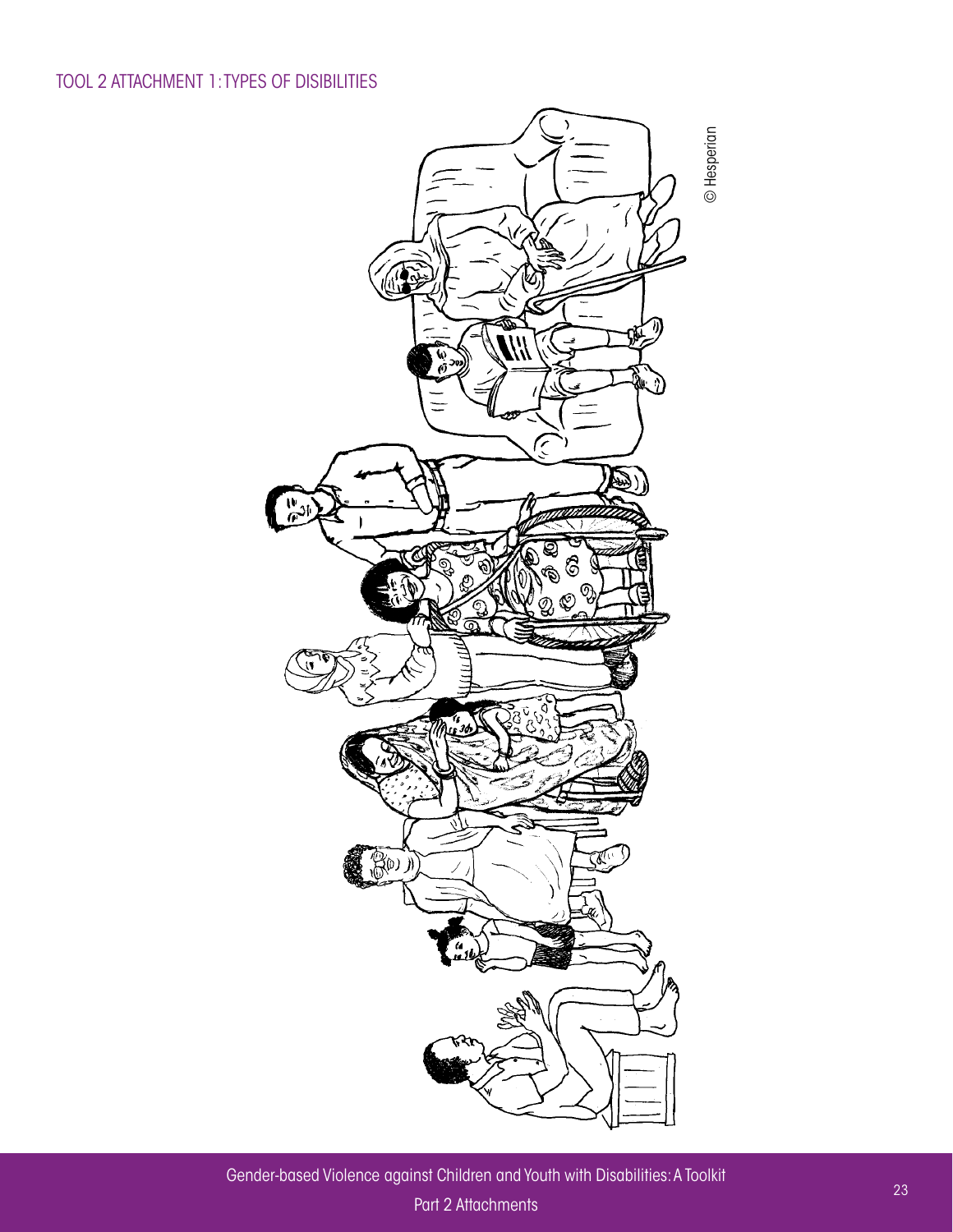<span id="page-25-0"></span>

| RIGHTS-BASED MODEL      | her about what changes<br>"This is a safe space for<br>ALL girls! We will ask<br>need to be made."                                                                  | ideas on how to improve<br>thinks of our training -<br>it is important for us to<br>"Let's ask him what he<br>know his opinion and<br>륖                                                                          | be in the same activities<br>"This child has a right to<br>exploring what activities<br>might interest her the<br>Let's discuss this with<br>as the other children.<br>her mother, and start<br>most." |
|-------------------------|---------------------------------------------------------------------------------------------------------------------------------------------------------------------|------------------------------------------------------------------------------------------------------------------------------------------------------------------------------------------------------------------|--------------------------------------------------------------------------------------------------------------------------------------------------------------------------------------------------------|
| SOCIAL MODEL            | "We can think of some<br>activities that don't<br>in the safe space -<br>different activities<br>require moving<br>around."                                         | can discuss the topics<br>to the training with his<br>"Maybe he can come<br>in more detail later."<br>brother, so that they                                                                                      | meet her neighbors."<br>information and also<br>mother can still get<br>home. This way the<br>"Let's run a GBV<br>session in their                                                                     |
| <b>MEDICAL MODEL</b>    | "She can't participate<br>in the activities in the<br>safe space. Once she<br>learns to walk, then<br>she will be able to<br>participate."                          | "He needs a specialist<br>doctor - these are the<br>only people who can<br>help him."                                                                                                                            | can refer her to one in<br>therapist. Maybe we<br>"This child needs a<br>the capital city."                                                                                                            |
| <b>CHARITABLE MODEL</b> | we had a special place for her<br>tease her. It would be better if<br>e to our safe<br>space. The other girls might<br>and other girls like her."<br>"She can't com | can't learn new things, and he<br>"It is no use inviting him as he<br>will never get married or have<br>should take good care of him<br>children anyway. His family<br>and make sure that no one<br>abuses him." | a child with disabilities. We<br>material assistance to help<br>"It must be very sad having<br>should prioritize them for<br>their situation at home."                                                 |
| <b>SITUATION</b>        | adolescent girls,<br>a wheelchair<br>attending an<br>A girl using<br>safe space                                                                                     | and reproductive<br>attending sexual<br>Young man with<br>health training<br>an intellectual<br>disabilities                                                                                                     | with disabilities who<br>Mother of a child<br>is isolated in her<br>home                                                                                                                               |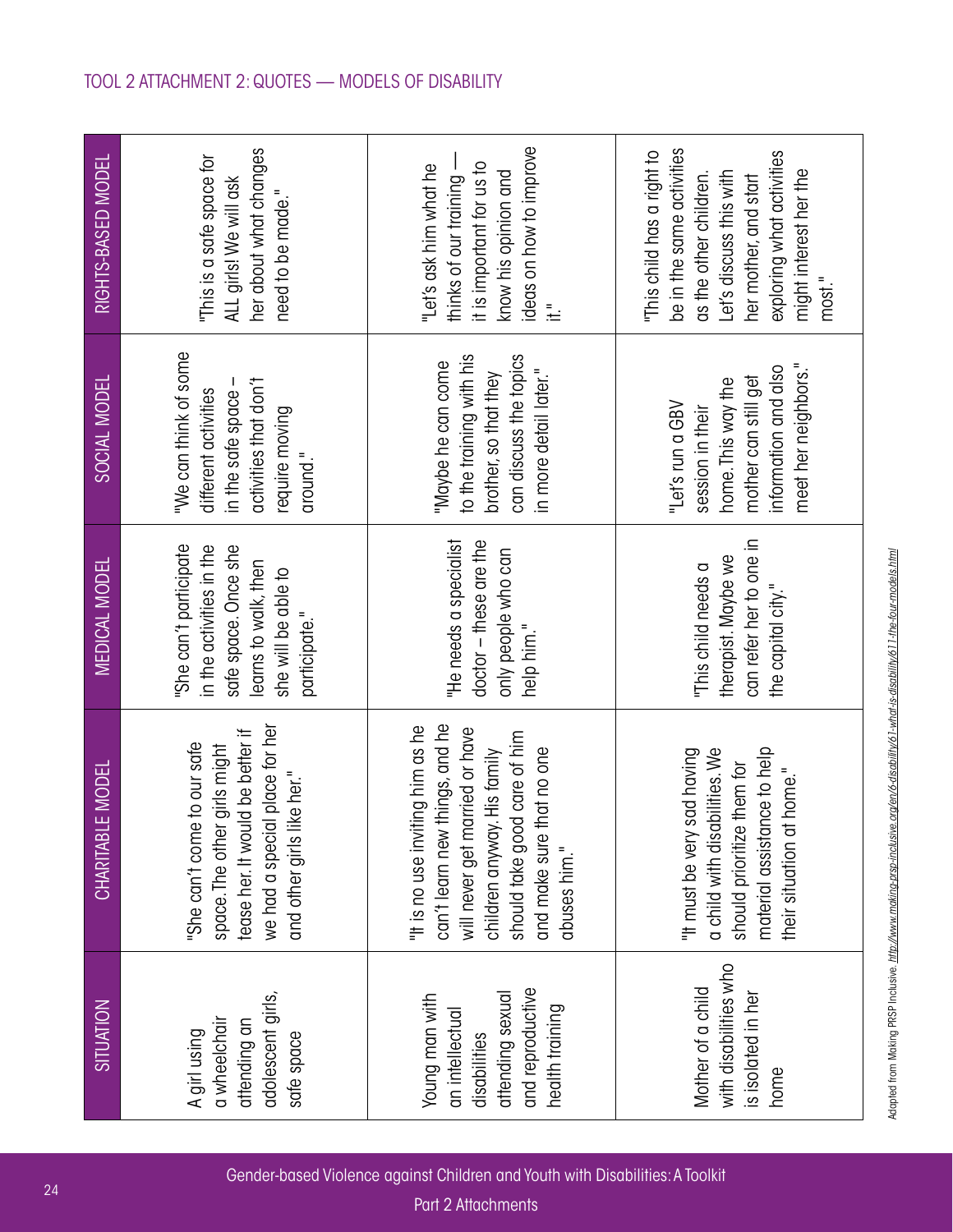### <span id="page-26-0"></span>[TOOL 2 ATTACHMENT 3:](#page-26-0) CASE STUDIES Case Study 1 – Selam

Selam is a 17-year-old woman living in a village in Ethiopia. She lives with her mother, father, five sisters and three brothers. Salem is unable to speak and needs assistance with her daily care. Her mother, Beletu, and her two younger sisters assist her with feeding, washing and toileting. One of her younger sisters has dropped out from school, as her mother is feeling tired and needs more support to take care of Selam. Selam smiles when her two younger sisters stay with her and play games in front of her. She cries when she feels hungry or thirsty – this is how her family knows that she would like food or water. Selam started menstruating when she was 12 years old, but she can't change her sanitary napkin on her own. Her mother and younger sister have taken care of her menstrual hygiene needs for the last five years. They have expressed that this is the most difficult task as Selam has grown bigger. Beletu doesn't feel comfortable leaving Selam with other people and worries about her safety. When other women visit her at the house, they talk to her about the awareness-raising sessions being conducted in the community by different organizations. She would like to attend such sessions, but can't because the sessions are conducted far away from her home, and there is nobody who can look after Selam.

#### Case study 2 – Sabeen

Sabeen is a 13-year-old Syrian refugee living in a camp in Jordan. She has an intellectual disability. Her mother says that she is "super active." She likes to dance and draw, and is always going to visit her neighbors. She always wants to learn something new. Sabeen used to go to school in the camp, but now she can't find someone to walk with her. Sabeen likes to go out, even when it is dark. One night, she went to her neighbor's house and when she came back, her mother noticed that she looked different. Her mother asked Sabeen what happened, and she explained that some boys took off her underpants. The boys said that next time they were going to "play husband and wife." Her mother has now stopped Sabeen from visiting neighbors where there are men and boys, because she feels Sabeen will do whatever these people say. Sabeen went to a group meeting with her mother where they talked about violence in the camp, but she didn't really pay any attention – she preferred to practice her drawing.

#### Case study 3 – Assefa

Assefa is a 9 year old boy who has difficulty moving and speaking. He lives with both his parents and his two older sisters in a city. They currently live in a house which is rented and of good standard, and his father is employed. He doesn't go to school. Instead, he spends most of his day inside the home, except when he goes to the "doctor" for therapy, and only plays with his older sisters. The family took Assefa to a children's group running near his home, but they said that they "don't have services for him." You observe that Assefa is clean and well dressed. While the adults are speaking, he is engaging with his sisters and communicating with them in his own way. He is able to crawl around on the floor to get toys and other things which interest him. By the end of your visit, Assefa is following you and the parents. He is listening to everything you say and then waves goodbye from the door.

#### Case study 4 – Inaam

Ahmed, Inaam and their baby have been in Lebanon for one year. Inaam is 16 years old. She was shot in the back in Syria and is now unable to walk. They are living in good accommodation which is on the ground floor and rent free, but they are now being asked to move out so the owner can live there in the future. Inaam has been seen by a physiotherapist since leaving the hospital, and has a wheelchair, commode, air mattress and walking frame, but her husband still has to carry her around the house, and she rarely goes outside. Inaam says that when Ahmed is away, she has time to think about her situation and she feels very sad. Her own family are here and living nearby. Her brother's wives used to visit regularly, but they have stopped coming – she thinks this is because they always have to clean the house when they come to visit, as she can't do it herself. She is also insulted by other people because she can't walk – people make fun of her and take advantage of her. She thinks her daughter is affected by what has happened to her – by the violence in Syria. Her family are coming all the time and asking if her husband will leave her, because she is now disabled – this hurts her too much.

#### Case study 5 - Abeba

Abeba is two years old and has a disability. She has not learned to sit or crawl, and is very small. You meet Abeba and her mother when they come to the health clinic to get vaccinations for her brothers. There are no records that Abeba had her own vaccinations. Her mother says that they were told Abeba would not survive because of her health problems, so she didn't think to bring her to the clinic. Abeba's father left the family one year ago to look for employment, but he has not been in contact with them since. The family recently moved to a new neighbourhood because they needed a home that would cost less to rent. Her mother doesn't have enough money to take Abeba to different service providers or early childhood activities, but she could bring her to the same activities as her brothers. She says this would work better for her and the family.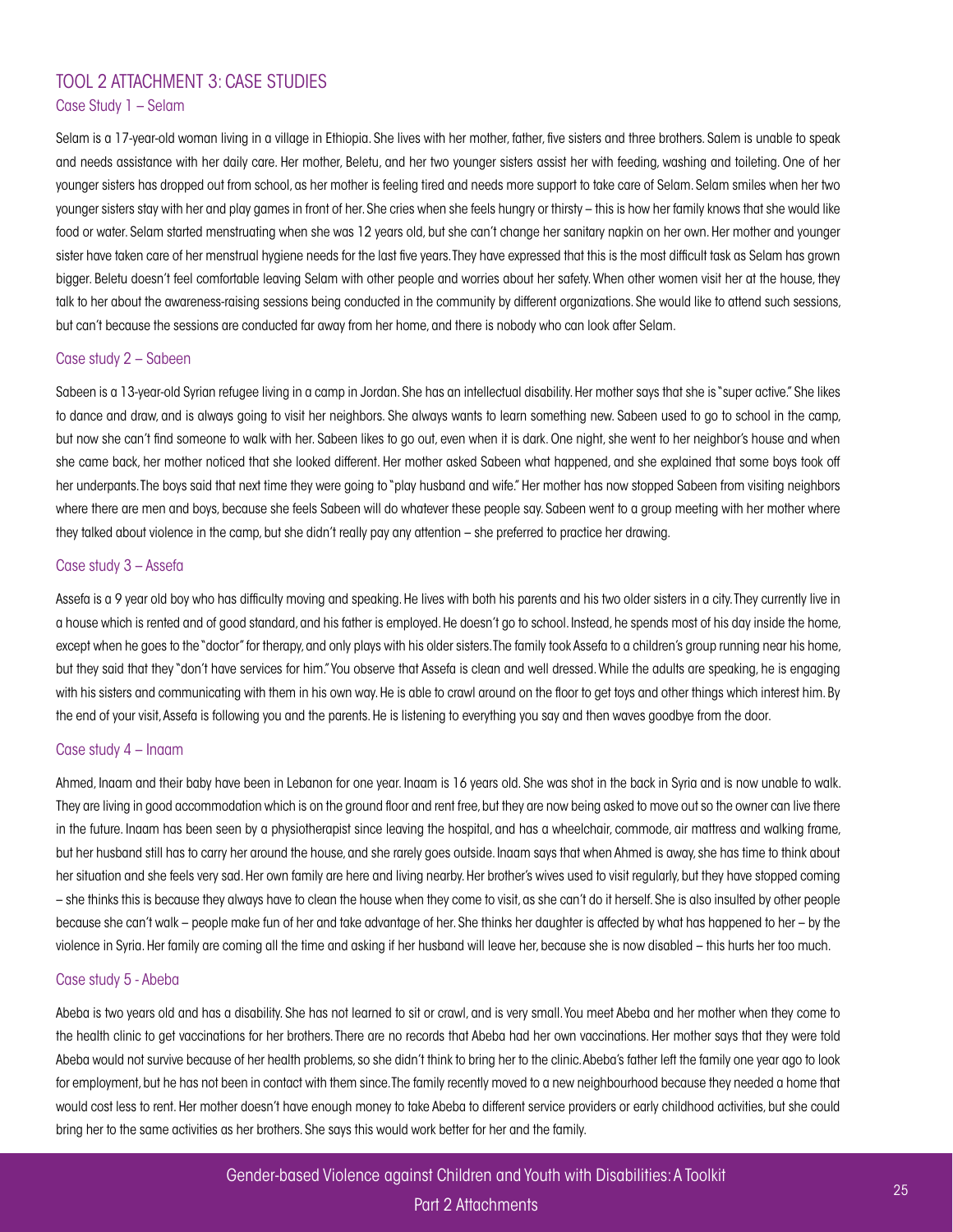<span id="page-27-0"></span> $\mathbb X$ 

### 1. ABEBA

Abeba was born with her disability – she has difficulty moving, and was slow to develop her speech. The doctors said that Abeba would never go to school, and so she spent most of her childhood inside the house.

#### $\mathbb X$

# 2. ABEBA

Abeba's mother helps her with daily care, like washing and going to the toilet. Her father recently left the family, and now Abeba's mother must find a way to get income for the family. Abeba's younger sister must stay at home to help her with things when their mother goes out for meetings.

 $\chi$ 

# 3. ABEBA

Abeba's mother now has a job. Abeba is home alone most of the day, but different relatives come throughout the day to help her go to the toilet or have lunch. Sometimes her cousin is late, and when Abeba complains, her cousin gets angry with her and refuses to take her outside. Abeba likes being outside in her wheelchair, and will talk to anyone who stops to say "hello."

 $\mathbb X$ 

# 4. ABEBA

Abeba's sister and another neighbor have started attending a group at the local women's center. They brought a social workers to the house to talk to Abeba. Abeba gets to know the staff, and then decides that she would like to go to the center. The staff organize transportation so the three girls can travel together to the center. Abeba looks forward to these days being around the other girls, and is hoping to learn more about computers.

 $\chi$  , and the contract of the contract of the contract of the contract of the contract of the contract of the contract of the contract of the contract of the contract of the contract of the contract of the contract of th

# 5. ABEBA (FINAL)

One day you meet with the girls to identify the activities they would like to do at the center. Abeba doesn't speak at this meeting and all the other girls want to do hairdressing. They all say that Abeba will enjoy this, as they can all do her hair for her – she can be the client, because she doesn't need to stand up to do that.

What power dynamics are happening here? How will you address these dynamics?

 $\mathbb X$ 

<sup>1</sup> Activity adapted from: *Building capacity for disability inclusion in gender-based violence programming in humanitarian settings – A toolkit for GBV practitioners. [https://](https://womensrefugeecommission.org/?option=com_zdocs&view=document&id=1173) [womensrefugeecommission.org/?option=com\\_zdocs&view=document&id=1173](https://womensrefugeecommission.org/?option=com_zdocs&view=document&id=1173)*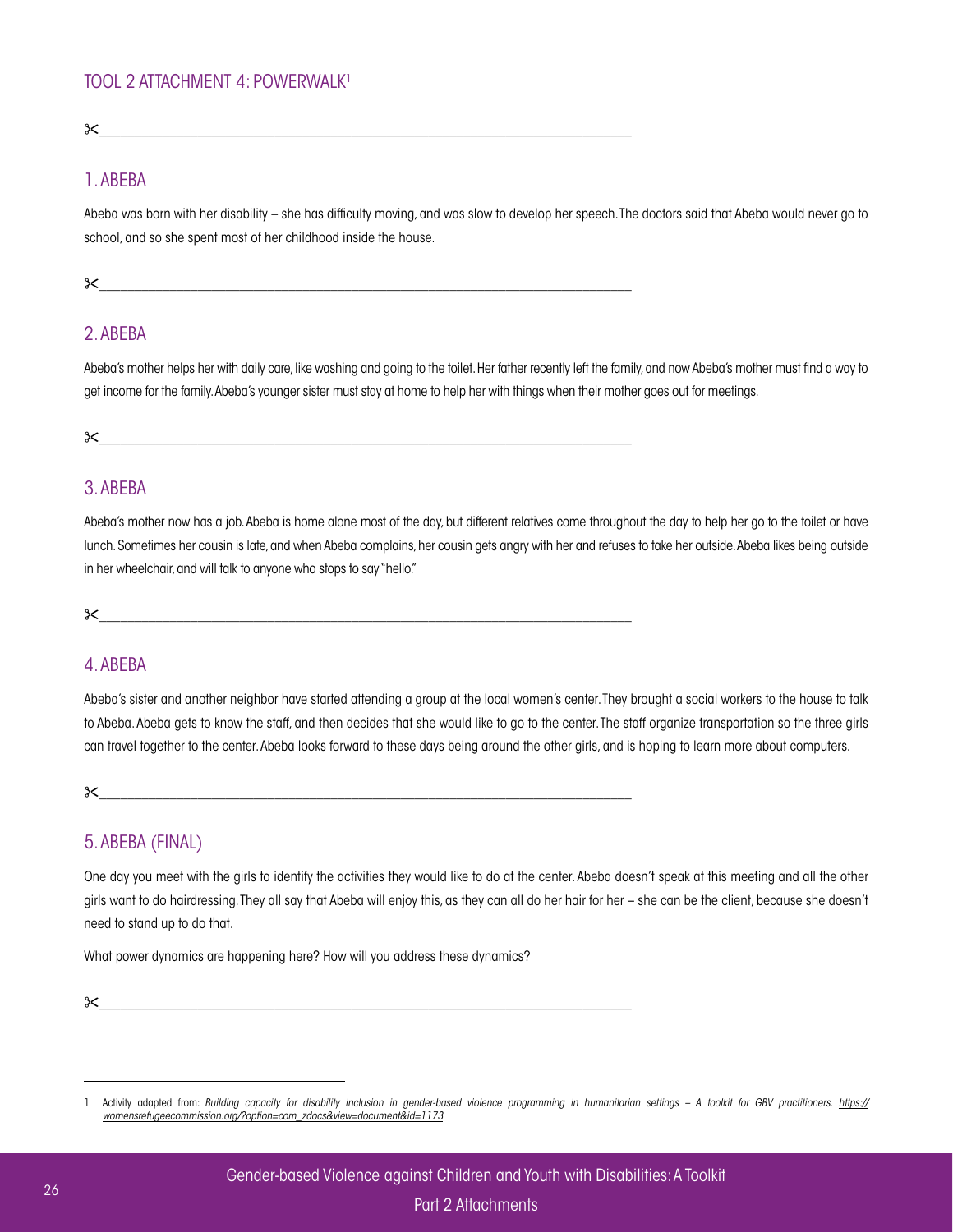#### &\_\_\_\_\_\_\_\_\_\_\_\_\_\_\_\_\_\_\_\_\_\_\_\_\_\_\_\_\_\_\_\_\_\_\_\_\_\_\_\_\_\_\_\_\_\_\_\_\_\_\_\_\_\_\_\_\_\_\_\_\_\_\_\_\_\_\_\_\_\_\_\_\_\_\_\_

# 1. ASTER

When Aster was a baby, the doctor and nurses gave her mother information about development, and she had the opportunity to play with other children when her mother was visiting neighbors and friends. She finished her primary school education, but is now missing classes, as she has to undertake different chores in the home.

#### $\mathcal{X}$

# 2. ASTER

As a teenager, Aster is still in touch with her friends that she met at school. They meet sometimes in the shops and talk a lot on the phone. Some of her friends are now going to a community center to learn about accounting, and Aster would like to join them. Her friends give her lots of information that she shares with her parents. They say it is OK for her to go, as long as she is able to continue her other housework.

 $\chi$   $\sim$ 

# 3. ASTER

Aster has learned a lot in her accounting course and has made many new friends. Her brothers sometimes take away her phone to prevent her from talking to these friends, especially her friends who are boys. The other girls at the center sometimes have the same thing happen, and they discuss different ideas about how to talk to their families about this.

 $\chi$ 

# 4. ASTER (FINAL)

Aster has passed her accounting course and wants to find work. The teachers at the center give her some ideas of places to look for work and how the recruitment processes work. Aster talks to her aunty – she also has a job and has a lot of experience. Aster's aunty supports Aster when she discusses this idea with her family.

&\_\_\_\_\_\_\_\_\_\_\_\_\_\_\_\_\_\_\_\_\_\_\_\_\_\_\_\_\_\_\_\_\_\_\_\_\_\_\_\_\_\_\_\_\_\_\_\_\_\_\_\_\_\_\_\_\_\_\_\_\_\_\_\_\_\_\_\_\_\_\_\_\_\_\_\_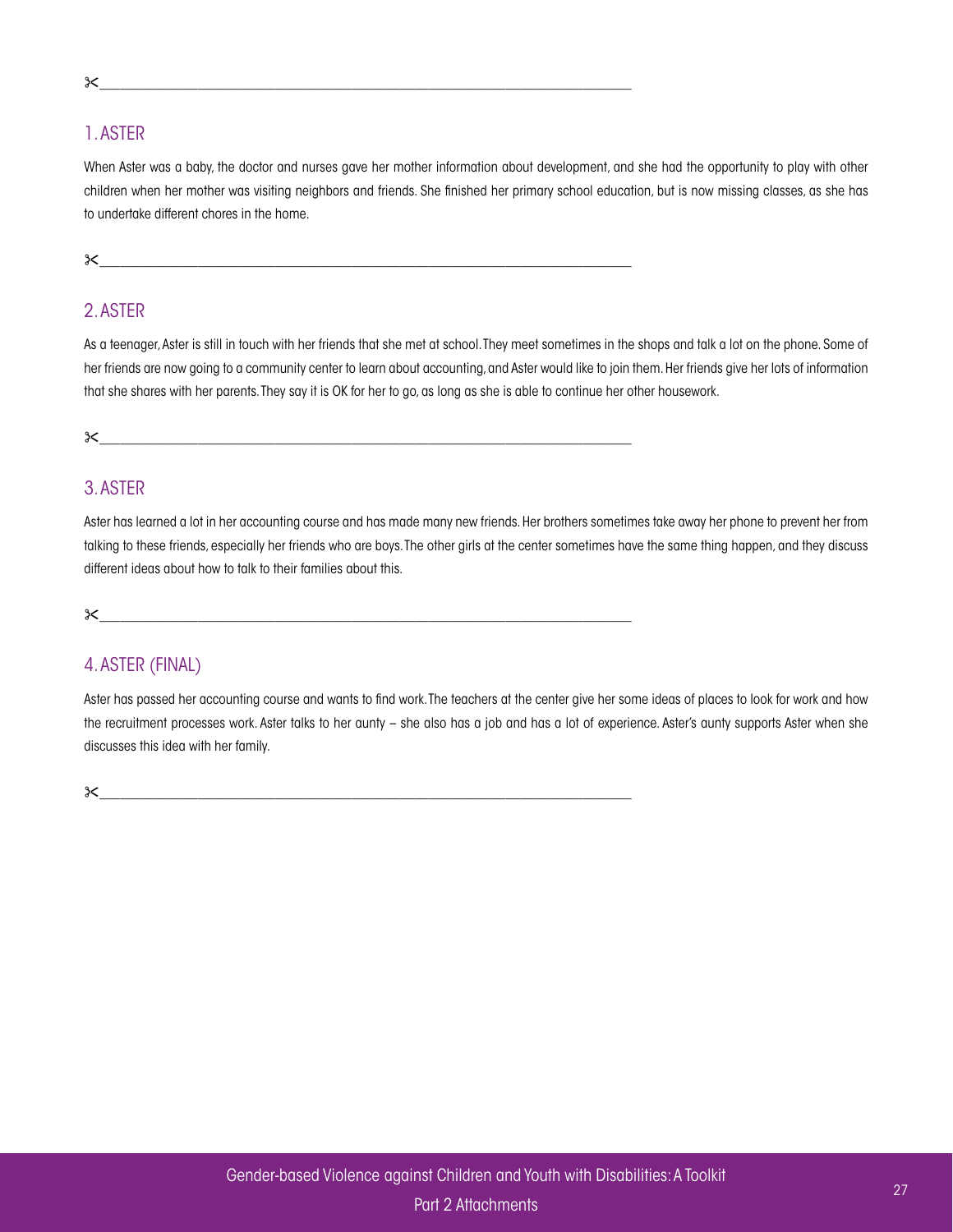# [TOOL 3:](#page-23-0) REFLECTION TOOL FOR STAFF16

#### Purpose of this tool

This tool is designed to support program staff to reflect on the process of disability inclusion that their GBV program has undertaken. It provides questions to guide a group discussion amongst staff to help them identify changes in their own knowledge, attitudes and practice that have allowed greater accessibility and participation for children and youth with disabilities. It also allows staff to identify persistent gaps, and further actions to be taken to strengthen these areas. This activity can be conducted as part of the monitoring and evaluation process of programs, including collection and analysis of Stories of Change from children and youth with disabilities and community workshops to share findings and plan next steps [*[see](#page-59-0) [Part 3: Child- and youth-led Participatory Assessment on GBV and Disability – Tool 7: Stories of Change](#page-59-0)* ].

#### **Instructions**

*Note: This group discussion format requires about 2 hours, so may be best spread over two blocks, with a break. Part C can also be finalized by groups outside of the discussion.*

- Introduce all facilitators and translators.
- Present the purpose of the activity:
	- To identify changes in knowledge, attitudes and practices among staff relating to disability inclusion in GBV programs;
	- To share successes and ongoing gaps in capacity on disability inclusion;
	- To plan a vision for the future and next steps.
- Frame the activity as a reflective learning discussion with the intention of sharing what they have learned and identifying areas that need more attention. Ensure that people feel comfortable sharing and engaging with things that they have found difficult (there may need to be ground rules).
- Agree on confidentiality, and ensure that people are careful to share examples and stories that will not identify the individuals concerned, whether staff or beneficiaries.

#### Discussion questions and participatory activities

#### Part A: Our capacity – How has it changed?

1. Ask each person to think of 2-3 things that describe their capacity related to disability inclusion "before" the project (purple paper) and "now" (blue paper). Provide time for people to think and write these down.

(10 minutes)

2. If the group is small and participants know each other well known, you can invite people to read out their own statements and stick them on the wall under the signs "Before" and "Now." For larger groups or those that are less comfortable with each other, you can collect statements and read them out anonymously, again sticking them on the wall under the signs "Before" and "Now."

(30 minutes)

- 3. Large group discussion:
	- What differences do you see between the "Before" and "Now" groups?
	- What is the most important change that you see in the capacity of staff relating to disability inclusion (i.e. changes in knowledge, attitudes or practices)?
	- How or why do you think this change happened? Write these factors on green paper and stick them on the wall.

(30 minutes)

<sup>16</sup> This tool is adapted from *Building capacity for disability inclusion in gender-based violence programming in humanitarian settings — A toolkit for GBV practitioners. [https://](https://womensrefugeecommission.org/?option=com_zdocs&view=document&id=1173) [womensrefugeecommission.org/?option=com\\_zdocs&view=document&id=1173](https://womensrefugeecommission.org/?option=com_zdocs&view=document&id=1173)*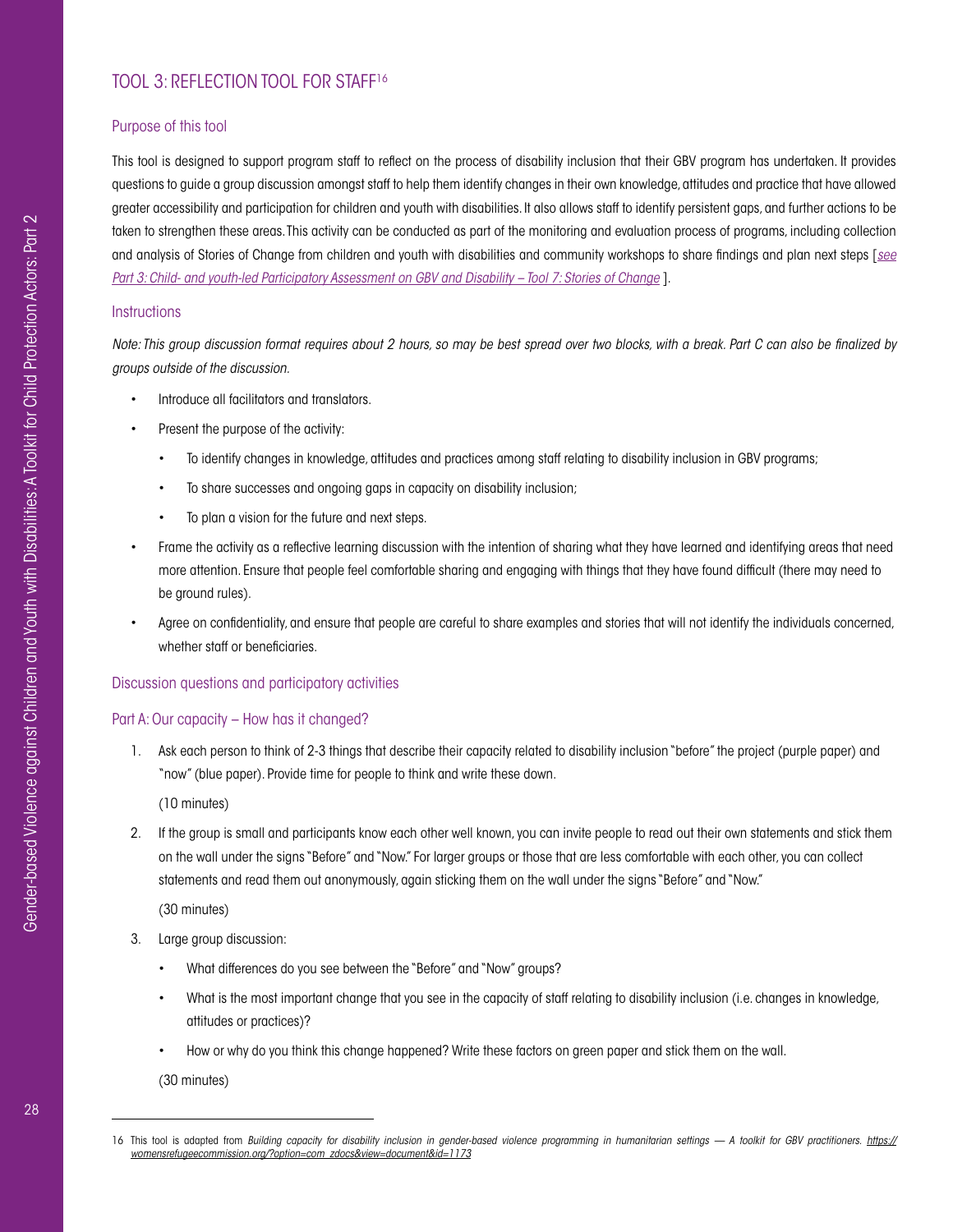*Note:* This activity is more likely to elicit discussion on facilitators than barriers. If participants raise barriers, gaps or challenges in this discussion, then these can be documented on red paper and referred to in the next discussion.

Part B: Our capacity – What do we want for the future?

- 1. Large group discussion:
	- » What are some of the ongoing gaps/challenges/barriers for staff relating to disability inclusion?
	- » How and why do you think these did not change or still exist? Write these factors on red paper and stick them on the wall.

(10 minutes)

2. Now ask participants to think of 2-3 things that they wish to feel more confident about regarding disability inclusion (yellow paper). Provide time for people to think and write these down.

(10 minutes)

3. If the group is small and well known to each other, then you can invite people to read out their own statements and stick them on the wall under the signs "The Future." For larger groups or those that are less comfortable with each other, you can collect statements and read them out anonymously, again sticking them on the wall under the signs "The Future."

(30 minutes)

#### Part C: Our key messages

- 1. Large group discussion:
	- How would you like to present your successes and recommendations for the future to other stakeholders? Some suggestions include conducting a stakeholder workshop where staff, communities and children and youth with disabilities share their successes and recommendations for the future.

(15 minutes)

#### Conclude the discussion

- Thank staff for their participation and contributions.
- Congratulate them on their successes and progress.
- Clarify the next steps for staff capacity development.



*Participatory activity with GBV practitioners – Capacity on disability inclusion "Before", "Now" and "The future."*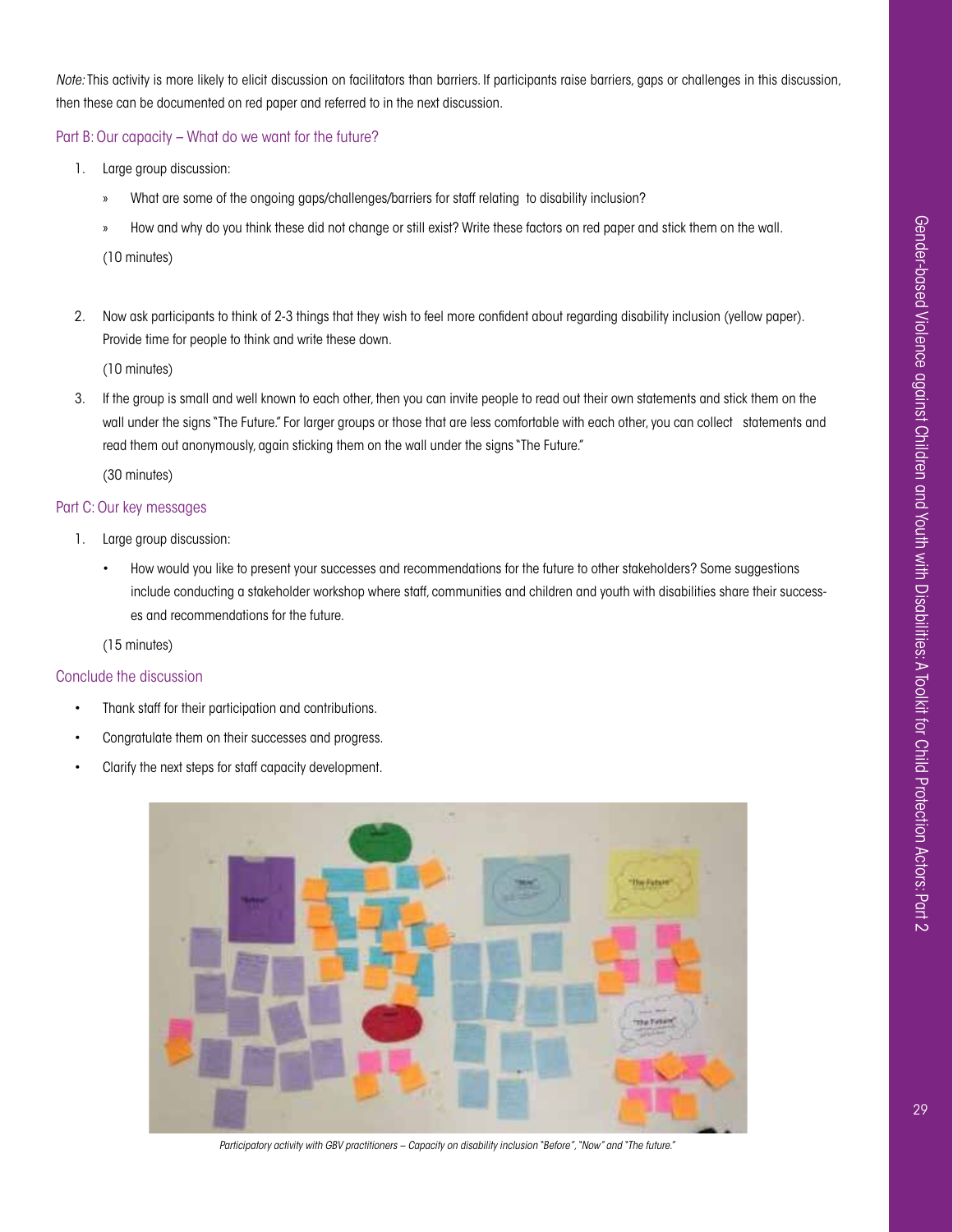# <span id="page-31-0"></span>PART 3: CHILD- AND YOUTH-LED PARTICIPATORY ASSESSMENT ON GENDER-BASED VIOLENCE AND DISABILITY

This section of the toolkit includes guidance and activities to facilitate child- and youth-led participatory assessments on gender-based violence (GBV) and disability. These tools will help staff and partners to gather information about the GBV-related needs of girls, boys, young women and young men with disabilities, as well as to identify community-led strategies to prevent or reduce the risk of violence. The tools seek to foster the participation of children and youth with and without disabilities in the design of protection and empowerment activities, and to foster protective peer networks through child- and youth-led activities.

The following table summarizes the participatory process and accompanying tools for each step:

#### **Table 1: Summary of participatory process and accompanying tools**

| <b>GETTING READY FOR PARTICIPATION</b>                                                    |                                                                                                                                                                                                                                                          |                                                                                                                                                |  |  |  |  |  |  |
|-------------------------------------------------------------------------------------------|----------------------------------------------------------------------------------------------------------------------------------------------------------------------------------------------------------------------------------------------------------|------------------------------------------------------------------------------------------------------------------------------------------------|--|--|--|--|--|--|
| Step 1: Raise awareness in the community                                                  | Objective: To inform people about your<br>organization, the assessment and your desire<br>to work with children and youth with disabilities                                                                                                              | Tool 1: Awareness-raising messages for<br>the community                                                                                        |  |  |  |  |  |  |
| Step 2: Information session for potential<br>participants                                 | Objective: To help parents, children and youth<br>to better understand the topic and objectives<br>of the assessment. They can meet you and ask<br>questions, and also get to know each other<br>and the different options for participation.            | <b>Tool 2: Information session</b>                                                                                                             |  |  |  |  |  |  |
| COLLECTING INFORMATION ON GBV AND DISABILITY                                              |                                                                                                                                                                                                                                                          |                                                                                                                                                |  |  |  |  |  |  |
| Step 3: Group discussions with parents and<br>caregivers of children with disabilities    | Objective: To gather information on GBV and<br>disability from parents and caregivers. This<br>step can also facilitate consent from parents of<br>persons under 18 years.                                                                               | Tool 3: Group discussions with parents and<br>caregivers of children with disabilities                                                         |  |  |  |  |  |  |
| Step 4: Participatory activities with children and<br>youth with and without disabilities | Objective: To support children and youth with<br>and without disabilities to collect information<br>on GBV and disability, and to develop<br>recommendations for programming.                                                                            | Tool 4: Disability inclusive participatory<br>activities<br><b>Group activities</b><br><b>Discussion guide</b><br><b>Communication Toolbox</b> |  |  |  |  |  |  |
| Step 5: Home visits                                                                       | Objective: To reach more isolated children<br>and youth with disabilities, get a sense of the<br>environment in which they live and explore<br>communication preferences.                                                                                | Tool 5: Individual interviews and observation<br>checklist<br>Note: Communication toolbox can also be<br>used during these interviews          |  |  |  |  |  |  |
|                                                                                           | CHILD- AND YOUTH-CENTERED ACTION PLANNING                                                                                                                                                                                                                |                                                                                                                                                |  |  |  |  |  |  |
| Step 6: Community action planning workshop                                                | Objective: Provide space for children and<br>youth to share findings and recommendations<br>on GBV and disability with parents and other<br>stakeholders, and then to plan actions that<br>will foster inclusion in existing programs and<br>activities. | Tool 6: Community workshop<br>Sample agenda<br>$\bullet$<br><b>Community workshop documentation</b><br>$\bullet$<br>form                       |  |  |  |  |  |  |
|                                                                                           | WHAT CHANGE MATTERS THE MOST TO CHILDREN AND YOUTH WITH DISABILITIES?                                                                                                                                                                                    |                                                                                                                                                |  |  |  |  |  |  |
| Evaluation: Collect "stories of change" from<br>children and youth with disabilities      | Objective: To involve children and youth with<br>disabilities in evaluating how access and<br>inclusion in GBV programs has changed.                                                                                                                     | Tool 7: Evaluation - Stories of Change                                                                                                         |  |  |  |  |  |  |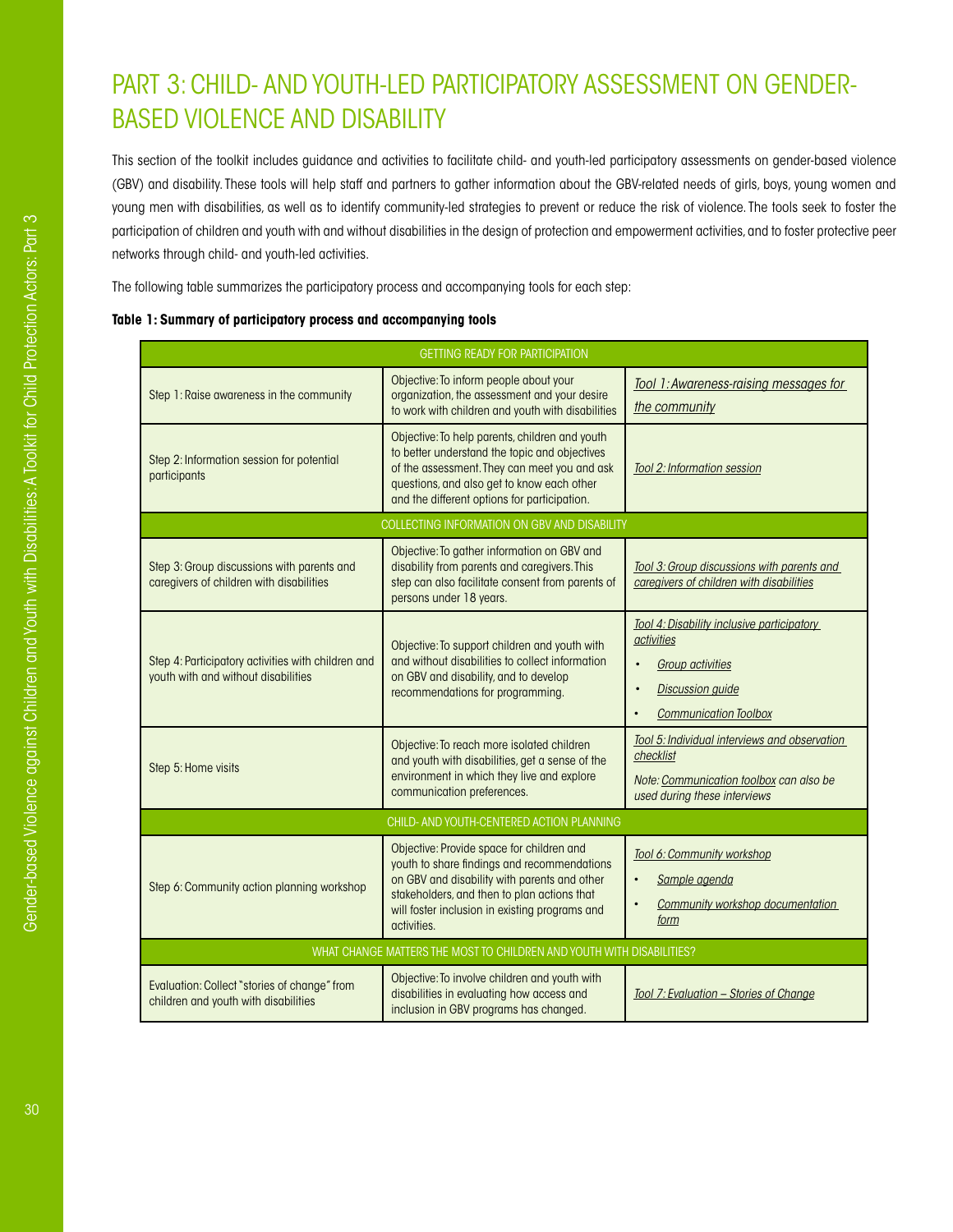# <span id="page-32-0"></span>GENERAL GUIDANCE ON INCLUDING CHILDREN AND YOUTH WITH DISABILITIES IN GBV ASSESSMENTS

#### Purpose of this guidance note

This document provides an overview of the process and tools to use when including children and youth with disabilities and their caregivers in GBV assessments in communities. Engaging children and young people of different ages and abilities in discussions about how they experience exclusion and vulnerability, identifying risks and protective factors in the community and developing strategies that promote both protection and empowerment is a central component of ChildFund International's development practice.<sup>2</sup> Participatory approaches are critical when learning about GBV against children, as it can promote the mobilization of families and communities in prevention efforts, strengthen coordinated service delivery involving multiple stakeholders and foster protective identity, social networking and leadership among children and youth, giving them a greater voice and agency in the community.3

### Who do we want to include in GBV assessments?

*"Persons with disabilities include those who have long-term physical, mental, intellectual or sensory impairments which in interaction with various barriers may hinder their full and effective participation in society on an equal basis with others."* 

– Convention on the Rights of Persons with Disabilities (2006)

ChildFund International is especially interested in learning about the ideas of poor and/or other marginalized groups of children who are not normally heard and whose voices are important to building a strong community development and community-based GBV prevention program.4 Children with disabilities are a diverse group – they come from a variety of backgrounds, all with different life experiences, skills and capacities. We are interested in the perspectives of girls and boys of different ages and with different types of disabilities, including:

- Those with difficulty moving and walking (since birth or due to an impairment acquired later in life)
- Those with difficulty seeing, even when wearing glasses
- Those with difficulty hearing, even when using hearing aids
- Those with intellectual disabilities who may have difficulty understanding, learning and remembering new things
- Those with mental disabilities and mental health conditions
- Those with multiple disabilities, often confined to their homes and who may need assistance with personal care<sup>5</sup>

In GBV program assessments, it is particularly important to consult with women and girls, including those with disabilities and those who are caregivers, to understand their needs, perspectives and priorities. Women and girls often take on the role of caregiver for family members with disabilities, in addition to their other roles and responsibilities. In some situations, adolescent girls with disabilities may be unable to access education and other opportunities, because they are caring for a person with disabilities in their household. As such, caregivers may be isolated and at greater risk of violence, both inside and outside the home.

#### "Listening" to children with disabilities

All children – those with and without disabilities – have different needs, interests and capacities. Most "child-friendly" activities will be easily adapted to the different needs children with different types of disabilities. When "listening" to children with communication difficulties, it is critical to look at body language, gestures and facial expressions, all of which help us to understand what the child likes and doesn't like, their preferences and opinions.<sup>6</sup> Take time, watch and listen. This is a process, not a one-time event. Each time you meet the child you will learn something new about them and understand better how they communicate and what they mean.

<sup>2</sup> *[ChildFund, We've got something to say! Promoting child and youth agency: A facilitator's guide](https://childfundintl.sharepoint.com/sites/programs/ProgramDevelopment/gendernetwork/Gender%20Network%20Library/GBV%20Resources/Tools%20and%20Resources%20for%20Working%20on%20Gender-based%20Violence%20Issues/Weve_Got_Something_To_Say_dvd.pdf)* (Richmond: ChildFund International, 2010).

<sup>3</sup> ChildFund International, *Conceptual framework on gender-based violence against children* (2013).

<sup>4</sup> See note 2.

<sup>5</sup> Adapted from the Washington Group Short Set of Questions on Disability. *[http://www.cdc.gov/nchs/washington\\_group/wg\\_questions.htm](http://www.cdc.gov/nchs/washington_group/wg_questions.htm)*

<sup>6</sup> Elena Jenkin, Erin Wilson, Kevin Murfitt, Matthew Clarke, Robert Champain & Laine Stockman, *nclusive practice for research with children with disability: A guide* (Melbourne: Deakin University, 2015). *<http://www.voicesofchildrenwithdisability.com>*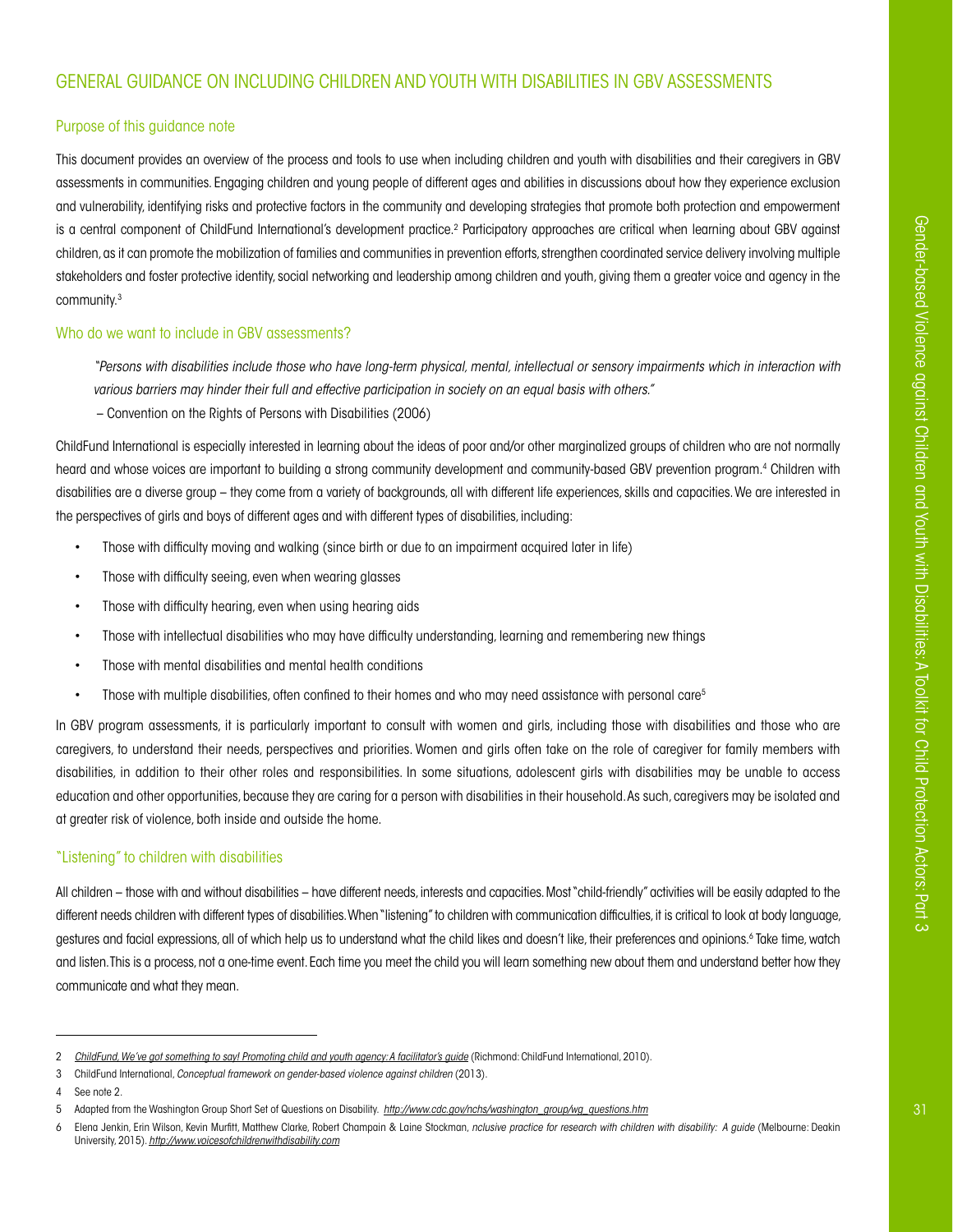Wherever possible, children and youth with disabilities should participate directly in our assessments. If an individual does not feel comfortable communicating with you on her or his own, or you cannot find an appropriate method of communication, you can also involve parents, caregivers and even siblings or friends. In these situations, it is important to still include the child with disabilities in discussions, so they can listen and communicate in any way possible whether they agree or disagree with the statements being made. Parents, caregivers and siblings or friends can also help you to identify different communication approaches with the child with disabilities. An important question to ask is:

### How does [state the name of the person] tell you that she/he is unhappy or uncomfortable with something? What makes her/him happy or sad?

You can use this information to facilitate participation if verbal communication is not possible, and respect any indications that the participant is not comfortable or willing to continue.

**A note about sign language:** Like spoken languages, sign languages are different between countries and regions. Some children and young people may use unofficial sign language, and in these cases a family member or friend may need to do the interpretation. Ask them to teach you some simple signs (e.g., good, bad and thank you) and try to include these in your discussion with a child who is deaf or hearing impaired.

#### How do we include children with disabilities in GBV assessments?

ChildFund International uses a participatory action research approach to program planning, promoting the development of community-driven and community-owned actions, and the strengthening of child and youth agency. <sup>7</sup> This approach is particularly important when working with communities that are not used to engaging children and youth with disabilities in community development processes and activities. In these settings, many children with disabilities may initially not feel confident to participate in an assessment or to share their opinions, or their parents, community leaders and peers may think they are not capable of participating. The participatory process also helps us to identify and mitigate potential risks, while concurrently promoting non-discrimination and fostering empowerment of marginalized groups. [*[See Table 2 for more information about risk](#page-36-0) [identification and mitigation](#page-36-0)*]

This approach provides opportunities for different levels of participation, which is also important to facilitate empowerment processes. By providing multiple opportunities for different levels of participation, we provide options and choice for children and youth with disabilities to both exercise and strengthen their self-agency. By recognizing and valuing all the different types of contributions they make – from just listening to sharing to expressing opinions, and even representing or supporting others – we promote change in the attitudes of others, including parents, community members and staff. Confidence is also built by providing different options for communicating concerns and ideas, and multiple opportunities to practice sharing these with others. The following process also provides opportunity for contributions from the wider community, promoting ownership and ongoing collaboration between stakeholders.

#### *Step 1: Raise awareness in the community*

As with all GBV assessments, it is critical to raise awareness in the community first, to share information about your program; inform people about the assessment and the desire to include girls, boys, young women and young men with disabilities; identify and address any myths and misconceptions about the assessment, including managing community expectations about follow-up activities; initiate community dialogue on the issue and strengthen ownership of follow-up actions. Staff can use the same approaches and strategies to raise awareness about including children and youth with disabilities, as with other activities that you run in the community. For example, you can contact community committees, parents, children's and youth groups, and any disability groups or organizations that you know are working in the community, to ask for their assistance in sharing information and identifying people who may be interested to participate. You could also form a small advisory group from these stakeholders, which can provide us with ideas and feedback about the proposed activities and even implement follow-up activities in the community after the assessment. [*[See Tool 1: Awareness-raising messages for the community](#page-38-0)*]

<sup>7</sup> *[ChildFund, We've got something to say! Promoting child and youth agency: A facilitator's guide](https://childfundintl.sharepoint.com/sites/programs/ProgramDevelopment/gendernetwork/Gender%20Network%20Library/GBV%20Resources/Tools%20and%20Resources%20for%20Working%20on%20Gender-based%20Violence%20Issues/Weve_Got_Something_To_Say_dvd.pdf)* (Richmond: ChildFund International, 2010).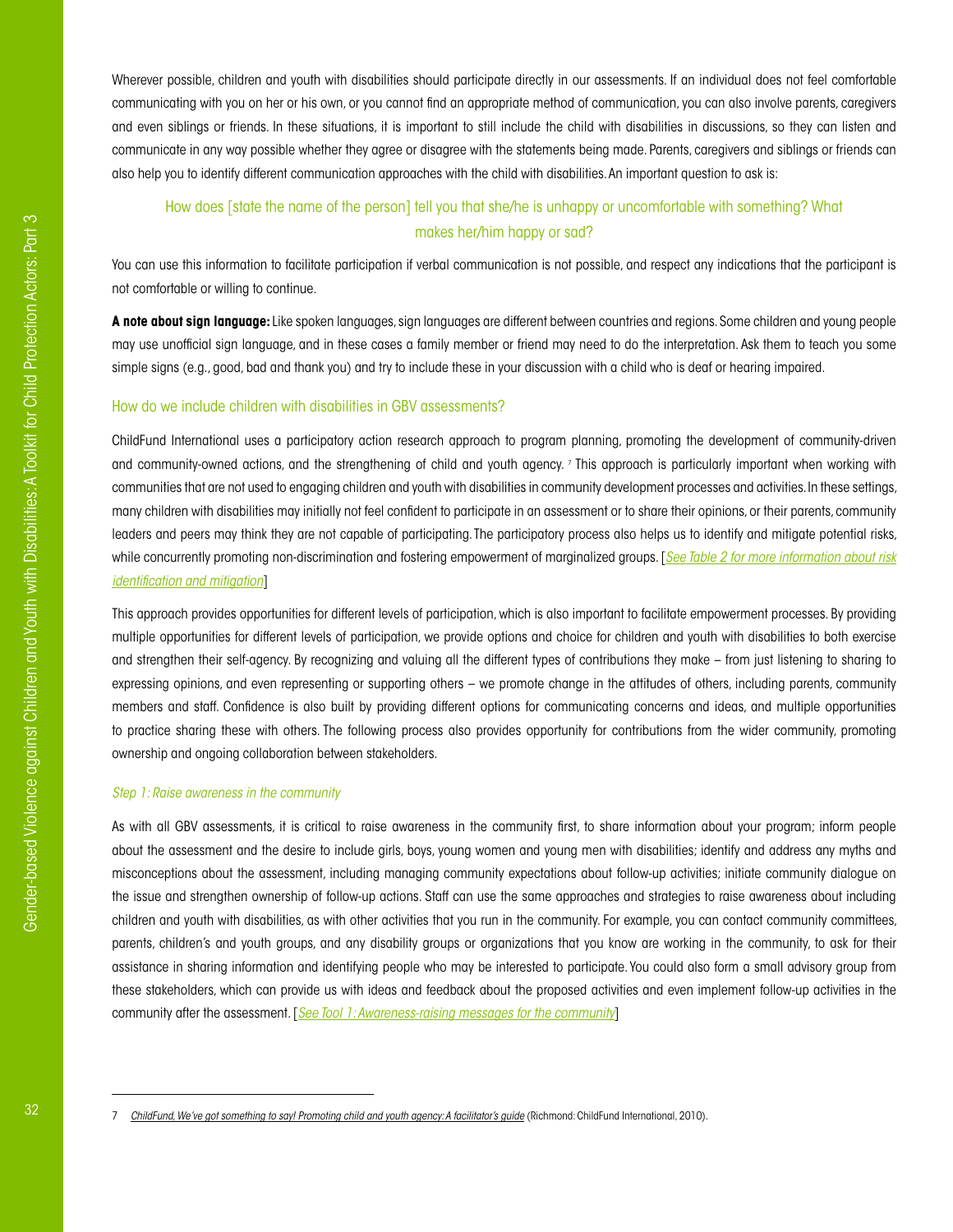#### *Step 2: Information session for interested participants*

Interested participants (e.g., children and youth with disabilities, parents of children and youth with disabilities, child and youth committees) can be invited to a briefing or information session to better understand the topic and objectives of the assessment. At this session, you can provide them with more information about the assessment activities that will be undertaken, including: (i) group discussions with parents and caregivers of children and youth with disabilities; (ii) participatory activities that children and youth with and without disabilities will conduct together; (iii) individual interviews through home visits to children and youth with more severe disabilities and caregivers; (iv) a community workshop so that those who participated can share their concerns and ideas with the wider community. It is important to present the different options available for participation and to invite suggestions from children with disabilities and their caregivers. For example, you can introduce the *["Communication](#page-65-0)  [Toolbox"](#page-65-0)* as a way that children and youth with different types of disabilities, and of different ages, can chose what works best for them, and/or what they feel most comfortable in undertaking. [*[See Tool 2: Information session](#page-39-0)*]

#### *Step 3: Group discussions with parents and caregivers of children with disabilities*

Group discussions with parents and caregivers of children with disabilities can be used to collect information about infants with disabilities and children with disabilities who are under 5 years old; to better understand family-level factors that affect risk and protection from GBV; and to facilitate the participation of children and youth with disabilities in assessment activities, as parents become more aware of assessment objectives.

Each group discussion should have 8 – 10 people participating. Depending on time, potential parent and caregiver group discussions could include:

- Mothers of children and youth with disabilities
- Fathers of children and youth with disabilities
- Adolescent girls who are caring for persons with disabilities (these may be children or adults with disabilities)

Parents and caregivers should be encouraged to attend with any children with disabilities who require caregiving. A concurrent play-based activity can be facilitated with the children, identifying their skills and capacities that could support their inclusion in other children's activities. Highlighting these to parents at the end of the group discussion promotes respect for the evolving capacities of children with disabilities, and may open opportunities for them to engage early in activities that strengthen their agency in later years. [*[See Tool 3: Group discussions with parents and](#page-41-0) [caregivers of children with disabilities](#page-41-0)*]

#### *Step 4: Participatory activities with children and youth with and without disabilities*

Children and youth with and without disabilities should be identified to conduct a participatory assessment in the community: Girls and young women, and boys and young men, who you can then separate into age groups of  $6 - 14$  years (young adolescents) and  $15 - 24$  years (older adolescents and youth) to conduct concurrent activities. Ideally each group should have 8 – 10 participants, and half should be children and youth with disabilities.

The *["Communication Toolbox"](#page-65-0)* provides a range of different ways that children and youth can identify and express protection concerns and risks in the community; how these are different between girls and boys, and those with and without disabilities; as well as their suggestions for ways to mitigate these risks. Ask each group to pick two activities from the "Communication Toolbox," and then to discuss ways in which they might need to adapt these activities for those with different types of disabilities, including those who may be isolated in their homes.

A Discussion Guide is also included to facilitate discussions between the children and youth while undertaking activities – This will help them to identify and develop their needs, capacities, and ideas for programming.

Each group can also decide on how they want to share their concerns and ideas with others (e.g., through art work, story-telling or drama) and identify representatives that will come to the Community Workshop to share the opinions and ideas of the group. Depending on the scope and time available for the assessment, children and youth could conduct meet more than once to conduct the assessment and plan their messages for the Community Workshop. [*[See Tool 4: Participatory activities with children and youth with disabilities](#page-46-0)*]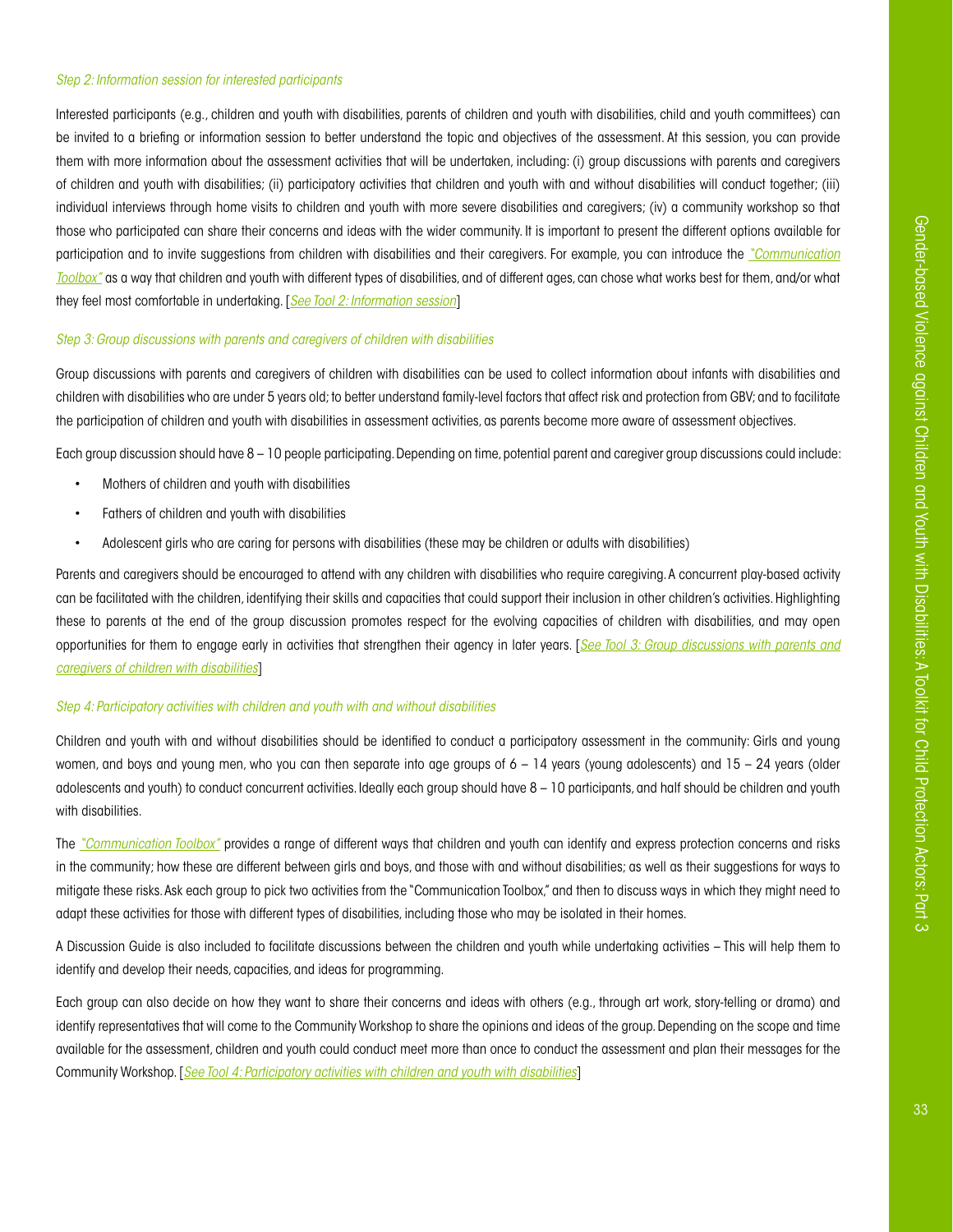#### *Step 5: Home visits*

Individual interviews can be conducted with children and youth with disabilities and caregivers who are not able to participate in the group discussions and other activities. This method is most useful for participants who require more individualized communication approaches and/or feel more comfortable in the home environment. Individual interviews are structured around the protection concerns and risks in the community for children with disabilities; how these are different between girls and boys, and those with and without disabilities; as well as their suggestions for ways to mitigate these risks. Home visits also provide an opportunity to assess the challenges to access and inclusion for persons who were not able to participate (due to any number of barriers) in the other activities, and to identify household-level protective factors. With appropriate support, individual interviews can be conducted by partner staff and community committee members to gather information from and better represent this group in their work. Modified interview tools can also be used by parents, children and youth to strengthen outreach, peer support and networking. [*[See Tool 5: Individual interviews and observation checklist](#page-52-0)*]

#### *Step 6: Community action planning workshop*

A Community Workshop is the final part of the assessment process. It involves bringing representatives from the different groups involved in the assessment – children and youth with and without disabilities; parents and caregivers of persons with disabilities; partner staff; community committees and leaders – to share information and ideas and promote collaborative action planning or next steps in the community. Such a workshop provides an opportunity for children and youth with disabilities to mobilize around issues, develop their communication skills and play a greater role in program decision-making. It can also change the attitudes of staff, family members and community leaders who, over time, increasingly recognize the capacity of children and youth with disabilities to contribute to community action.

It is critical to document needs, gaps and ideas that are presented by these different groups, so that these can form the basis of your programming. Remember that children and youth, boys and girls, as well as male and female caregivers will all have different perspectives and priorities. Hence, it is important to try to analyze and document the information that gather by age and gender. A summary sheet is included in this tool to help you document these different perspectives. [*[See Tool 6: Community workshop](#page-56-0)*]

#### *Evaluation: Collect "stories of change" from children and youth with disabilities*

Children and youth with disabilities can participate not only in the assessment process, but also in evaluating what change matters the most to them from the GBV activities conducted by your organization. Children and youth with and without disabilities can be supported to document their own Stories of Change. This can help us to identify how access and inclusion has changed for girls, young women, boys and young men with disabilities, and how this is different between gender and age, having implications for prevention of GBV. It also provides another opportunity for children and youth to contribute to the program planning cycle. [*S[ee Tool 7: Evaluation – Stories of Change](#page-59-0)*]

#### A note about informed consent

All ethical standards and consent processes for conducting GBV assessments also apply to assessments with children and youth with disabilities, and participation should be informed and voluntary. Individuals under the age of 18 years who are interested in participating (i.e., they assent to participate), should also have consent from parents or guardians. Three other considerations are important when getting informed consent/assent from girls, boys, young women and young men with disabilities:

- (i) Provide information about the assessment activities in several different forums, as well as at the beginning of the activity itself. This will give individuals with disabilities and their family time to consider the assessment activities and the different points at which they may, or may not, want to participate. This helps to ensure informed consent among participants, particularly among those with intellectual disabilities, who may require more time and discussion before making a decision.
- (ii) Some adults with intellectual disabilities may wish to have a trusted caregiver, family member or friend participate with them in the consent process and/or the assessment. You should let them decide if this support is necessary and who they would like to support them.
- (iii) Lastly, it is important to watch for signs that persons with communication difficulties are not comfortable participating in an activity (e.g., becoming distressed, agitated or crying), particularly when you are talking with their caregiver.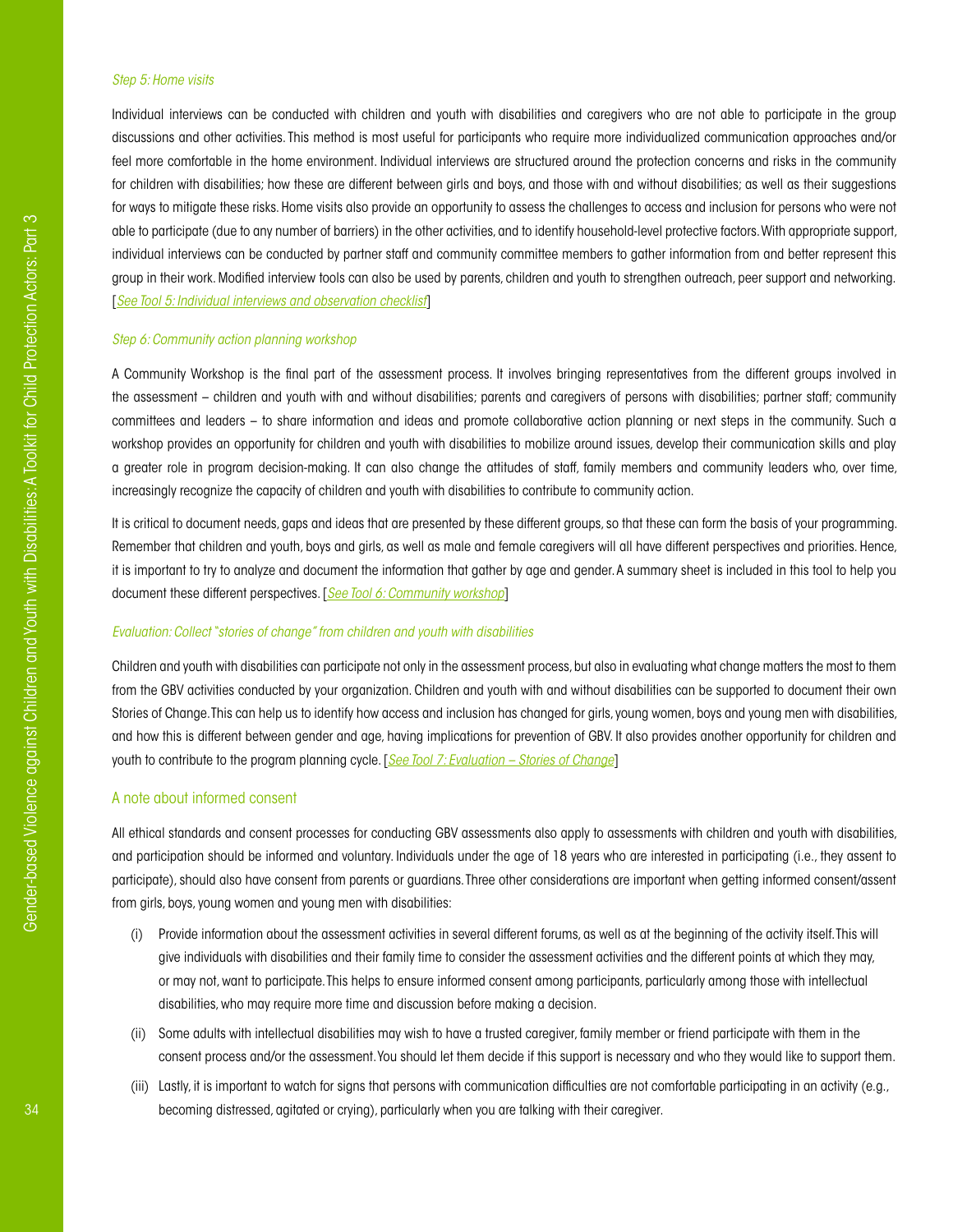# Risk identification and mitigation

The participatory process described above is critical to risk identification and mitigation in most communities. Some additional considerations, however, for children with disabilities include:

- Community awareness raising and assessments that involve children both with and without disabilities together will minimize the risk of added marginalization and stigmatization of persons with disabilities in the community.
- Be clear and upfront with participants about what services your organization can and cannot provide. Participants should understand that the purpose of the assessment is to better understand how children and youth with disabilities can be included in existing activities in the community, not to set up new or separate activities for children with disabilities.
- Start discussions with general topics and move towards more sensitive topics as the participants become more comfortable. Be aware that children with disabilities may experience violence perpetrated by parents and caregivers. Guide group discussions towards general, rather than personal conversations, so children do not feel pressure to disclose their own experiences of violence which may expose them to added risks.
- Be alert to any negative language used by caregivers and/or other children that may harm or disempower the person with a disability. If this happens, rephrase using positive language, and direct discussions toward skills and capacities, or things that children have in common with each other. Invite children with disabilities to teach you and others about the language they prefer throughout activities.
- Identify appropriate services for care, support and protection should any individuals disclose violence, and ensure that participants are aware of any mandatory reporting requirements for GBV against children. For more information, please see Take Action! Child- and Youth-Centered GBV Prevention Toolkit.8

It may be helpful to document potential risks, the likelihood that these risks might occur and the impact on individuals, families, the community and your program, as well as strategies to mitigate these risks. *Table 2* can be used to document this information and to prioritize which risks to which you should be responding.

| <b>TYPE OF RISK</b>                                                                                                                                                       | <b>CAUSES</b>                                                                                                                                                                                                                                 |                |                | <b>RISK ASSESSMENT</b> | <b>RISK</b><br><b>RESPONSE</b> | <b>MITIGATION STRATEGY/</b><br><b>DESCRIPTION OF CONTROLS</b>                                                                                                                                                                                                                                          |
|---------------------------------------------------------------------------------------------------------------------------------------------------------------------------|-----------------------------------------------------------------------------------------------------------------------------------------------------------------------------------------------------------------------------------------------|----------------|----------------|------------------------|--------------------------------|--------------------------------------------------------------------------------------------------------------------------------------------------------------------------------------------------------------------------------------------------------------------------------------------------------|
|                                                                                                                                                                           |                                                                                                                                                                                                                                               |                |                | Total score            |                                |                                                                                                                                                                                                                                                                                                        |
| Example:<br>Girls, boys, young<br>women and young<br>men with disabilities<br>might become further<br>stigmatized because of<br>their participation in the<br>assessment. | GBV is already a sensitive topic in<br>the community, and people may<br>inaccurately assume that ALL girls,<br>boys, young women and young men<br>with disabilities are GBV survivors<br>because of their participation in the<br>assessment. | $\overline{2}$ | $\overline{2}$ | 4                      | Mitigate                       | Community awareness-raising so there are<br>no misunderstandings about the topic for the<br>assessment.<br>Involve children both with and without disabilities<br>together in the assessment.<br>Guide group discussions toward general, rather<br>than personal conversations about risk of violence. |
|                                                                                                                                                                           |                                                                                                                                                                                                                                               |                |                |                        |                                |                                                                                                                                                                                                                                                                                                        |

#### **Table 2: Risk register and mitigation plan**

#### **Legend**

L stands for likelihood or probability of the risk happening. Numerical ratings are applied as descriptive categories. 3 means the risk will happen almost certainly; 2 means the risk is possible; and 1 means it is unlikely to occur.

I stands for impact. It refers to how severe the adverse effects of risks will be in achieving the objectives. Again, using conventions, it can be measured and rated in the following terms: 3 means high (catastrophic); 2 means moderate (disruptive); and 1 means low (bearable).

<sup>8</sup> To access ChildFund guideline please contact *[global@childfund.org](mailto:global%40childfund.org?subject=)*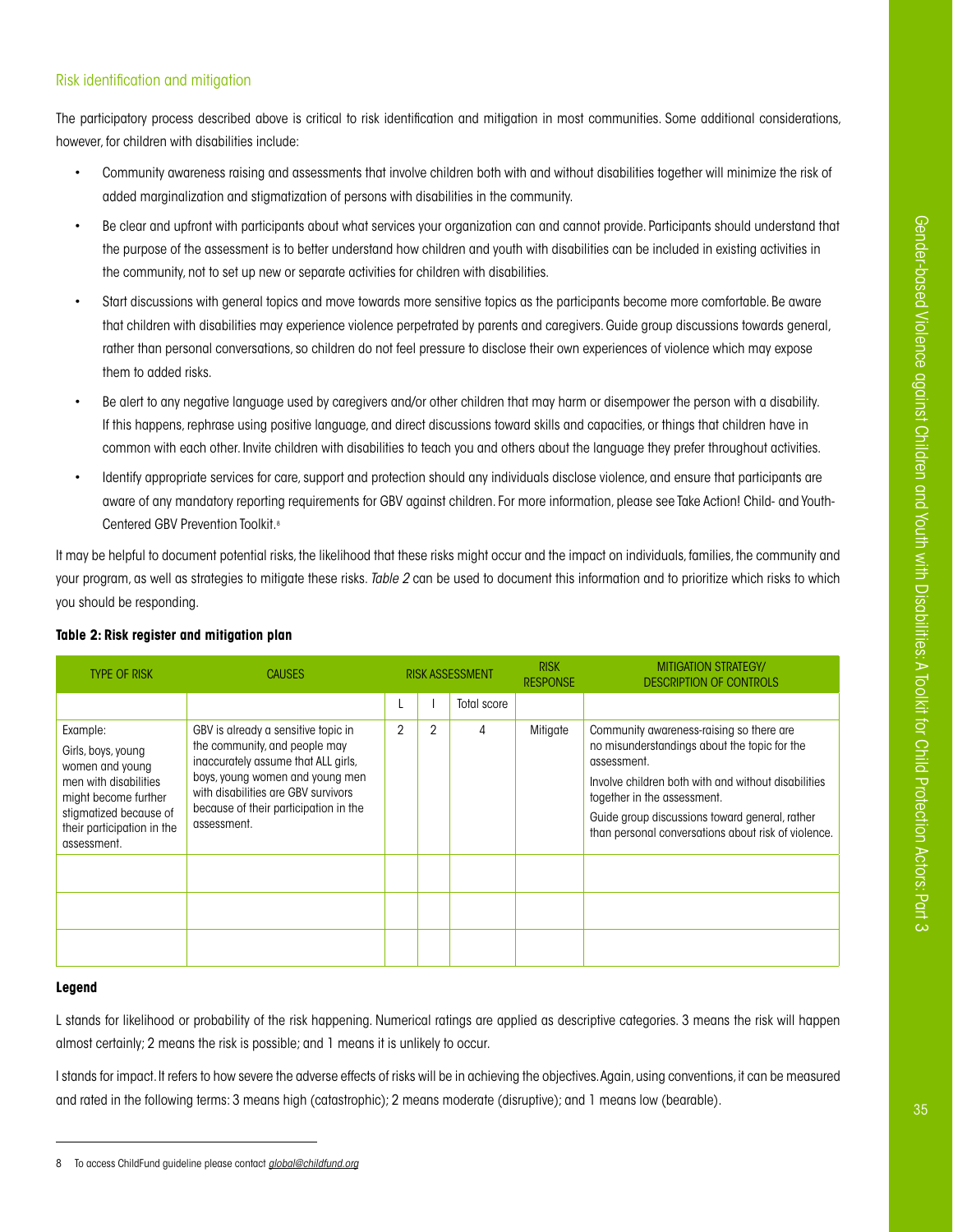# PART 3: RISK IDENTIFICATION AND MITIGATION PLAN

| TYPE OF RISK | <b>CAUSES</b> |             |              | RISK ASSESSMENT | RISK<br>RESPONSE | MITIGATION STRATEGY/<br>DESCRIPTION OF CONTROLS |
|--------------|---------------|-------------|--------------|-----------------|------------------|-------------------------------------------------|
|              |               | $\mathsf L$ | $\mathbf{I}$ | Total score     |                  |                                                 |
|              |               |             |              |                 |                  |                                                 |
|              |               |             |              |                 |                  |                                                 |
|              |               |             |              |                 |                  |                                                 |
|              |               |             |              |                 |                  |                                                 |
|              |               |             |              |                 |                  |                                                 |
|              |               |             |              |                 |                  |                                                 |
|              |               |             |              |                 |                  |                                                 |
|              |               |             |              |                 |                  |                                                 |
|              |               |             |              |                 |                  |                                                 |
|              |               |             |              |                 |                  |                                                 |
|              |               |             |              |                 |                  |                                                 |
|              |               |             |              |                 |                  |                                                 |
|              |               |             |              |                 |                  |                                                 |
|              |               |             |              |                 |                  |                                                 |
|              |               |             |              |                 |                  |                                                 |
|              |               |             |              |                 |                  |                                                 |
|              |               |             |              |                 |                  |                                                 |
|              |               |             |              |                 |                  |                                                 |
|              |               |             |              |                 |                  |                                                 |
|              |               |             |              |                 |                  |                                                 |
|              |               |             |              |                 |                  |                                                 |
|              |               |             |              |                 |                  |                                                 |
|              |               |             |              |                 |                  |                                                 |
|              |               |             |              |                 |                  |                                                 |
|              |               |             |              |                 |                  |                                                 |
|              |               |             |              |                 |                  |                                                 |
|              |               |             |              |                 |                  |                                                 |
|              |               |             |              |                 |                  |                                                 |
|              |               |             |              |                 |                  |                                                 |
|              |               |             |              |                 |                  |                                                 |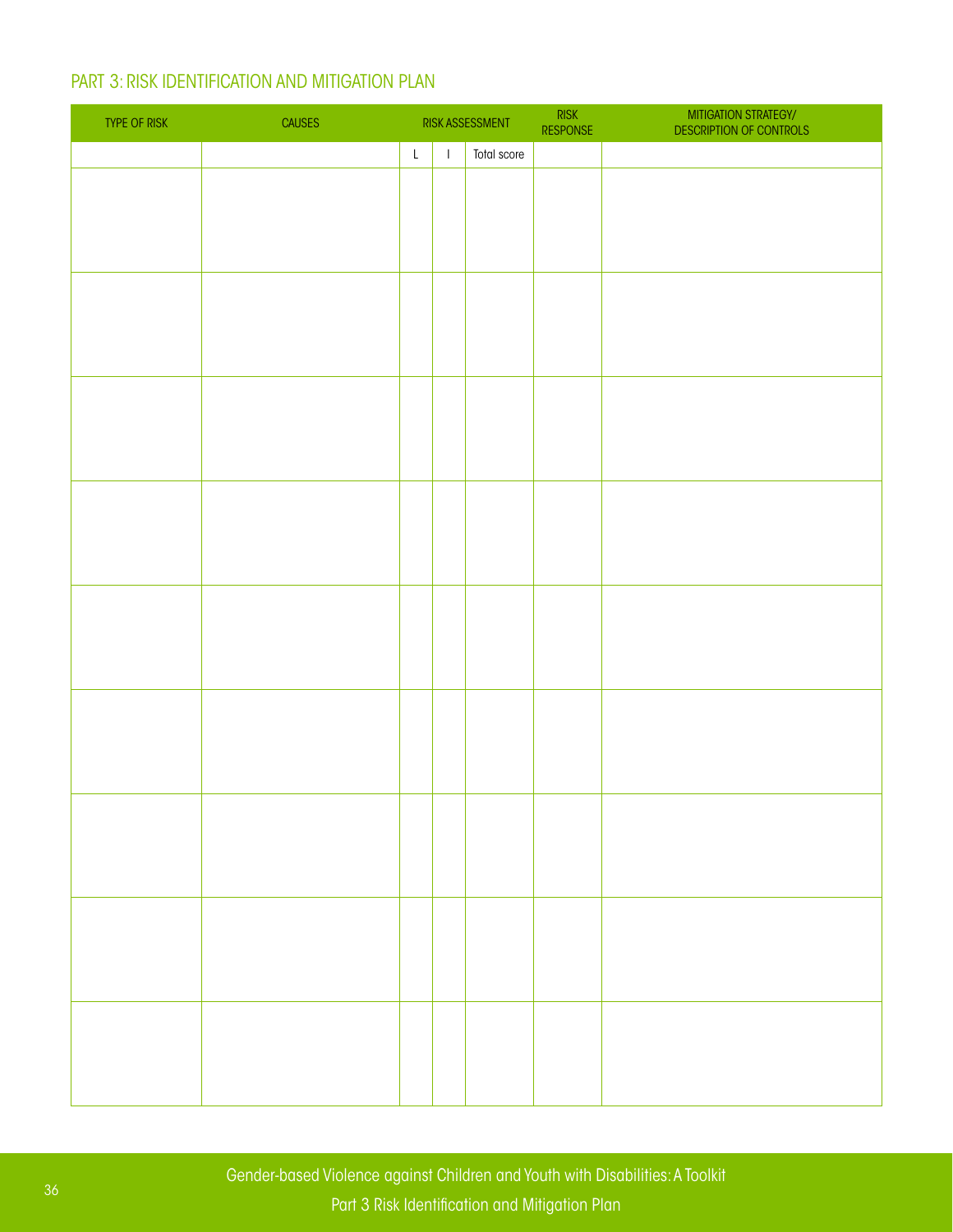# <span id="page-38-0"></span>[TOOL 1: AWARENESS-RAISING MESSAGES](#page-38-0) FOR THE COMMUNITY

# Purpose of this tool

This tool provides guidance on how to raise awareness with community members, including leaders, government partners, parents and, of course, girls, boys, young women and young men with and without disabilities. This will help you to start identifying interested participants and make families more comfortable to bring children and youth with disabilities out of their homes for such activities. It can also help to identify and address any myths and misconceptions about the assessment; to initiate community dialogue on the issue; and to strengthen ownership of follow-up actions.

## Awareness-raising strategies

You can use the same approaches and strategies to raise awareness about this activity as with other activities that you run in the community. For example, you can contact community committees, parents, children's and youth groups, and any disability groups or organizations that you know are working in the community, to ask for their assistance in sharing information with and identifying people who may be interested to participate. You could also form a small advisory group from these stakeholders, which can provide you with ideas and feedback about the proposed activities and even implement follow-up activities in the community after the pilot.

## Example: Key messages for the community

Introduce your organization and any partners that you will be working with on the assessment.

- We would like to learn more about the different types of protection concerns that girls, boys, young women and young men with disabilities experience in the community, including risk of violence and abuse, and ways that we can reduce these risks.
- We would like children and young people with disabilities, their parents and caregivers to participate in this assessment.
- We are interested in the perspectives of caregivers and girls, boys, young women and young men (up to 24 years old) with all different types of disabilities, including:
	- those with difficulty moving and walking (since birth or due to an impairment acquired later in life);
	- those with difficulty seeing, even when wearing glasses;
	- those with difficulty hearing, even when using hearing aids;
	- those with intellectual disabilities, who may have difficulty understanding, learning and remembering new things;
	- those with mental disabilities and mental health conditions; and
	- those with multiple disabilities, who are often isolated to their homes and who may need assistance with personal care.9
- We have a variety of activities, so that children and youth with different types of disabilities can chose what works best for them and/or what they feel most comfortable in undertaking during the assessment.
- It is completely voluntary, and interested individuals can choose to participate in some activities, but not others. They can also choose to participate with a trusted friend or family member (like a sister or brother).
- We have an information session on [insert date] for parents, children and youth who are interested, so they can learn more and ask questions about these activities before deciding whether or not they would like to participate.
- We will also have a community workshop where the participants can share what they learned with others after the assessment is complete, and together we can plan follow-up activities.

<sup>9</sup> Adapted from the Washington Group Short Set of Questions on Disability. *[http://www.cdc.gov/nchs/washington\\_group/wg\\_questions.htm](http://www.cdc.gov/nchs/washington_group/wg_questions.htm)*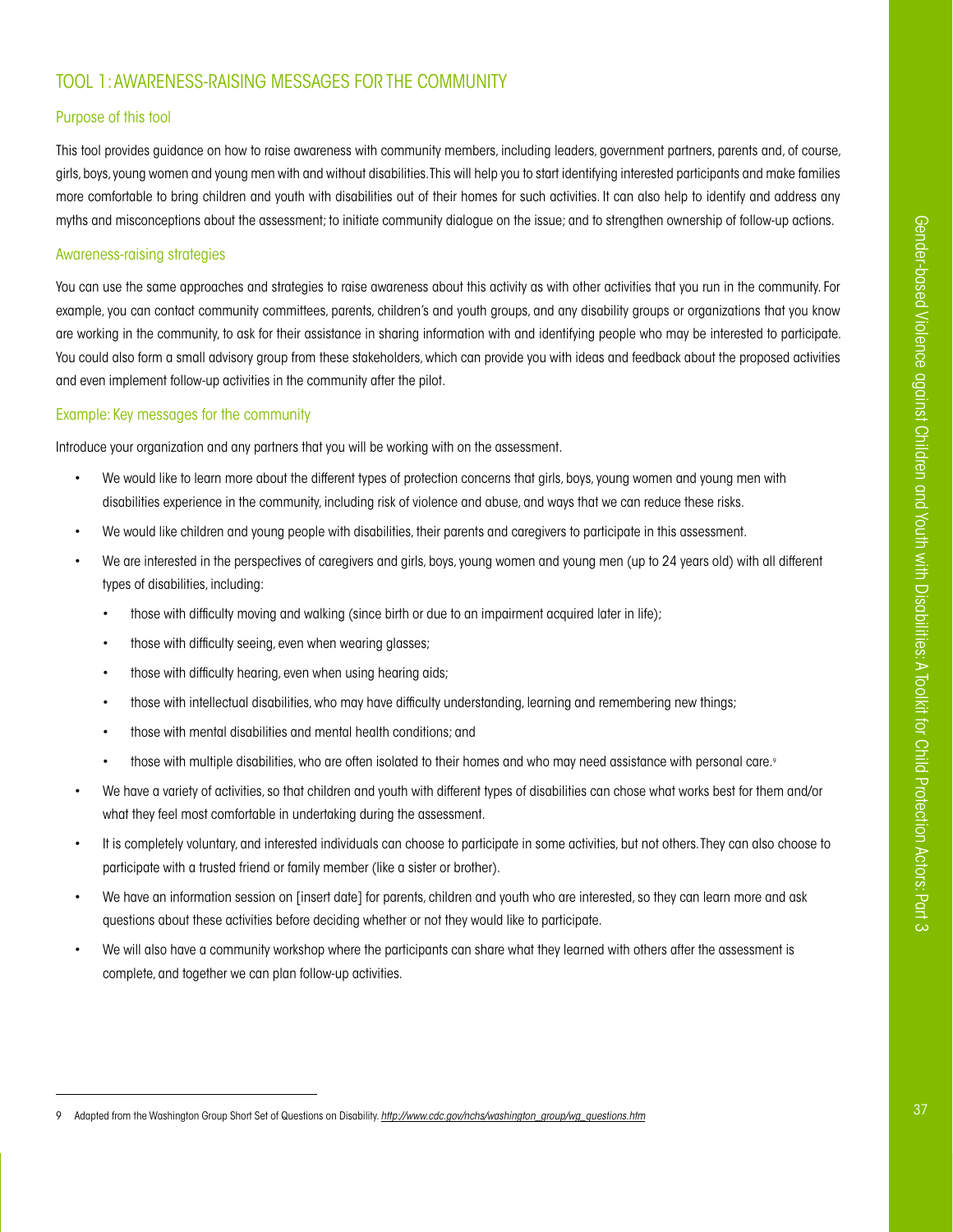# <span id="page-39-0"></span>[TOOL 2: INFORMATION SESSION FOR POTENTIAL PARTICIPANTS](#page-39-0)

# Purpose of this tool

This tool provides guidance for staff and partners planning the information session with potential participants. The information session provides an opportunity for children and youth with disabilities and their caregivers to learn more about the assessment, thereby contributing to the informed consent process, and for staff that will be facilitating the assessment to identify the different communication preferences of individuals. It can also play a critical role in supporting children and youth with and without disabilities to get to know each other, making them more comfortable in the following activities.

# Example: Information session agenda

- 1. Introduce the organizations involved in the assessment and the child protection or GBV activities that you usually run in the community.
- 2. Explain the purpose of the assessment, and why you want to include girls, boys, young women and young men with disabilities – See Tool 1: Awareness-raising messages for the community (p. 50) for more detail.



*Getting to know each other at the information session. © ChildFund Ethiopia*



*Practicing with tools from the Communication Toolbox.* © WRC/Emma Pearce Pearce Pearce Pearce Pearce Pearce Pearce Pearce Pearce Pearce Pearce Pearce Pearce Pearce Pearce Pearce Pearce Pearce Pearce Pearce Pearce Pearce P

- 3. Describe the different activities that will be conducted during the assessment. Use photos, as well as verbally describing this. See Annex 2: Sample PowerPoint Presentation.10
- 4. Separate parents and children for an activity (preferably in the same room). Have one staff member sit with parents and caregivers to answer their questions, and then another one run an ice-breaker with the children and youth, so they can get to know each other.
- 5. Share examples of activities from the *["Communication Toolbox"](#page-65-0)*, including pictures, cameras and the Story in a Bag, so that children and young people with disabilities can start to explore what works best for them.

During this time, walk around to individuals who you may need to learn more about to facilitate their participation in the activities. These may include:

- Brothers and sisters who have attended together Meet with them to discuss going into different groups for boys and girls. You may want to help them to get to know another boy or girl their own age who is also interested in participating in the activities.
- Children or young people using sign language interpreters It is important to have interpreters who are age and gender appropriate for the follow-up activities. This may not always be possible, as many professional interpreters are adult men. You should discuss with girls and boys who use sign language about their preferences for this activity. They may prefer to have a friend or family member their own age join them instead of a professional interpreter. Alternatively, they may prefer other methods of communication, such as writing or the other activities in the *[Communication Toolbox](#page-65-0)*.

<sup>10</sup> *<https://www.womensrefugeecommission.org/disabilities/resources/1291-youth-disabilities-toolkit-presentation>*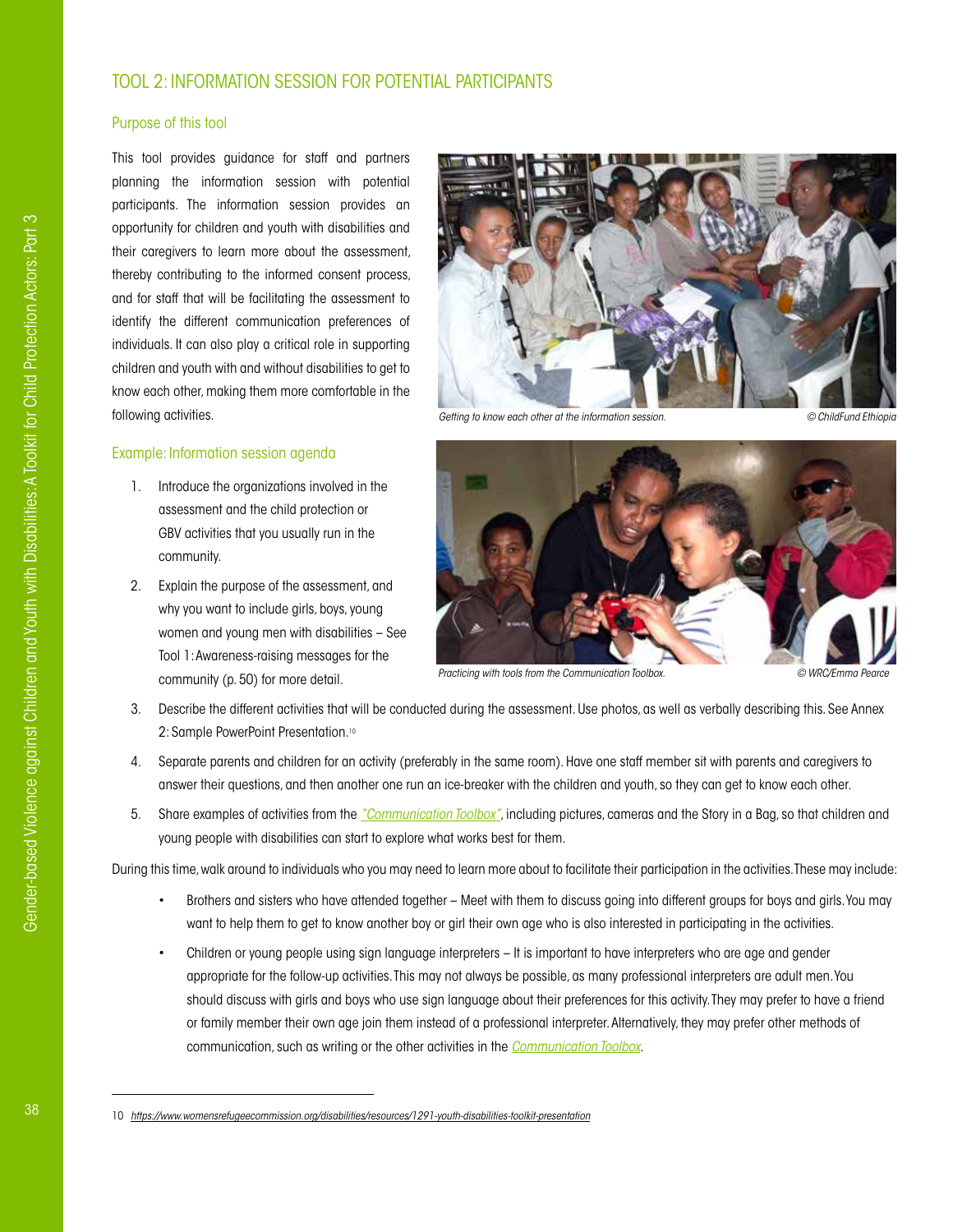- Any individual who looks uncomfortable or distressed Gather information from them and their caregiver about what sorts of activities they like, and the type of environment where they feel most comfortable. Some children and young people with more complex disabilities may prefer an individual interview with a home visit.
- 6. Close the information session by bringing everyone back together as a large group, answer any further questions that children, young people and their caregivers may have, and clarify the next steps.

# AN ICE-BREAKER ACTIVITY: VALUING DIFFERENCE

Divide the group in two and ask members to regroup based on differences or similarities of the following characteristics:

- all long hair/short hair
- all girls/boys
- all tall/not tall
- all who like sports/do not like sports
- all who play music/do not play music
- all shy/not shy

FACILLITATOR'S NOTE: The same people will regroup under the different characteristics. Signs and symbols can also be used, or children can indicate that they are part of the group in any way that they feel comfortable. This activity aims to develop an understanding and appreciation of human diversity.

Discuss with the entire group that diversity is a natural part of human life. Everybody has differences, whether that difference relates to color, gender, size, shape, religion, neigh-borhood or anything else. A disability is no different. It may limit a person's mobility (ability to walk) or his or her ability to hear, see, taste or smell, but it does not limit his or her strengths and abilities. Differences in a group are valuable. Those differences are where creativity and new ideas are born.

*\* Extracted from: UNICEF, It's About Ability: Learning Guide to the Convention on the Rights of Persons with Disabilities (New York: UNICEF, 2009). [http://www.unicef.org/](http://www.unicef.org/publications/files/ Its_About_Ability_Learning_Guide_EN.pdf) [publications/files/ Its\\_About\\_Ability\\_Learning\\_Guide\\_EN.pdf](http://www.unicef.org/publications/files/ Its_About_Ability_Learning_Guide_EN.pdf)*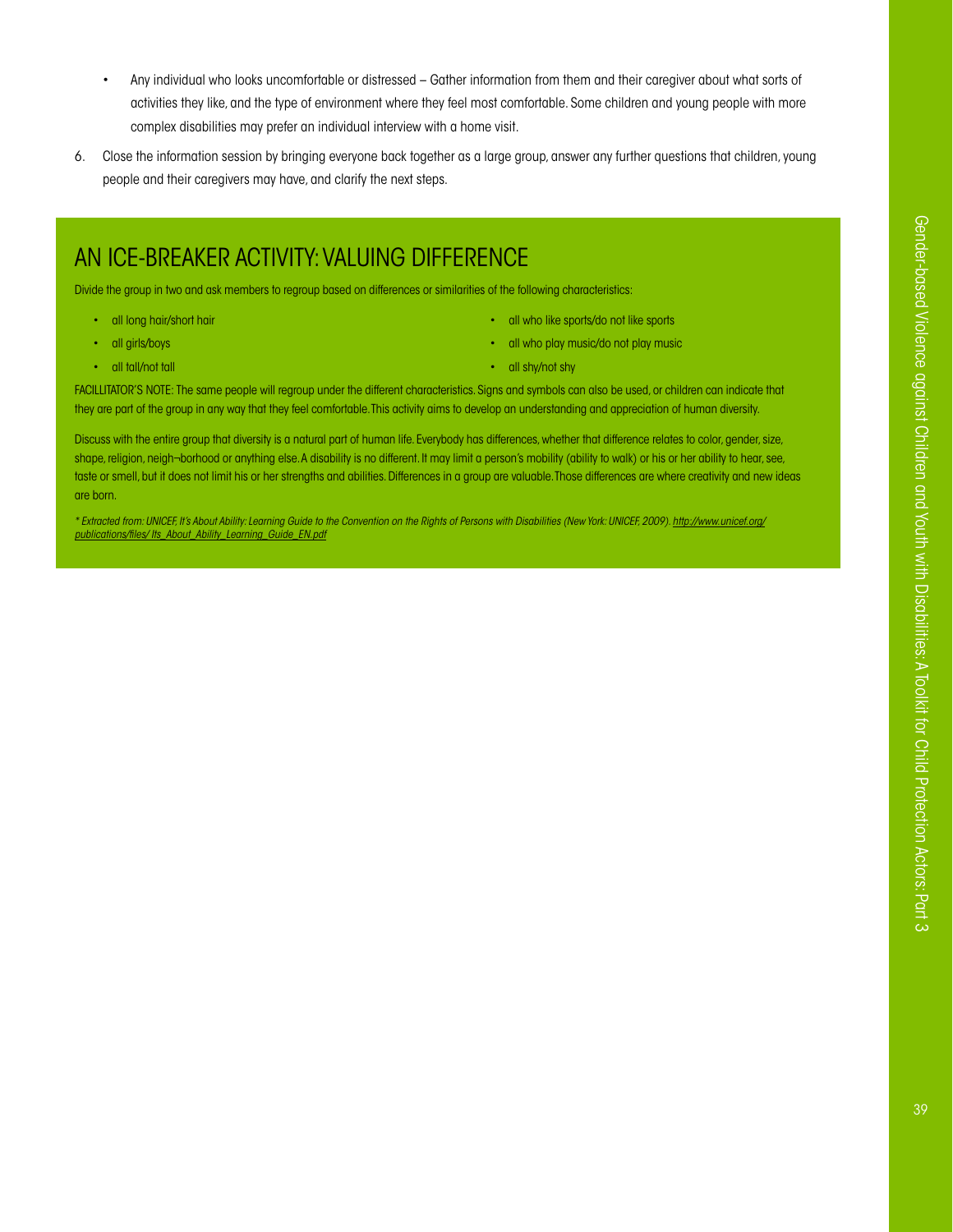# <span id="page-41-0"></span>[TOOL 3: GROUP DISCUSSIONS WITH PARENTS](#page-41-0) AND CAREGIVERS OF CHILDREN WITH DISABILITIES

## Purpose of this tool

This tool provides guidance on conducting group discussions and includes a set of discussion questions for parents and caregivers of children with disabilities.

# Composition of groups

Group discussions should be conducted with men and women separately to gather in-depth information about their specific and different experiences. Each group discussion should have 8 – 10 people participating. Depending on time, potential parent and caregiver group discussions could include:

- Mothers of children and youth with disabilities
- Fathers of children and youth with disabilities
- Adolescent girls who are caring for persons with disabilities (these may be children or adults with disabilities)

#### Timing of group discussion

Group discussions should not be longer than 90 minutes. If groups take longer than this to complete all activities in the Group Discussion Guide, you may wish to conduct Activities 1 – 3 on one day, and Activities 4 and 5 another day, if participants are willing and able to return.

#### Facilitation

Facilitation of groups will require at least one person to lead the discussion and one person to take notes. As much as possible, group discussions with women and girls should be facilitated by women (this includes the person leading the discussion, the note-taker and the translator) and group discussions with men and boys should be facilitated by men. It is important that everyone in the group have the opportunity to speak. This may mean that the facilitator interrupts or redirects the discussion and encourages participation to make sure everyone has the chance to say what they want.

This tool includes participatory activities that can be used to facilitate discussion. While some adults may prefer to communicate through verbal discussion, this may sometimes be dominated by one person. Integrating participatory activities throughout will break up the discussion and provide opportunity for individuals who are less "vocal" to contribute.

## Concurrent activities with children with disabilities

Many children with disabilities will not feel confident at first to be separated from their parent or caregiver. So it is important to create a space in these group discussions for children with disabilities to be present, interact and contribute in any way they feel most comfortable. Try to conduct group discussions in a space which is large enough to have a concurrent activity running for children, but still close enough that they can see and/or hear their parents. As is culturally appropriate, have mats, chairs and materials (such as pens and paper) for the children to use. An adult facilitator should be available to conduct a play-based activity with the children and to document how they interact with each other and the activities presented. Children should not be pressured by their parents or the facilitators to use this space, but rather invited at multiple points throughout the discussion. At the end of the discussion, space should be created for children to share with their parents what they did in the activity. The facilitator should try to also describe to parents how children with more profound disabilities participated, even if it is through their behaviors, emotions and body language. This way we promote recognition of the skills and capacities of all children.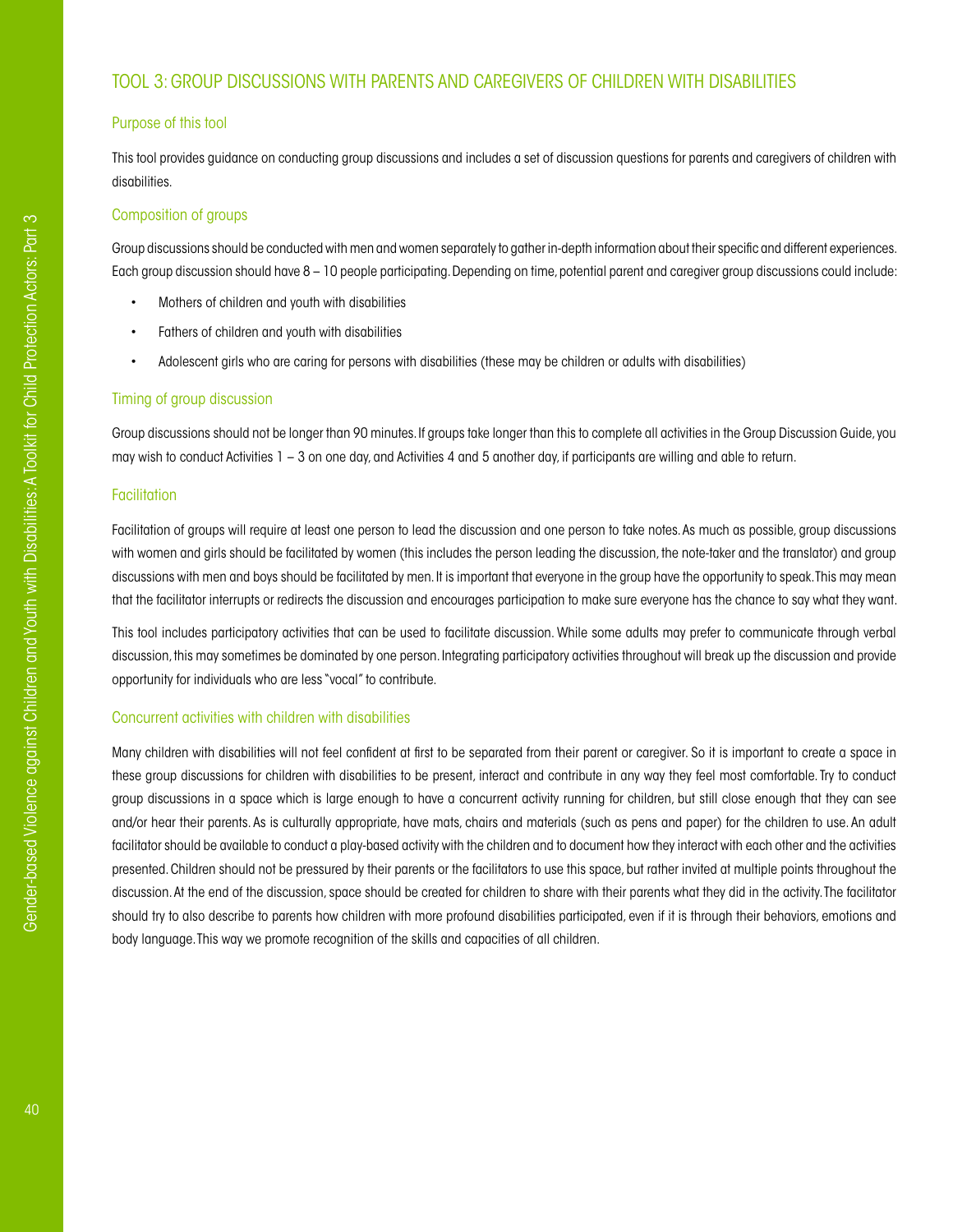# **GROUP DISCUSSION GUIDE<sup>11</sup>**

- Introduce all facilitators and translators, and the organizations involved.
- Explain that the purpose of the meeting is to understand the different types of violence that girls, boys, young women and young men with disabilities are at risk of in the community, and ways in which we can reduce these risks and promote participation of children and youth with disabilities in our activities in the community.
- Explain that we will use this information to improve the activities that are already running in the community, so that children with disabilities can have more opportunity to participate with other children – not to set up new or separate services for children with disabilities.
- Remind participants that:
	- Participation is voluntary.
	- No one is obligated to respond to any questions if s/he does not wish.
	- Participants can leave the discussion at any time.





*Group discussions with young women who are caregivers of persons with disabilities, and mothers of children with disabilities. © ChildFund Ethiopia*

- They should not share personal experiences, but can instead talk more generally about what they know happens in the wider community.
- The information they provide will be used in a report, but we will not identify participants by name or other personal information about participants.
- If participants have personal experiences that they would like to share, we can arrange an individual meeting after this discussion and provide referrals to other available services and support should they be interested.
- Explain that we will be taking notes throughout the discussion. We will be writing down the information provided, but not the names of the people here. We will use this information in a report to improve programs for children here, as well as in other countries.

# Participatory activities and questions for discussion

The discussion guide is broken down into four parts, representing key assessment areas. Each part comprises several questions that can be answered through activities or discussion.

# Activity 1: Who are we talking about? (15 minutes)

**Purpose**: This activity will help gather information about what disabilities exist in the community and whether there are differences between men and women.

<sup>11</sup> Adapted from: *"I see it is possible": Gender-based violence and disability toolkit for GBV practitioners[. https://womensrefugeecommission.org/?option=com\\_zdocs&view=document&id=1173](https://womensrefugeecommission.org/?option=com_zdocs&view=document&id=1173)*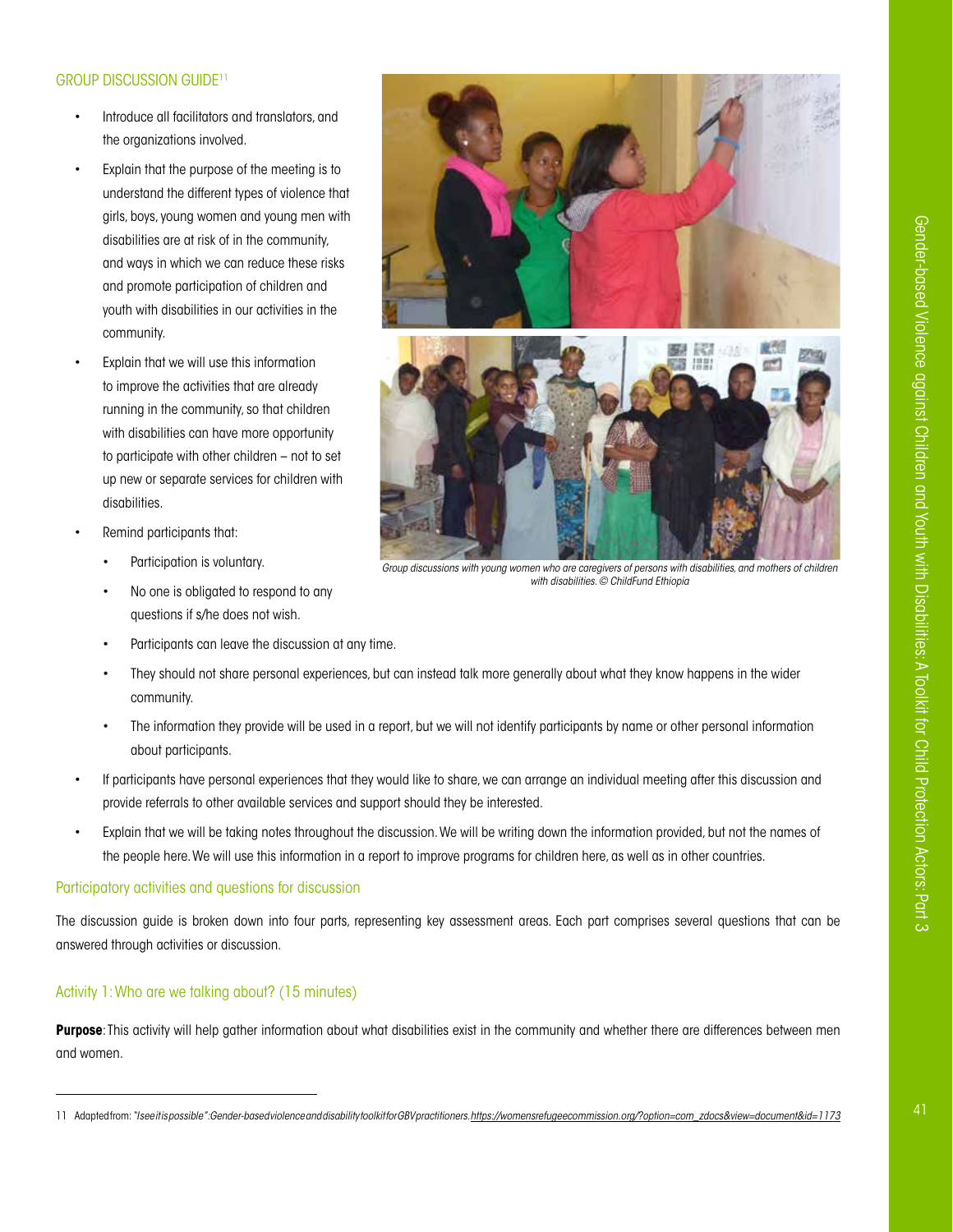**Facilitation**: Use pictures of persons with different types of disabilities and ask people to identify which ones are most common in their community. Ask the group to talk about persons who are isolated in their homes, or those with more "hidden" disabilities, like intellectual or mental disabilities. Ask the group: Do women and girls have disabilities that are different from the disabilities men and boys have?

Explain to the group that today we will be discussing the concerns of children with different types of disabilities, and how these concerns are different for girls and boys with disabilities at different stages in their lives.

See Annex 3: Pictures for group discussion<sup>12</sup>

# Activity 2: Intersection of disability and gender across life stages (30 minutes)

Purpose: This activity will help identify how the community perceives women, girls, men and boys with disabilities and how this affects their roles, responsibilities and opportunities in the community. It will also help to understand the expectations of women, girls, men and boys with disabilities and the reality of their daily life, including the support they may or may not receive from others in the community.

Facilitation: You can use pictures of girls and boys, young women and young men with disabilities undertaking different activities to stimulate the discussion.

*Questions for discussion:* 

- Is it expected that girls, boys, women and men with disabilities will undertake these tasks in this community? For example, are women with disabilities expected to be wives or mothers, and men with disabilities to be breadwinners in their families? Why/why not? How is it different for those with intellectual and/or mental disabilities?
- What might happen to girls and women with disabilities if they do not or cannot do the tasks expected of them? How do partners, parents, peers and other community members treat them?
- What might happen to boys and men with disabilities if they do not or cannot do the tasks expected of them? How do partners, parents, peers and other community members treat them?
- What happens when a baby is born with a disability? What happens when a child with a disability does not pass a milestone (e.g., crawling, walking, going to school) with his or her peers? How might the parents treat this child? How might this affect the relationships in a household (e.g., between the father and mother, or between siblings)? How might the community treat this child?

# *[See Annex 3: Pictures for group discussion13](https://www.womensrefugeecommission.org/disabilities/resources/1292-youth-disabilities-toolkit-pictures)*

# Activity 3: Violence against children and youth with disabilities (30 minutes)

**Purpose**: This activity will help identify different risks faced by girls, boys, young women and young men with disabilities in the community and their access to social networks.

## **Facilitation:**

*Questions for discussion:* 

- Do girls, boys, young women and young men with disabilities go to the same places as other children and youth? Why/Why not? What types of barriers do they experience? Are these barriers different depending on the type of disability (e.g., physical versus intellectual disability)? Are these barriers different depending on the age and gender of the child (e.g., an adolescent girl with disabilities versus a boy with disabilities)?
- Do mothers of children with disabilities go to the same places as other mothers are going? Why/Why not? What types of barriers do they experience?

<sup>12</sup> *<https://www.womensrefugeecommission.org/disabilities/resources/1292-youth-disabilities-toolkit-pictures>*

<sup>13</sup> Ibid.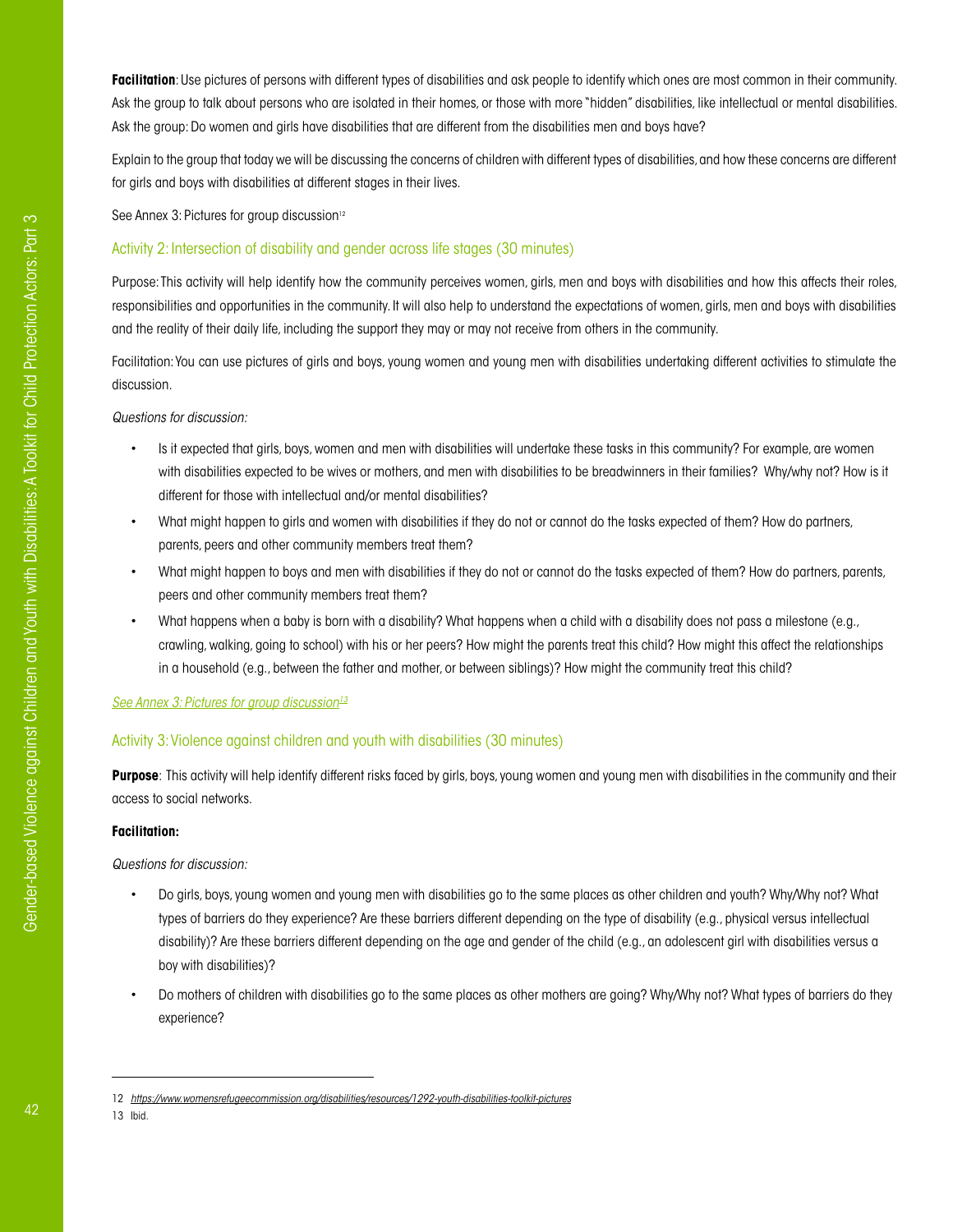- In this community, where do you think girls with disabilities feel most safe? Where do you think they feel most unsafe? What makes this place safe or unsafe? Repeat this question, asking about boys with disabilities, young men and young women with disabilities, as well as mothers and their babies with disabilities.
- Can you describe the kinds of violence that children with disabilities face? How does it differ for girls and boys with disabilities? How does it differ according to the type of disability (e.g., physical versus intellectual disability)?
- What about youth with disabilities what kinds of risks do they face in their relationships, in their household and in their community? How does it differ for young men and young women with disabilities? How does it differ according to the type of disability (e.g., physical versus intellectual disability)?
- What about mothers of babies with disabilities what kinds of risks do they face in their relationships, in their household and in their community? Do babies with disabilities receive the same kind of care and attention? How is it different for baby boys and baby girls with disabilities?
- Are there other children and young people in this community who are caring for family members with disabilities? What kinds of risks might they experience? Is this different for girls and boys?

## Activity 4: Support for child survivors with disabilities (15 minutes)

**Purpose**: This activity will help to identify barriers and facilitators to accessing services for children and youth with disabilities who have experienced violence.

**Preparation**: Develop short, contextually appropriate case studies about gender-based violence committed against children and youth with disabilities. Use these case studies to guide the questions below. It is important that these case studies are not linked to a specific story or child from the community. A few sample case studies are provided here, but should be adapted to your context.

*Sample Case Study 1*: A young girl who is deaf and can't speak left her home during the night to use the latrine. When she exited the latrine, a man grabbed her, pulled her behind the latrines and raped her.

*Sample Case Study 2*: A girl with intellectual disabilities is being tied up at home by her parents. Her mother says this is to stop her from running outside, where she might be abused. She can be very affectionate to strangers, and will do whatever other people tell her.

*Sample Case Study 3*: A young man with physical disabilities is living with his sister and brother-in-law. His sister frequently tells him that he is "useless" and a burden on the family. He tries to help by doing household chores, but other men sometimes tease him when they see him doing these activities.

*Sample Case Study 4*: A young woman who is blind – she has a boyfriend who keeps her a secret from his friends and family. When they argue about this, he says that she is "lucky" to have him and threatens to leave her.

Facilitation: Begin by explaining to the group, "We would like to ask you some questions about the services and assistance available for girls, boys, young women and young men with disabilities who experience violence. We are going to begin by sharing a fictional scenario with you, and we will ask you some questions." You may want to share more than one case study.

*Questions for discussion:*

- If the person with disabilities in the story reported that they experienced this type of violence, how do you think people would respond?
- Do children and youth with disabilities share experiences like this with other people? What makes it difficult for them to do so?
- Where could this person go to receive appropriate assistance? What kind of assistance and support could they receive?
- Is it likely that this survivor would seek such assistance? What might prevent them from seeking assistance?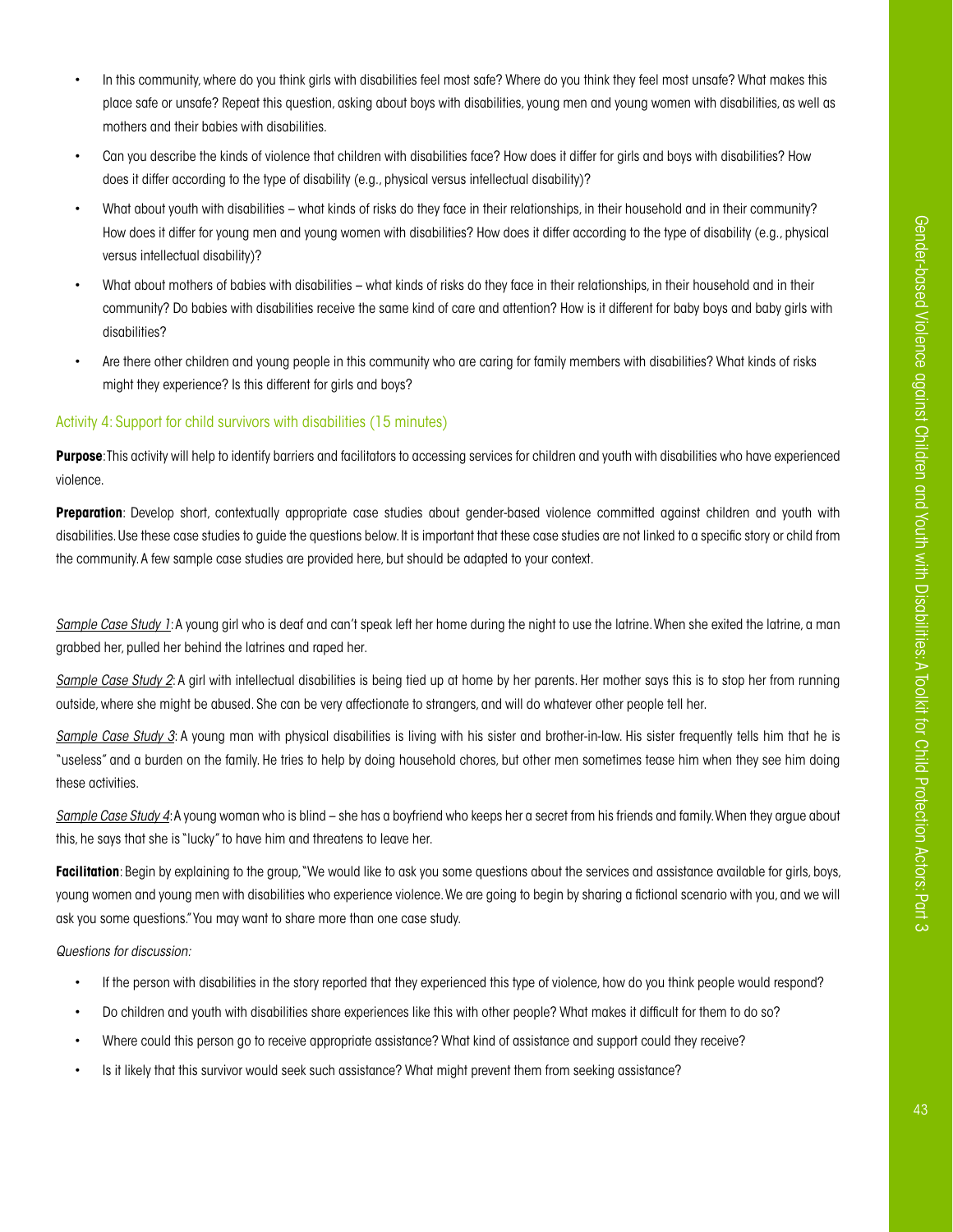# Activity 5: Preventing violence against children and youth with disabilities (15 minutes)

**Purpose**: The purpose of this activity is to identify barriers and facilitators to children with disabilities accessing gender-based violence activities in the community, and to define some strategies to improve activities that prevent violence against this group.

#### **Facilitation**:

*Questions for discussion:* 

- What things do children, families and communities do to protect girls, boys, young women and young men with disabilities from such violence?
- What activities are already running in your community to protect children and youth from violence?

Clarify and/or add any activities that your organization is undertaking to address GBV, and then ask the following questions:

- What are the things that prevent children and youth with disabilities from participating in these activities? Are these different between girls and boys with disabilities? Are these different for children with different types of disabilities?
- What could be done in this community to create a safe and protective environment for girls, boys, young women and young men with disabilities?

#### Conclude the discussion

If children with and without disabilities attended with parents and participated in the play-based activity, then you can invite them to share with the parents what they liked and didn't like about the activity.

Explain to participants that there will be a Community Workshop to share the findings from this assessment and to develop actions to improve activities for girls, boys, young women and young men with disabilities in the community. Invite the group to appoint two people to attend this workshop and share the concerns and ideas discussed in the meeting.

Share with participants the next steps in the assessment, including involving children and youth with disabilities in some participatory activities. These activities will provide a range of different ways that children and youth can identify protection concerns and risks in the community; how these are different for girls and for boys, and for those with and without disabilities; as well as their suggestions for ways to mitigate these risks. Give parents details about where and when children will be meeting to do this activity, and encourage them to share information with the parents of other children with disabilities.

Lastly, arrange a follow-up meeting for any participants who have personal concerns that they would like to discuss further, and provide follow-up support as appropriate.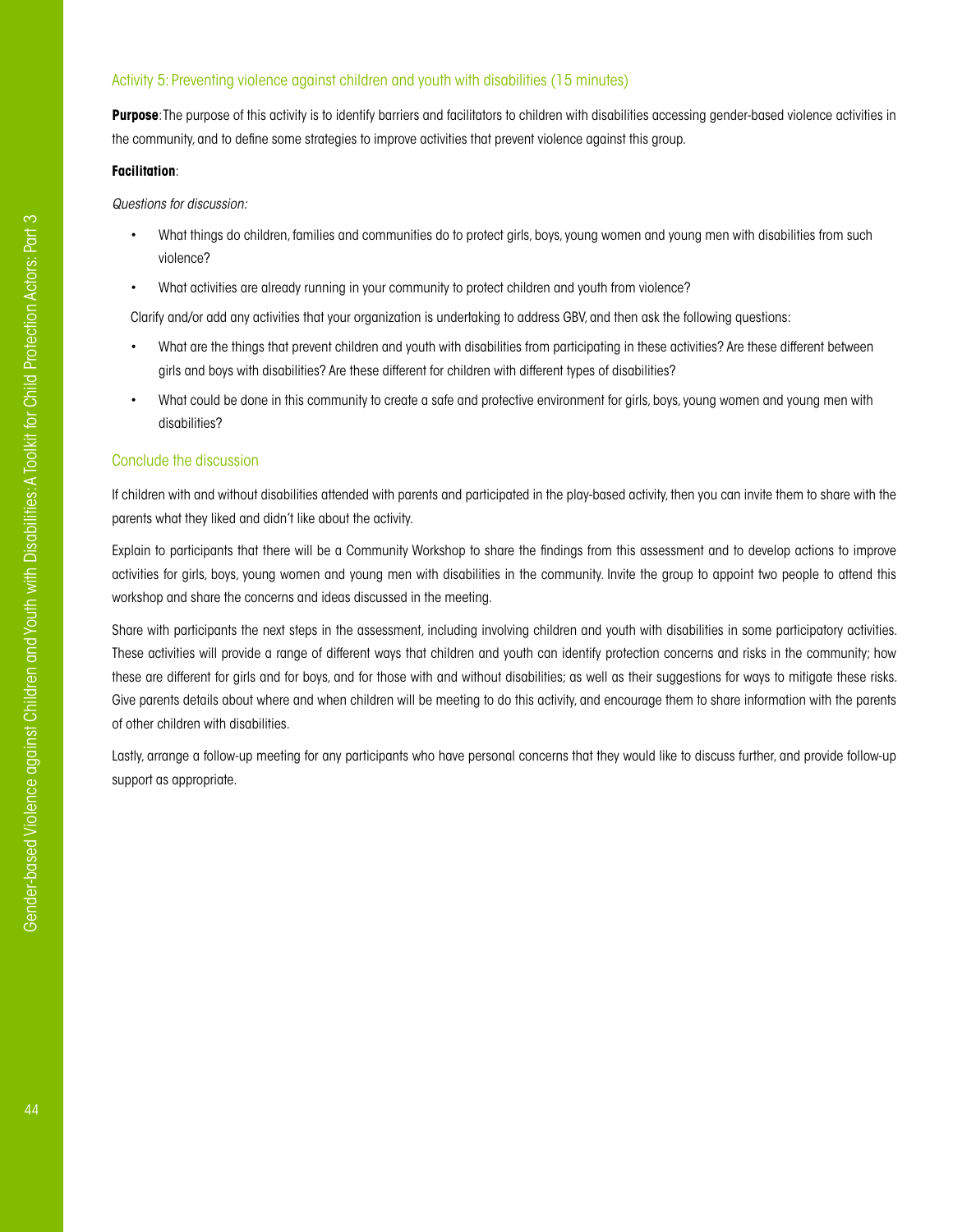# <span id="page-46-0"></span>[TOOL 4: PARTICIPATORY ACTIVITIES WITH CHILDREN](#page-46-0) AND YOUTH WITH DISABILITIES

# Purpose of the tool

This tool provides a description of the steps to undertake the activity, a discussion guide and a *["Communication Toolbox"](#page-65-0)* that staff can use to help children and youth identify protection concerns or risks in the community; how these are different between girls and boys, and those with and without disabilities; as well as their suggestions for ways to mitigate these risks. The activities are designed to provide different options for participation and/or communication on protection concerns, and to foster protective peer networking and agency among children with and without disabilities in the community.

# Composition of groups

These activities are designed for children and youth over the age of six (6) years. We recommend having four groups:

Girls aged  $6 - 14$  years with and without disabilities Young women aged  $15 - 24$  years with and without disabilities Boys aged  $6 - 14$  years with and without disabilities Young men aged 15 – 24 years with and without disabilities

Half of each group should be children and youth with disabilities. Some children and youth with disabilities may attend with siblings or other relatives without disabilities. These individuals should be kept in the same group regardless of age, but ideally they should be of the same gender, so that girls and boys will feel more comfortable to discuss their specific concerns.

# Timing of activities

It is recommended that you conduct the activities with girls and young women concurrently on one day, and with boys and young men concurrently on another day. You can introduce the activity to them as a large group of girls and boys, split them up by ages for the activity itself, and then bring them back together to discuss what they learned. This will provide space and opportunity to explore the gender-related concerns of children of different ages, for younger people to share their perspectives with older people and to foster opportunities for peer mentoring from the youth in the community.

The participatory activities should be conducted across two separate days. This will provide time for the groups to document things at different times of the day; for the printing of photos taken by the children to use in discussions; and further planning for any presentations and contributions to the Community Workshop.

# **Facilitation**

Activities with women and girls should be facilitated by women (this includes the person facilitating and the person taking notes) and activities with men and boys should be facilitated by men. Facilitation of groups will require at least one person to introduce the activity to the large group. Ideally there should be two people for each group – one to supervise and assist children who may decide to withdraw from the activity at any point, and one person to observe and take notes.

# GROUP ACTIVITIES

- Introduce all facilitators and translators, and the organizations involved.
- Explain that the purpose of the activities today are to understand the different types of safety concerns that girls, boys, young women and young men with disabilities face in the community, how these are different for girls and boys of different ages and ways in which we can reduce these risks.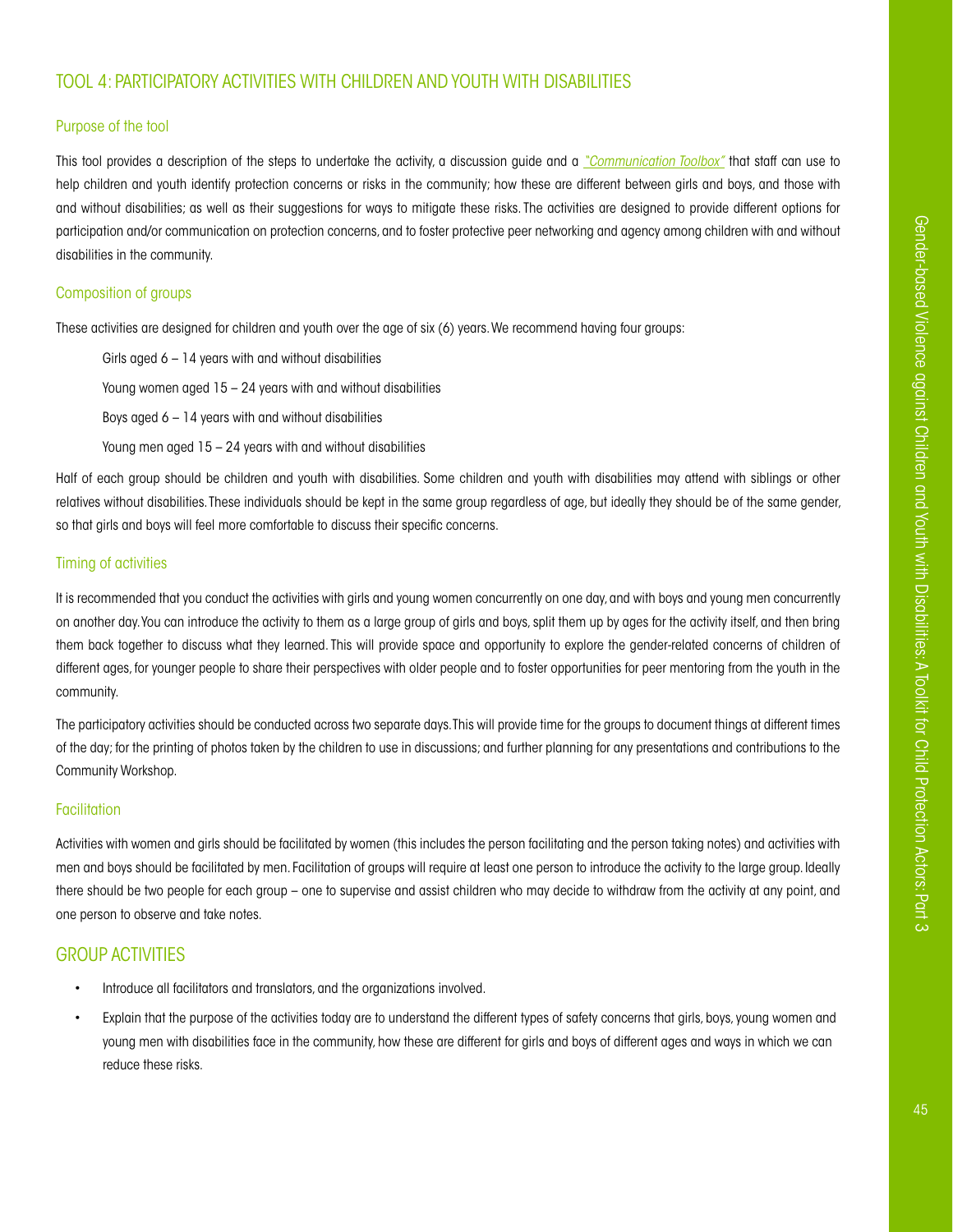- Explain that we will use this information to improve the activities that are already running in the community, so that children with disabilities can have more opportunity to participate with other children – together, not separate!
- Participation is voluntary Ask the group to describe what "voluntary" means to them. Some messages that you may like to use to explain or clarify are:
	- » Everyone here today can choose for themselves whether they want to participate in the activities.
	- » You can also choose which activities you want to participate in you don't have to participate in all of them.
	- » You can participate in any way you feel comfortable even just listening to others and watching is OK.
	- » You stop at any time and go home. For those who need assistance to go home, you can talk to one of the facilitators.
- Explain that participants don't have to share any personal experiences that might upset them or other people. It is also important that the group doesn't talk about the personal experiences of other children that they know in your community. Instead, encourage the group to talk more generally about issues in the community for girls, boys, young women and young men with disabilities – where they feel safe, where they don't feel safe – and the things we can do to change this.
- If participants have personal experiences that they would like to share, we can arrange an individual meeting after this discussion, and provide referrals to other available services and support if they are interested.
- Explain that you will be taking notes throughout the activity and the discussion. We will be writing down your concerns and ideas, but not the names of participants. We will use this information in a report to improve programs for children here, as well as in other countries.

# Activity 1: Getting to know each other and valuing difference

Everybody has differences – we are all different ages, sizes and shapes, and we all have different things that we like or dislike. In this group we also have people who move, think or communicate in different ways. But everyone here has different strengths and abilities. Let's see what we have in common and what is different. Move into groups according to:

- Who has long hair/short hair?
- Who goes to school/doesn't go to school?
- Who likes sports/doesn't like sports?
- Who likes music/doesn't like music?
- Who can speak with hands/who can speak with their voice?
- Who can move with their feet/who can move with other parts of their body?
- Similar ages groups

Note: Signs and symbols can also be used to identify which group someone would like to join. Some children may prefer to raise their hands or indicate with gestures in any way that they feel comfortable about which group they identify with. This activity aims to develop an understanding and appreciation of human diversity, but also what children have in common. You can shape the activity to highlight the skills and capacities of different members of the group. Finish with grouping by similar ages, as this assists with the following activities.

# Activity 2: Describe what we will be doing

Explain to the groups that we would like to talk today about the different concerns of girls, boys, young women and young men with disabilities. We want to know about:

- The activities that girls, boys, young women and young men with disabilities are expected to undertake in their households and communities.
- The important places in their community: these might be places where children and young people with and without disabilities spend a lot of time and/or where very important things happen.
- Things that make children and young people with disabilities feel safe or unsafe in their relationships with other people, in their home and in their community.
- Ways we can make children and young people with disabilities safer in their relationships with other people, in their home and in their community.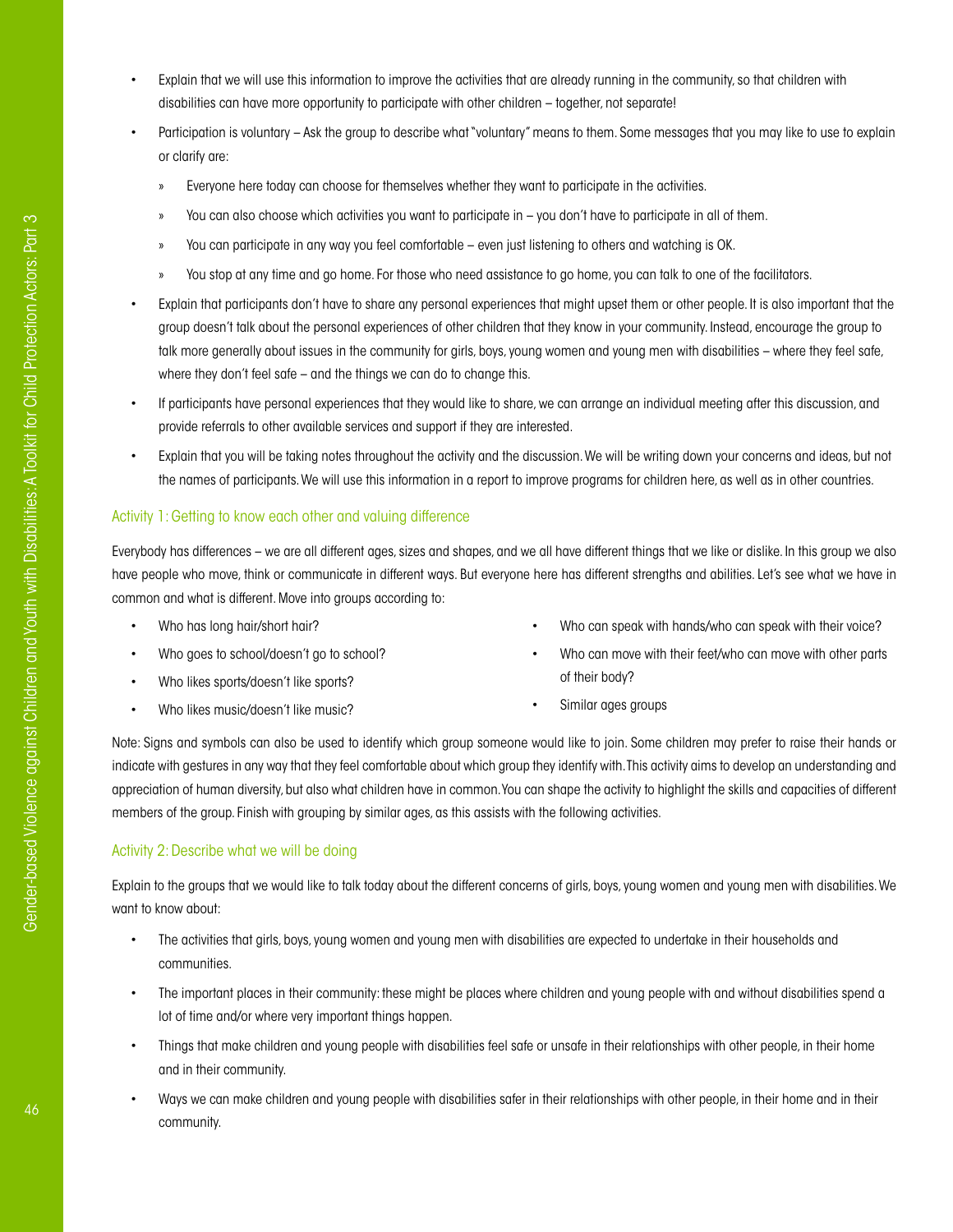# Activity 3: Introduce the "Communication Toolbox"

There are lots of ways to contribute to this discussion and for children and young people to document or record their concerns and ideas. Let the participants decide what the best way is for the different people in your group. Introduce the *["Communication Toolbox"](#page-65-0)* that they can use. These include:

**Drawing and artwork** – Groups can make a poster using the pens, paper and other materials. Include stickers of different shapes and textures and/ or tactile paint, so that children with vision impairments can recognize different parts of the poster.

**The picture library** – Images and photographs can be used to facilitate discussion. They can also be sorted into different groups under signs that you place on the wall. These signs can include symbols and facial expressions representing places they like/don't like or feel safe/unsafe.

**The sound library** – A collection of short audio recordings of local sounds and interactions between people. They can listen to these recordings and pick ones they would like to use for the discussion.

**Photography** – The group can borrow a camera and take photos that will help them to share the concerns of girls, boys, young women and young men with disabilities. They can take pictures of places they like/don't like or feel safe/unsafe. They can also take pictures of people and places that they trust and know that they can help.

**A guided tour** – The group can also walk around the community, documenting the places that they like/don't like or feel safe/unsafe. They can take their own photos as they move around the community to help explain this.

**Story in a bag** – Give the children a bag with familiar objects in it that they can use to tell a story. These should be everyday objects, like a drinking cup, a toy or ball, or a pen and a book. These objects can represent different places and/or activities that children like or don't like in the community, and can help them to communicate about the topic. Children can also add their own objects to the bag.

| <b>TOOL</b>            | <b>PHYSICAL</b><br><b>IMPAIRMENT</b> | <b>BLINDNESS AND LOW VISION</b>                                                                           | <b>DEAF AND HEARING</b><br><b>IMPAIRMENT</b>                                                                                              | <b>INTELLECTUAL</b><br><b>IMPAIRMENT</b> | <b>COMMENTS</b>                                                                                                                                                          |
|------------------------|--------------------------------------|-----------------------------------------------------------------------------------------------------------|-------------------------------------------------------------------------------------------------------------------------------------------|------------------------------------------|--------------------------------------------------------------------------------------------------------------------------------------------------------------------------|
| Drawing and<br>artwork | ✓                                    | Not suitable for children who<br>$\mathsf{x}$<br>are blind.<br>May suit some children with<br>low vision. |                                                                                                                                           |                                          | Tactile paint and colorful stickers<br>may help children who are low<br>vision to navigate a visual map.                                                                 |
| The picture<br>library | $\checkmark$                         | Not suitable for children who<br>X<br>are blind.<br>May suit some children with<br>low vision.            |                                                                                                                                           |                                          | This is especially useful with<br>children with hearing disabilities,<br>as well as those with intellectual<br>disabilities.                                             |
| The sound<br>library   | $\checkmark$                         |                                                                                                           | Not suitable for<br>x<br>children who are<br>Deaf.<br>May suit some<br>children who are<br>hard of hearing,<br>if used with a<br>headset. |                                          | This is particularly useful with<br>children who are blind. They may<br>also want to record their own voice<br>and reflections on places where<br>they feel safe/unsafe. |

#### **Table: Using tools with children with different types of impairments**<sup>14</sup>

<sup>14</sup> Adapted from: Elena Jenkin, Erin Wilson, Kevin Murfitt, Matthew Clarke, Robert Champain & Laine Stock-man, *Inclusive practice for research with children with disability: A guide*  (Melbourne: Deakin University, 2015). *<http://www.voicesofchildrenwithdisability.com/>*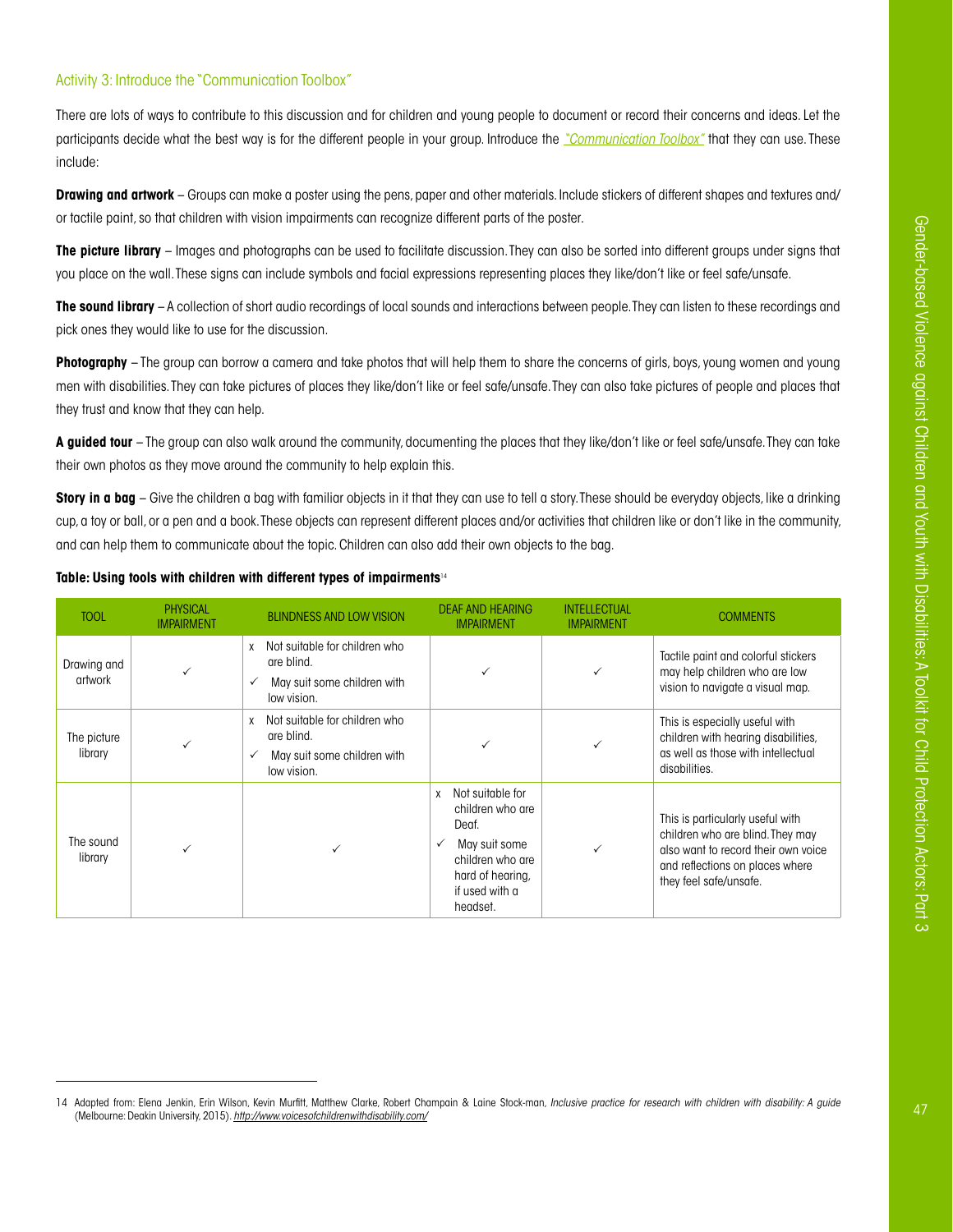| <b>TOOL</b>       | <b>PHYSICAL</b><br><b>IMPAIRMENT</b>                                               | <b>BLINDNESS AND LOW VISION</b>                                                                                                                          | <b>DEAF AND HEARING</b><br><b>IMPAIRMENT</b> | <b>INTELLECTUAL</b><br><b>IMPAIRMENT</b> | <b>COMMENTS</b>                                                                                                                                                                                                                                                                                                                            |
|-------------------|------------------------------------------------------------------------------------|----------------------------------------------------------------------------------------------------------------------------------------------------------|----------------------------------------------|------------------------------------------|--------------------------------------------------------------------------------------------------------------------------------------------------------------------------------------------------------------------------------------------------------------------------------------------------------------------------------------------|
| Photo-<br>graphy  | ✓                                                                                  | Not suitable for children who<br>X<br>are blind.<br>May suit some children with<br>$\checkmark$<br>low vision, as photographs can<br>be easily enlarged. |                                              |                                          | Photography is a great way to<br>capture the lived experiences of<br>children with disabilities, both at<br>home and in the public sphere. It<br>may not be immediately apparent<br>why a child has taken a certain<br>photograph - explore this by<br>looking for themes across photos,<br>and asking questions of peers and<br>siblings. |
| A guided<br>tour  | Length of<br>tour should<br>be adapted<br>to capacity of<br>those in the<br>group. |                                                                                                                                                          |                                              |                                          | All children have a right to move<br>around their community - even<br>those who require assistance<br>can be included in this activity,<br>as it will highlight the interaction<br>of individual, relationship and<br>community level factors that affect<br>their access and inclusion.                                                   |
| Story in a<br>bag | $\checkmark$                                                                       |                                                                                                                                                          |                                              |                                          | This is especially useful with<br>children with more profound<br>communication difficulties and for<br>those with vision impairments who<br>can use objects that they can feel to<br>document their own experiences.                                                                                                                       |

## Activity 4: Picking and mixing tools

Ask the group to pick two activities from the *["Communication Toolbox."](#page-65-0)* They should think about which tools will help everyone in their group to participate or contribute in some way to the activity. They may want to identify different roles for people in your group based on the different skills that each person has. For example, some people may not feel so confident speaking, but they can take photos; others may need assistance to move their wheelchair around the community, but they can take good notes; maybe there is an object or place that they know makes another person in their group happy – they can collect that and put it in the Story in a Bag or visit that place in the Guided Tour.

Move away and give the group time to discuss, and to engage with the different tools. Let them look at the tools, touch them and talk about them. Then ask them to explain what they have chosen and how they might like to adapt and/or combine the activities.

### Activity 5: Support the groups information and to document their ideas

Remind each group that today's activity is meant to document the different concerns of girls, boys, young women and young men with disabilities. We want to know about:

- The activities that girls, boys, young women and young men with disabilities are expected to undertake in their households and communities.
- The important places in their community: these might be places where girls, boys, young women and young men with and without disabilities spend a lot of time and/or where very important things happen.
- Things that make girls, boys, young women and young men with disabilities feel safe or unsafe in their relationships with other people, in their home and in their community.
- Ways we can make girls, boys, young women and young men with disabilities safer in their relationships with other people, in their home and in their community.

Start the activity using the tools chosen by the group. The following Discussion Guide can help you gather more information during the activity and facilitate the group to identify their main concerns and ideas for change.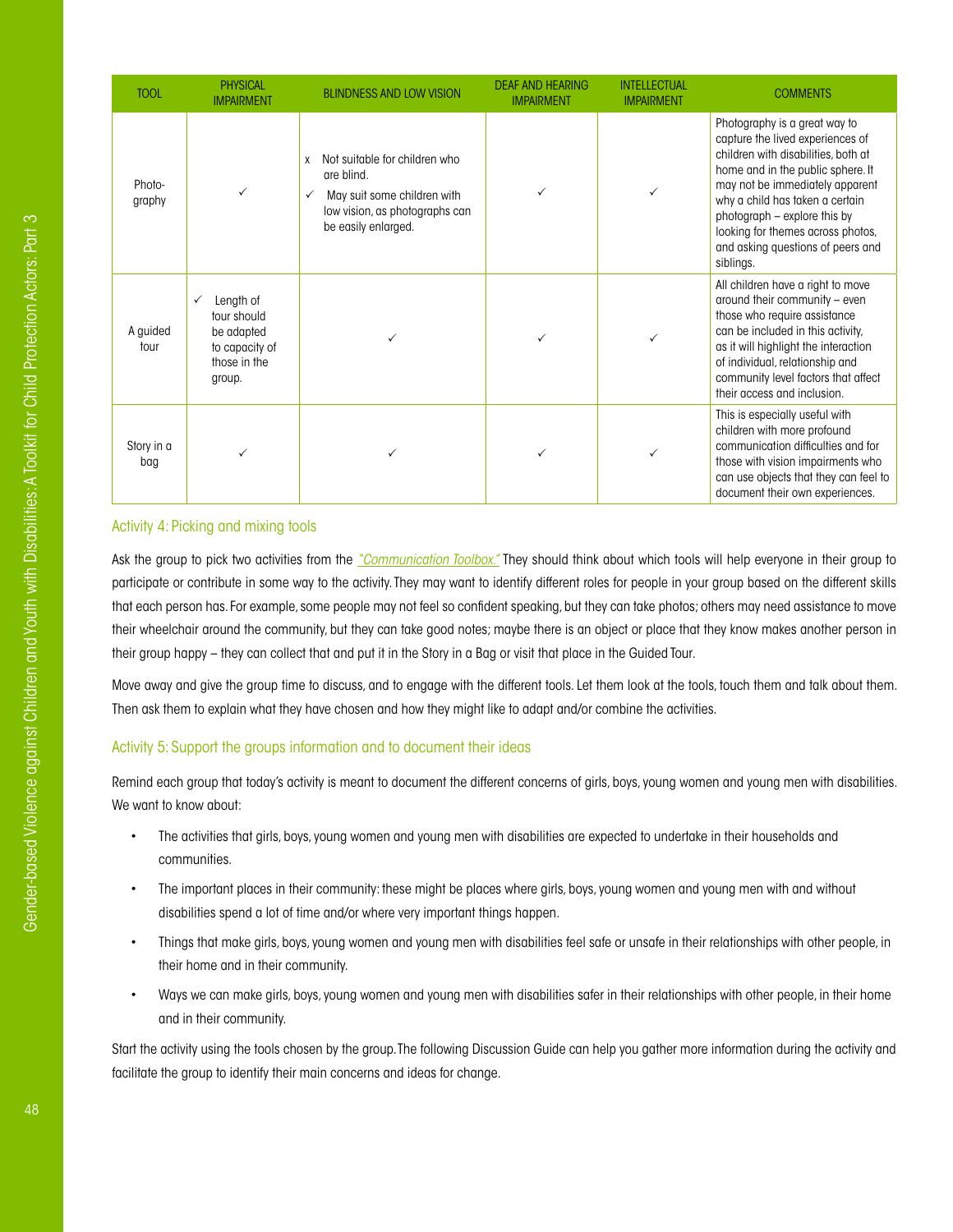# Activity 6: Sharing with others and formulating recommendations

Each group can then decide on how they want to share their concerns and ideas with others. You should bring the children and youth groups (e.g., the girls and young women's groups) back together to share with each other what they have learned. Ask each group to then:

- Identify one activity that children and youth with and without disabilities can do together in the future.
- Make one suggestion of how we can improve the activities that are already running in the community for children and youth with disabilities.

Ask each group to identify two representatives that will come to the Community Workshop to share the opinions and ideas of the group.

# Activity 7: Contributing to program planning

Children and youth with and without disabilities should be invited to attend a Community Workshop where they can share what they learned through the assessment, their recommendations and ideas for activities that can be conducted and/or adapted. This is a critical step in the participatory action research cycle and over time strengthens both the capacity and agency of children. Children should be supported to participate in any way they feel comfortable – they may just want to listen, appoint an adult or a peer to speak for them, and/or make formal presentations and contributions. Create the space, and then support them to fill it!

# DISCUSSION GUIDE

Prompting questions for discussion both during and after activities should include:

- The activities that girls, boys, young women and young men are expected to undertake in their households and communities:
	- » Are girls, boys, young women and young men with disabilities expected to undertake these activities? Why/ why not?
	- » Does their responsibility change as children and youth with disabilities grow older? If so, how?
	- » Is it different for children and youth with different types of disabilities (e.g., intellectual disabilities)? If so, how?
	- » Do girls, boys, young women and young men with disabilities experience any concerns for their safety and security when undertaking these activities? If so, how?
- For important places in the community:
	- » What activities happen in these places?
	- » Who attends these activities girls, boys, young women or young men with and without disabilities?



*Adolescent girls with and without disabilities sharee poems about their experiences at a Community Workshop. © WRC/Emma Pearce*

- » What types of disabilities do children and youth have who attend these activities?
- » What are some of the things that prevent girls, boys, young women and young men from being a part of these activities?
- » What are some of the things that might help girls, boys, young women and young men with disabilities to be part of these activities?
- Things that make girls, boys, young women and young men with disabilities feel safe or unsafe in their relationships with other people, in their home and in their community: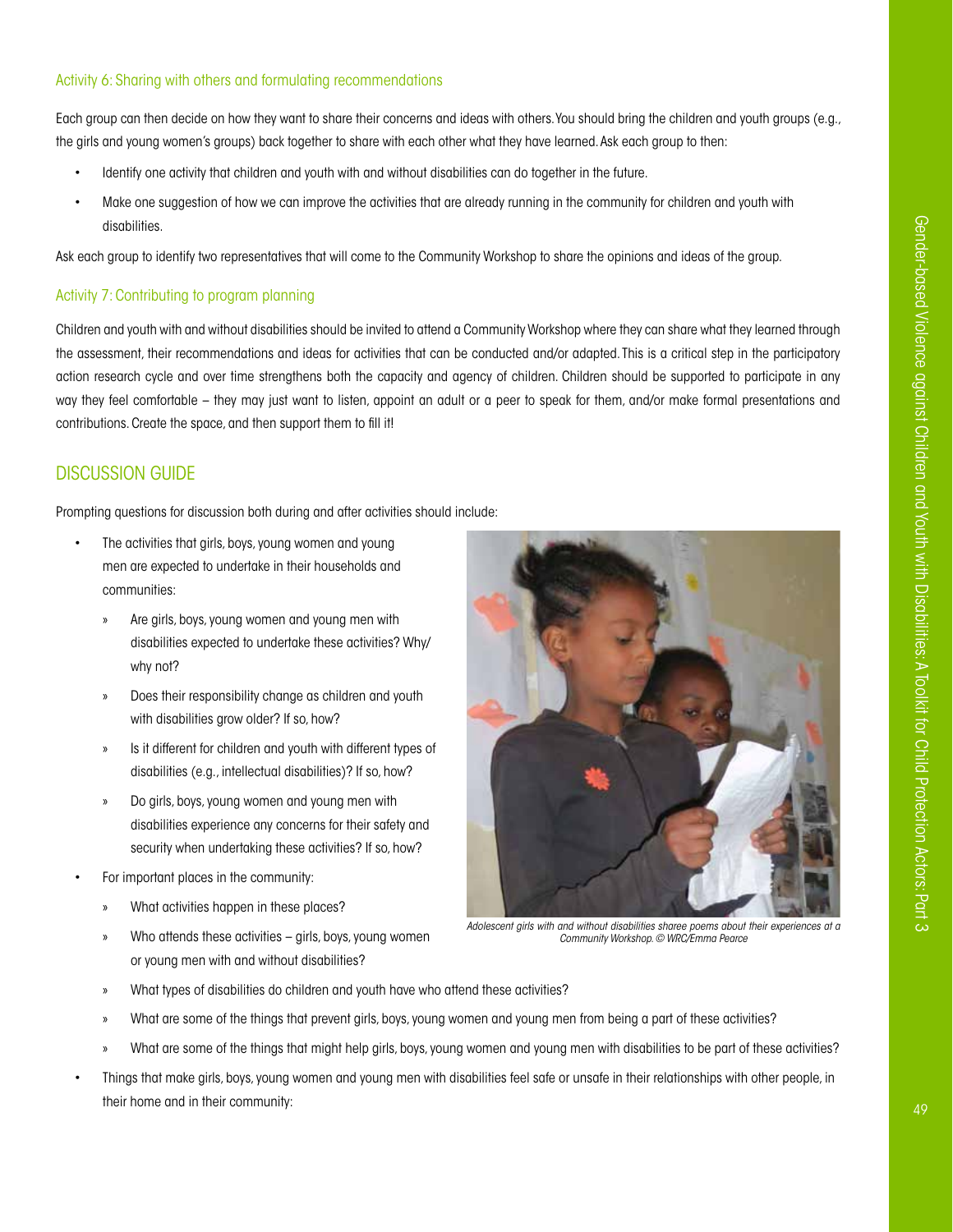- » How do people treat children and youth with disabilities? Ask about their parents, their peers, and then other community members. Is it different for girls and boys, and for those with intellectual disabilities? If so, how?
- » How do children and youth with disabilities learn about safety and violence? What about sex and healthy relationships? Is it different for girls and boys, and for those with intellectual disabilities? If so, how?
- » What does a safe and healthy relationship look like for girls, boys, young women and young men with disabilities?
- » Where can girls, boys, young women and young men with disabilities go if they have experienced violence? Who do girls, boys, young women and young men with disabilities trust the most to talk to about personal issues?
- Ways we can make children and young people with disabilities safer in their relationships with other people, in their home and in their community:
- » How can we make these places in the community safer for girls, boys, young women and young men with disabilities?
- » What can we do to prevent violence against girls, boys, young women and young men with disabilities in their relationships with others, in their families and in the community?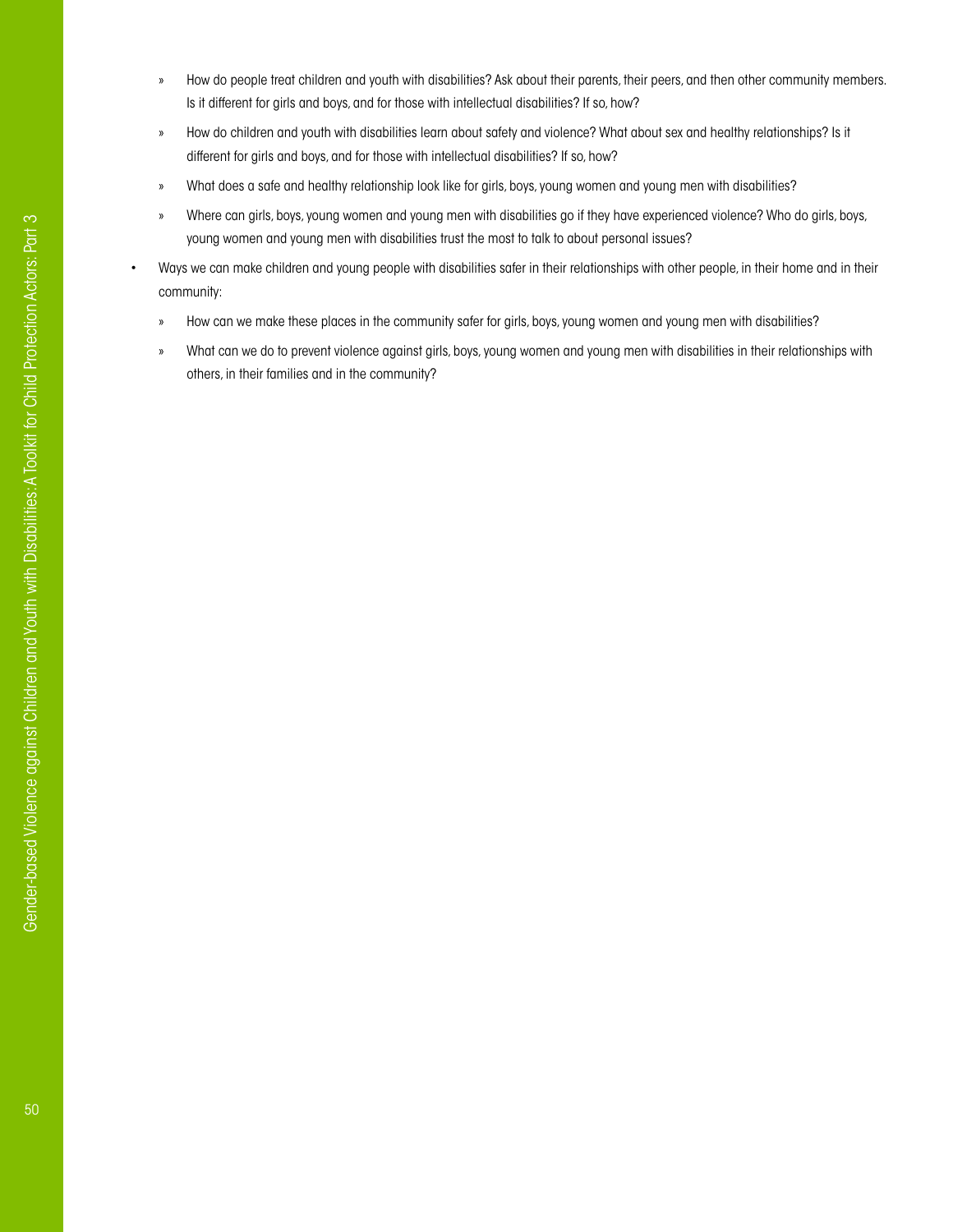# <span id="page-52-0"></span>[TOOL 5: INDIVIDUAL INTERVIEWS](#page-52-0) AND OBSERVATION CHECKLIST15

# Purpose of this tool

This tool provides guidance on how to gather information from children and youth with disabilities and their caregivers who may be isolated in their homes and unable to attend the other assessment activities. The tool includes questions to guide the interview and an observation checklist to help the interviewer get a sense of the environment in which the child lives and their preferred method of communication.

# Composition of participants

Individual interviews are most suitable for children and youth with more complex disabilities or mental disabilities, who require more tailored and individualized communication approaches and/or feel more confident to communicate in familiar environments.

# Location of the interview

The purpose of individual interviews is to reach those children, youth and caregivers who may not be able to participate in group discussions because they are isolated in their homes. You should ask the parents or caregivers about the most comfortable location in the home to interview them, but also to involve the child with disabilities in the process, bearing in mind what is culturally appropriate in your given context, and the age and gender of the child and caregivers involved.

Do no harm: Some children and caregivers may experience violence inside the home. It is important to check with those being interviewed where they would feel most comfortable and safe – This may be in in their home or in another location. It is also critical to keep questions broad in nature, rather than asking about personal experiences of violence. You may also start with general topics relating to safety and security in the community and perhaps expand into more sensitive topics in follow-up visits.

## Timing of activities

Individual interviews should not be longer than one hour, but will vary dramatically in length, depending on the age and attention span of the child involved, as well as how comfortable they are with you and how familiar you are with their communication preferences. Shorter interviews over multiple home visits can also help to establish trust and safely expand discussion into more sensitive topics over time.

# **Facilitation**

Wherever possible, children and youth with disabilities should participate directly in the interview. It is possible to also use the *[Communication](#page-65-0)  [Toolbox](#page-65-0)* during such interviews, which can help to foster the participation of individuals with more severe communication difficulties.

If an individual does not feel comfortable communicating with you on her or his own, or you cannot find an appropriate method of communication, you can also involve parents, caregivers and even siblings or friends of children with disabilities. In these situations, it is important to still include the child with disabilities in discussions, so they can listen and communicate in any way possible whether they agree or disagree with the statements being made. Parents, caregivers and siblings or friends can also help you to identify different communication approaches with the child with disabilities.

# Interview guide

- Identify and approach the child or young person with a disability to introduce yourself. Greet them in the same way that you would greet other children in your community, considering social or cultural norms relating to age and gender.
- Talk directly to the child or young person to try to establish an optimal method of communication. If you are not sure about the best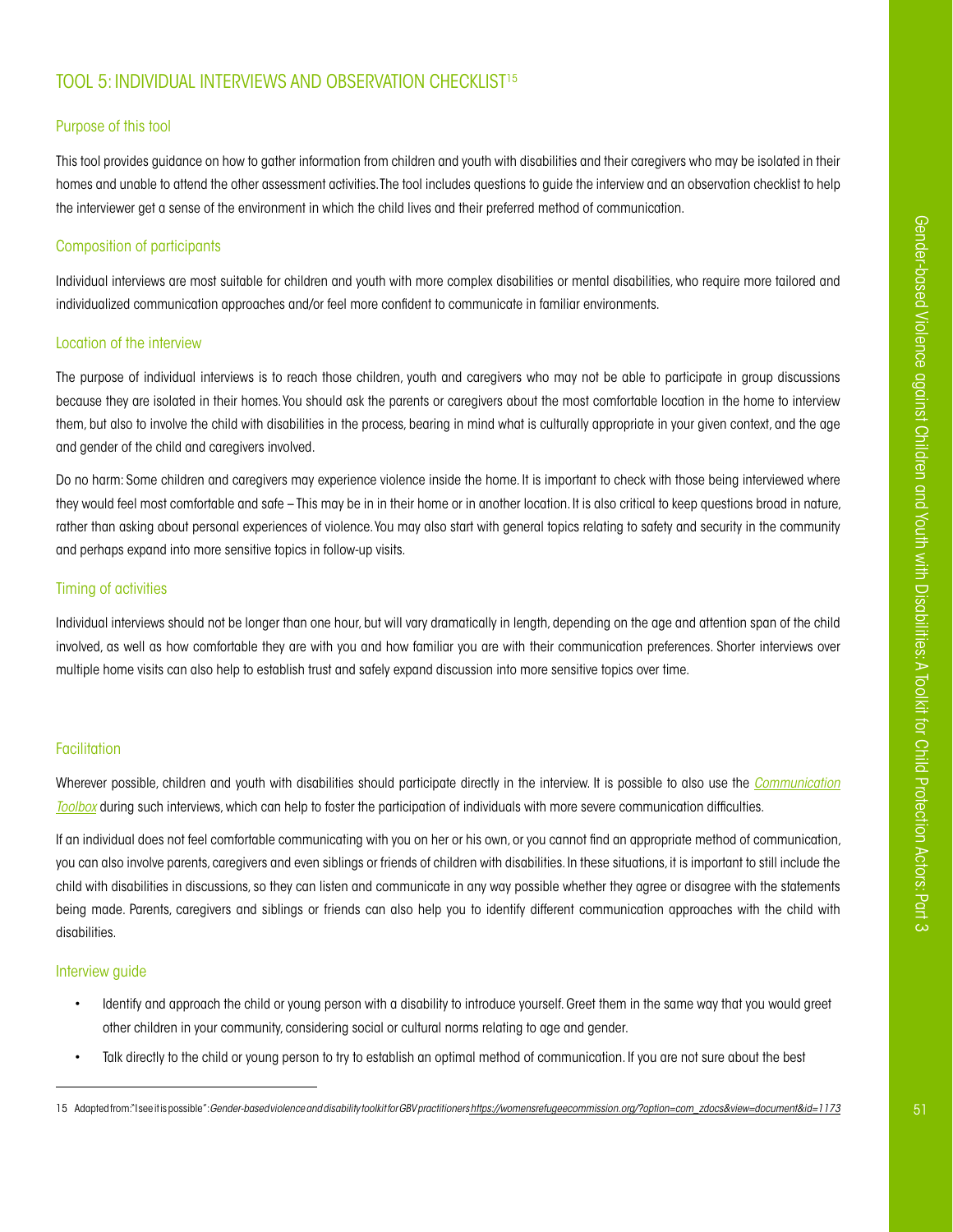communication method, you can ask parents, caregivers and even siblings for advice about this.

- Ask if they would like to participate and whether they feel safe doing so. Give time for the individual to respond, and watch for signs that they do not want to or do not feel safe participating. For people with limited communication abilities, ask the caregiver (if present): How does [state the name of the person] tell you that she/he is unhappy or uncomfortable with something? What makes her/him happy or sad? Use this information to facilitate the interview if verbal communication is not possible and respect any indications that the participant is not comfortable or willing to continue.
- Introduce all facilitators and translators, and the organizations involved.
- Explain that the purpose of the meeting is to understand the different types of violence that girls, boys, young women and young men with disabilities are at risk of in the community, and ways in which we can reduce these risks and promote participation of children and youth with disabilities in our activities in the community.
- Explain that we will use this information to improve the activities that are already running in the community, so that children with disabilities can have more opportunity to participate with other children – not to set up new or separate services for children with disabilities.
- Remind the child and their caregivers that:
- » Participation is voluntary.
- » No one is obligated to respond to any questions if they do not wish.
- » Participants can leave the discussion at any time.
- » They should not share personal experiences, but can instead talk more generally about what they know happens in the wider community.
- If participants have personal experiences that they would like to share, we can arrange an individual meeting after this discussion, and provide referrals to other available services and support should they be interested.
- Explain that we will be taking notes throughout the discussion. We will be writing down the information provided, but not the names of the people here. We will use this information in a report to improve programs for children here, as well as in other countries.

#### Interview questions

The following interview questions are written to be directed to the individual with disabilities, but could also be used with women and girls who are caregivers of persons with disabilities to better understand their experiences, access and inclusion in the community.

1. Tell me a bit about yourself.

*Additional prompts: What kind of things do you enjoy doing? How long have you been living here? Who lives in your household?* 

2. What kind of community activities do you participate in?

*Additional prompts: Ask about education, children's and girl's groups, health, and livelihoods activities, as appropriate. What things do you like about these activities? What things do you find difficult about these activities?*

- 3. Are there any places or activities in the community where you feel most comfortable or most safe? What makes these places comfortable or safe for you?
- 4. Do you have contact with other women/girls/men/boys your age? If so, who provides you support? Where to you go to meet them? If not, what are the challenges to meeting and socializing with other women/girls/men/boys your age?
- 5. Are there any places or activities in the community where you feel uncomfortable or unsafe? What makes these places uncomfortable or unsafe for you?

*Additional prompts: Are there places or activities where children and young people with disabilities may be at risk of different forms of violence, including sexual abuse or exploitation? Are some children and young people with certain types of disabilities (like intellectual disabilities) more at risk? Are girls, boys, young women and young men at risk of different forms of violence? How is it different?*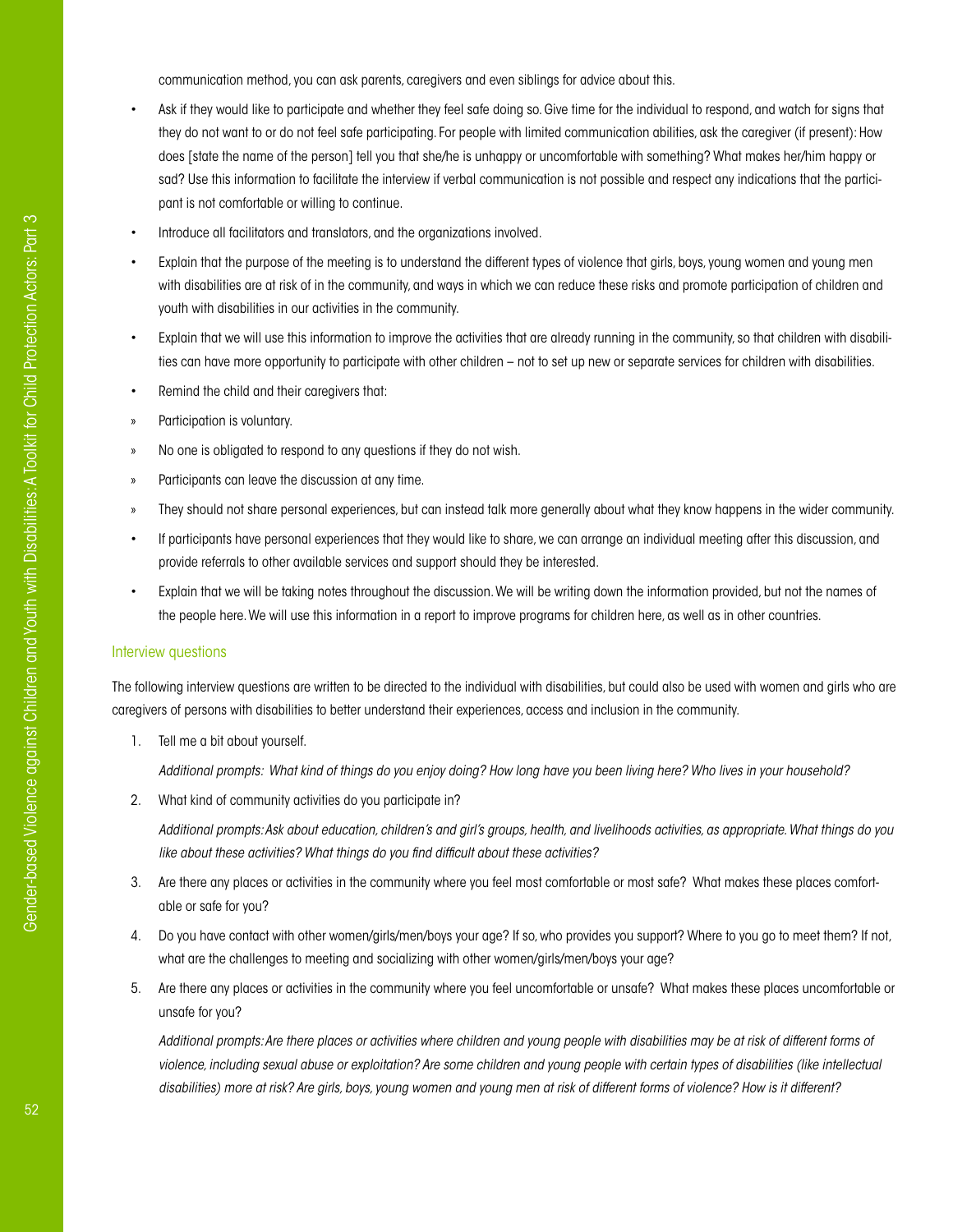6. Where do you go or who do you talk to if you have problems and concerns?

*Additional prompts: Have you heard about services for survivors who have experienced sexual violence? Do girls, boys, young women and young men with disabilities have difficulty accessing these services? If so, what are some of the barriers that they face in accessing these services?* 

7. Are there any programs or activities for women/girls/men/boys in the community that you would like to access or participate in? What has prevented you from accessing these services or activities in the past? How could we help you to participate in this activity or access this service?

*Additional prompts: Ask about different GBV prevention activities that are running in the community, such as adolescent girls' groups, awareness-raising, campaigns and trainings.*

# Observation checklist

During an individual interview, it can be useful to make some notes about what you observe about the individual and their environment. This can help to determine other things in the child's home life and relationships that may affect their health, safety and well-being. It can also help to identify additional needs, concerns, and ways to support the child with a disability to participate in your program and access your services. The questions below may be useful for guiding your observations.

| <b>COMMUNICATION</b>                                                                                                                                                                                                                                                                                                                                                                                                                                                                                                  |
|-----------------------------------------------------------------------------------------------------------------------------------------------------------------------------------------------------------------------------------------------------------------------------------------------------------------------------------------------------------------------------------------------------------------------------------------------------------------------------------------------------------------------|
| How does the person communicate? Watch other family members to see how they interact with the person. Do they use speech, writing or gestures?                                                                                                                                                                                                                                                                                                                                                                        |
| <b>PHYSICAL</b>                                                                                                                                                                                                                                                                                                                                                                                                                                                                                                       |
| Describe the person's personal appearance and hygiene. Are they dressed in an appropriate way compared with girls and boys of a similar age in the household<br>or community (e.g., Are they naked or partially clothed when others are fully clothed)? If not, ask caregivers for a blanket and/or clothing before continuing with<br>the interview. Do they appear to have good hygiene (e.g., Are they more clean or less clean than other women or men in the household)? How are they moving<br>around the room? |
| <b>EMOTIONAL</b>                                                                                                                                                                                                                                                                                                                                                                                                                                                                                                      |
| How does the child express that they are happy, sad, comfortable or angry? Has there been any recent change in their behavior (e.g., mood swings; agitation; fear<br>of other people; sleep and eating disturbances; withdrawal; changes in their usual communication; self-injury or inappropriate sexual behaviors)?                                                                                                                                                                                                |
| <b>ENVIRONMENTAL</b>                                                                                                                                                                                                                                                                                                                                                                                                                                                                                                  |
| What is the current state of the individual's home? Is the home of the same quality and/or standard as nearby homes? What is the current state of their<br>surrounding community? How close are they to important facilities (e.g., health centers, schools and community meeting points)?                                                                                                                                                                                                                            |

#### Conclude the interview

- Thank the child, their parents and other members of the family for their time and their contributions.
- Ask the child and caregivers if they have questions.
- Provide information to the child and their family about the services and activities available through your organization and facilitate referrals to psychosocial support or other assistance, as requested.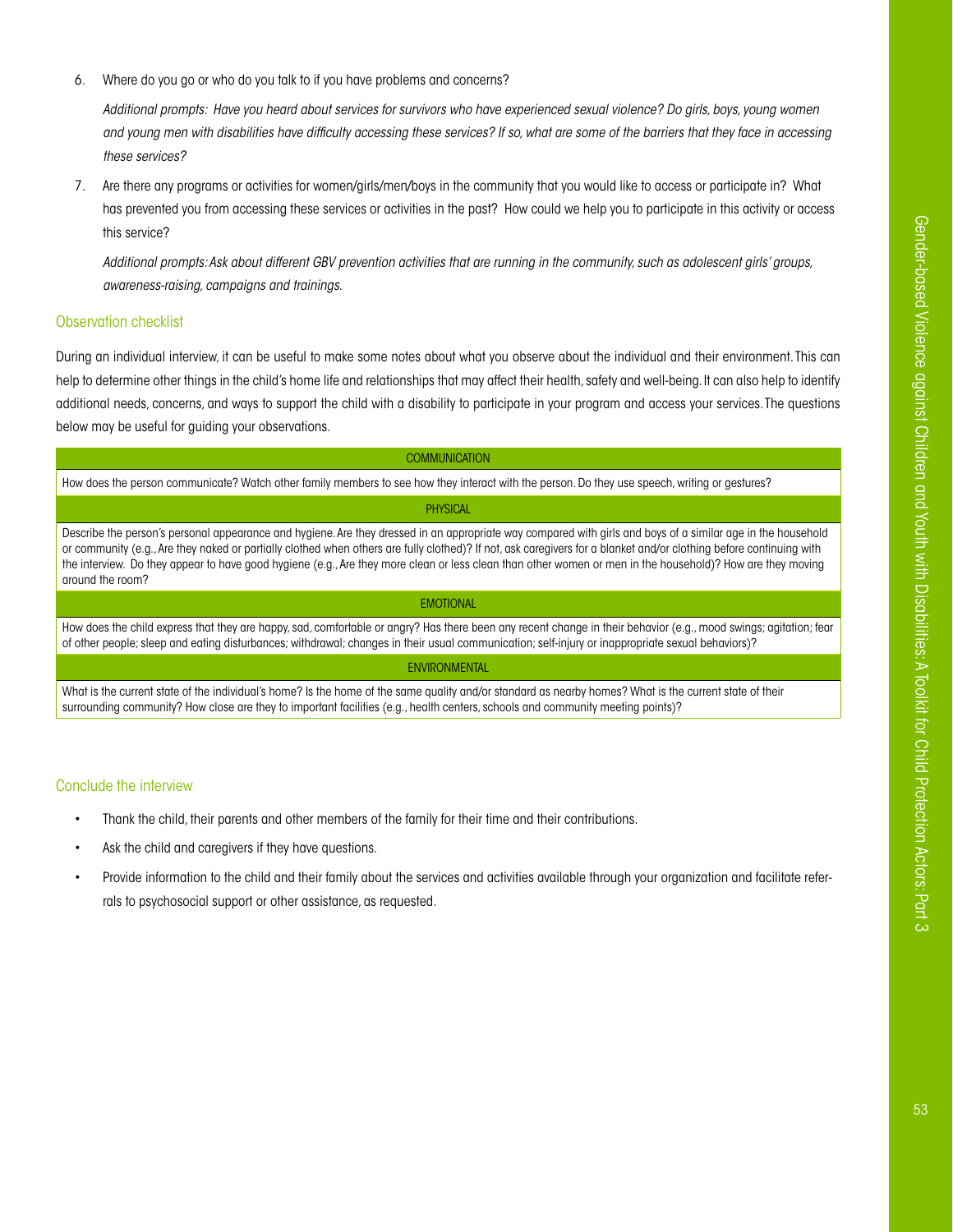# TOOL 5: OBSERVATION CHECKLIST

**COMMUNICATION** 

How does the person communicate? Watch other family members to see how they interact with the person. Do they use speech, writing or gestures?

#### PHYSICAL

Describe the person's personal appearance and hygiene. Are they dressed in an appropriate way compared with girls and boys of a similar age in the household or community (e.g., Are they naked or partially clothed when others are fully clothed)? If not, ask caregivers for a blanket and/or clothing before continuing with the interview. Do they appear to have good hygiene (e.g., Are they more clean or less clean than other women or men in the household)? How are they moving around the room?

#### EMOTIONAL

How does the child express that they are happy, sad, comfortable or angry? Has there been any recent change in their behavior (e.g., mood swings; agitation; fear of other people; sleep and eating disturbances; withdrawal; changes in their usual communication; self-injury or inappropriate sexual behaviors)?

#### ENVIRONMENTAL

What is the current state of the individual's home? Is the home of the same quality and/or standard as nearby homes? What is the current state of their surrounding community? How close are they to important facilities (e.g., health centers, schools and community meeting points)?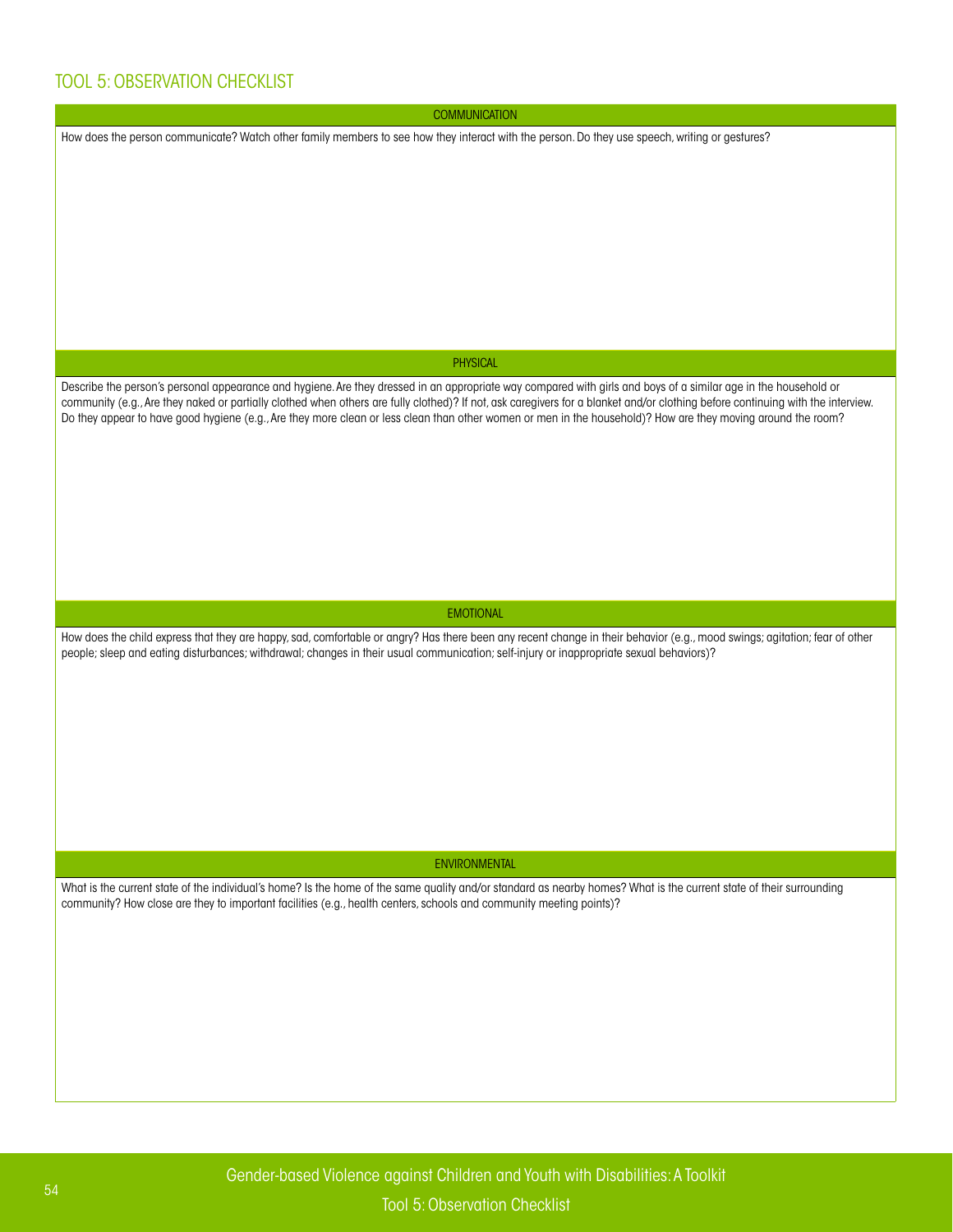# <span id="page-56-0"></span>[TOOL 6: COMMUNITY WORKSHOP](#page-56-0)

# Purpose of tool

This tool provides a sample agenda for staff and partners to plan a Community Workshop at the end of the assessment. The Community Workshop should include community leaders, government partners, organizational staff and representatives from the different groups engaged in the assessment. It is a forum to share information learned throughout the assessment, and to put children and youth with and without disabilities and their caregivers at the center of program planning. Children and youth with and without disabilities can contribute also to the planning of the agenda of the workshop, often suggesting activities that are built around their skills and capacities.

Also included in this tool is a documentation form to help you to record and analyze the information presented by the different groups of children and youth with disabilities and their caregivers. It is critical that recommendations from each of these groups are documented and remain at the center of program action planning.

# Example: Community workshop agenda

- 1. Introduce the organizations involved in the assessment and describe the child protection or GBV activities that you usually run in the community.
- 2. Explain the purpose of the workshop:
	- » To share information about the GBV concerns of girls, boys, young women and young men with disabilities and their caregivers.
	- » To hear ideas and recommendations from children and youth with disabilities and their caregivers about how we should adapt existing GBV and child protection activities in the community.
	- » To plan the changes that we will make to our activities to ensure girls, boys, young women and young men with disabilities have the same opportunity as others to access our programs and activities.
- 3. What did we do during the assessment?

Describe the different activities that were conducted during the assessment. You may like to use photos, as well as verbally describing this. You can also invite the children and young people to describe different activities and tools that were used, perhaps through "work stations" around the room that participants visit to learn about each of the activities.

4. What did we learn during the assessment?

Depending on the size of the group, this activity could be done in through group activities or a "Global Café" activity. Give representatives from each group from the assessment – female caregivers; male caregivers; girls with disabilities; boys with disabilities; young women with disabilities; and young men with disabilities – a space or location in the room. They can set up this space with tables and chairs, and place any posters or artwork on the walls that they developed during the assessment. Split the remaining participants into six groups who will spend 10 minutes with each participant group before rotating to the next one. Ask the workshop participants to record the main concerns and recommendations of each group, which they must share at the end of this activity to cross-check and validate with the representatives present.

5. What will we do next?

Summarize the recommendations from the representatives of each group and write these on flip chart paper so that everyone can see them and refer to them throughout this activity. Depending on the recommendations presented and the stakeholders present, you can divide participants in groups to develop actions to implement over the next 12 months. Examples of ways to divide the participants could be:

• Divide participants based on life stage actions – One group to develop actions to promote inclusion in children's activities; another group to develop actions to promote inclusion in youth activities; and lastly a group to develop actions that support caregivers of young children with disabilities.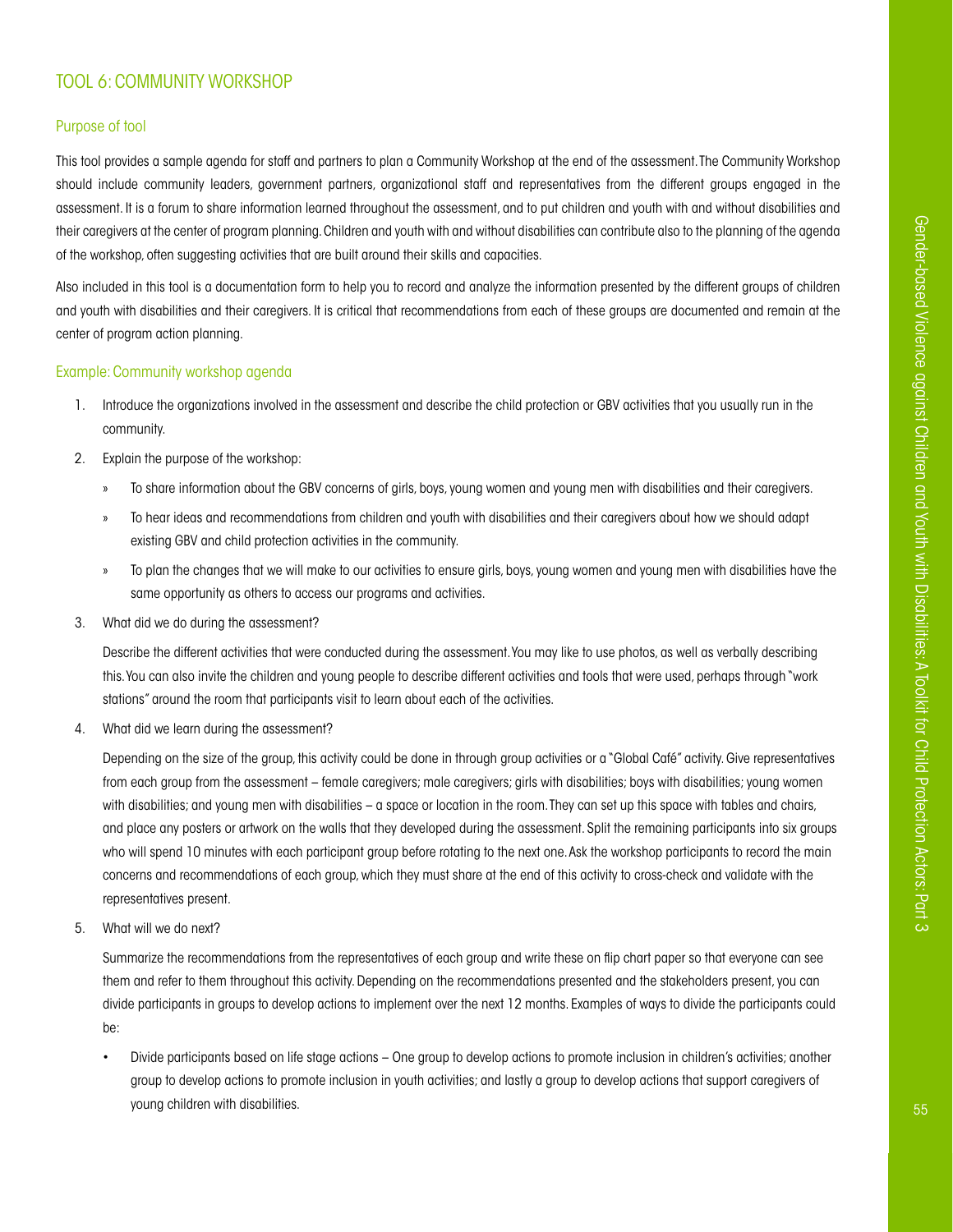- Divide participants based on gender-related actions One group to develop actions that promote inclusion of girls and women with disabilities; and one group to focus on actions that promote inclusion of boys and men with disabilities.
- Divide participants based on their area of programming One group to focus on government-led initiatives (e.g., representation on child protection committees); one group to focus on partner-led initiatives (e.g., building the capacity of child protection committees); and one group to focus on community-led initiatives (e.g., community awareness raising).

It is important to clarify with all participants that these actions should focus on ways to adapt existing child protection and GBV programs so children and youth with disabilities are being included, NOT to develop new and separate programs for this group.

#### Next steps

Recap the actions being proposed and the next steps for program planning. Clarify with participants where any actions may not be realistic or outside the scope of your programming, and make suggestions of alternative partners that could be engaged for these wider issues.

Always finish with space for a contribution from children and youth with disabilities. Let them decide how they would like to fill this space. They may wish to perform a poem or a song that they have prepared together. Let them have the last word!

#### **A poem: The woman**

By Bethlehem Gosaye *A woman's challenges doesn't end. But let us fight it together, By being courageous and strong We can be heroes by our liberty. A woman is a sister and also a mother, Who gives people life and also her love. If you don't recognize this and respect her I can tell you that, you will regret at the end of the day.*

# **Community workshop: Documentation form**

| <b>FEMALE CAREGIVERS</b>       | <b>MALE CAREGIVERS</b>             |
|--------------------------------|------------------------------------|
| Main GBV concerns              | Main GBV concerns                  |
| <b>Recommendations</b>         | <b>Recommendations</b>             |
| YOUNG WOMEN WITH DISABILITIES  | <b>YOUNG MEN WITH DISABILITIES</b> |
| Main GBV concerns              | Main GBV concerns                  |
| <b>Recommendations</b>         | <b>Recommendations</b>             |
| <b>GIRLS WITH DISABILITIES</b> | <b>BOYS WITH DISABILITIES</b>      |
| Main GBV concerns              | Main GBV concerns                  |
| Recommendations                | <b>Recommendations</b>             |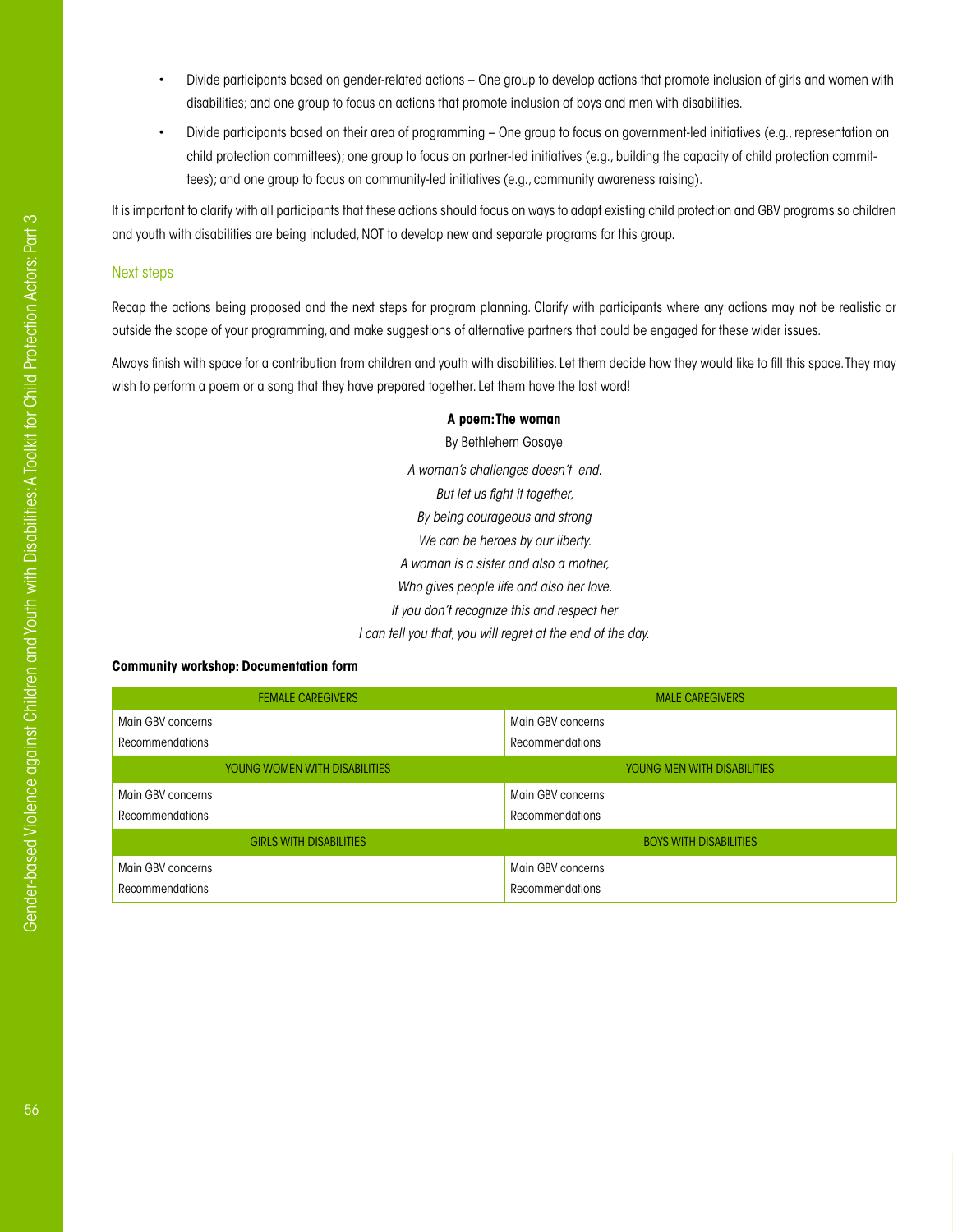# TOOL 6: COMMUNITY WORKSHOP DOCUMENTATION FORM

| <b>FEMALE CAREGIVERS</b>       | <b>MALE CAREGIVERS</b>        |
|--------------------------------|-------------------------------|
|                                |                               |
|                                |                               |
|                                |                               |
|                                |                               |
|                                |                               |
|                                |                               |
|                                |                               |
|                                |                               |
|                                |                               |
|                                |                               |
|                                |                               |
|                                |                               |
|                                |                               |
|                                |                               |
|                                |                               |
| YOUNG WOMEN WITH DISABILITIES  | YOUNG MEN WITH DISABILITIES   |
|                                |                               |
|                                |                               |
|                                |                               |
|                                |                               |
|                                |                               |
|                                |                               |
|                                |                               |
|                                |                               |
|                                |                               |
|                                |                               |
|                                |                               |
|                                |                               |
|                                |                               |
|                                |                               |
| <b>GIRLS WITH DISABILITIES</b> | <b>BOYS WITH DISABILITIES</b> |
|                                | Main GBV concerns _           |
| Main GBV concerns _            |                               |
|                                |                               |
|                                |                               |
|                                |                               |
|                                |                               |
|                                |                               |
|                                |                               |
|                                |                               |
|                                |                               |
|                                |                               |
|                                |                               |
|                                |                               |
|                                |                               |
|                                |                               |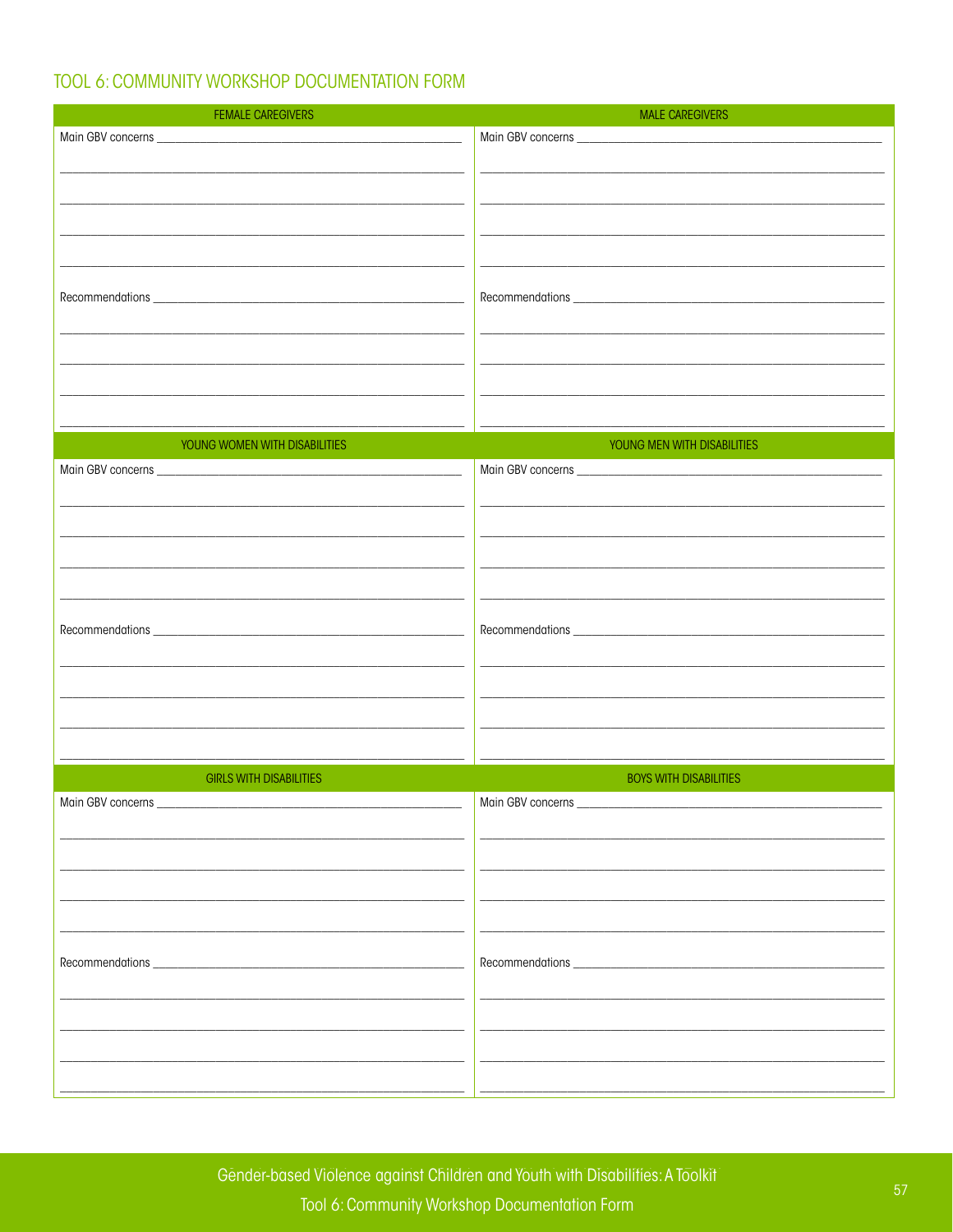# <span id="page-59-0"></span>[TOOL 7: EVALUATION – STORIES OF CHANGE](#page-59-0)

### Purpose of this tool

Children and youth with disabilities can participate not only in the assessment process, but also in evaluating what change matters the most to them from the GBV activities conducted by your organization. Children and youth with and without disabilities can be supported to document their own Stories of Change. This can help us to identify how access and inclusion has changed for girls, young women, boys and young men with disabilities, and how this is different by gender and age, having implications for prevention of GBV. It also provides another opportunity for children and youth to contribute to the program planning cycle.

This tool can be used to document how children and youth with disabilities have been included in GBV activities and what has been the most important change for them. It can help program staff understand the actions that make their programs more accessible to and inclusive of people with disabilities and caregivers, and gather ideas about how next steps.

#### Combining tools and approaches

Children and youth with disabilities can be invited to prepare their own stories individually or as a group, using drawing and artwork, photos and even the Story in a Bag (p. 83) to communicate this story to others.

## Process

In this activity, interested children and youth with and without disabilities are asked to think about and prepare their stories in advance of the group discussion, with the option of using photos and other participatory approaches to support their story-telling process.

Looking back over the past [#] months, what has been the most important change in access and inclusion for children youth with disabilities in GBV activities?

They think about this in terms of community change or a personal change. The story should reflect or describe this change and be something that they are happy to share with others. They can choose to verbally share their story, write it down, make a drawing or take photos. They can do it on their own or with a friend or family member.

#### Practice example



#### *Story of Change: Sifa (16 years old)*

*"When I was in the Congo, I lost my leg. It was infected and they put me in the hospital. I remember overhearing conversations when I was there. They thought I was unconscious, but I could hear them talking, saying that I was a 'lost cause' and that it was not worth trying to save my life. I used to think about this often and it made me very upset.*

*When I first got connected with the International Rescue Committee (IRC) they advocated for me in many ways. First, they ensured that I got a prosthetic leg. It was so important to me then. I remember that feeling when I could first start to walk around with ease, and it made me feel like I was part of the community again.*

*After that, the team from IRC made sure that I could start to go to school again. Since going back to school I have made many friends. I work hard in school. I am a good student and I really enjoy studying. In school, I can work hard and I can prove that despite what they said in the hospital in the Congo, I am not 'worthless.' Instead, I am a girl with a lot to share and to offer.*

*Over the past year, I have most enjoyed going to awareness sessions. It is important to me that the community sees me as not just a girl without a leg, but as a person with rights and a future. I also really appreciate the materials from IRC, especially sanitary napkins and supplies, because often people forget that girls our age need them. With my new leg and my chance to have an education, I feel safer, smarter and less likely to be taken advantage of."16*

16 Stories of change: Building capacity for disability inclusion in GBV programming in humanitarian settings. [https://womensrefugeecommission.org/programs/disabilities/research-and](https://womensrefugeecommission.org/programs/disabilities/research-and-resources/1110-disabilities-stories-of-change)*[resources/1110-disabilities-stories-of-change](https://womensrefugeecommission.org/programs/disabilities/research-and-resources/1110-disabilities-stories-of-change)*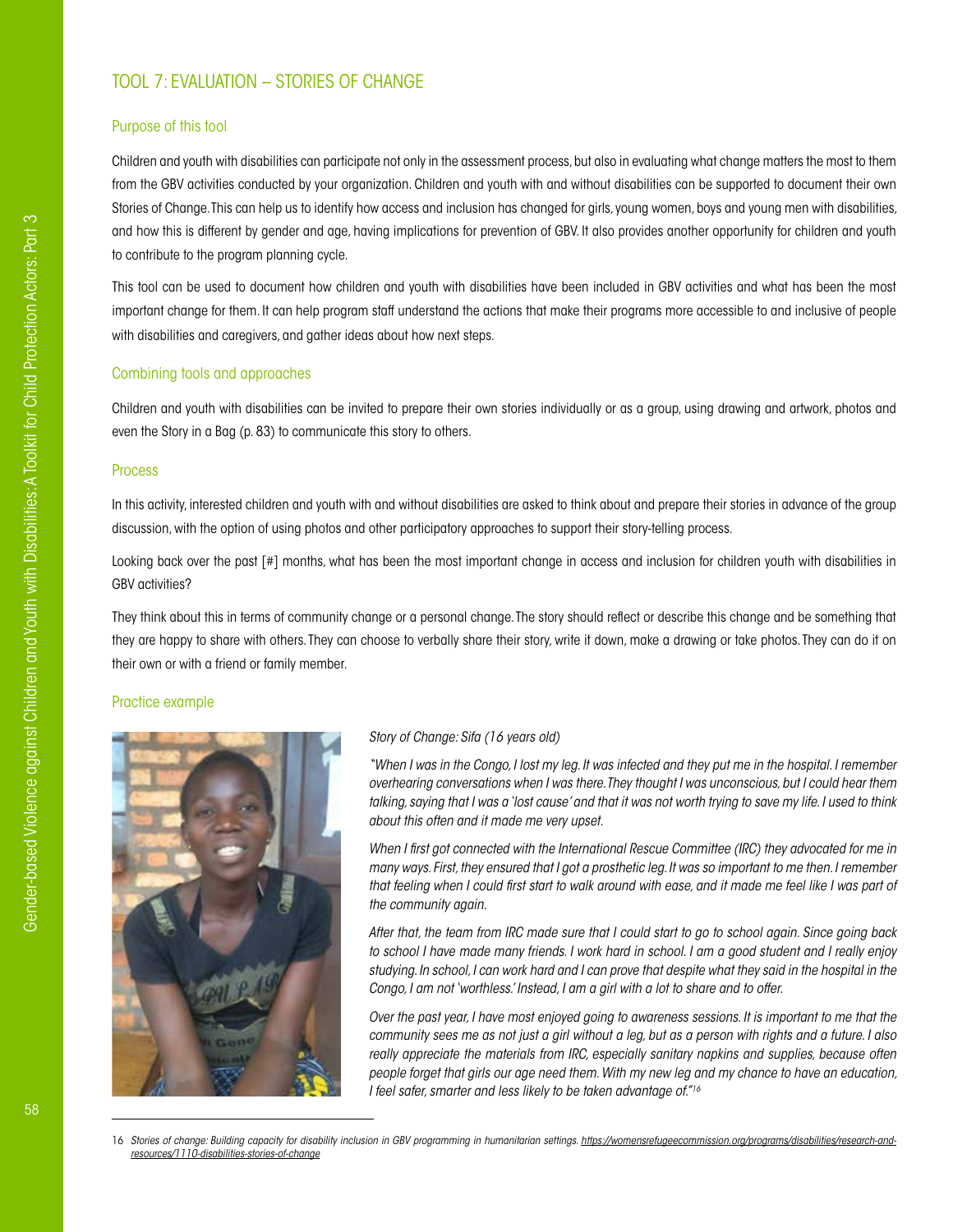# Story of change: Documentation form

| Translation: Yes $\Box$ No $\Box$                           |  |            |
|-------------------------------------------------------------|--|------------|
|                                                             |  | (language) |
|                                                             |  |            |
| (e.g., adolescent girl with disabilities; female caregiver) |  |            |

#### **Instructions**

## • **Introduce all facilitators and translators.**

#### • **Present the purpose of the activity:**

"We want to find out how you have been included in GBV activities and what has allowed you to participate. We will ask you to share examples, stories and things you think other people should do in their programs. You can choose to share your story in any way you like. You could tell it to others or write it down; you could use a drawing; or take some photographs to help tell your story. You may like to do this on your own or with a friend or family member. It is your choice. We will then have a meeting where people can come to share these stories and learn from each other."

#### • **Get consent from participants:**

- » Children and caregivers should be asked about consent before the activity begins. Explain that participation in these exercises is completely voluntary. They can withdraw from the activity at any time, without giving reasons. Participating or not participating is not connected to their access to your programs and activities now or in the future.
- Explain how the stories might be shared and used before anyone starts to share their story.

## • **Agree on confidentiality:**

» Be clear with participants that there is no need to share personal experiences of violence, and that they are welcome to talk about their general participation in services, activities and so on.

For children and young people with limited communication abilities, ask caregivers: How does [state the name of the person] tell you that she/ he is unhappy or uncomfortable with something? What makes her/him happy or sad? Use this information to facilitate the interview if verbal communication is not possible and respect any indications that the participant is not comfortable or willing to continue.

## Questions to guide story documentation<sup>17</sup>

TELL ME A BIT ABOUT YOURSELF. HOW LONG HAVE YOU BEEN LIVING HERE? WHO LIVES IN THIS HOUSEHOLD WITH YOU?

# WHAT KIND OF COMMUNITY ACTIVITIES DO YOU AND YOUR FAMILY MEMBERS PARTICIPATE IN?

Ask probing questions relating to specific GBV activities that are running in the community.

<sup>17</sup> Adapted from: R.J. Davies & J. Dart, *The 'Most Significant Change' Technique: A Guide to Its Use* (2004). *[www.mande.co.uk/docs/MSCGuide.pdf](http://www.mande.co.uk/docs/MSCGuide.pdf)*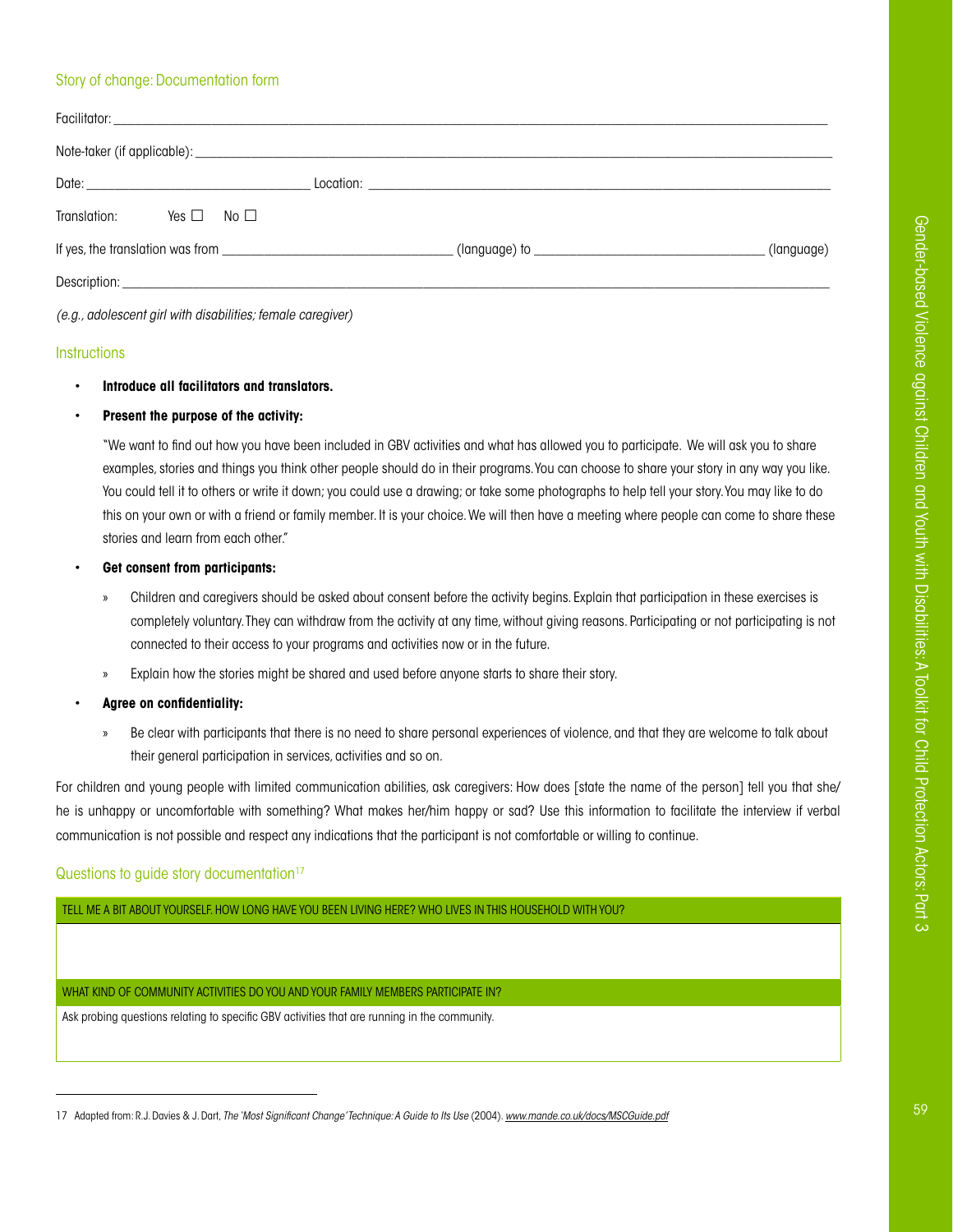#### TELL ME A STORY THAT DESCRIBES THE MOST IMPORTANT CHANGE OR OUTCOME FOR YOU SINCE PARTICIPATING IN THESE ACTIVITIES.

Alternative phrasing: Tell me a story about the outcome of these activities for you. How have they helped you? What has been most important to you?

#### WHAT MAKES THIS STORY IMPORTANT OR SIGNIFICANT FOR YOU?

Alternative phrasing: What makes you want to share this story with other people? What do you want them to understand about you?

#### WHAT ARE SOME OF THE THINGS THAT HELPED YOU TO PARTICIPATE IN THESE ACTIVITIES? WHAT ARE SOME OF THE THINGS THAT MADE IT HARD TO PARTICIPATE IN THESE ACTIVITIES?

Alternative phrasing: What do you like about these activities? What don't you like about these activities?

#### HOW (IF AT ALL) DID ORGANIZATIONS WORKING WITH CHILDREN AND YOUTH CONTRIBUTE TO THESE CHANGES?

Ask probing questions. What did our programs and staff do to help these changes happen? Can you tell me more about this?

## WHAT WOULD YOU LIKE TO DO NEXT?

What kinds of activities or programs are you interested in now? What kinds of things would you like to participate in? What prevents you from participating? How could we help you to participate in this activity?

#### **RECOMMENDATIONS**

What ideas or suggestions do you have for ways we can improve the GBV program in this community for girls, boys, young women and young men with disabilities? What are the three key messages you want to give to people running GBV programs?

#### Conclude the discussion

Thank individuals for their participation and contributions.

Clarify the next steps for sharing stories with other stakeholders.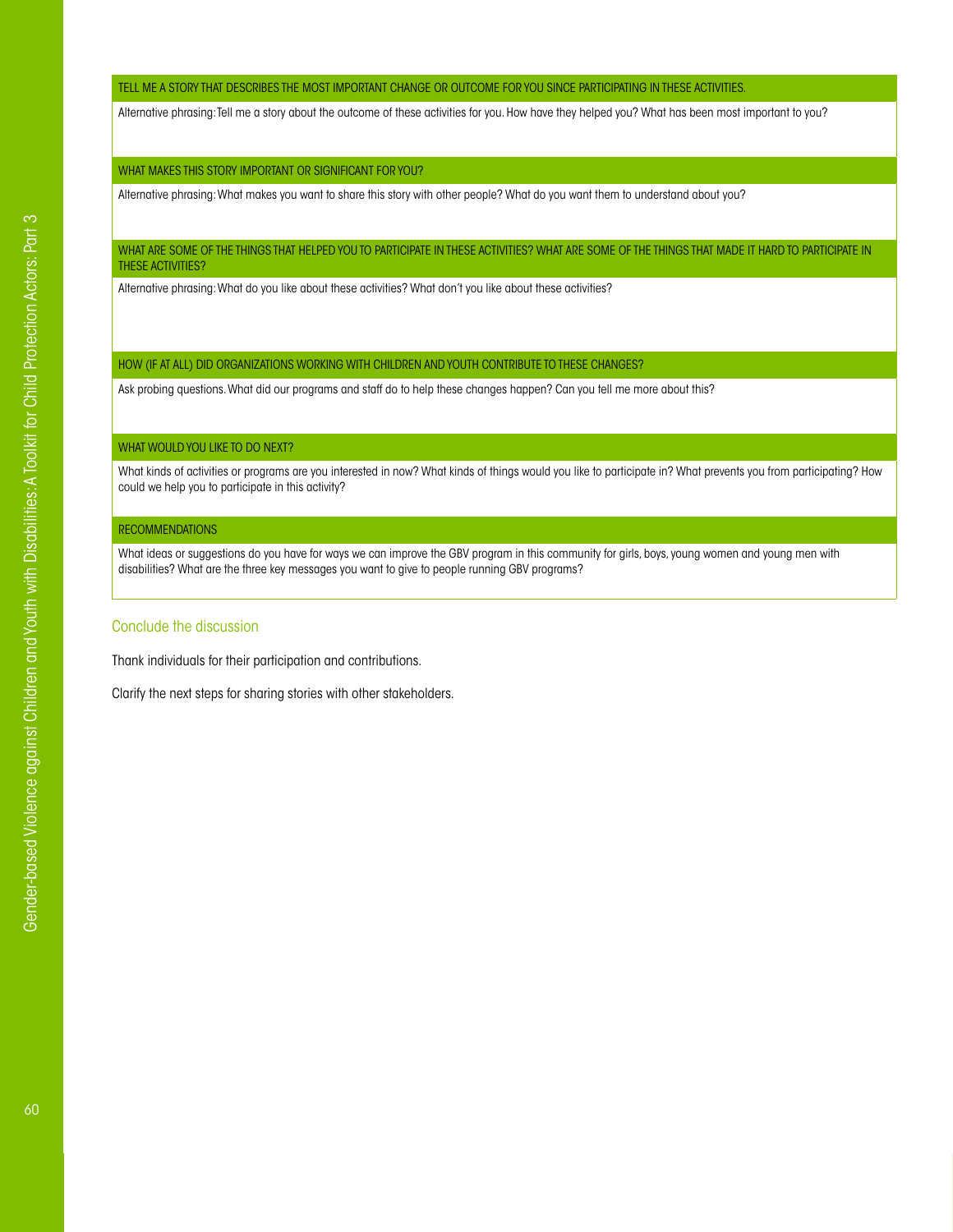# <span id="page-62-0"></span>[TOOL 7: STORY OF CHANGE](#page-62-0): DOCUMENTATION FORM

| Yes $\square$ No $\square$<br>Translation: |                                                                                                                     |  |
|--------------------------------------------|---------------------------------------------------------------------------------------------------------------------|--|
|                                            | If yes, the translation was from _________________________________(language) to _________________________(language) |  |
|                                            |                                                                                                                     |  |

*(e.g., adolescent girl with disabilities; female caregiver)*

#### **Instructions**

## • **Introduce all facilitators and translators.**

#### • **Present the purpose of the activity:**

"We want to find out how you have been included in GBV activities and what has allowed you to participate. We will ask you to share examples, stories and things you think other people should do in their programs. You can choose to share your story in any way you like. You could tell it to others or write it down; you could use a drawing; or take some photographs to help tell your story. You may like to do this on your own or with a friend or family member. It is your choice. We will then have a meeting where people can come to share these stories and learn from each other."

#### • **Get consent from participants:**

- » Children and caregivers should be asked about consent before the activity begins. Explain that participation in these exercises is completely voluntary. They can withdraw from the activity at any time, without giving reasons. Participating or not participating is not connected to their access to your programs and activities now or in the future.
- Explain how the stories might be shared and used before anyone starts to share their story.
- **Agree on confidentiality:**
	- » Be clear with participants that there is no need to share personal experiences of violence, and that they are welcome to talk about their general participation in services, activities and so on.

For children and young people with limited communication abilities, ask caregivers: How does [state the name of the person] tell you that she/he is unhappy or uncomfortable with something? What makes her/him happy or sad? Use this information to facilitate the interview if verbal communication is not possible and respect any indications that the participant is not comfortable or willing to continue.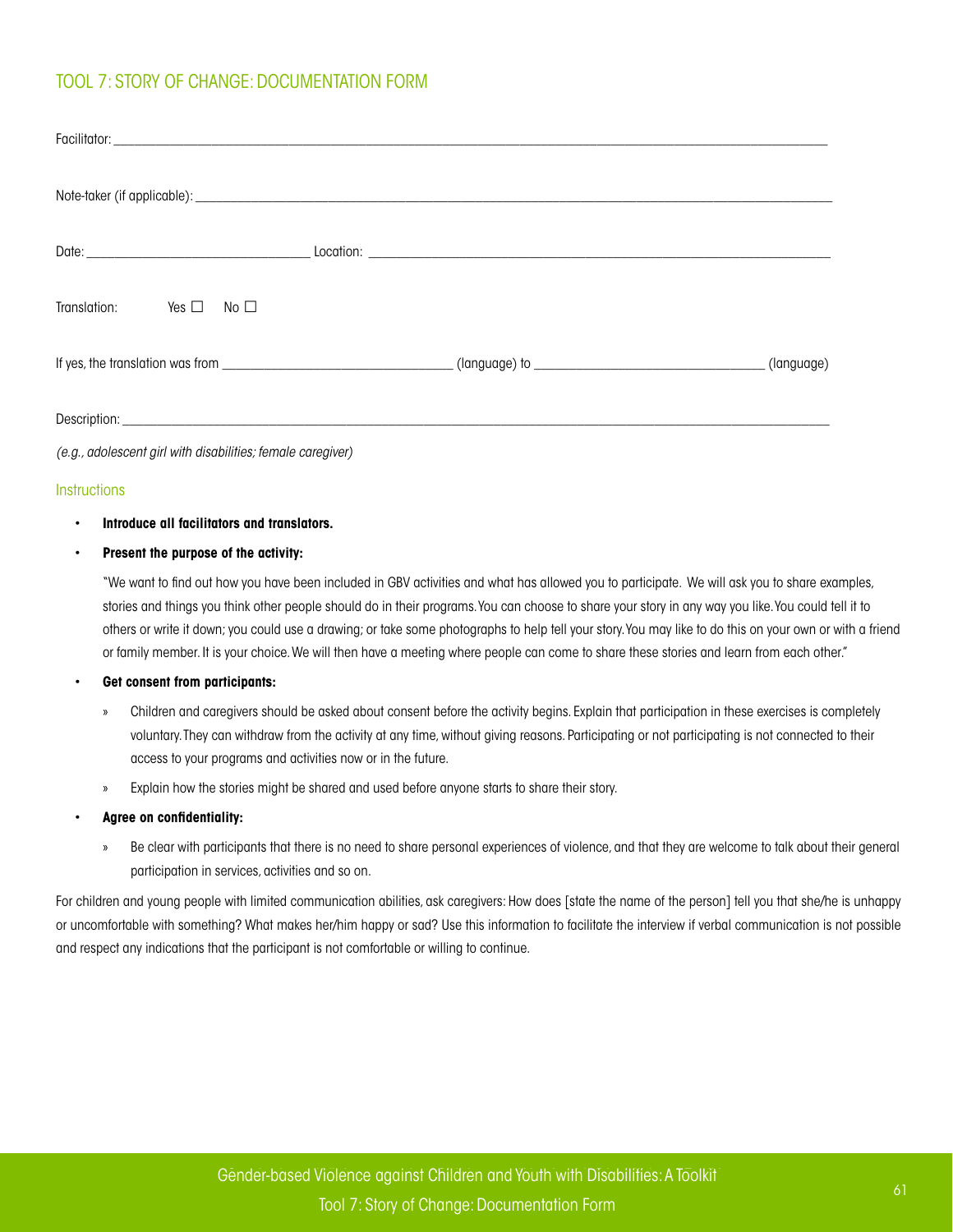Questions to guide story documentation<sup>1</sup>

TELL ME A BIT ABOUT YOURSELF. HOW LONG HAVE YOU BEEN LIVING HERE? WHO LIVES IN THIS HOUSEHOLD WITH YOU?

WHAT KIND OF COMMUNITY ACTIVITIES DO YOU AND YOUR FAMILY MEMBERS PARTICIPATE IN?

Ask probing questions relating to specific GBV activities that are running in the community.

TELL ME A STORY THAT DESCRIBES THE MOST IMPORTANT CHANGE OR OUTCOME FOR YOU SINCE PARTICIPATING IN THESE ACTIVITIES.

Alternative phrasing: Tell me a story about the outcome of these activities for you. How have they helped you? What has been most important to you?

WHAT MAKES THIS STORY IMPORTANT OR SIGNIFICANT FOR YOU?

Alternative phrasing: What makes you want to share this story with other people? What do you want them to understand about you?

1 Adapted from: R.J. Davies & J. Dart, *The 'Most Significant Change' Technique: A Guide to Its Use* (2004). *[www.mande.co.uk/docs/MSCGuide.pdf](http://www.mande.co.uk/docs/MSCGuide.pdf)*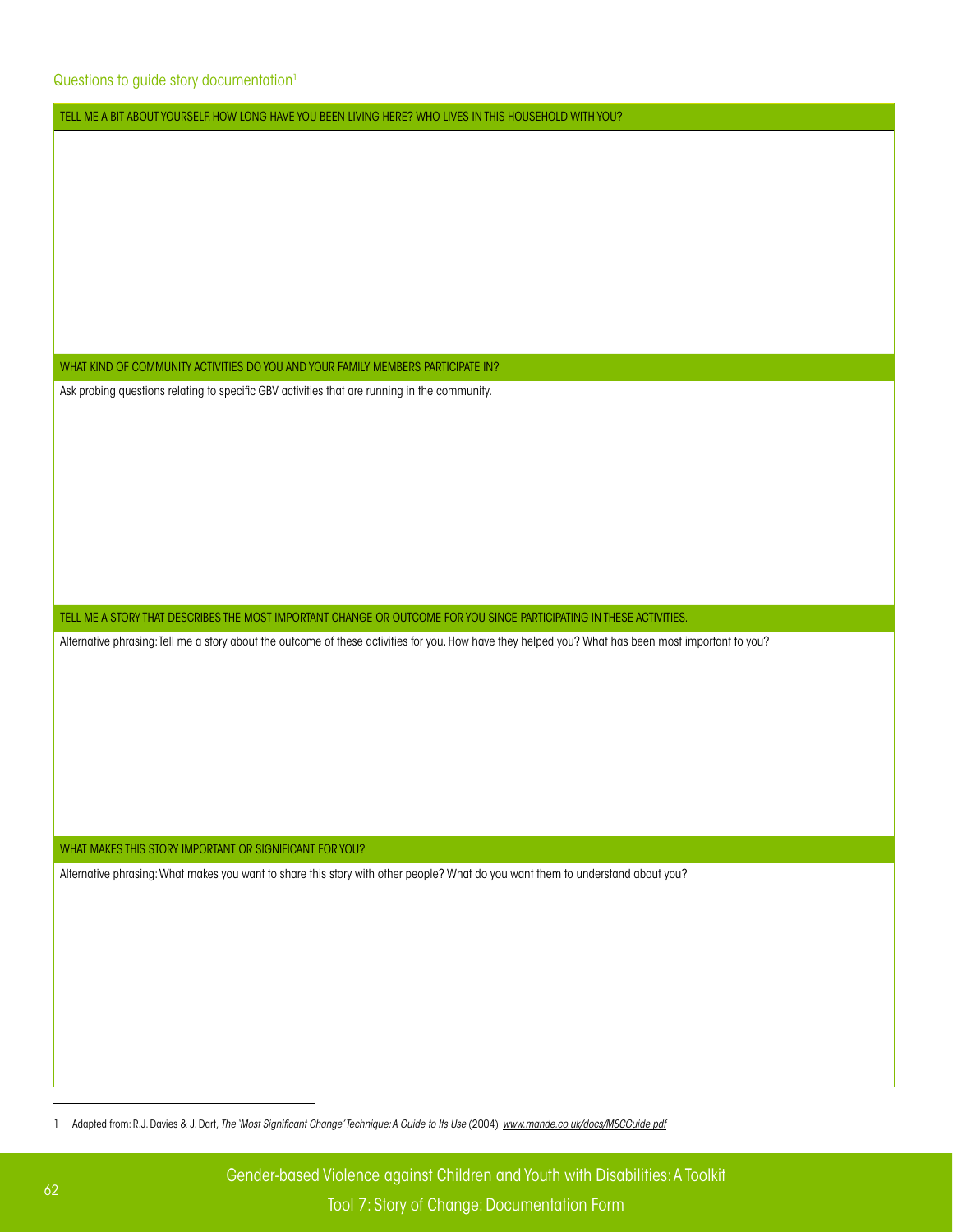WHAT ARE SOME OF THE THINGS THAT HELPED YOU TO PARTICIPATE IN THESE ACTIVITIES? WHAT ARE SOME OF THE THINGS THAT MADE IT HARD TO PARTICIPATE IN THESE ACTIVITIES?

Alternative phrasing: What do you like about these activities? What don't you like about these activities?

HOW (IF AT ALL) DID ORGANIZATIONS WORKING WITH CHILDREN AND YOUTH CONTRIBUTE TO THESE CHANGES?

Ask probing questions. What did our programs and staff do to help these changes happen? Can you tell me more about this?

## WHAT WOULD YOU LIKE TO DO NEXT?

What kinds of activities or programs are you interested in now? What kinds of things would you like to participate in? What prevents you from participating? How could we help you to participate in this activity?

#### RECOMMENDATIONS

What ideas or suggestions do you have for ways we can improve the GBV program in this community for girls, boys, young women and young men with disabilities? What are the three key messages you want to give to people running GBV programs?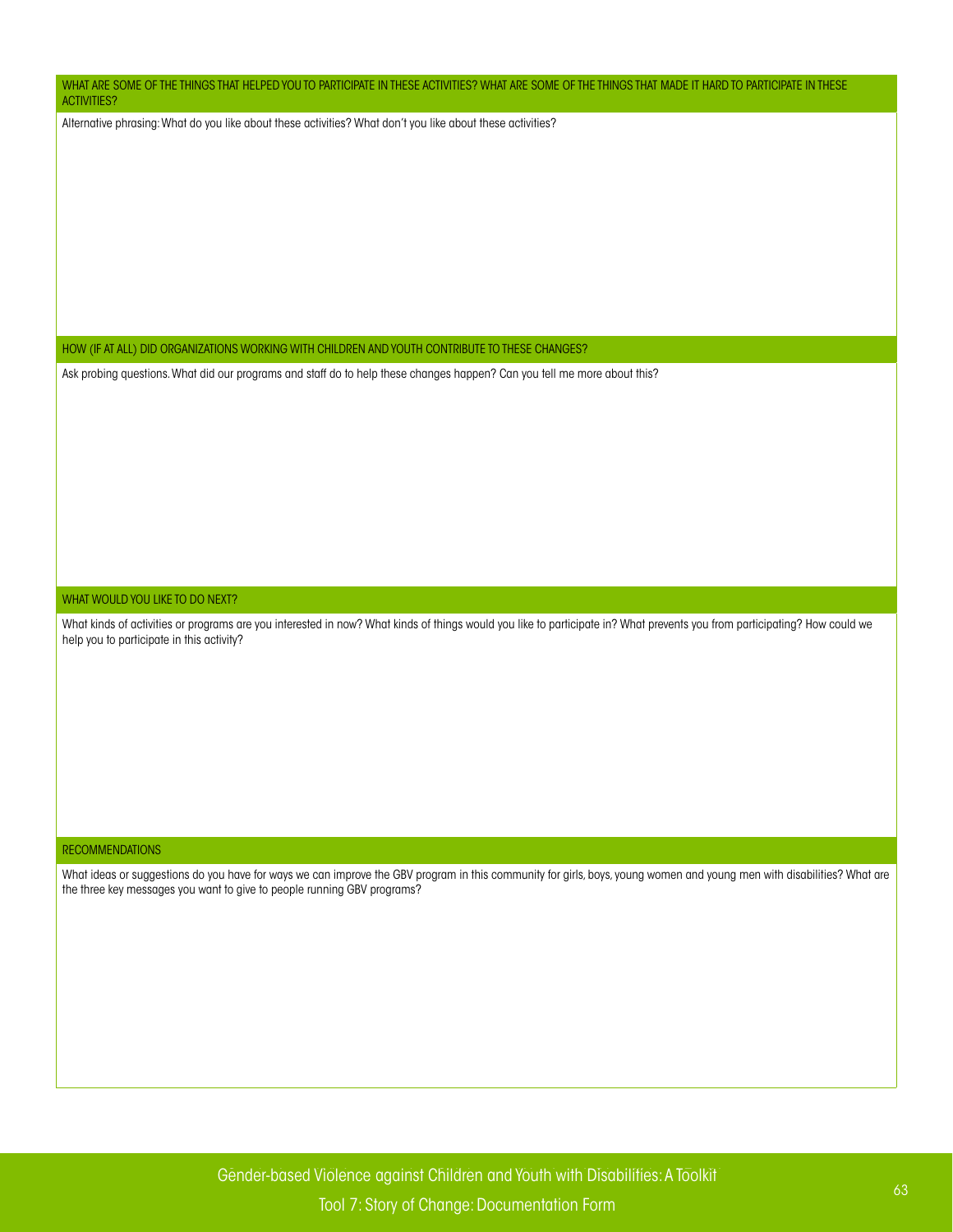# <span id="page-65-0"></span>[COMMUNICATION TOOLBOX](#page-65-0)

# DRAWING AND ARTWORK

## **Summary**

Children can choose to use drawing and artwork to communicate the protection concerns of children and youth with disabilities, and their ideas for the future. They can draw places and situations that children and youth with disabilities like/don't like and/or situations where this group might feel safe/unsafe. They can also use drawing or artwork to document their recommendations and vision for the future.

# Combining tools and approaches

This approach can be easily integrated with other tools, such as the Picture Library for individuals who feel less confident with drawing. Sometimes it might be useful to write descriptors on picture that individuals have drawn to help capture the discussion around a topic.

# Materials needed

Flipchart paper, pencils and markers of different colors, and any other art materials that may be available.



*Artwork and picture library. © WRC/Emma Pearce*

## Process

- 1. Split the children into three groups or into pairs. Give each group flipchart paper and markers and ask them to draw the pictures that reflect the three questions under discussion:
	- The activities that girls, boys, young women and young men with disabilities are expected to undertake in their households and communities.
	- » The important places in their community: these might be places where girls, boys, young women and young men with and without disabilities spend a lot of time and/or where very important things happen.
	- » Things that make girls, boys, young women and young men with disabilities feel safe or unsafe in their relationships with other people, in their home and in their community.
- 2. Once complete, ask them to share their pictures with each other.
- 3. Ask them as a large group to make recommendations about:
	- » Ways we can make girls, boys, young women and young men with disabilities safer in their relationships with other people, in their home and in their community.
- 4. Ask the children to then document their ideas and suggestions through one more picture that can be shared in the Community Workshop.

#### Practice example

Young women with and without disabilities, including women who are Deaf and use sign language, chose a combination of artwork and photos to share their concerns: these included access to sexual and reproductive health information, which is important for women with disabilities who are entering into relationships. They recommended further awareness-raising among families and the community to ensure that women and girls with disabilities have access to counseling and life skill trainings.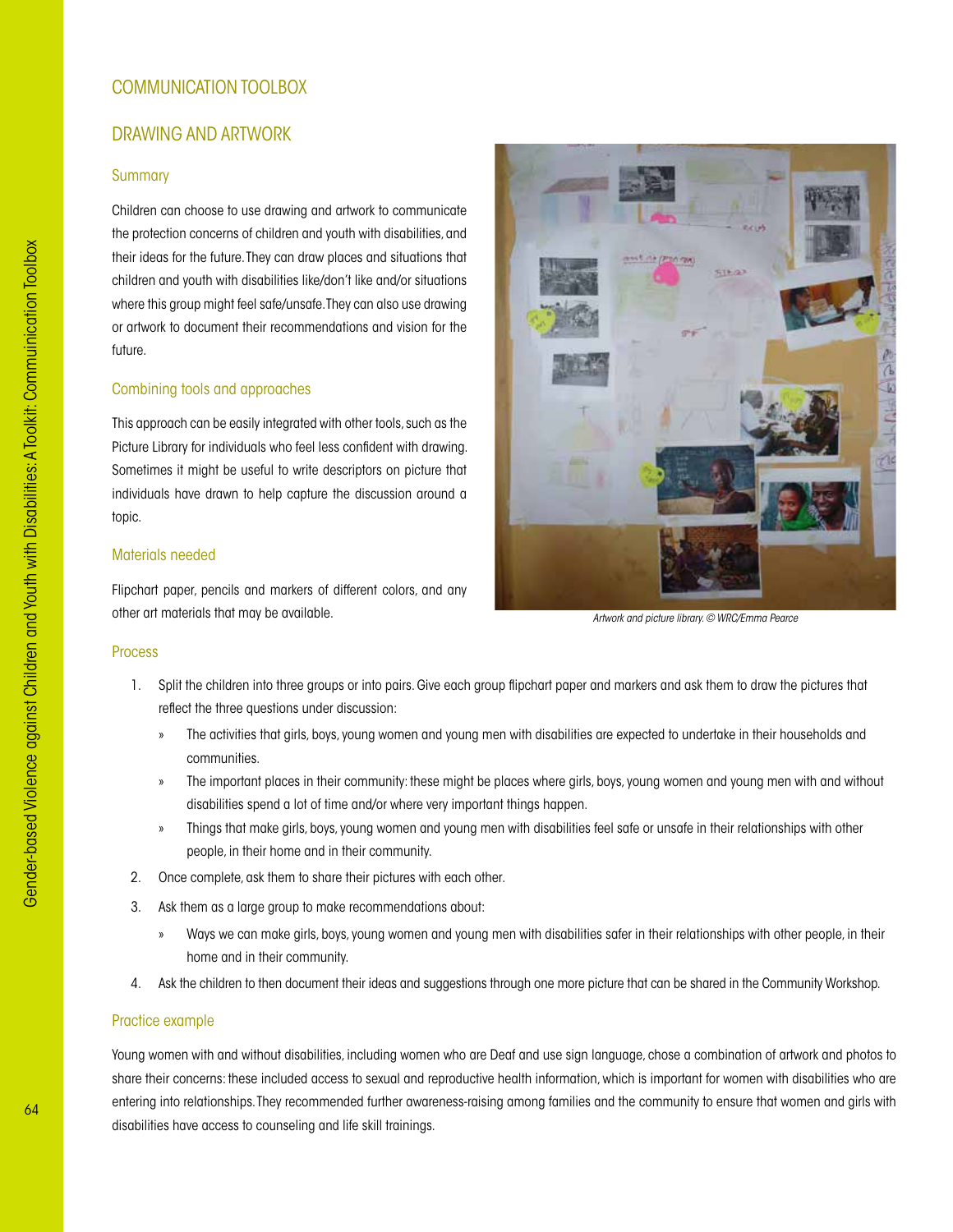# THE PICTURE LIBRARY

# **Summary**

In this tool, the child and/or children select photos or images from the Picture Library to help them explain their answers to the discussion questions. This tool is useful to prompt children and youth, including those with intellectual disabilities, about different aspects of their lives, "including those that they have not yet experienced (or may desire to experience) or may have difficulty articulating."1 The photos and images are a prompt to help the child talk or communicate about the topic.

It is important that the facilitator or staff member look for different ways in which the child might communicate, including facial expressions, emotions and gestures, and to document these. Some children may be unable to articulate in detail why they chose a certain photo or image, but their siblings and friends may be able to elaborate based on their familiarity with the individual.

## Combining tools and approaches

This approach can also be integrated with other tools and approaches, including adding selected photos and images to a visual map of the community. Photos and images can also be sorted into different groups under signs that you place on the wall. These signs can include symbols and facial expressions representing places they like/don't like or feel safe/unsafe. Children and youth with disabilities can also take their own photos in the community, adding to the library, and they can write or tell a story using the selected photos.



*Girls with and without disabilities sort photographs from the Picture Library. © ChildFund Ethiopia*

### Materials needed

A camera, photo printer (or a place you can get the photos printed), marker pens, flipchart paper and tape.

### Preparation – Making a picture library

- 1. Travel around the local area and take clear and colorful photos of important places in the community, locations where children with and without disabilities spend time and where activities with children are being conducted. Consider the different roles that girls and boys assume at different ages in the community. Ensure that you have different locations and activities that will be relevant to girls and boys, as well as children of different ages and with different types of disabilities (e.g., some Deaf children may attend a school for the Deaf).
- 2. Collect images of girls, boys, women and men with different types of disabilities undertaking different roles in their households and communities. Include images of healthy and unhealthy relationships which may provide an opportunity to explore topics relating to sex and GBV. See Annex 4: Example Picture Library Images.2
- 3. Print each photo or image and give each one an identification number and descriptor. This is the photo library.

<sup>1</sup> *Inclusive practice for research with children with disability: A guide*. *<http://www.voicesofchildrenwithdisability.com/>*

<sup>2</sup> *<https://www.womensrefugeecommission.org/disabilities/resources/1293-youth-disabilities-toolkit-library>*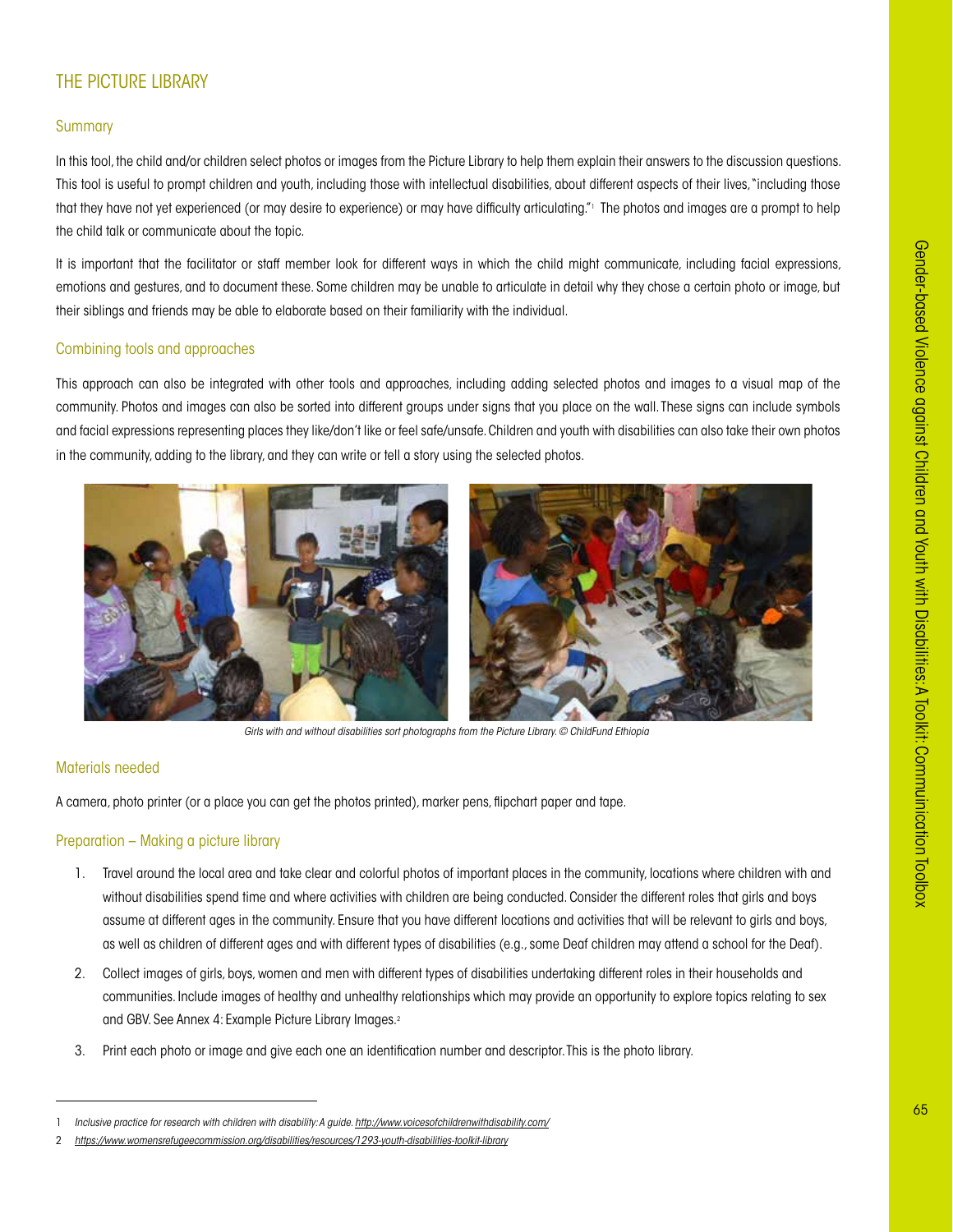# Process

- 1. Lay out the photos and images in front of the children and young people let them touch and look at the photos and talk about them with each other.
- 2. Go through each of the three key topics, asking the children to select a picture that applies to each one:
	- » The activities that girls, boys, young women and young men with disabilities are expected to undertake in their households and communities.
	- » The important places in their community: these might be places where girls, boys, young women and young men with and without disabilities spend a lot of time and/or where very important things happen.
	- » Things that make girls, boys, young women and young men with disabilities feel safe or unsafe in their relationships with other people, in their home and in their community.
- 3. Use the Discussion Guide (p. 69) to further explore the pictures chosen by each child ask them to tell you about each picture they have chosen, what it means to them and why they have chosen it.
- 4. Ask the children to then select a picture that makes them happy. Explore why they chose this picture and discuss what it might mean for programming on GBV prevention. Ask them as a large group to make recommendations about:
	- » Ways we can make girls, boys, young women and young men with disabilities safer in their relationships with other people, in their home and in their community.

**Do no harm**: Images of violence may trigger additional emotional distress for survivors of GBV. Hence, it is important to always start with more general images of exclusion and marginalization, monitoring how individuals are interacting with these pictures, and watching for any signs of distress or withdrawal that may indicate that they are not ready to move onto more sensitive topics or discussions.

#### Practice example

Zeina is an adolescent airl with intellectual disabilities. Facilitators conducted an activity where she drew and used pictures to discuss what she likes and doesn't like. She picked out pictures reflecting basic needs and rights – like education and access to food – to go on the "like" side. I asked her about a picture depicting verbal violence between a man and a women: She doesn't like this, and says that the girl can go to her mother or friends for help. She also said that we should try to speak to women like this and visit her, and help her to meet new people who will be her friends. Zeina didn't like a picture of young people interacting (normally a positive picture) because the girl with one leg reminded her of a friend in Iraq. The others used to look at her with shock and surprise, and this made her feel bad. Zeina also drew a picture of a plane and two people. She wants to see her siblings who are living in another country.



*Images sorted under a happy face/sad face. © WRC/Emma Pearce*

# THE SOUND LIBRARY3

# **Summary**

In this tool, we use short audio recordings of local sounds to help the child communicate about the topic. The child listens to the sounds and selects sounds that they would like to use to help explain their perspectives. This is a similar tool to the Photo Library; however, it provides audio prompts rather than visual prompts. There is no one right way to do this process — you can be creative. The sounds are just a prompt to help the child talk or communicate about the questions.

<sup>3</sup> Adapted from: Elena Jenkin, Erin Wilson, Kevin Murfitt, Matthew Clarke, Robert Champain & Laine Stock-man, *Inclusive practice for research with children with disability: A guide*  (Melbourne: Deakin University, 2015). *<http://www.voicesofchildrenwithdisability.com>*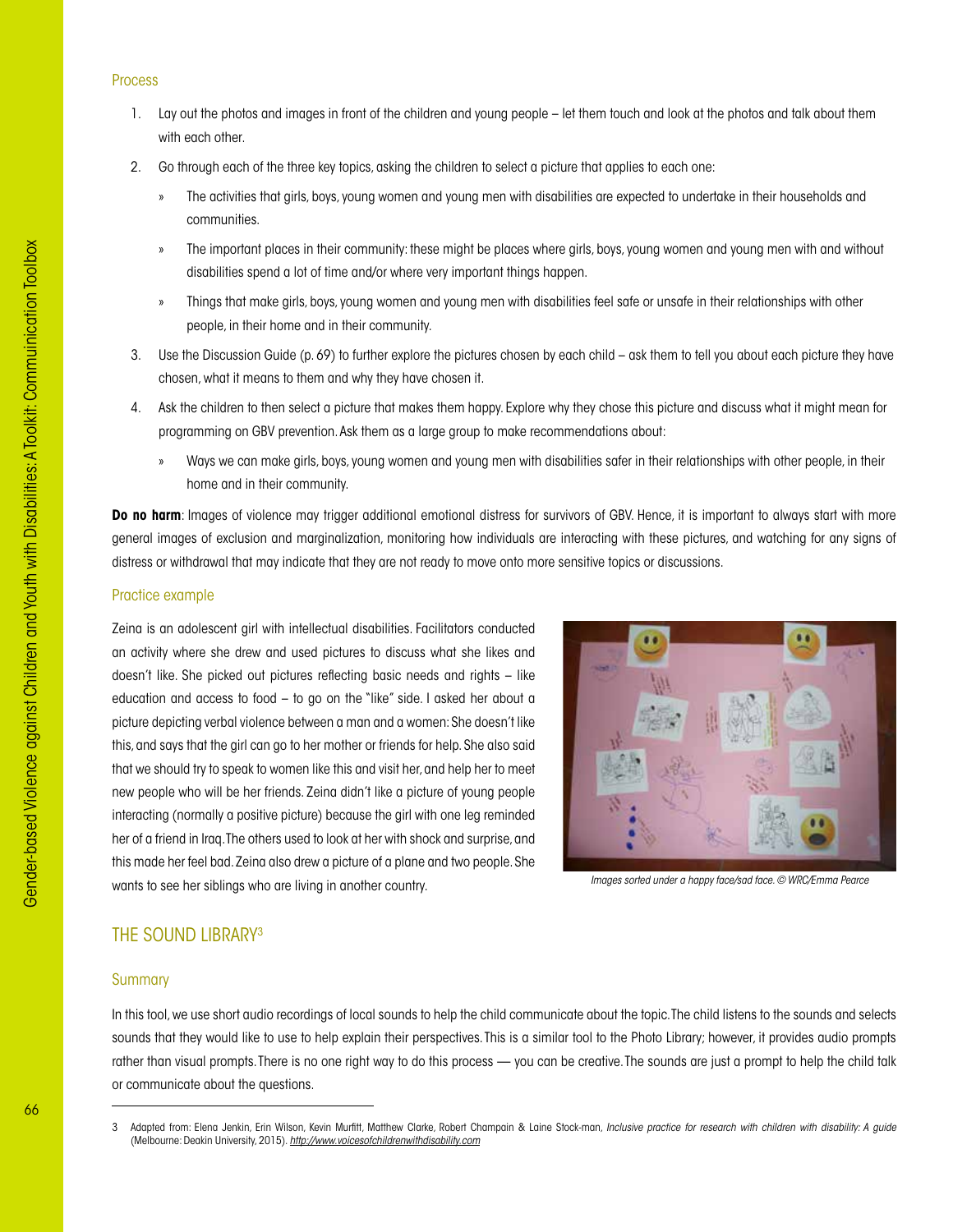# Combining tools and approaches

The children may choose to use the sound library in conjunction with drawing or writing about the topics of the sounds. Children can also record their own sounds when undertaking activities such as the Guided Tour, adding to the visual information that is being gathered through other activities. Children can be instructed on how to use the sound recording equipment and/or accompanied by a staff member or peer with these skills.

# Materials needed

Audio recorder/player (with spare batteries) and headphones.

# Preparation – Making a Sound Library

- 1. Travel around the local area and make short (e.g., 20 30 second recordings) of sounds that relate to GBV. Think about all the areas of a child's life that are relevant to the topic of GBV, such as health, housing, play, social life (friends), family life, food and drink, education, safety, transport, work, communication, culture, spiritual life and religion. Pay particular attention to getting sounds that will be relevant to girls and boys at different life stages.
- 2. Organize the sounds onto an audio file (e.g., a CD, a digital audio file on a computer or iPad,or a tape).
- 3. Make a list of all the sounds in order. Give each sound a number and a title (e.g., Cooking at home).

**Note**: Children or adults with vision impairments may be able to help you identify the most appropriate sounds to record. It may also be possible to find sounds similar to local sounds on the Internet. Usually, sounds recorded professionally and available on the Internet are of a higher recording quality and have less disruptive background noise. For an example of a sound library, please see: *[http://www.voicesofchildrenwithdisability.com/](http://www.voicesofchildrenwithdisability.com/vanuatu-sound-library/) [vanuatu-sound-library/](http://www.voicesofchildrenwithdisability.com/vanuatu-sound-library/)*.

**Do no harm**: Detailed audio descriptions of violence may trigger additional emotional distress for survivors of GBV. Hence, it may be more appropriate to work with children and youth to develop their own Sound Library that will document their responses which are important to them.

#### Process

- 1. Explain that you are going to ask some questions and that the child might like to listen to the sounds to help answer them. Show them how the audio recorder/player works and demonstrate the headphones. Help them become comfortable with wearing headphones. Practice use of the audio player and headphones with clearly recognizable sounds or music.
- 2. Go through each of the three key topics, asking the children to select a sound that applies to each one:
	- » The activities that girls, boys, young women and young men with disabilities are expected to undertake in their households and communities.
	- » The important places in their community: these might be places where girls, boys, young women and young men with and without disabilities spend a lot of time and/or where very important things happen.
	- » Things that make girls, boys, young women and young men with disabilities feel safe or unsafe in their relationships with other people, in their home and in their community.
- 3. Use the Discussion Guide (p. 69) to further explore the sounds chosen by each child ask them to tell you about each sound they have chosen, what it means to them and why they have chosen it.
- 4. Ask the children to then select a sound that makes them happy. Explore why they chose this sound, and discuss what it might mean for programming on GBV prevention. Ask them as a large group to make recommendations about:
	- » Ways we can make girls, boys, young women and young men with disabilities safer in their relationships with other people, in their home and in their community.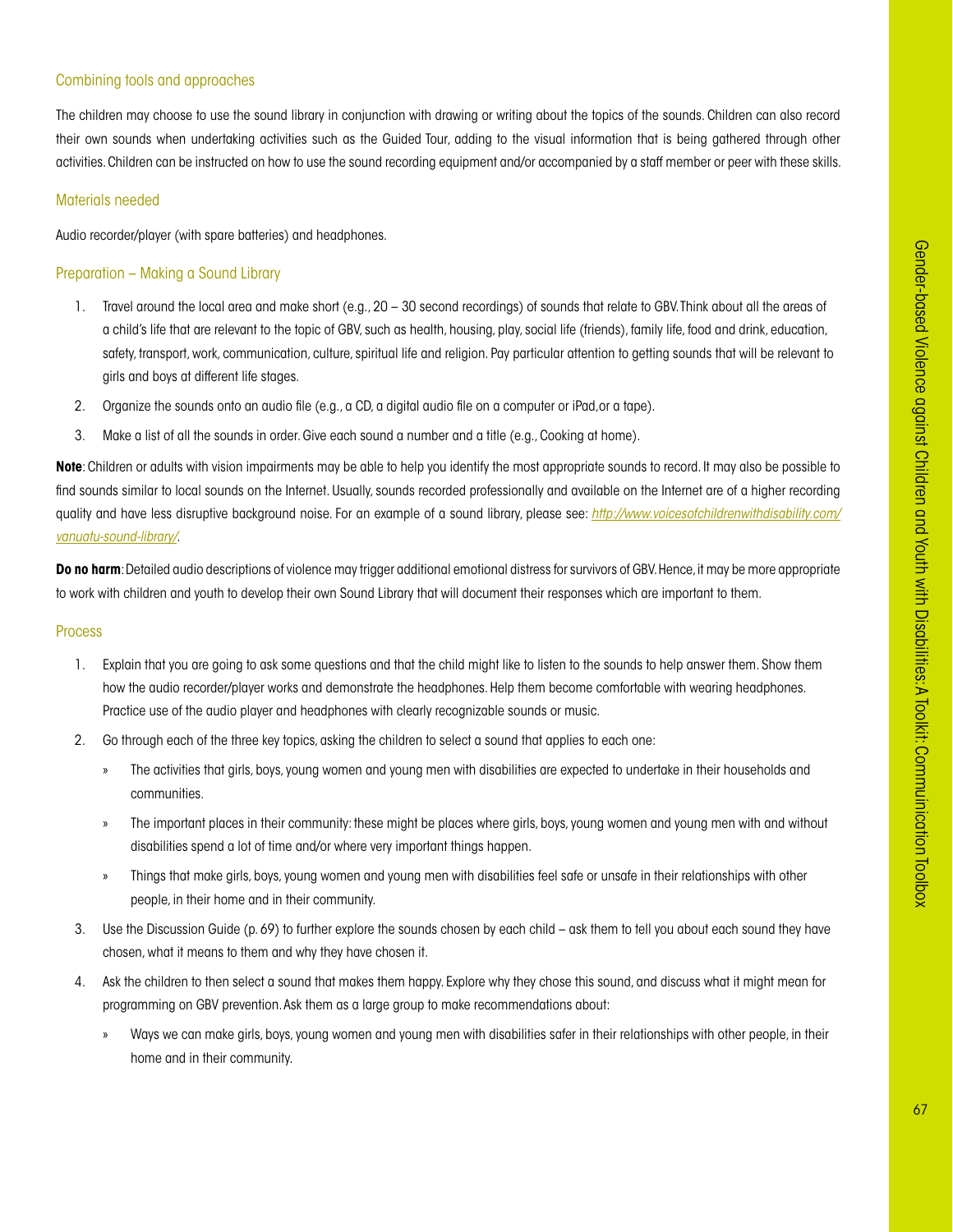# PHOTOGRAPHY

## **Summary**

Photo elicitation techniques, such as Photovoice, can be used with members of marginalized groups in the community. The method encourages participants to tell his or her own story and their community point of view through photographic images of their community and lives.4 Such techniques have been successfully in participatory action research with persons with disabilities, including those with intellectual disabilities, to document barriers and facilitators to inclusion and formulate recommendations on decisions that affect them.<sup>5</sup>,6,7

## Combining tools and approaches

Photography is a very effective way of documenting risks or hazards in a community and provides visual evidence for children and youth with and without disabilities to share with programmers and decision-makers. As such, it can be effectively combined with the Guided Tour as detailed below (p. 80), or cameras can be sent away with individuals and groups to document important places and activities in their lives outside of this activity. In addition, photography has been an effective tool to girls and young women who are Deaf to document social activities that they enjoy, and develop actions for strengthening peer networks.<sup>8</sup>

## Materials needed

A digital camera, preferably with a screen on the back; memory card and spare batteries; and photo printer (or a place you can get the photos printed).

5 J.M. Jurkowski, "Photovoice as a participatory action research tool for engaging people with intellectual disabilities in research and program development," *Intellectual and Developmental Disabilities*, vol. 46 no. 1 (2008): pp. 1-11. *[http://www.researchgate.net/publication/5579735\\_](http://www.researchgate.net/publication/5579735_Photovoice_as_participatory_action_research_tool_for_engaging_people_with_intellectual_disabilities_in_research_and_program_development) [Photovoice\\_as\\_participatory\\_action\\_research\\_tool\\_for\\_engaging\\_people\\_](http://www.researchgate.net/publication/5579735_Photovoice_as_participatory_action_research_tool_for_engaging_people_with_intellectual_disabilities_in_research_and_program_development) [with\\_intellectual\\_disabilities\\_in\\_research\\_and\\_program\\_development](http://www.researchgate.net/publication/5579735_Photovoice_as_participatory_action_research_tool_for_engaging_people_with_intellectual_disabilities_in_research_and_program_development)* (accessed 12 August 2014).

6 M. Tijm, H. Cornielje, & A.K. Edusei, "'Welcome to my life!' Photovoice: Needs assessment of, and by, per-sons with physical disabilities in the Kumasi metropolis, Ghana," *Disability, CBR and Inclusive Development*, vol. 22, no. 1 (2011): pp. 55-72. *<http://dcidj.org/article/view/12/28>* (accessed 12 August  $2014$ 

7 Elena Jenkin, Erin Wilson, Kevin Murfitt, Matthew Clarke, Robert Champain & Laine Stockman, *Inclusive practice for research with children with disability: A guide* (Melbourne: Deakin University, 2015). *[http://www.](http://www.voicesofchildrenwithdisability.com/) [voicesofchildrenwithdisability.com/](http://www.voicesofchildrenwithdisability.com/)*

8 For an example, please see the WRC photo-essay at: *[https://](https://womensrefugeecommission.org/resources/photo-essays/87-creating-safe-spaces-and-strengthening-girls-social-assets-through-disability-inclusion) [womensrefugeecommission.org/resources/photo-essays/87-creating-safe](https://womensrefugeecommission.org/resources/photo-essays/87-creating-safe-spaces-and-strengthening-girls-social-assets-through-disability-inclusion)[spaces-and-strengthening-girls-social-assets-through-disability-inclusion](https://womensrefugeecommission.org/resources/photo-essays/87-creating-safe-spaces-and-strengthening-girls-social-assets-through-disability-inclusion)*



*Photo taken by a boy with intellectual disabilities.* 



*Girls took photos of the toilets. This is a place where girls with and without disabilities feel unsafe and may experience sexual violence. They are also not accessible for girls with movement difficulties*



*Girls with disabilities share with older girls their photos that they took. © WRC/Emma Pearce*

<sup>4</sup> S. Lorenz, & B. Kolb, "Involving the public through participatory visual research methods," *Health Expectations*, 12 (2009): pp. 262-274.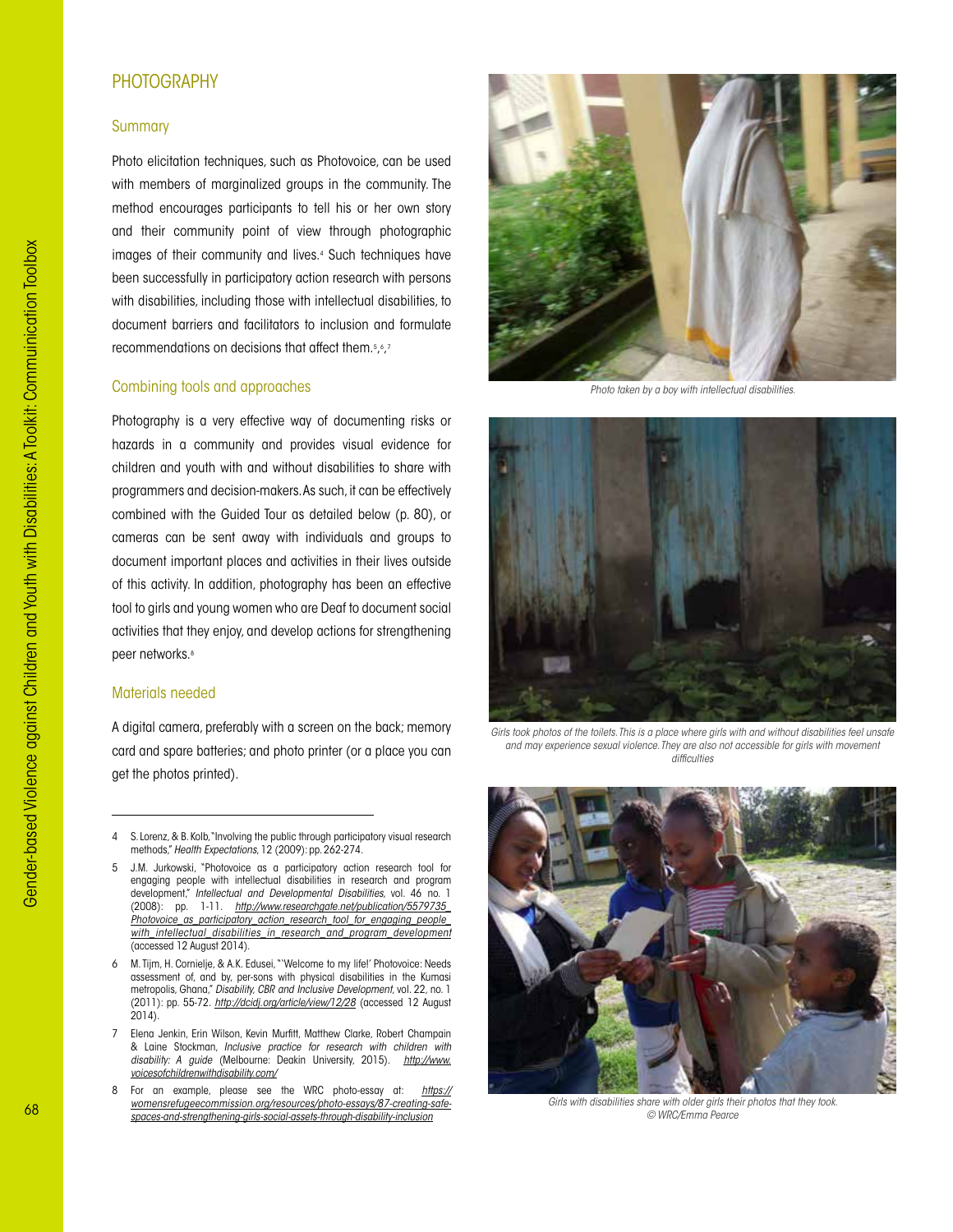#### Process

- 1. Show the children how to use the camera and give them a chance to practice with an example question, such as "take a photo that describes one thing you like about this location" and "take a photo that describes one thing you don't like about this location."
- 2. Discuss the importance of only taking pictures of people who give their permission. Get them to practice this with the staff and other children or young people in the current location.
- 3. Remind participants that we want to collect photos that describe three key topics:
	- » The activities that girls, boys, young women and young men with disabilities are expected to undertake in their households and communities.
	- » The important places in their community: these might be places where girls, boys, young women and young men with and without disabilities spend a lot of time and/or where very important things happen.
	- » Things that make girls, boys, young women and young men with disabilities feel safe or unsafe in their relationships with other people, in their home and in their community.
- 4. Invite the group to split up into pairs or smaller groups to work together in collecting photographs around each of these topics.
- 5. Let the children take the cameras away to work on this project. This can be done independently by older children, or with adult supervision for younger children.
- 6. Collect the cameras and print the photos so that they are ready for your next session with the group.
- 7. Lay out the photos in front of the children and young people let them touch and look at the photos and talk about them with each other.
- 8. Go through each of the three key topics, asking the children to select a photo that applies to each one.
- 9. Use the Discussion Guide (p. 69) to further explore the photos taken by each child ask them to tell you about each photo they have chosen, what it means to them and why they have chosen it.
- 10. Ask the children to then select a photo that makes them happy. Explore why they chose this photo, and discuss what it might mean for programming on GBV prevention. Ask them as a large group to make recommendations about:
	- » Ways we can make girls, boys, young women and young men with disabilities safer in their relationships with other people, in their home and in their community.

# THE GUIDED TOUR<sup>9</sup>

#### **Summary**

This activity involves children and youth taking staff on a tour of their community, showing them the places where they spend most of their time, the places that they like/feel safe or dislike/feel unsafe. It is suitable for children with all kinds of disabilities, especially those with physical disabilities, as it provides a valuable opportunity for children to identify environmental barriers that may prevent participation, and to make recommendations on how to address these. It also allows exploration of safety issues that children with and without disabilities may experience when moving from one place to another.

It is critical to let children with disabilities and their peers identify the most important places and barriers to them. This will also vary by age and gender. For example, younger children with disabilities may feel comfortable to have friends carry them up the stairs to the classroom, but want a better path to get to the playground where they are able to socialize with other children and strengthen these valuable peer networks. For adolescent girls with disabilities, however, an accessible toilet or latrine and the stairs to the classroom may be more important.

<sup>9</sup> Adapted from: Elena Jenkin, Erin Wilson, Kevin Murfitt, Matthew Clarke, Robert Champain & Laine Stockman, Inclusive practice for research with children with disability: A guide (Melbourne: Deakin University, 2015). *<http://www.voicesofchildrenwithdisability.com/>*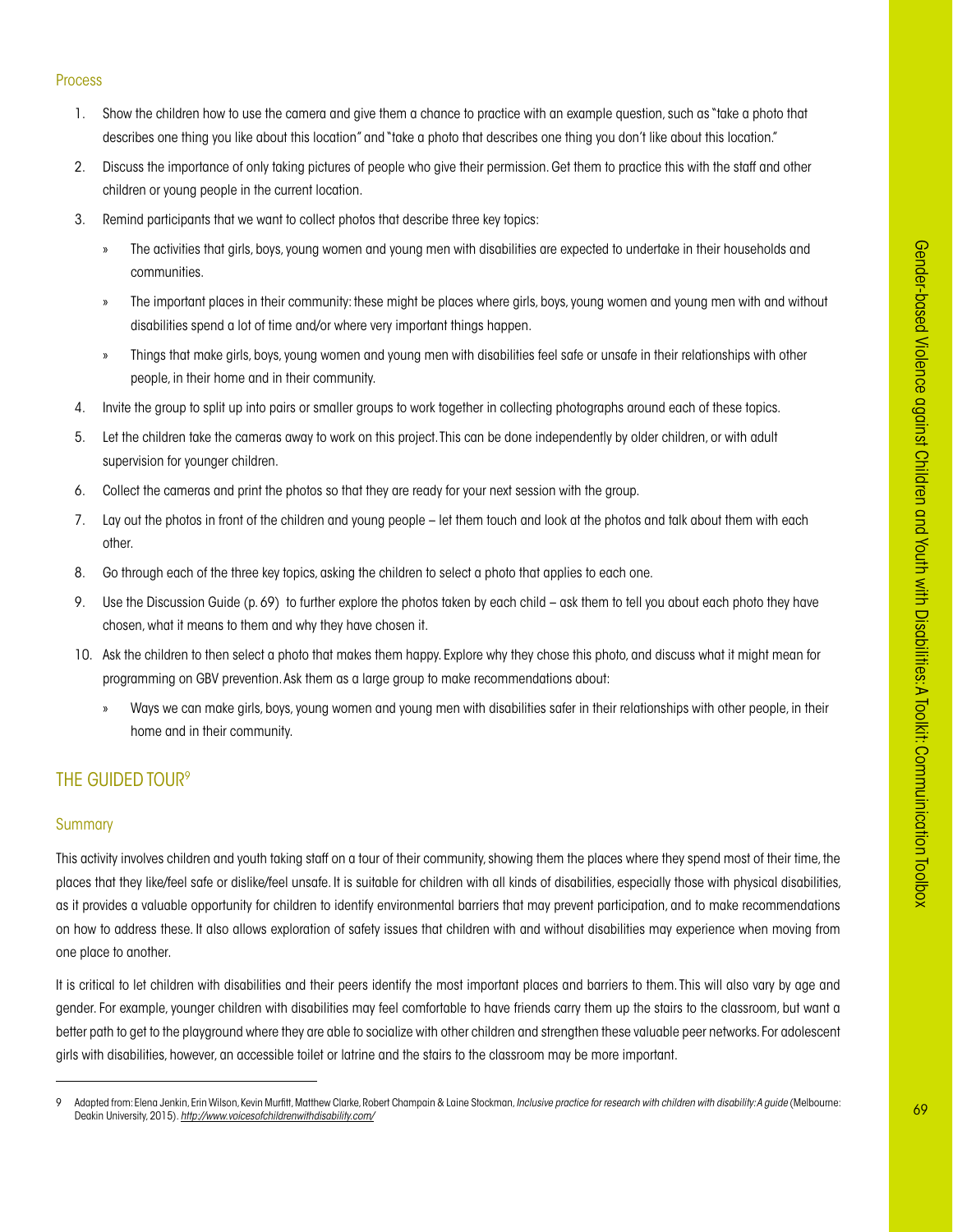## Combining tools and approaches

Children and youth can be given cameras to take photos of relevant locations, people and activities in the community as they undertake the tour. They can then use these pictures to document the map of their community that they will share with others.

#### Materials needed

Cameras; flipchart paper; pens and markers; and water and refreshments. Children with disabilities should attend with any aids and devices that they might use on a daily basis to move around their community.



*Boys with and without disabilities take photos during a Guided Tour. © ChildFund Ethiopia*

#### Process

Establish a meeting location to start and end the activity. Give the children time to discuss the places that they want to visit to build their map.

Ask them to identify different roles for people in your group based on the different skills that each person has. For example, some people may not feel so confident speaking, but they can take photos; others may need assistance to move their wheelchair around the community, but they can take good notes.

Ask the children to start the tour, walking at a pace that suits all of the group. They may wish to visit homes, schools and community meeting places.

Probing questions to ask at each place: Why is this place important to you? What activities happen here? Are there any children or youth who can't come to these activities? If so, why? What makes this place safe/unsafe? Is it different for girls and boys? What would you recommend that we do to make this place safer? What pictures could you take to describe this problem to others?

Once the tour is finished, you can collect the cameras and print the photos.

Meet on another occasion with the photos. Participants can use these photos to make a poster or a presentation about their community and their recommendations.

#### An adaptation to strengthen collective action

When working with pre-existing groups of children and youth, you can expand this activity to foster peer networking with isolated children and youth, such as those with disabilities who may be unable to leave their home. Ask the group to think about other children and youth they know who can't move as well around the community. Probing questions could be: Where do they spend most of their time? Could we go and visit them on the tour to collect information from them and their family? What information would they like to collect from them? How can we keep them updated on activities that are happening in the community?





*Young men with and without disabilities conducting a Guided Tour. © WRC/Emma Pearce*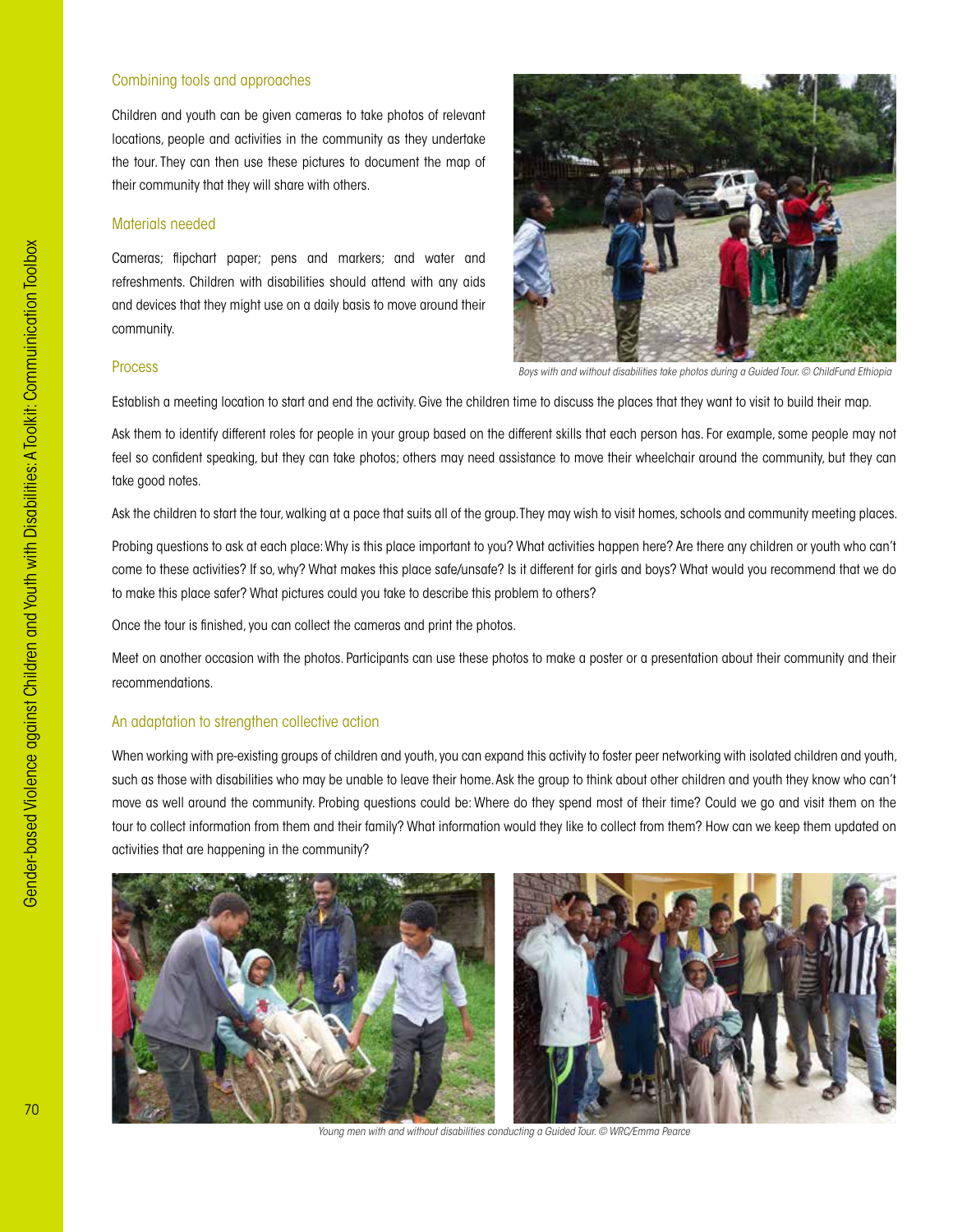#### Practice example

Young men with and without disabilities chose to undertake a Guided Tour. They reported that most men their age meet at the sports field. This is where they socialize with each other, and often exchange information about different issues. Through the guided tour, they were able to document some of the barriers to participation by men with disabilities. Through this process, they were able to establish and articulate recommendations on improving the accessibility of the built environment, particularly roads, schools and safe spaces for youth.

### STORY IN A BAG<sup>10</sup>

#### **Summary**

Give the children a bag with familiar objects in it that they can use to tell a story. These should be everyday objects, like a drinking cup, a toy or ball, or a pen and a book. These objects can represent different roles and experiences that girls, boys, young women and young men with and without disabilities assume at different life stages. They can also be objects that represent places or activities that they like or dislike.

The objects are a prompt to help the child talk or communicate about the topic. It is important that the facilitator or staff member look for different ways in which the child might communicate, including facial expressions, emotions and gestures, and to document these. Some children may be unable to articulate in detail why they chose a certain object from the bag, but their siblings and friends may be able to elaborate based on their familiarity with the individual. It is also important to ask these individual who know the child well:

How does [state the name of the person] tell you that she/he is unhappy or uncomfortable with something? What makes her/him happy or sad?

You can use this information to facilitate participation if verbal communication is not possible, and respect any indications that the participant is not comfortable or willing to continue.

#### Combining tools and approaches

Children can also be given the bag to take home and fill with their own objects, bringing them to the group activity with other children. Alternatively, objects can be collected throughout the Guided Tour, providing a different way for children and youth with vision impairments to remember and discuss locations visited. Lastly, we found the Story in a Bag was very useful for individual interviews with children and youth with more severe communication limitations, as it provided an individualized activity around which to base discussions with caregivers.

#### Materials needed

A bag and a variety of everyday objects collected by staff and/or children (e.g., a soccer ball; a sanitary pad; a piece of fruit; clothing; or a notebook and a pen)

#### Preparation – Making the Story in a Bag

- 1. Think about all the places and activities that may be relevant to safety and inclusion of children and young people in the community. Consider the different roles that girls and boys assume at different ages in the community, and have objects relating to these gender roles in the bag.
- 2. Travel around the local area and collect objects that relate to this (considering a broad range of areas of the child's life) and that are likely to be familiar to the child. Usually these will be everyday objects. For example, a pen and book, which might mean "school" or education to the child.
- 3. Find or make a bag to put the objects in and place the objects in the bag. Make a list of all the objects. Give each object a number and a title (e.g., 1. Pen). Include around 10 – 15 items for each exercise, taking care to consider the age, circumstances and abilities of the child to be interviewed.

<sup>10</sup> Adapted from: Elena Jenkin, Erin Wilson, Kevin Murfitt, Matthew Clarke, Robert Champain & Laine Stockman, *Inclusive practice for research with children with disability: A guide* (Melbourne: Deakin University, 2015). *<http://www.voicesofchildrenwithdisability.com/>*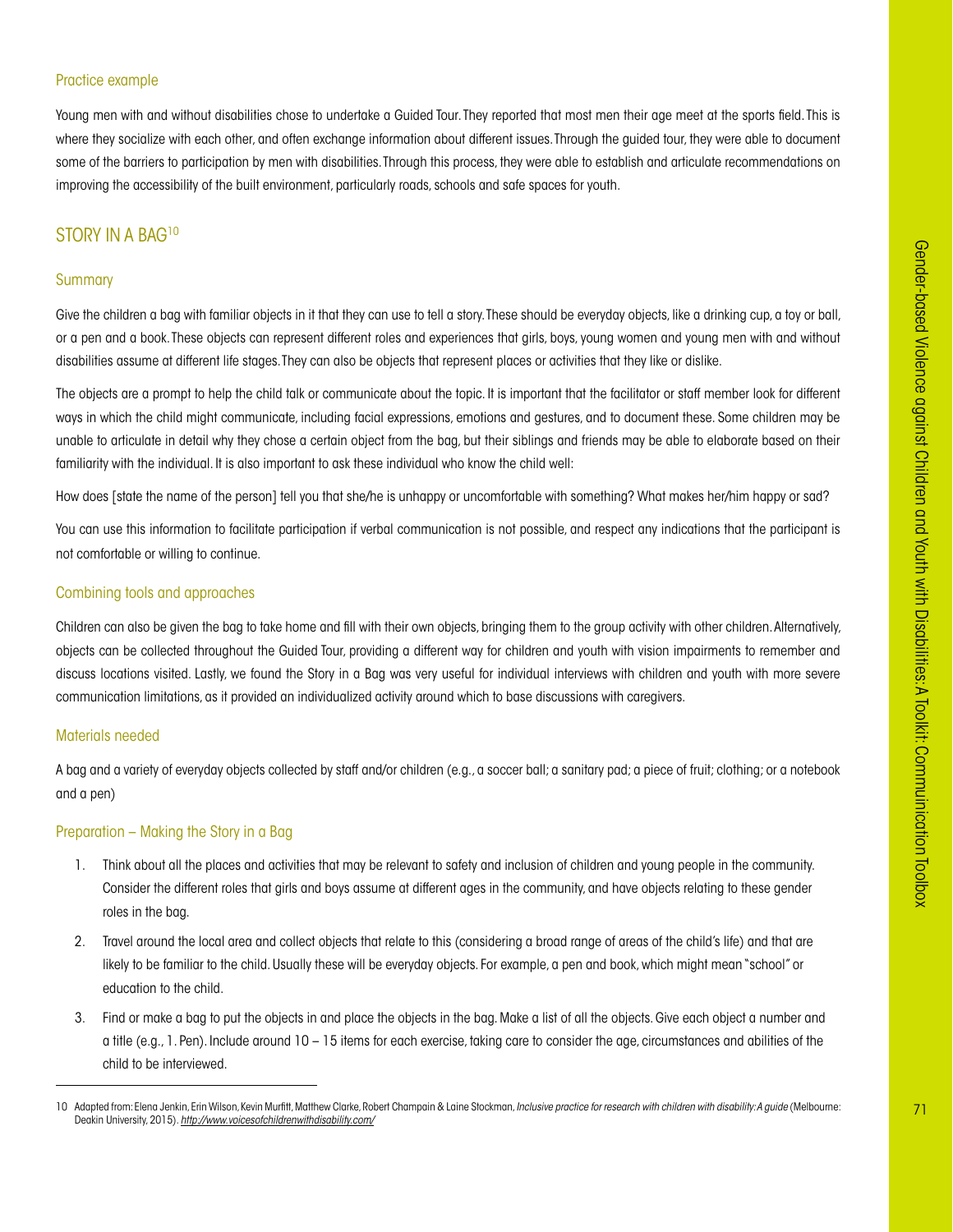#### Process

- 1. Let the child explore the bag, pull out the objects and feel them, and talk about them with others before you start asking questions.
- 2. The child removes objects from the bag, identifies them and selects any that will help them to tell their story. There is no one right way to do this process, you can be creative.
- 3. You can go through the bag slowly, looking for objects that the child is most interested in. For example, if there is a shoe in the bag, they might want to try it on.
- 4. The child may want to identify each object (e.g., "This is a coconut"), and you should agree and affirm this or correct them gently if they are wrong. The child might want to comment on or describe the object (e.g., "It's hard with hair on the outside, I think this one is ripe."). You should affirm their description and perhaps add a little bit more (e.g., you might say, "Yes, I think it is a juicy one, if you shake it you can hear the coconut water inside.").
- 5. Ask the child if there are other objects they would like to include in the bag. For example: "If this was a bag of things that told people what was important to you in life, what else would be in the bag?" Or "Is anything important missing from the bag?"

#### An adaptation to strengthen peer-to-peer communication

This can be a good activity to conduct in pairs – children with disabilities paired with a child without disabilities. Try to identify someone who is around the same age and with whom the child with disabilities feels comfortable. This may be a sister or a brother with whom they spend time. Explain that you would like them to tell us a story about what is important to them in terms of safety and inclusion in the community. Let them take the bag home with them to collect objects that will help them to tell the story when you meet on another day. Collecting objects and planning the story together can foster reflection of different types of communication and contributions to activities.



*Using Story in a Bag to explain gender roles. © WRC/Emma Pearce*

#### Practice example

Young women with and without disabilities in Ethiopia chose the Story in a Bag as a method of communicating their experiences relating to gender roles. After being introduced to the methodology during the first session, the young women went home, and returned the next day with their own objects. One participant described the significance of a football that she brought for the activity – When girls get to a certain age, they are told by others that they should not play sports with the boys. This is usually in adolescence, when they are expected to take on more traditional "women's roles" in the household.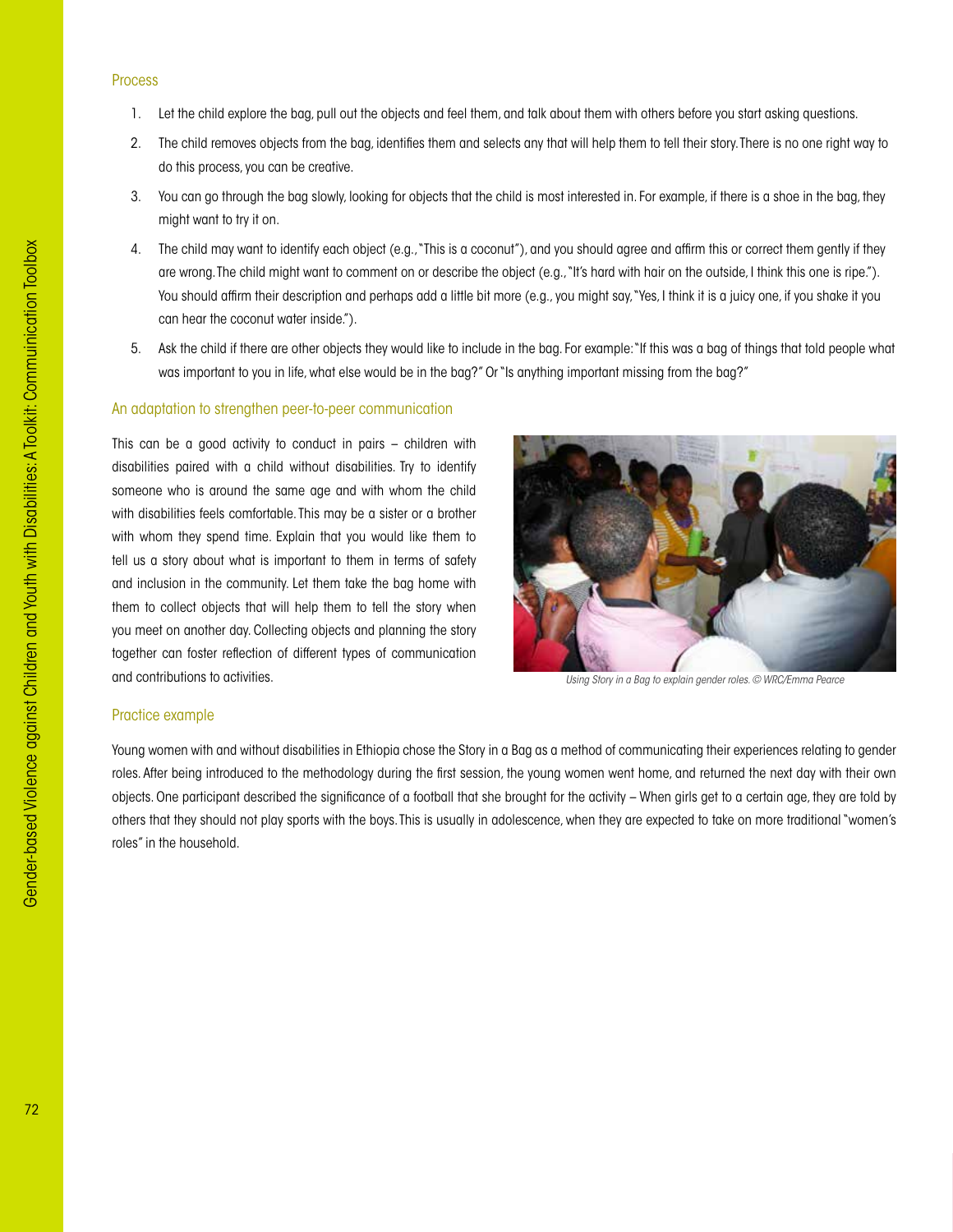# ANNEXES

**The annexes referred to in this toolkit are available online.**

# ANNEX 1: METHODOLOGY

Gender-based Violence against Children and Youth with Disabilities: A Toolkit for Child Protection Actors ANNEX 1: PILOT METHODOLOGY

This document provides an overview of the methodology used for field piloting the tools with ChildFund staff and partners in Ethiopia. Tools and resources developed in this project are now available in the publication: Genderbased Violence against Children and Youth with Disabilities: A Toolkit for Child Protection Actors.

*[www.womensrefugeecommission.org/disabilities/resources/1290-youth-disabilities-toolkit-methodology](https://www.womensrefugeecommission.org/disabilities/resources/1290-youth-disabilities-toolkit-methodology)*

# ANNEX 2: SAMPLE POWERPOINT PRESENTATION

Participatory Assessments with Children and Youth with Disabilities: What steps will we undertake?

*[www.womensrefugeecommission.org/disabilities/resources/1291-youth](https://www.womensrefugeecommission.org/disabilities/resources/1291-youth-disabilities-toolkit-presentation)[disabilities-toolkit-presentation](https://www.womensrefugeecommission.org/disabilities/resources/1291-youth-disabilities-toolkit-presentation)*

# ANNEX 3: PICTURES FOR GROUP DISCUSSION

*www.womensrefugeecommission.org/disabilities/resources/1292-youthdisabilities-toolkit-pictures*

# ANNEX 4: SAMPLE PICTURE LIBRARY

*www.womensrefugeecommission.org/disabilities/resources/1293-youthdisabilities-toolkit-library*